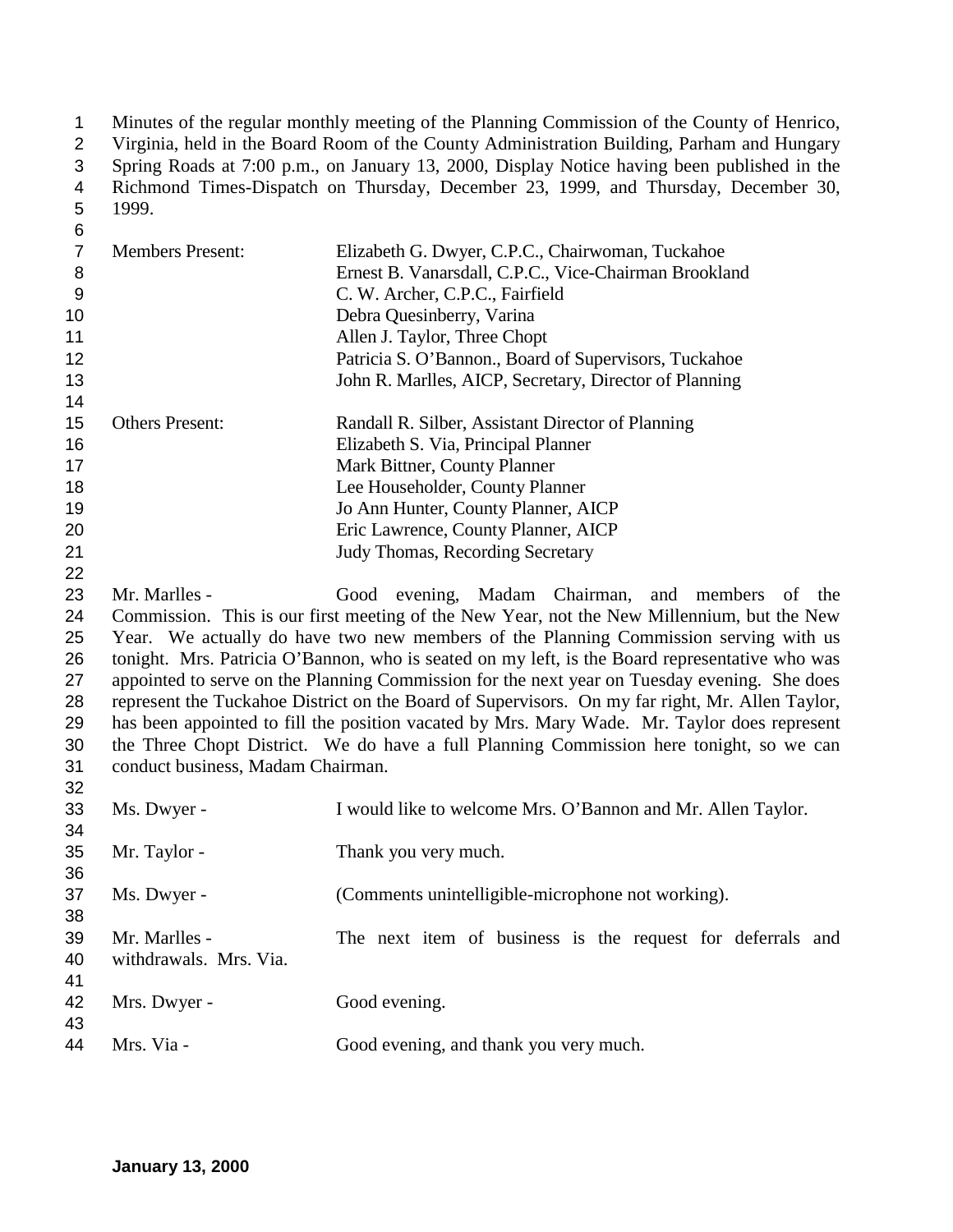Mr. Vanarsdall - Mrs. O'Bannon, I will tell you, you will have to remind them several times before you get that. 52 Mr. Silber - No, she won't. 54 Mr. Archer - (Comments unintelligible). Mr. Vanarsdall - I had to write a letter. Ms. Dwyer - Okay, Mrs. Via. **Deferred from the December 9, 1999 Meeting: C-72C-99 James W. Theobald for Dalriada, L.L.C.:** Request to conditionally rezone from RTHC Residential Townhouse District (Conditional) to M-1C Light Industrial District (Conditional), Parcel 58-A-48C, containing approximately 3.588 acres, located on the northwest line of Gaskins Road approximately 300' south of its southwest intersection with Three Chopt Road. A mini-storage warehouse facility is proposed. The use will be controlled by zoning ordinance regulations and proffered conditions. The Land Use Plan recommends Urban Residential, 3.4 to 6.8 units net density per acre. Mrs. Via - Thank you, Madam Chairman. Our first case this evening to be deferred on the 7:00 p.m. agenda is case C-72C-99. The applicant has requested a deferral to March 9, 2000. Ms. Dwyer - Is there any one in the audience in opposition to the deferral of Case C-72C-99 Dalriada, L.L.C? Any opposition to the deferral? No opposition. It is in the Tuckahoe District, so I move that case C-72C-99 be deferred to March 9, 2000 at the applicant's request. Mr. Vanarsdall seconded the motion. Ms. Dwyer - Motion by Ms. Dwyer and second by Mr. Vanarsdall. All in favor of the motion say aye--all opposed by saying nay. The vote is 5-0 (Mrs. O'Bannon abstained). The motion carries. 84 Mrs. Via - Thank you. Madam Chairman, we have three cases that will be deferred on the 8:30 p.m. agenda. Would you like for me to mention them now, but you won't be able to make a motion until 8:30 p.m.? 88 Mrs. O'Bannon - Can we mention them?

 Mrs. O'Bannon - If I could make one mention, one thing I noticed on this (referring to agenda). It says, "Planning Commissioner." Beside each name, it says, "C.P.C". I am also a

Certified Planning Commissioner,…and that means that we have taken the course.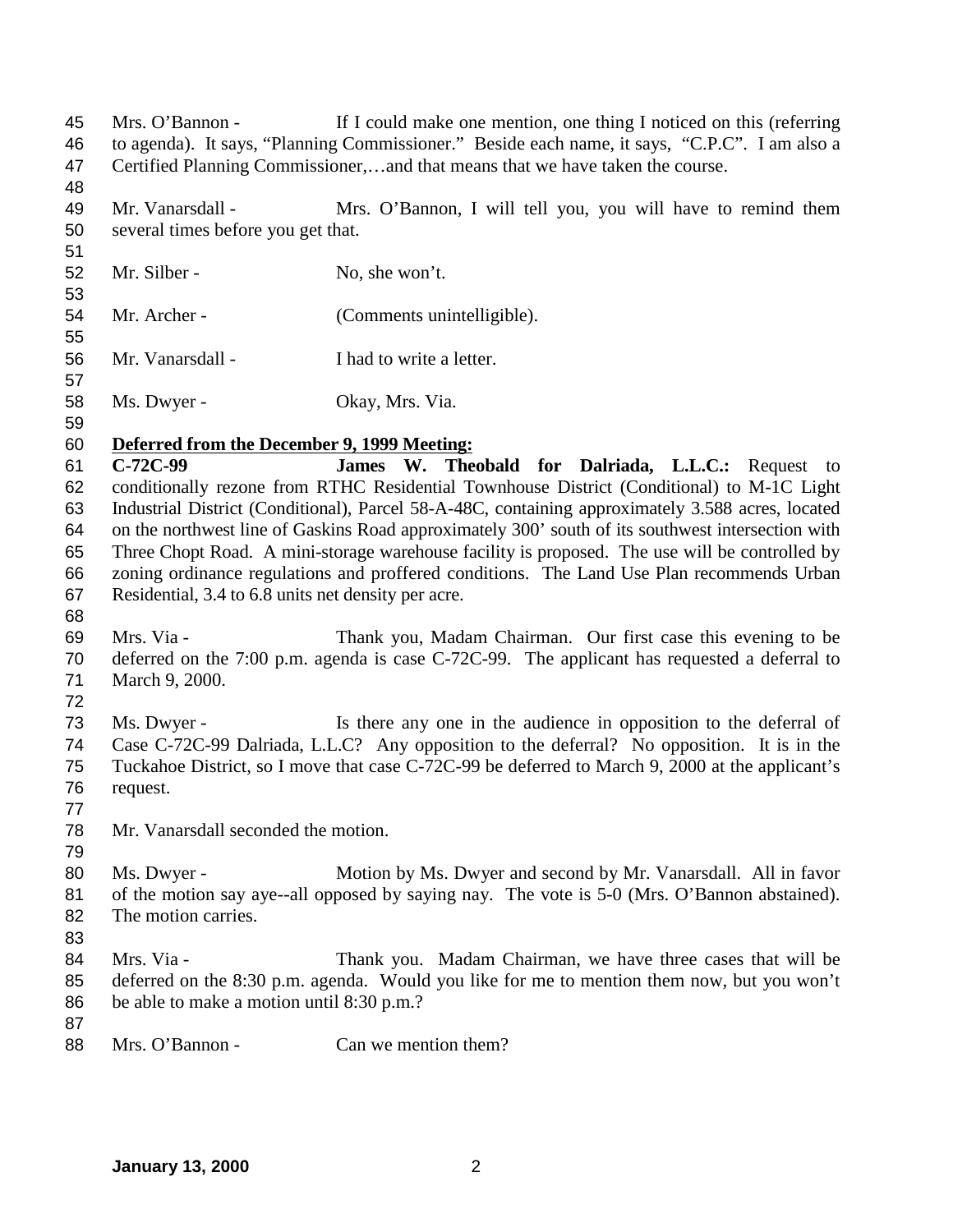- 89 Ms. Dwyer March 9<sup>th</sup>. I'm sorry. That would be March 9<sup>th</sup>, correct? Duly noted. Do you just want to mention the cases on the 8:30 agenda? We will not take action on them now. It is not 8:30 yet. Mrs. Via - That's right. The cases will be deferred at 8:30 p.m., in case anyone is here a little bit early : In the Three Chopt District, C-3C-00 James W. Theobald for H. H. Hunt Corp: Request to 97 conditionally rezone from A-1 Agricultural District to R-2AC One Family Residence District. That deferral will be to February 10. The second case on the 8:30 agenda is in the Varina District. This is Case C-10C-00 Jay M. Weinberg for Atack Properties. This is a **r**equest to conditionally rezone from A-1 Agricultural District, RTHC Residential Townhouse District (Conditional) and O/SC Office/Service District (Conditional) to RTHC Residential Townhouse District (Conditional), R-5C General Residence District (Conditional) and O/SC Office Service District. That deferral has been requested to 106 March  $9<sup>th</sup>$ . And then the last case that we will need to take up before we start our 8:30 agenda is in the Fairfield District. That is Case C-65C-99 Donald L. Strange-Boston for Steven and Dody Tribble and Charles W. Sanders, Jr. and J. Sanders**.** This is, if you remember, a request to conditionally rezone from B-3C Business District (Conditional) and R-4 One Family Residence District to B-3C Business District. That case also 114 is being requested deferral to March  $9<sup>th</sup>$ . 116 Mr. Vanarsdall - Madam Chairman, we have another one that should be picked up. That is C-10C-00 under 8:30. Do you have any record of that? 119 Ms. Dwyer - I think we already mentioned that one. 121 Mrs. Via - In the Brookland District, that is C-10C-00 Jay M. Weinberg for Atack Properties. 124 Ms. Dwyer - She mentioned that. Mr. Vanarsdall - I'm sorry, I didn't hear it. 128 Ms. Dwyer - All right. Is that it? Thank you, Mrs. Via. Mr. Marlles - The next item on the agenda is the election of Chairman. It gives me great pleasure to be able to handle this portion of the agenda. At the first meeting of each year, the Planning Commission elects its Chairman and Vice Chairman for the coming year. So, at this time, we will conduct this portion of the business. I would like to open the floor, at this time, for
- nominations for Chairman of the Planning Commission for 2000.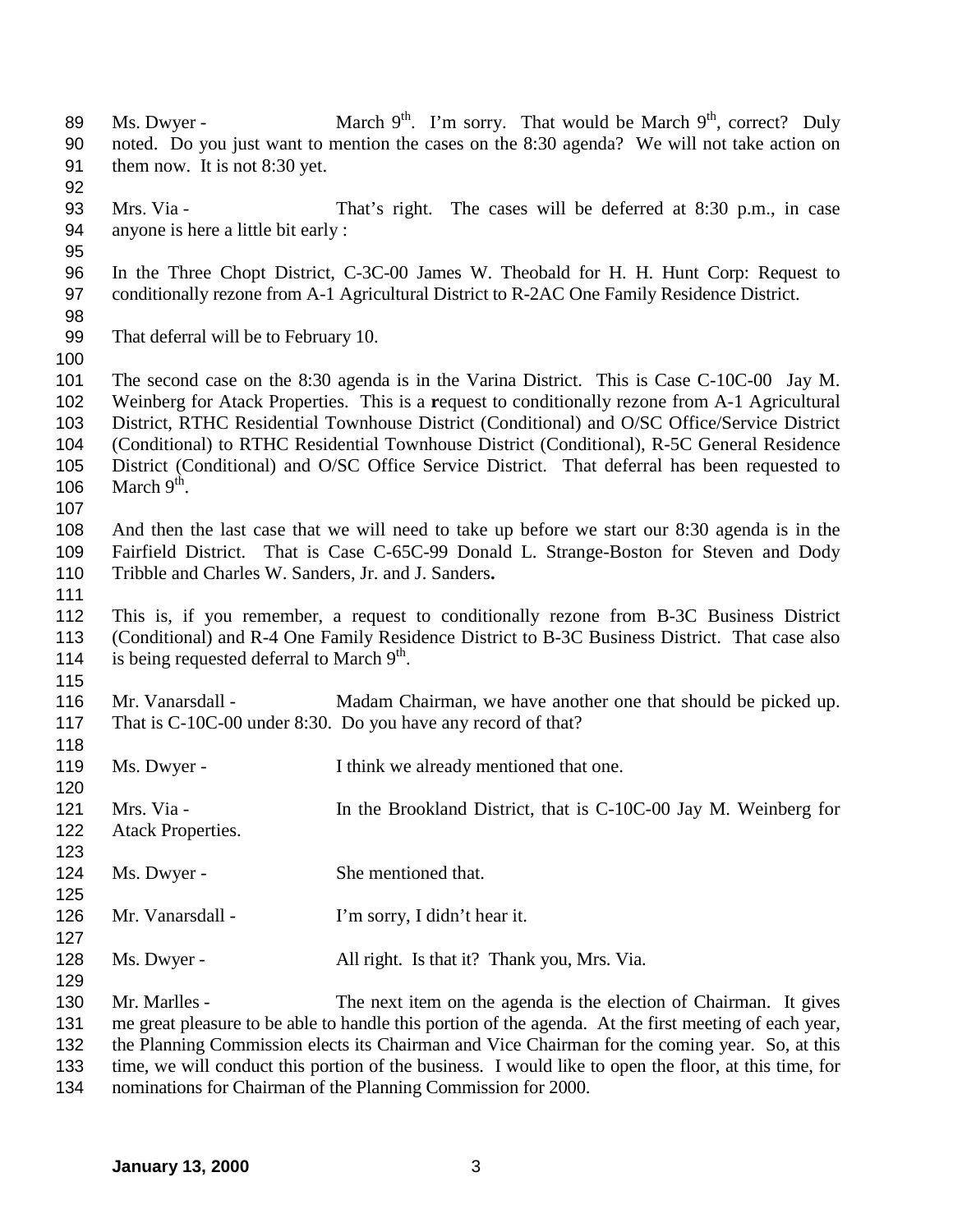Mrs. Quesinberry - Mr. Secretary, I would like to nominate Mr. Ernest B. Vanarsdall for Chairman of the Planning Commission for the Year 2000. Mr. Marlles - We have a motion by Mrs. Quesinberry for Mr. Vanarsdall to serve as Chairman for the Year 2000. Do we have a second? 142 Mr. Archer - Mr. Secretary, I will second that motion. Mr. Marlles - We have moved and seconded that Mr. Vanarsdall serve as Chairman for the Year 2000. Are there any other nominations? Do we have a motion to close nominations? 148 Mrs. Quesinberry - I move that we close nominations. Mr. Archer seconded the motion. Mr. Marlles - We have a motion and a second to close nominations for Chairman of the Planning Commission. All those in favor of Mr. Vanarsdall for Chairman of the Planning Commission for the Year 2000, signify by saying aye. All those opposed, say nay. Mr. Vanarsdall is elected Chairman of the Planning Commission for the Year 2000. Congratulations. We will now vote for the position of Vice-Chairman of the Planning Commission for the Year 2000. Are there any nominations for the position of Vice-Chairman? 160 Mr. Archer - Mr. Secretary, I would like to place in the nomination the name of Debra Quesinberry. Mr. Marlles - Do we have a second on the floor for Mrs. Quesinberry as Vice- Chairman for the coming year? 166 Ms. Dwyer - Second. Mr. Marlles - We have a motion that has been seconded that Mrs. Quesinberry serve as Vice-Chairman of the Planning Commission for the Year 2000. Are there any other nominations from the floor? 172 Mr. Archer - Mr. Secretary, I move that we close the nominations. 174 Mr. Vanarsdall - Second. 176 Mr. Marlles - Nominations are closed. All those in favor signify by saying aye. I believe that is unanimous. Mrs. Quesinberry, congratulations, you are Vice-Chairman of the Planning Commission for 2000.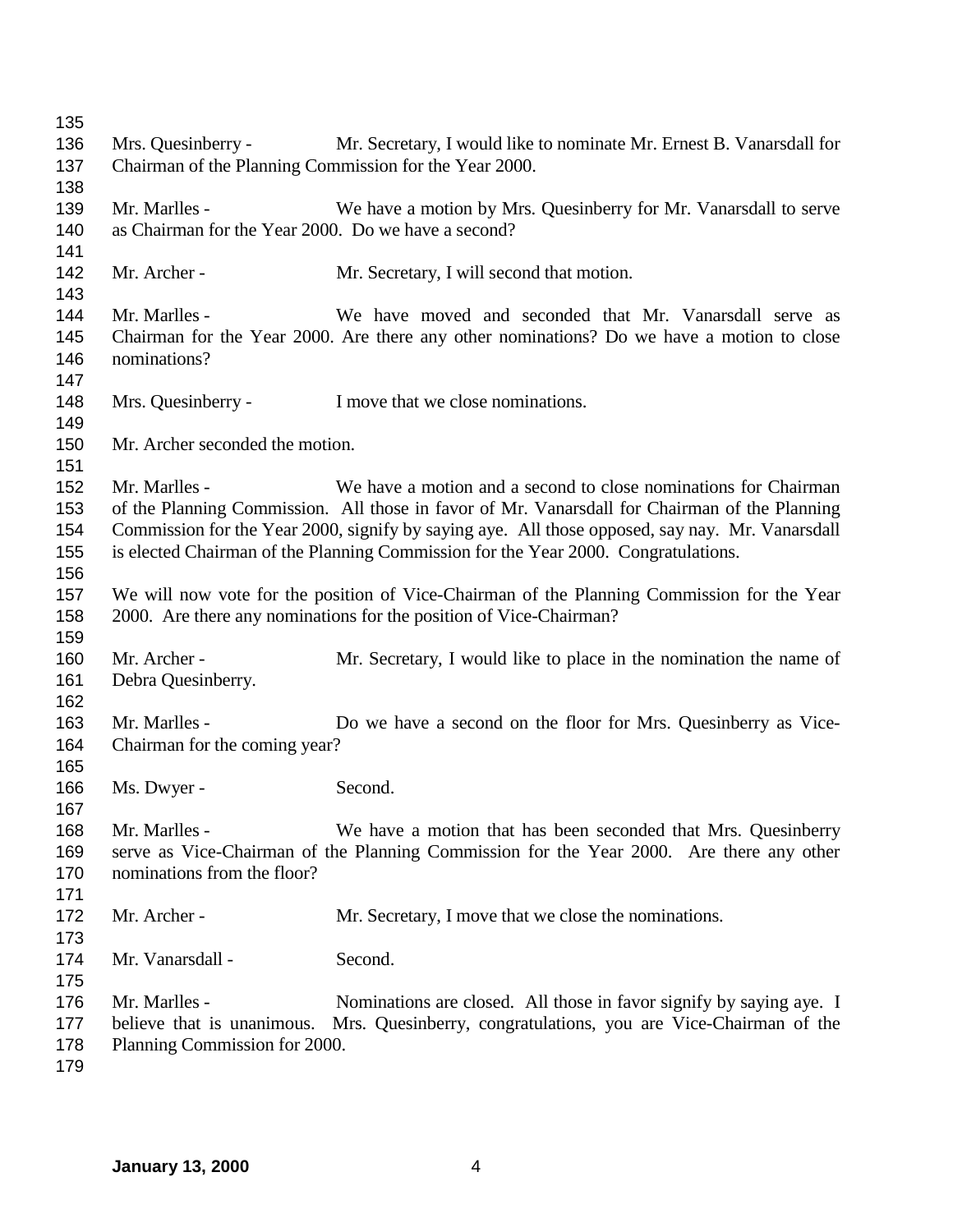| 180<br>181<br>182<br>183        | Mr. Vanarsdall -<br>the first one of this century.                                                                                                                                                                                                                                                                                                                 | Mr. Secretary, I thank you for that, and I thank my colleagues for<br>the election of Chairman. I may not go down to the best best Chairman, but I will go down to be |
|---------------------------------|--------------------------------------------------------------------------------------------------------------------------------------------------------------------------------------------------------------------------------------------------------------------------------------------------------------------------------------------------------------------|-----------------------------------------------------------------------------------------------------------------------------------------------------------------------|
| 184<br>185<br>186               |                                                                                                                                                                                                                                                                                                                                                                    | With that, Mr. Secretary, we have a very pleasant duty now to do, and Mrs. Dwyer, the former<br>Chairman, of about two minutes, will you come down to the microphone? |
| 187<br>188<br>189<br>190<br>191 | Mrs. Dwyer, it is my pleasure to present you with a gift for being a good chairman for the other<br>century of the year 1999. And you ought to be very glad that you didn't get another plaque. You<br>did do a good job, and we disagreed sometimes, but that is what it is all about, and we're glad that<br>you served. We thank you.                           |                                                                                                                                                                       |
| 192<br>193                      | Ms. Dwyer -                                                                                                                                                                                                                                                                                                                                                        | It is not a plaque.                                                                                                                                                   |
| 194<br>195                      | Mrs. Quesinberry -                                                                                                                                                                                                                                                                                                                                                 | Is it something to eat?                                                                                                                                               |
| 196<br>197<br>198               | Ms. Dwyer -<br>Mary Wade.                                                                                                                                                                                                                                                                                                                                          | Oh, Landscape Plants of the Southeast. I will have to show this to                                                                                                    |
| 199<br>200<br>201<br>202<br>203 | I am not going to prolong the meeting with a speech, but I would like to thank everyone for being<br>such good colleagues during the last year. I have certainly enjoyed the experience of being<br>Chairman, and I have learned a lot. I have learned a whole lot. I have enjoyed the process, and it<br>has been my privilege to serve, so, thank you very much. |                                                                                                                                                                       |
| 204<br>205                      | Mr. Vanarsdall -                                                                                                                                                                                                                                                                                                                                                   | Mrs. Quesinberry, would you like to say something?                                                                                                                    |
| 206<br>207<br>208               | Mrs. Quesinberry -<br>having shorter meetings.                                                                                                                                                                                                                                                                                                                     | Oh, that's a dangerous question. I thought we just talked about                                                                                                       |
| 209<br>210<br>211               | Mr. Vanarsdall -<br>meetings.                                                                                                                                                                                                                                                                                                                                      | That is going to be one of your jobs this year, to shorten the                                                                                                        |
| 212<br>213                      | Mrs. Quesinberry -                                                                                                                                                                                                                                                                                                                                                 | I will assist you in that endeavor.                                                                                                                                   |
| 214<br>215                      | Mr. Vanarsdall -                                                                                                                                                                                                                                                                                                                                                   | Mr. Secretary.                                                                                                                                                        |
| 216<br>217                      | $C-1-00$                                                                                                                                                                                                                                                                                                                                                           | Jordan Consulting Engineers for H. H. Hunt Corp.: Request to<br>rezone from R-3C One Family Residence District (Conditional) to C-1 Conservation District, part       |

of Parcel 10-A-7B, described as follows: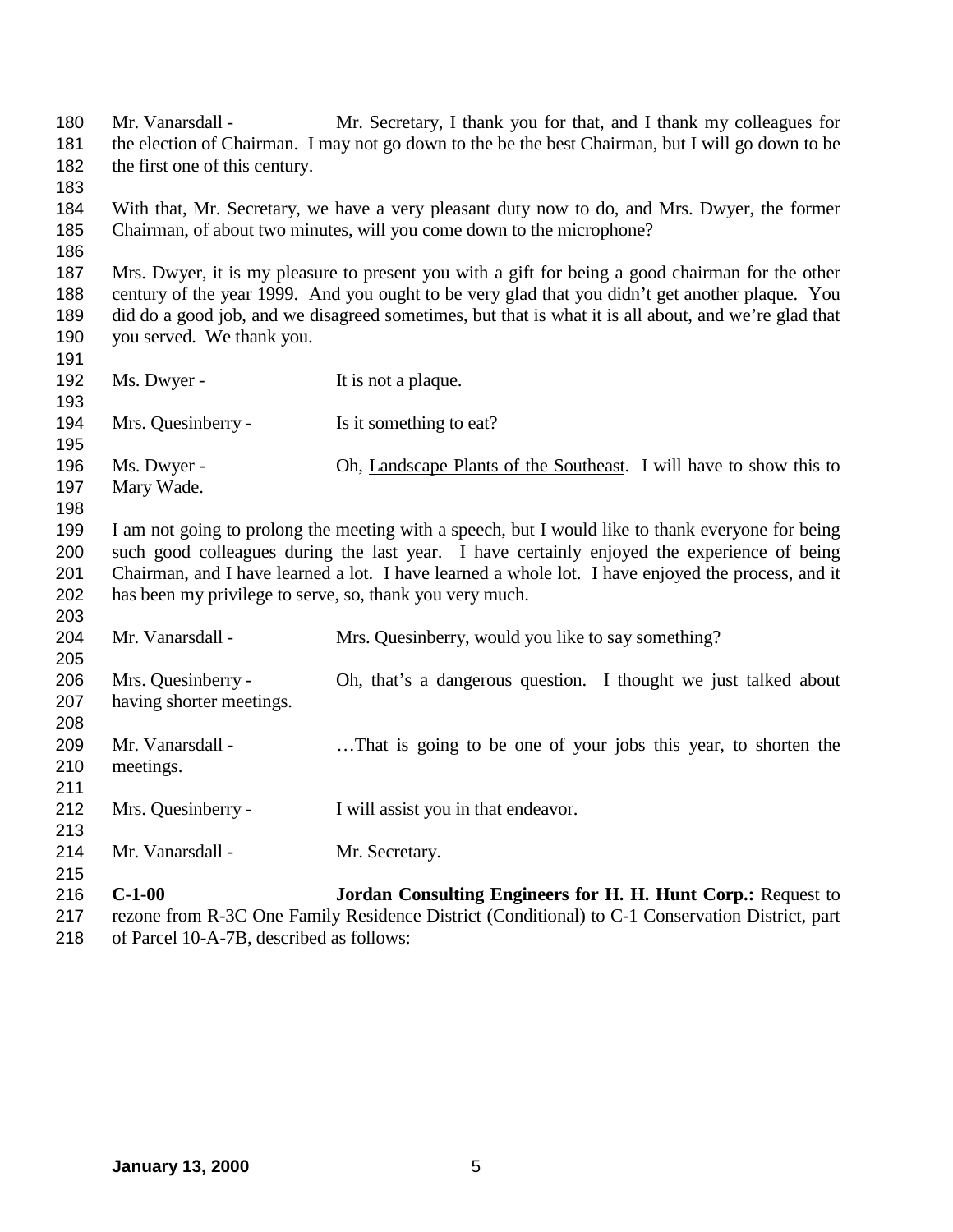## **Wyndham Forest – Section 7 - C-1 Area:**

 Beginning at a point on the eastern boundary of the right of way line of Shady Grove Road, said point being approximately 1150 feet northeast of the intersection of the eastern boundary of the right of way line of Shady Grove and northern boundary of the right of way line of Nuckols Road. Thence with the eastern boundary of the right of way line of Shady Grove Road in a northerly direction with seven (7) courses and distances; (1) N 46°18'52" E 191.83 feet to a point; (2) Thence N 46°39'34". E 102.36 feet to a point; (3) Thence along a circular curve to the right having a delta angle of 04°10'23'', a radius of 3047.74 feet and an arc length of 221.98 feet to a point; (4) N 50°49'57" E 194.51 feet to a point; (5) Thence along a circular curve left having a delta angle of 03°48'06'', a radius of 5120.39 feet and an arc length 339.74 feet to a point; (6) Thence N 47°01'51'' E 106.80 feet to a point; (7) Thence along a circular curve to the left having a delta angle of 29°21'41", a radius of 741.20 feet and an arc length of 379.83 feet to a point on said right of way line, said point being the Actual Point and Place of Beginning for the Proposed C-1 Area.

 Thence continuing with the eastern boundary of the right of way line of Shady Grove Road in a northerly direction with a circular curve to the left having delta angle of 07°06'42", a radius of 741.20 feet and an arc length of +/-92 feet to a point on said line.

 Thence leaving the eastern boundary of the right of way line of Shady Grove Road with the centerline of Chickahominy River in an easterly direction as meanders 1530 feet to a point in said creek. Thence leaving the Chickahominy River in a southeasterly direction with four (4) courses and distances; (1) S 28°00'00'' E 27.4 feet to a point; (2) Thence S 03°56'53" W 35.00 feet to a point; (3) Thence S 83°56'53'' W 66.00 feet to a point; (4) Thence S 12°36'40'' E +/-74.5 feet to a point on the approximate limits of the 100 Year FEMA Flood Plain.

 Thence with the approximate limits of the 100 Year FEMA Flood Plain in a westerly direction 1707 feet as it meanders to a point on the eastern boundary of the right of way line of Shady Grove Road, said point being the Point and Place of Beginning for the Proposed C-1 Area and containing approximately 7.04 acres more or less.

 **(All testimony heard under Case C-2-00).**

 **C-2-00 Jordan Consulting Engineers for H. H. Hunt Corp.:** Request to rezone from R-4C One Family Residence District (Conditional) to C-1 Conservation District, part of Parcel 10-A-7C, described as follows:

## **Wyndham Forest - Section 8 - C-1 Area**

 Beginning at point in the centerline of a creek, said point being 673.31 feet from the eastern boundary of the right of way line of Concourse Boulevard. Thence with the centerline of the creek in a northerly direction as meanders 808 feet to a point in said creek, being further 260 described by the following seven (7) courses and distances along a survey tie-line; (1) N  $12^{\circ}10'$  08" E 169.02 feet to a point; (2) Thence N 06°38'16" W 111.04 feet to a point; (3) Thence N 18°37'46" E 141.34 feet to a point; (4) Thence N 58°12'18" E 79.35 feet to a point; (5) Thence N 03°30'55" E 103.66 feet to a point; (6) Thence N 06°09'03" W 48.85 feet to a point; (7) Thence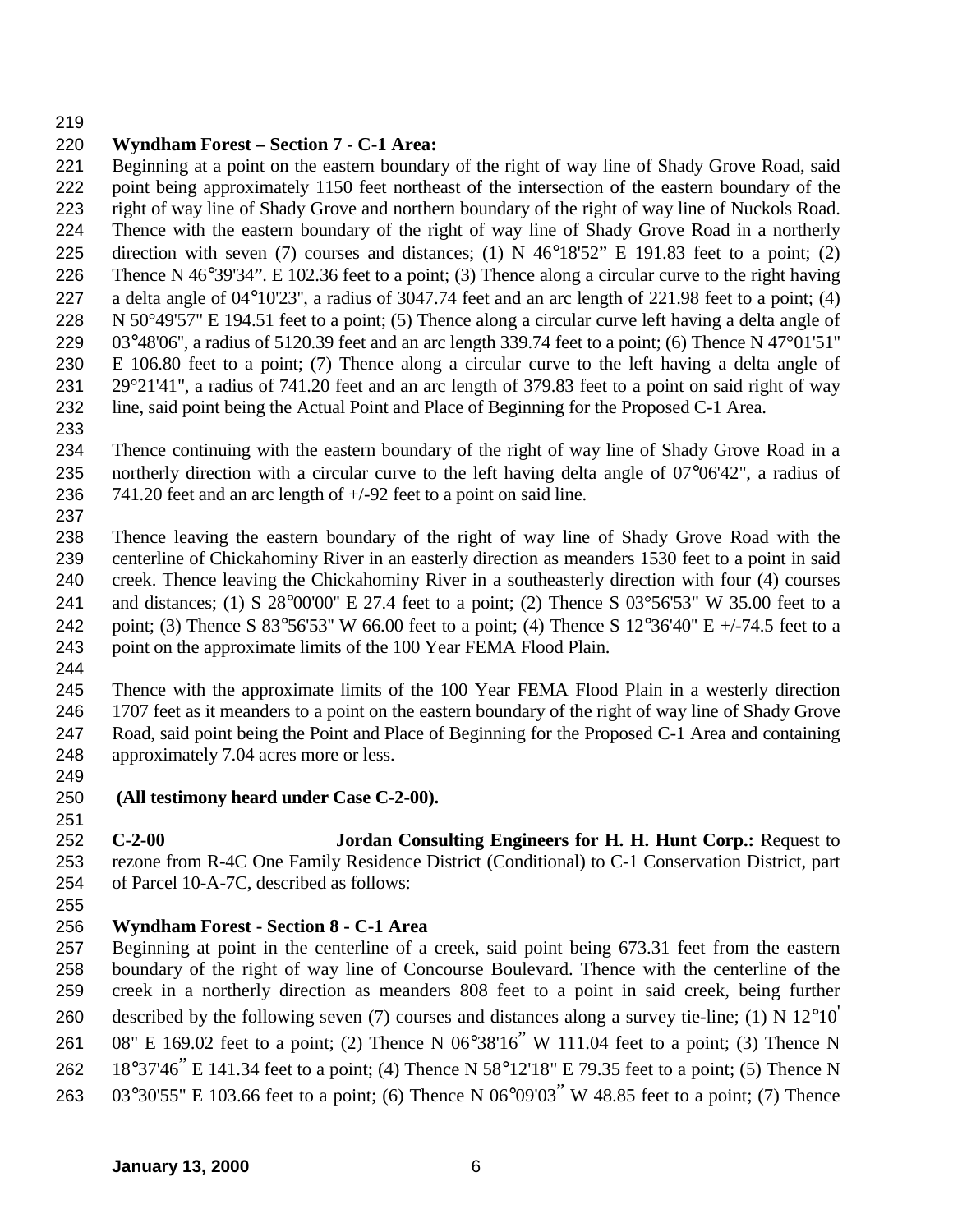N 40°02'10" E 99.79 feet to a point in the centerline of the creek.

 Thence leaving the creek in a southeasterly direction with a line common to Wyndham Forest Subdivision, Section 4; (1) S 12°36'40" E +/-105.0 feet to a point. Thence leaving the common line with Wyndham Forest, Section 4, in a southwesterly along the approximate limits of the 100 Year FEMA Flood Plain 623 feet as it meanders to a point. Thence with the lands of Loch Levan 270 Land Limited Partnership in northwesterly direction; N 79°47'16" W +/-540.0 feet to a point in the centerline of a creek, said point being the Point and Place of Beginning for the Proposed C-1 area and containing approximately 0.91 acres.

- Mr. Marlles Mr. Eric Lawrence will be presenting the staff report?
- Mr. Vanarsdall Is there anyone in the audience in opposition to C-1-00? Does anyone wish to speak on the case? All right, Mr. Lawrence.
- 

 Mr. Eric Lawrence, County Planner - Thank you, Mr. Chairman. Not to speed up the meeting, but the first two cases are actually pretty much identical. They are the same development; one is Section 7 and the other is Section 8, respectively. They are both zoned C-1 cases. If you like, I can present them together, and then you can just take action separately at the end? 

- 284 Mr. Vanarsdall We have no objections.
- 286 Mr. Lawrence Okay, thank you. These two applications C-1-00 and C-2-00 are requests to rezone land located within the Wyndham Forest Subdivision, Sections 7 and 8 respectively to the C-1 District. Acceptance of this application will fulfill the sites Proffered Condition No. 4, and will fulfill the 2010 Land Use Plan's intent of preserving the environmentally sensitive areas.
- 

 The two sites; the first a 7-acre site, and the second, a 1-acre site, are predominantly floodplain areas, occasionally saturated and may be of limited active recreational use. Although, as weather permits, the area may be useful for passive recreation, such as hiking. In any event, staff would encourage that the area be promoted as an environmental preservation area rather than a recreation open space amenity for the neighborhood.

 I'd like to point out, also, that a little later in this evening's agenda, staff will talk about open space and C-1 Conservation areas, and particularly, home ownership of them, so we can go into detail into that later on. But, I would like to point out that, in this particular case, staff has evaluated the cases as to who should hold ownership to a conservation area.

 In reviewing the case, it was felt that Wyndham Forest is a large development, ultimately a couple of hundred homes, and they would have a homeowner's association that would be capable of maintaining common open space. And from that aspect, the association would be appropriate to maintain this area. Also, there is an advantage to having it within the homeowners in this particular situation because of the environmental sensitivity of the area. You place it in common open space and common areas, it prohibits people from disturbing the environment, removing the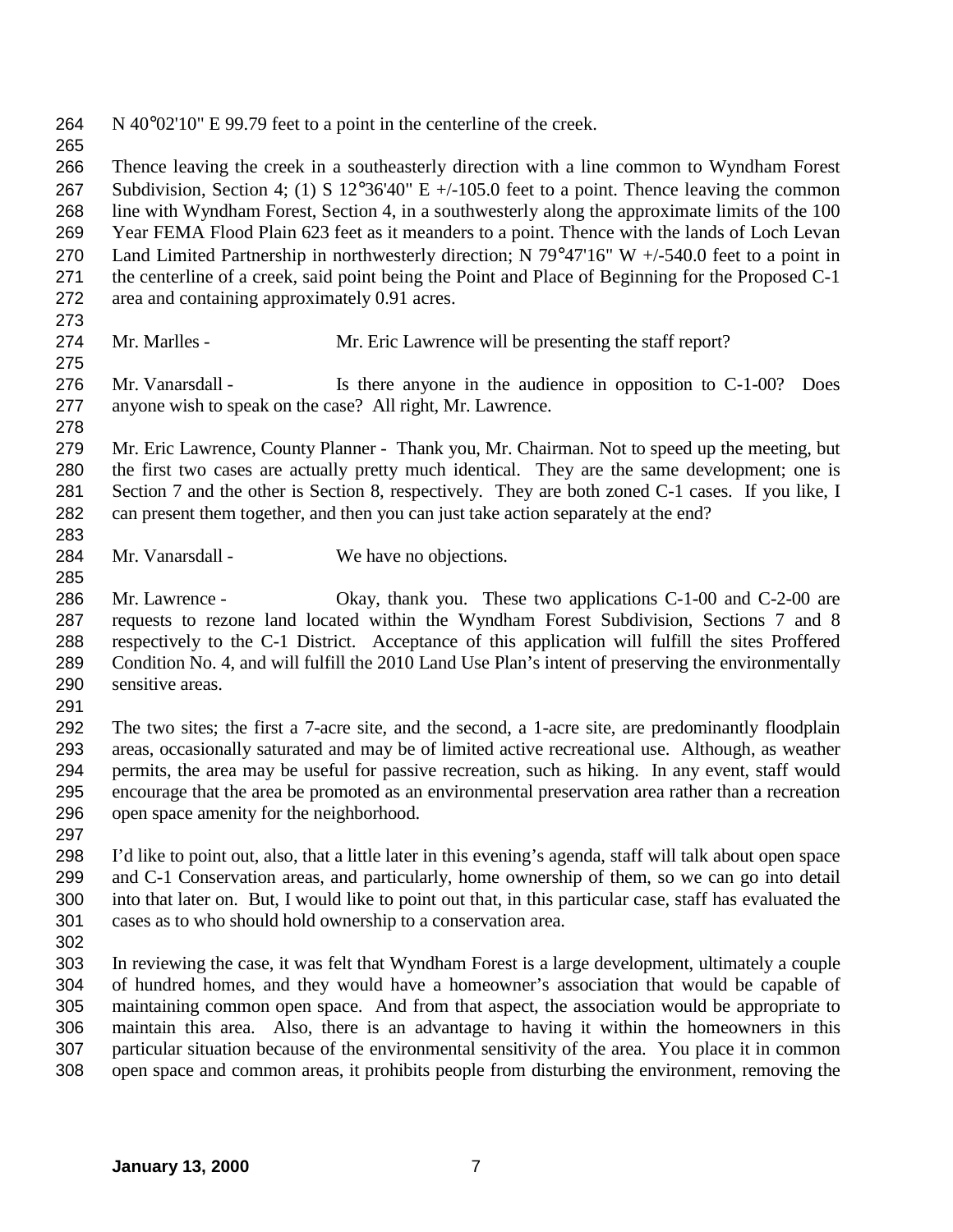trees, from placing sheds and things of that nature. So, for this particular case, it is appropriate that the homeowner's association would maintain this area. With that said, there are no significant comments from any of the review agencies, and staff supports both of these applications. I'd be happy to answer any questions if there are any. Mr. Vanarsdall - Are there any questions by Commission members of Mr. Lawrence? Mrs. O'Bannon - Who would accept ownership of the property? Mr. Lawrence - It is my understanding, currently, they are going to deed it over to the homeowner's association. Mrs. O'Bannon - Do they understand the liability issues? Mr. Lawrence - That is my understanding. Correct. Mrs. O'Bannon - Okay. Mr. Lawrence - The developer is also the same developer whose developed Wyndham, so he is familiar with the homeowner's association and the creation thereof. Mrs. O'Bannon - Because they are pretty much required to have an insurance policy on those areas of liability. Mr. Lawrence - That's correct. Mrs. O'Bannon - Okay. Ms. Dwyer - Mr. Lawrence, I don't know if this is an issue for this particular case, but one of the things we might want to talk about in our discussion item for C-1 we are accustomed to assuming it is going to be a preservation area, when, in fact, as you know, there are a lot of different uses that are allowed in the C-1 District. So, maybe one of the discussion items for that could be, when we accept proffers for C-1, do we expect that it will be a preservation area that we proffer out some of the other uses, such as A-1 uses, or sawmills or other passive recreation? Mr. Lawrence - Okay. I'll make a note of that. Ms. Dwyer - Thank you. Mr. Vanarsdall - Any more questions? Mr. Taylor, do you want to hear from the applicant? 353 Mr. Taylor - No.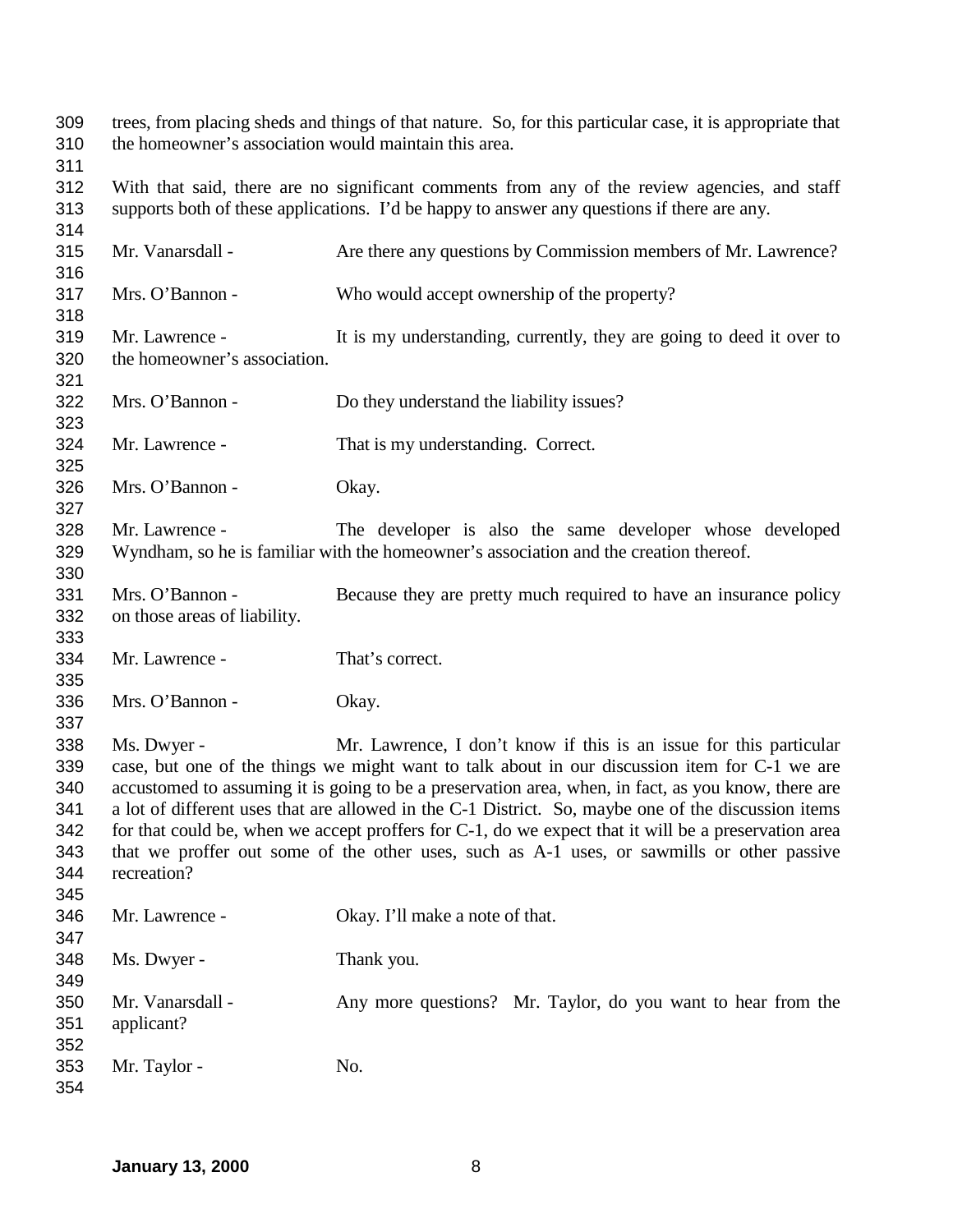| 355<br>356                      | Mr. Vanarsdall -                            | All right, entertain a motion.                                                                                                                                                                                                                                                          |
|---------------------------------|---------------------------------------------|-----------------------------------------------------------------------------------------------------------------------------------------------------------------------------------------------------------------------------------------------------------------------------------------|
| 357                             | Mr. Taylor -                                | I move to recommend approval of Cases C-1-00 and C-2-00.                                                                                                                                                                                                                                |
| 358<br>359                      | Mr. Vanarsdall -                            | Do we have a second?                                                                                                                                                                                                                                                                    |
| 360<br>361                      | Mr. Archer -                                | I second, Mr. Chairman.                                                                                                                                                                                                                                                                 |
| 362<br>363                      | Mrs. O'Bannon -                             | Should we take these separately?                                                                                                                                                                                                                                                        |
| 364<br>365                      | Mr. Archer -                                | I think you do need to take them separately.                                                                                                                                                                                                                                            |
| 366<br>367                      | Mr. Marlles -                               | I would recommend that we do a separate motion for each case.                                                                                                                                                                                                                           |
| 368<br>369                      | Mr. Taylor -                                | I recommend approval of Case C-1-00.                                                                                                                                                                                                                                                    |
| 370<br>371                      | Mr. Archer -                                | I second that.                                                                                                                                                                                                                                                                          |
| 372<br>373                      | Mr. Vanarsdall -                            | Motion was made by Mr. Taylor, and seconded by Mr. Archer. All                                                                                                                                                                                                                          |
| 374<br>375                      | carries.                                    | in favor say aye--all opposed saying no. The vote is 5-0 (Mrs. O'Bannon abstained). The motion                                                                                                                                                                                          |
| 376<br>377<br>378<br>379<br>380 |                                             | REASON: Acting on a motion by Mr. Taylor, seconded by Mr. Archer, the Planning Commission<br>voted 5-0 (Mrs. O'Bannon abstained) to recommend that the Board of Supervisors grant the<br>request because it conforms with the objectives and intent of the County's Comprehensive Plan. |
| 381<br>382                      | Mr. Vanarsdall -                            | Next case, Mr. Taylor.                                                                                                                                                                                                                                                                  |
| 383<br>384                      | Mr. Taylor -                                | I move to recommend approval of Case C-2-00.                                                                                                                                                                                                                                            |
| 385<br>386                      | Ms. Dwyer -                                 | Second.                                                                                                                                                                                                                                                                                 |
| 387<br>388<br>389               | Mr. Vanarsdall -<br>carries.                | A motion was made by Mr. Taylor and seconded by Ms. Dwyer.<br>All in favor say aye--all opposed say nay. The vote is 5-0 (Mrs. O'Bannon abstained. The motion                                                                                                                           |
| 390<br>391<br>392<br>393<br>394 |                                             | REASON: Acting on a motion by Mr. Taylor, seconded by Mrs. Dwyer, the Planning Commission<br>voted 5-0 (Mrs. O'Bannon abstained) to recommend that the Board of Supervisors grant the<br>request because it conforms with the objectives and intent of the County's Comprehensive Plan. |
| 395                             | Deferred from the December 9, 1999 Meeting: |                                                                                                                                                                                                                                                                                         |
| 396                             | C-73C-99                                    | Dean E. Hawkins, ASLA, for Shamin RIC Hospitality, L. C.:                                                                                                                                                                                                                               |
| 397                             |                                             | Request to conditionally rezone from M-1C Light Industrial District (Conditional) and B-3                                                                                                                                                                                               |
| 398                             |                                             | Business District to M-1C Light Industrial District (Conditional) and B-3C Business District                                                                                                                                                                                            |
| 399                             |                                             | (Conditional) part of Parcel 163-A-19D, described as follows:                                                                                                                                                                                                                           |
| 400                             |                                             |                                                                                                                                                                                                                                                                                         |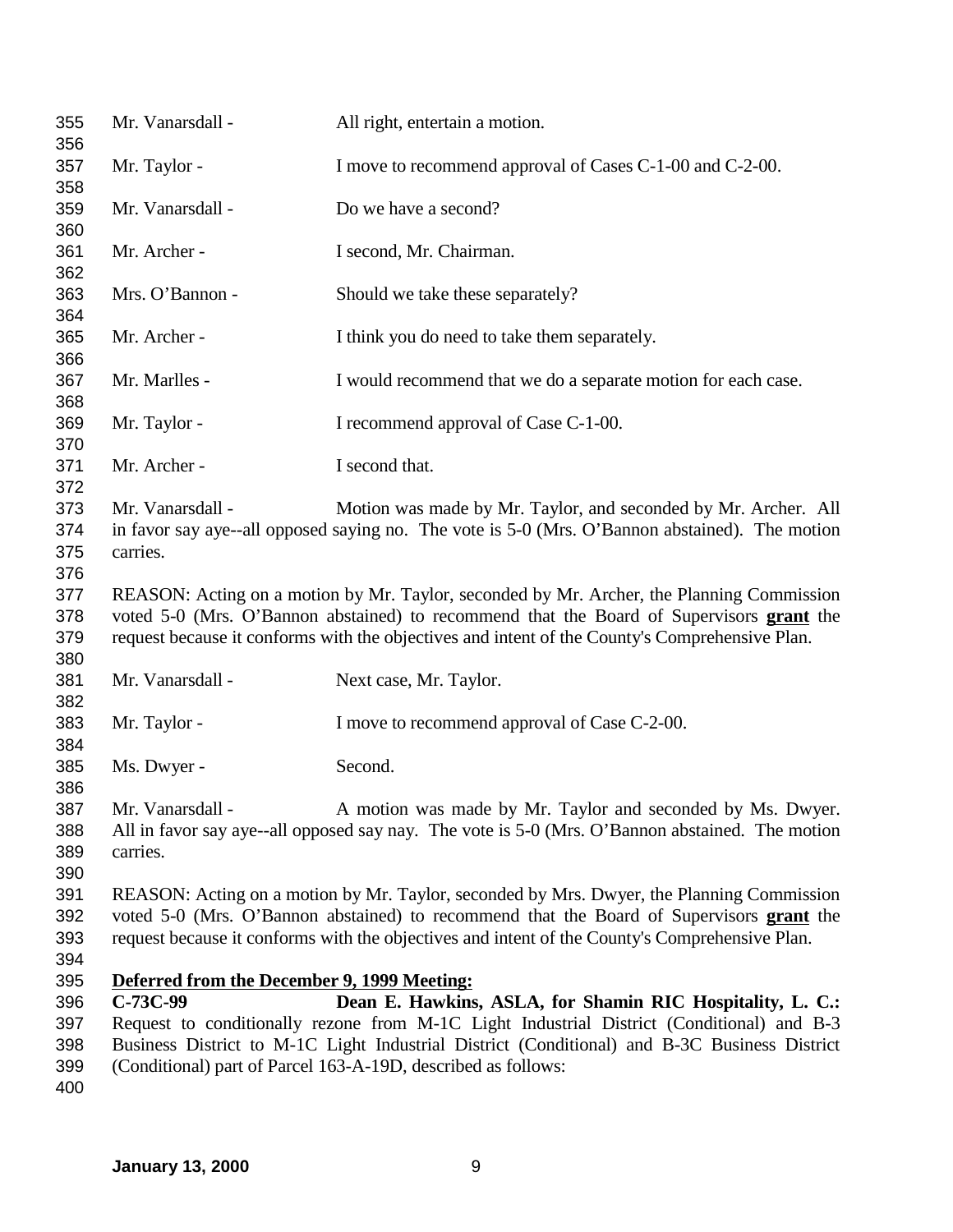Beginning at a point on the north line of Audubon Drive, approximately 500' from the eastern line of Airport Drive extended, thence on a line bearing N 28 degrees, 40 minutes, 25 seconds W for a distance of 178.93 feet to a point, thence on a line bearing S 61 degrees, 19 minutes, 35 seconds W for a distance of 13.97 feet to a point, thence on a line bearing N 73 degrees, 45 minutes, 19 seconds W for a distance of 218.22 feet to a point, thence on a line along Airport Drive (State Route 156) bearing N 17 degrees, 33 minutes, 35, seconds E for a distance of 504.79 feet to a point, thence on a line bearing S 74 degrees, 55 minutes, 10 seconds E for a distance of 451.83 feet to a point, thence along a line bearing S 17 degrees, 33 minutes, 35 seconds W for a distance of 294.63 feet to a point, thence a long a line b~earing S 61 degrees, 19 minutes, 35 seconds W for a distance of 184.17 feet to a point, thence along a line bearing S 16 degrees, 19 minutes, 35 seconds W for a distance of 106.73 feet to a point, thence along a line bearing S 28 degrees, 40 minutes, 25 seconds E for a distance of 90.45 feet to a point on the north line of Audubon Drive, thence along the north line of Audubon Drive bearing S 61 degrees, 19 minutes, 35 seconds W for a distance of 50.00 feet, to the point of Beginning, containing 5.00 acres. 

- Mr. Marlles The staff presentation will be by Mr. Mark Bittner.
- 419 Mr. Vanarsdall Is there any one in the audience in opposition to Case C-73-99? If there is no opposition, does anybody want to speak to this case? No opposition. Mr. Bittner, good evening.
- 

 Mr. Mark Bittner, County Planner - Thank you, Mr. Vanarsdall. As Mr. Marlles said, this is an application for a hotel. The applicant has stated that it would not be an extended stay hotel. The applicant is seeking to construct a 70-foot tall structure, but the existing proffers on the site would allow no more than 40 feet in height.

 The proffered conceptual plan and building elevations show a six-story, 121-room hotel. Let me 429 pull it up here now (referring to slide). The applicant has amended the site plan, and we are showing you the amended site plan right now, by shifting the location of the building on the site. You can see the building is rotated a bit.

 The Capital Region Airport Commission has reviewed this new location and has no objection to it. With this change, the Airport Commission no longer has any concerns with this application.

 The surrounding property is characterized by other hotels and assorted business and industrial establishments. There are two other hotels in the immediate area on Parcel 21 directly to the south, and Parcel 1A on the western side of Airport Drive.

 The applicant has also submitted revised proffers that address the comments in the staff report. Revised Proffer 11 provides a 25-foot buffer with landscaping and berming along the Airport Drive frontage of the property. Staff feels that this is acceptable.

 Revised Proffer #13 defines open space to include landscaping, lawns, screening areas, buffer areas, bodies of water, works of art and outdoor recreational areas. Staff feels that this is also acceptable.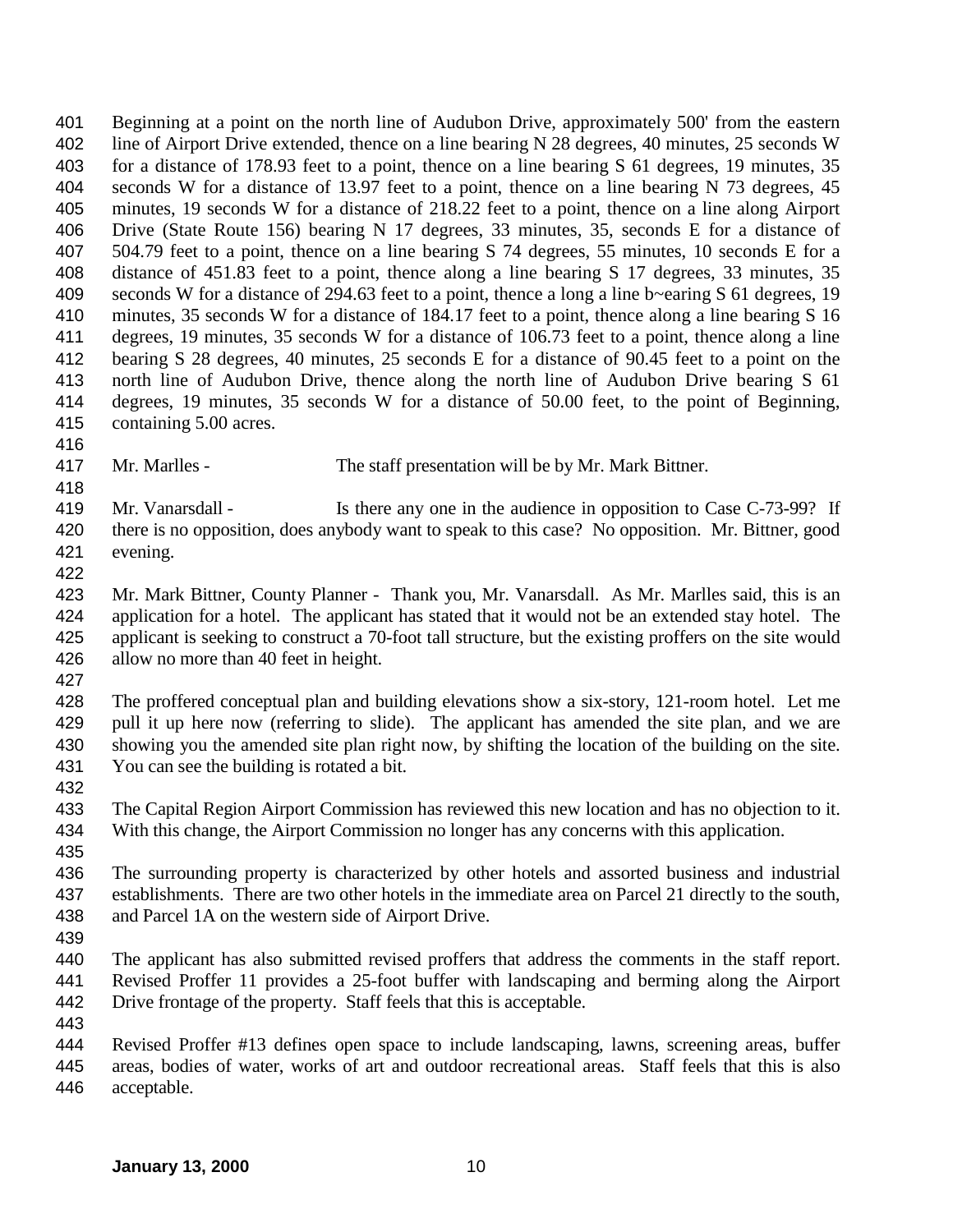- There is one outstanding item that staff wants to bring to the Planning Commission's attention. There is an existing chain-link fence along the Airport Drive frontage of the property. Both staff and the applicant feel that the aesthetics of the site would be improved if this fence were removed. Airport Drive is a limited access VDOT roadway. We have not had an opportunity to discuss possible removal of this fence with VDOT. Staff encourages the applicant to explore this issue with VDOT when he prepares the plan of development for this site.
- 

 In summary, staff feels that this is an appropriate area for a hotel. Neither staff nor the Airport Commission object to the increased 70-foot height. The revised proffers also address the issues associated with this request. Staff recommends approval of this application. I'd be happy to answer any questions you may have.

Mr. Vanarsdall - Are there any questions of Mr. Bittner by Commission members?

 Mrs. Quesinberry - Mark, we have just one question and maybe it is an applicant question, or maybe it is an M-1 question, of why M-1 for this hotel use; the issue of the two previous cases, and how this one is carved out? Could you explain that?

 Mr. Bittner - Okay. Back in 1998, you see two parcels outlined with the thick dark black line here (referring to slide); Cases C-34-98 and C-35-98, were two separate zoning requests for two separate hotels. The applicant has since come in with this rezoning, which involves the property outlined with the dashed line. As you can see, he has taken a little bit of the property on the right, and also included the property from the Case C-35-98. So there would still be, where you see this arrowhead pointing here (referring to slide), that 1.054 acres left over for potential development, and we've had no application or indication as to what may be developed on 473 the property. With only one acre, it would be difficult, in my opinion, to put a typical hotel or any typical industrial use on there, but it is still available for potential development.

Ms. Quesinberry - Thank you.

478 Ms. Dwyer - If I may follow up on that, why are we requesting M-1 with a hotel which only needs to be B-2? Mr. Bittner - This was all zoned M-1 in 1989, I believe, for an industrial park, and nothing was ever developed on this site. The proffers on that case included prohibition of hotels. In 1998, Cases C-34-98 and C-35-98, they asked for removal of that proffer. They did not ask for a change in the zoning, and it's, basically, the same situation here tonight. Ms. Dwyer - Because there is also a proffer that relates to industrial use that we're being asked to look at tonight.

488 Mr. Bittner - I'm not sure.

 Ms. Dwyer - Will we have to approve a proffer tonight that relates to industrial uses and not hotel uses? Is that correct?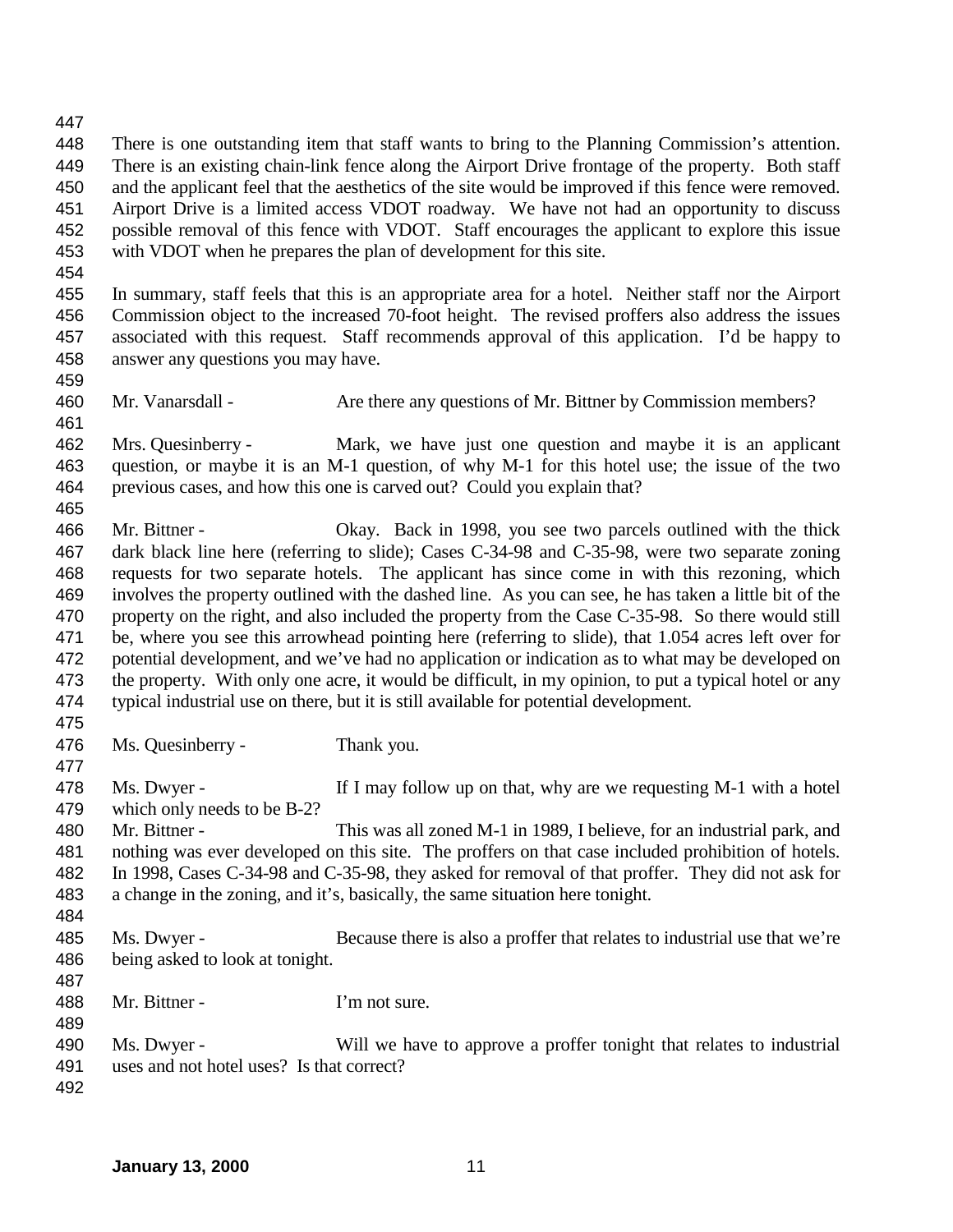| 493<br>494                                                         | Mr. Bittner -                                                                                                                                                                                                                                                                                                                                                                                                                                                                                                                                                                                                                                                                                                                                                                                                                                 | I don't believe so.                                                                                                                                                                                                                                                       |
|--------------------------------------------------------------------|-----------------------------------------------------------------------------------------------------------------------------------------------------------------------------------------------------------------------------------------------------------------------------------------------------------------------------------------------------------------------------------------------------------------------------------------------------------------------------------------------------------------------------------------------------------------------------------------------------------------------------------------------------------------------------------------------------------------------------------------------------------------------------------------------------------------------------------------------|---------------------------------------------------------------------------------------------------------------------------------------------------------------------------------------------------------------------------------------------------------------------------|
| 495<br>496                                                         | Ms. Dwyer -                                                                                                                                                                                                                                                                                                                                                                                                                                                                                                                                                                                                                                                                                                                                                                                                                                   | In the staff report, Proffers 1 and 2 relate to industrial uses?                                                                                                                                                                                                          |
| 497<br>498                                                         | Mr. Bittner -                                                                                                                                                                                                                                                                                                                                                                                                                                                                                                                                                                                                                                                                                                                                                                                                                                 | What is the proffer? I don't have the proffers in front of me.                                                                                                                                                                                                            |
| 499<br>500<br>501<br>502<br>503                                    | Ms. Dwyer -<br>asked to (unintelligible).                                                                                                                                                                                                                                                                                                                                                                                                                                                                                                                                                                                                                                                                                                                                                                                                     | Proffer 1 states "All industrial uses shall be conducted within a<br>completely enclosed building, etc." Proffer 2 states "All uses shall be conducted so as not to<br>endanger health, safety and welfare of those industrial type uses." Those are proffers we're being |
| 504<br>505                                                         | Mr. Bittner -                                                                                                                                                                                                                                                                                                                                                                                                                                                                                                                                                                                                                                                                                                                                                                                                                                 | Would you repeat the question again, please?                                                                                                                                                                                                                              |
| 506<br>507<br>508                                                  | Ms. Dwyer -<br>B-2 use?" I guess is my question.                                                                                                                                                                                                                                                                                                                                                                                                                                                                                                                                                                                                                                                                                                                                                                                              | The general question is, "Why we are considering M-1 zoning for a                                                                                                                                                                                                         |
| 509<br>510                                                         | Mr. Bittner -                                                                                                                                                                                                                                                                                                                                                                                                                                                                                                                                                                                                                                                                                                                                                                                                                                 | Why the industrial proffer?                                                                                                                                                                                                                                               |
| 511<br>512<br>513                                                  | Ms. Dwyer -<br>$B-2$ use?                                                                                                                                                                                                                                                                                                                                                                                                                                                                                                                                                                                                                                                                                                                                                                                                                     | Why the industrial proffer, and why the industrial zoning when it's a                                                                                                                                                                                                     |
| 514<br>515                                                         | Mr. Bittner -                                                                                                                                                                                                                                                                                                                                                                                                                                                                                                                                                                                                                                                                                                                                                                                                                                 | I don't know. I can't answer that. Maybe the applicant can.                                                                                                                                                                                                               |
| 516<br>517                                                         | Mrs. Quesinberry -                                                                                                                                                                                                                                                                                                                                                                                                                                                                                                                                                                                                                                                                                                                                                                                                                            | Can we hear from the applicant, Mr. Chairman?                                                                                                                                                                                                                             |
| 518<br>519                                                         | Mr. Vanarsdall -                                                                                                                                                                                                                                                                                                                                                                                                                                                                                                                                                                                                                                                                                                                                                                                                                              | You want to hear from the applicant?                                                                                                                                                                                                                                      |
| 520<br>521                                                         | Mrs. Quesinberry -                                                                                                                                                                                                                                                                                                                                                                                                                                                                                                                                                                                                                                                                                                                                                                                                                            | Maybe he can answer that question.                                                                                                                                                                                                                                        |
| 522<br>523                                                         | Mr. Vanarsdall -                                                                                                                                                                                                                                                                                                                                                                                                                                                                                                                                                                                                                                                                                                                                                                                                                              | Will the applicant come forward, please?                                                                                                                                                                                                                                  |
| 524<br>525<br>526<br>527<br>528<br>529<br>530<br>531<br>532<br>533 | Mr. Dean Hawkins -<br>Mr. Chairman and members of the Commission, I am Dean<br>Hawkins, representing the applicant. To answer your question about the proffers, what we have<br>tried to do was to take the verbiage and the conditions of the previous two cases and essentially<br>leave them in place and only tailor our requests to the additional height of the building. So I have<br>tried to match all of the conditions that have been handed down throughout time to safeguard the<br>site's development with the previous conditions. And, those first two proffers are simply left there<br>from the previous cases. They really don't mean that much to me, because I don't think it would<br>ever develop that way. We have a hotel, and more than likely, a restaurant site there, and that's<br>what we would be looking at. |                                                                                                                                                                                                                                                                           |
| 534<br>535<br>536<br>537                                           | Ms. Dwyer -                                                                                                                                                                                                                                                                                                                                                                                                                                                                                                                                                                                                                                                                                                                                                                                                                                   | I guess my point is, it is good policy to, if you want a B-2 use or a<br>B-3 use, to ask for that zoning and to have your proffers relate to that rather than carry over zoning<br>uses and zoning classifications and proffers that are no longer applicable?            |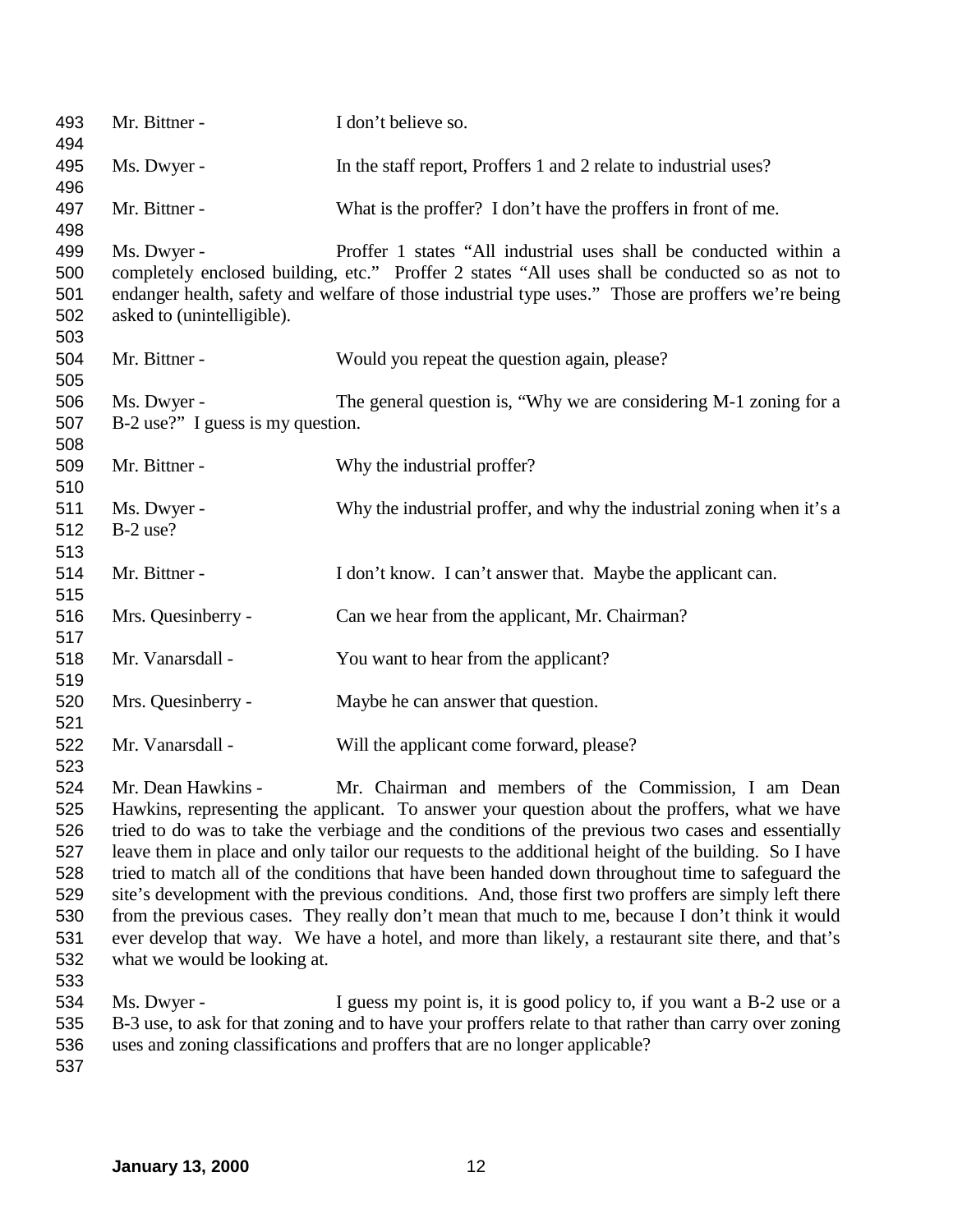Mr. Hawkins - Sure. Right. It does give some leeway to the owner of what may happen in front of that site where the restaurant is, but I generally think that is what is planned there. So, I am willing to discuss the two proffers, if you think they are valid points of contention. Mrs. Quesinberry - But, you've proffered your conceptual plan here for a hotel? Mr. Hawkins - Yes. It is a pretty well nailed down with a hotel. 546 Mr. Vanarsdall - Are there any other questions of Mr. Hawkins? Mrs. Quesinberry - No. I don't have any other questions. Mr. Vanarsdall - You don't have any other questions? Mrs. Quesinberry - No. Mr. Vanarsdall - I will entertain a motion. Mrs. Quesinberry - This is kind of an odd little piece of property tucked away in an industrial area, but it is very appropriate for a hotel on the site, and especially a hotel of this quality. It is a much better plan than we saw in the past where we had two hotels on the same piece of property. So, I am pleased with what the applicant has done with this on the buffers, and I did want to make a comment about that chain-link fence, and ask that you consider what is staff's recommendations. We don't know what the VDOT situation is with that fence, but it is not attractive to your property and it won't be when you have your design up. Mr. Vanarsdall - Identify yourself, again, for the record. Mr. Hawkins - Once again, Dean Hawkins for the applicant. The fence is on the state right of way, and I think it was constructed as a barrier to limited access highways. If we are able to remove it, we will, because behind that, we have a 25-foot wide landscaped bermed buffer, and it will do better for us to have the fence removed. Mrs. Quesinberry - Absolutely. I would like to make a motion to recommend approval of Case C-73C-99, Shamin RIC Hospitality. 574 Mr. Vanarsdall - Is there a second? Mr. Taylor seconded the motion. Mr. Vanarsdall - We have a motion by Mrs. Quesinberry, and a second by Mr. Taylor. All in favor say aye--all those opposed by saying nay. The vote is 5-0 (Mrs. O'Bannon abstained). The motion carries. REASON: Acting on a motion by Mrs. Mrs. Quesinberry, seconded by Mr. Taylor, the Planning Commission voted 5-0 (Mrs. O'Bannon abstained) to recommend that the Board of Supervisors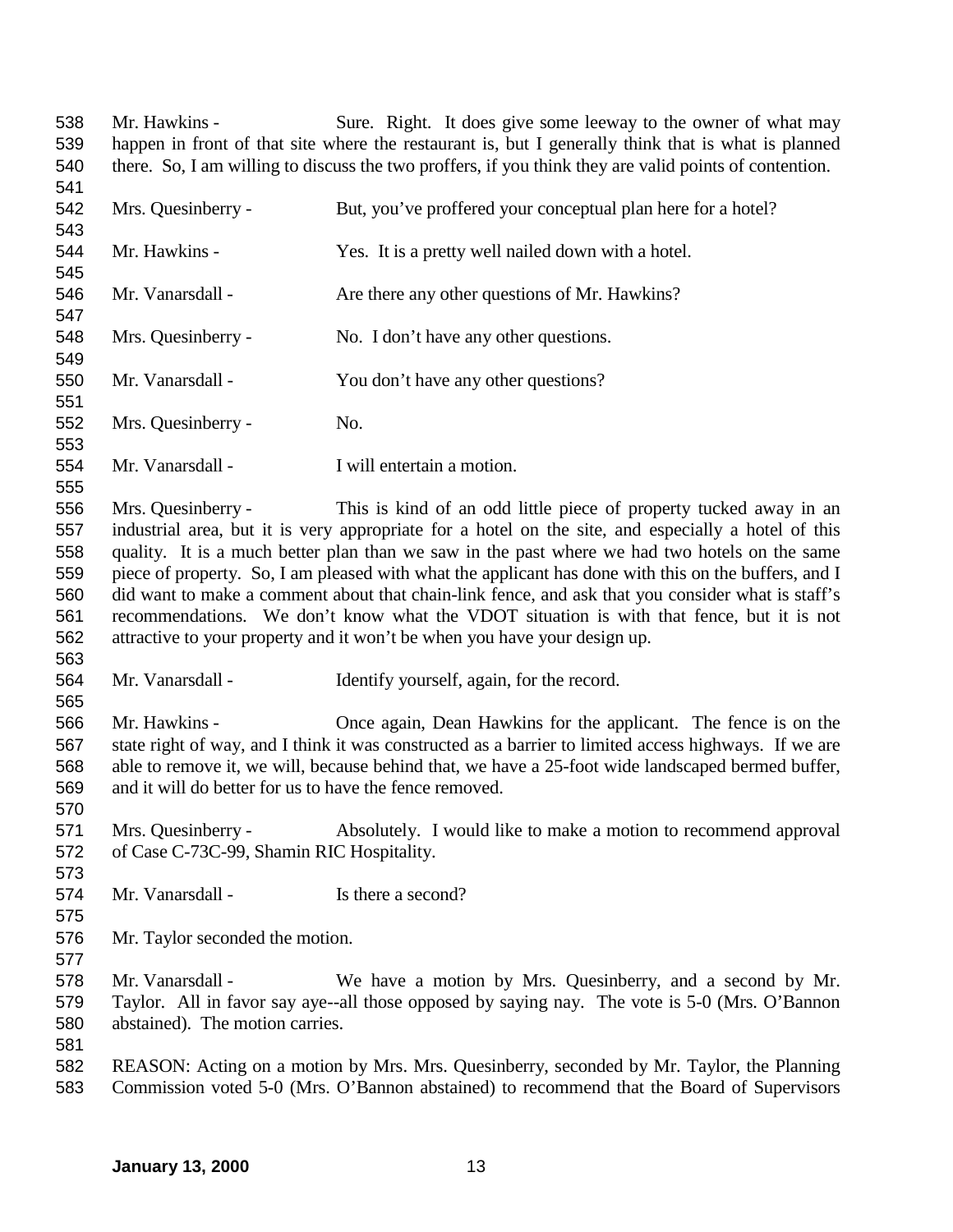- **accept the proffered conditions and grant** the request because the business use is compatible with surrounding development; and the proffered conditions would provide for a higher quality of development than would otherwise be possible.
- 

- Mr. Vanarsdall Mr. Secretary, I believe that is the last one we can take right now.
- Mr. Marlles Yes sir, Mr. Vanarsdall. We do have quite a bit of time before the 8:30 agenda. Staff would suggest that we take those items, first of all, that are at the end of the agenda, and then, in addition, we have a number of announcements; updates for the Planning Commission that we'd like to present to you.
- Mr. Vanarsdall Ladies and gentlemen, let me explain. These cases are advertised in the paper, and the time was in the advertisement and we cannot bring a case forward, even if we wanted to, until that time, so we can't do anything else on the next case until 8:30 p.m.
- **DISCUSSION: Set work session on Nine Mile Road Comprehensive Plan Amendment 11:00 a.m., February 21, 2000.**
- Mr. Marlles The first item on the agenda is the discussion to set a work session on the Nine Mile Road Comprehensive Plan Amendment. Just in the way of background for members of the Commission, the Nine Mile Road Plan was prepared by staff and completed, I'm not sure exactly when, but I know it was several years ago.
- That Plan recommended a number of implementation measures, including an amendment to the Comprehensive Plan to designate the Special Project Area or Special Strategy Area. Staff has prepared a draft amendment and would like to present it to the Planning Commission at a work session. Staff is recommending that that work session be held on February 21, 2000, at 11:00 a.m. That is our normal POD meeting and we have a light caseload that day, so we feel that is our recommendation.
- 

 Mr. Vanarsdall - Is there anybody on the Planning Commission that could not be 616 there on that date at that particular time? I thought the POD was on the  $23<sup>rd</sup>$ .

| <b>VII</b> |                                                              |                                                                                 |
|------------|--------------------------------------------------------------|---------------------------------------------------------------------------------|
| 618        | Mrs. Quesinberry -                                           | It is the $23^{\text{rd}}$ .                                                    |
| 619        |                                                              |                                                                                 |
| 620        | Mr. Archer -                                                 | I believe Mr. Secretary said the $21st$ , but it should be the $23rd$ . Is that |
| 621        | correct?                                                     |                                                                                 |
| 622        |                                                              |                                                                                 |
| 623        | Mrs. Quesinberry -                                           | Yes sir.                                                                        |
| 624        |                                                              |                                                                                 |
| 625        | Mr. Marlles -                                                | Mr. Chairman, I have been corrected. That would be a special work               |
| 626        | meeting of the Planning Commission on the 21 <sup>st</sup> . |                                                                                 |
| 627        |                                                              |                                                                                 |
| 628        | Mr. Archer -                                                 | Oh, it is the $21st$ , on a Monday?                                             |
| 629        |                                                              |                                                                                 |
| 630        | Mr. Marlles -                                                | Yes, sir.                                                                       |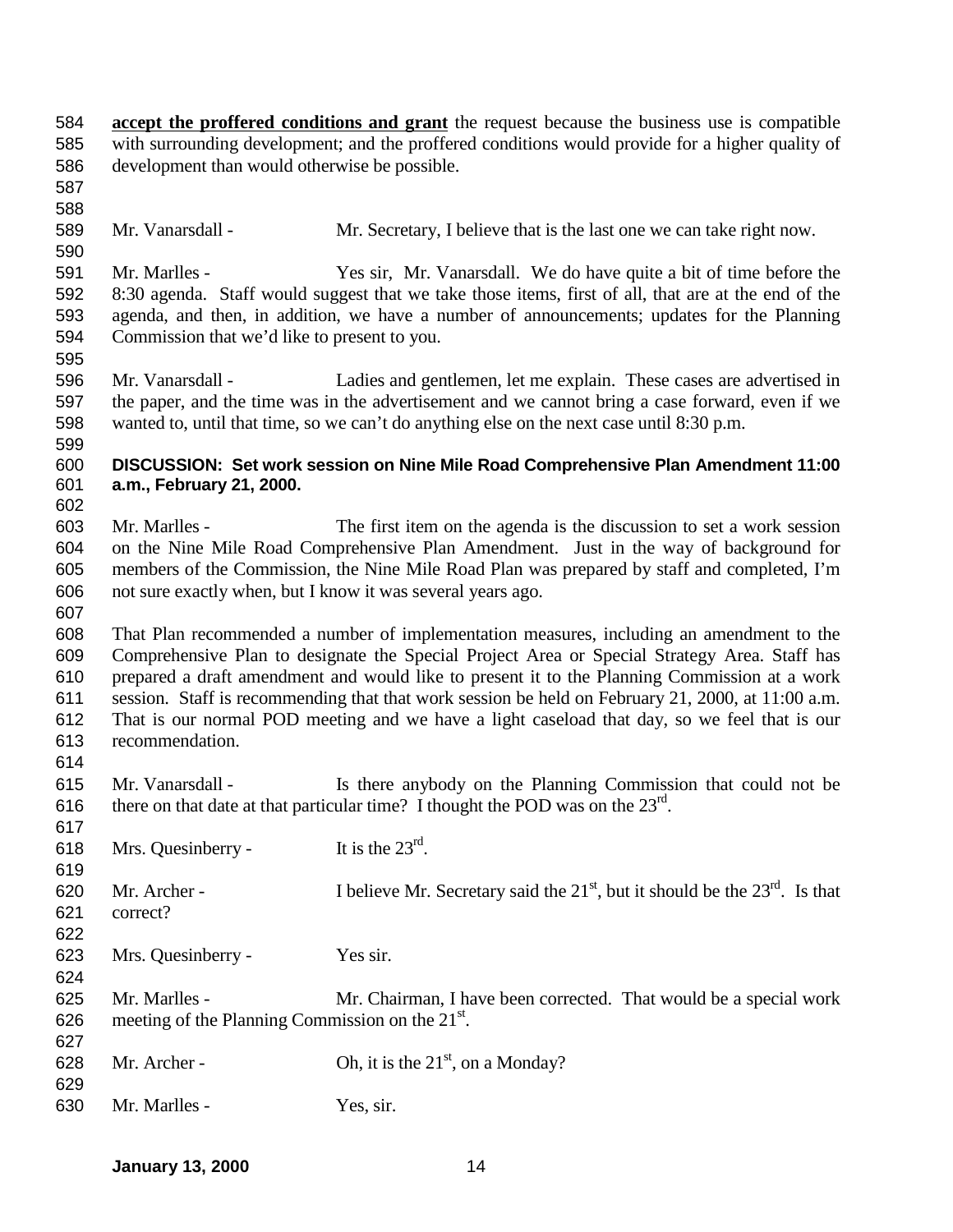| 631 |                                                          |                                                                                                  |
|-----|----------------------------------------------------------|--------------------------------------------------------------------------------------------------|
| 632 | Mr. Taylor -                                             | I thought you all were closed that day.                                                          |
| 633 |                                                          |                                                                                                  |
| 634 | Mr. Marlles -                                            | I don't believe so.                                                                              |
| 635 |                                                          |                                                                                                  |
| 636 | Mr. Silber -                                             | We close on the $17th$ .                                                                         |
| 637 |                                                          |                                                                                                  |
| 638 | Mr. Vanarsdall -                                         | Let me ask, does this suit everyone on the Commission this date and                              |
| 639 | time?                                                    |                                                                                                  |
| 640 |                                                          |                                                                                                  |
| 641 | Ms. Dwyer -                                              | What is the time again?                                                                          |
| 642 |                                                          |                                                                                                  |
| 643 | Mr. Vanarsdall -                                         | It is at 11:00 a.m. on Monday, the $21st$ of February, Washington's                              |
| 644 | Birthday.                                                |                                                                                                  |
| 645 |                                                          |                                                                                                  |
| 646 | Ms. Dwyer -                                              | And at 10:00 o'clock on the $21st$ we already have a work session on                             |
| 647 | multi-family?                                            |                                                                                                  |
| 648 |                                                          |                                                                                                  |
| 649 | Mr. Vanarsdall -                                         | Anyone can't do it then as far as you know tonight? All right, do we                             |
| 650 | need a motion, Mr. Secretary?                            |                                                                                                  |
| 651 |                                                          |                                                                                                  |
| 652 | Mr. Archer -                                             | Where will that be held, Mr. Secretary, by the way?                                              |
| 653 |                                                          |                                                                                                  |
| 654 | Mr. Vanarsdall -                                         | Where will that be held?                                                                         |
| 655 |                                                          |                                                                                                  |
| 656 | Mr. Marlles -                                            | Most likely, sir, in the Manager's Conference Room on the third                                  |
| 657 | floor.                                                   |                                                                                                  |
| 658 |                                                          |                                                                                                  |
| 659 | Mr. Vanarsdall -                                         | All right, I will entertain a motion for that.                                                   |
| 660 |                                                          |                                                                                                  |
| 661 | Ms. Dwyer -                                              | I move that the work session on the Nine Mile Road Corridor Study                                |
| 662 | be held on Monday, the $21st$ of February, at 11:00 a.m. |                                                                                                  |
| 663 |                                                          |                                                                                                  |
| 664 | Mrs. Quesinberry seconded the motion.                    |                                                                                                  |
| 665 |                                                          |                                                                                                  |
| 666 | Mr. Vanarsdall -                                         | A motion was made by Ms. Dwyer, seconded by Mrs. Quesinberry.                                    |
| 667 |                                                          | All in favor say aye--all opposed by saying nay. The vote is 5-0 (Mrs. O'Bannon abstained). The  |
| 668 | motion passes. Thank you.                                |                                                                                                  |
| 669 |                                                          |                                                                                                  |
| 670 |                                                          |                                                                                                  |
| 671 | Mr. Marlles -                                            | The next item is the approval of minutes of December 9, 1999?                                    |
| 672 |                                                          |                                                                                                  |
| 673 | Mr. Vanarsdall -                                         | Are you ready to approve those or have some of you not read them?                                |
| 674 |                                                          | Does anybody have any corrections? If not, let's proceed with a motion to approve the minutes of |
| 675 | December 9, 1999.                                        |                                                                                                  |
| 676 |                                                          |                                                                                                  |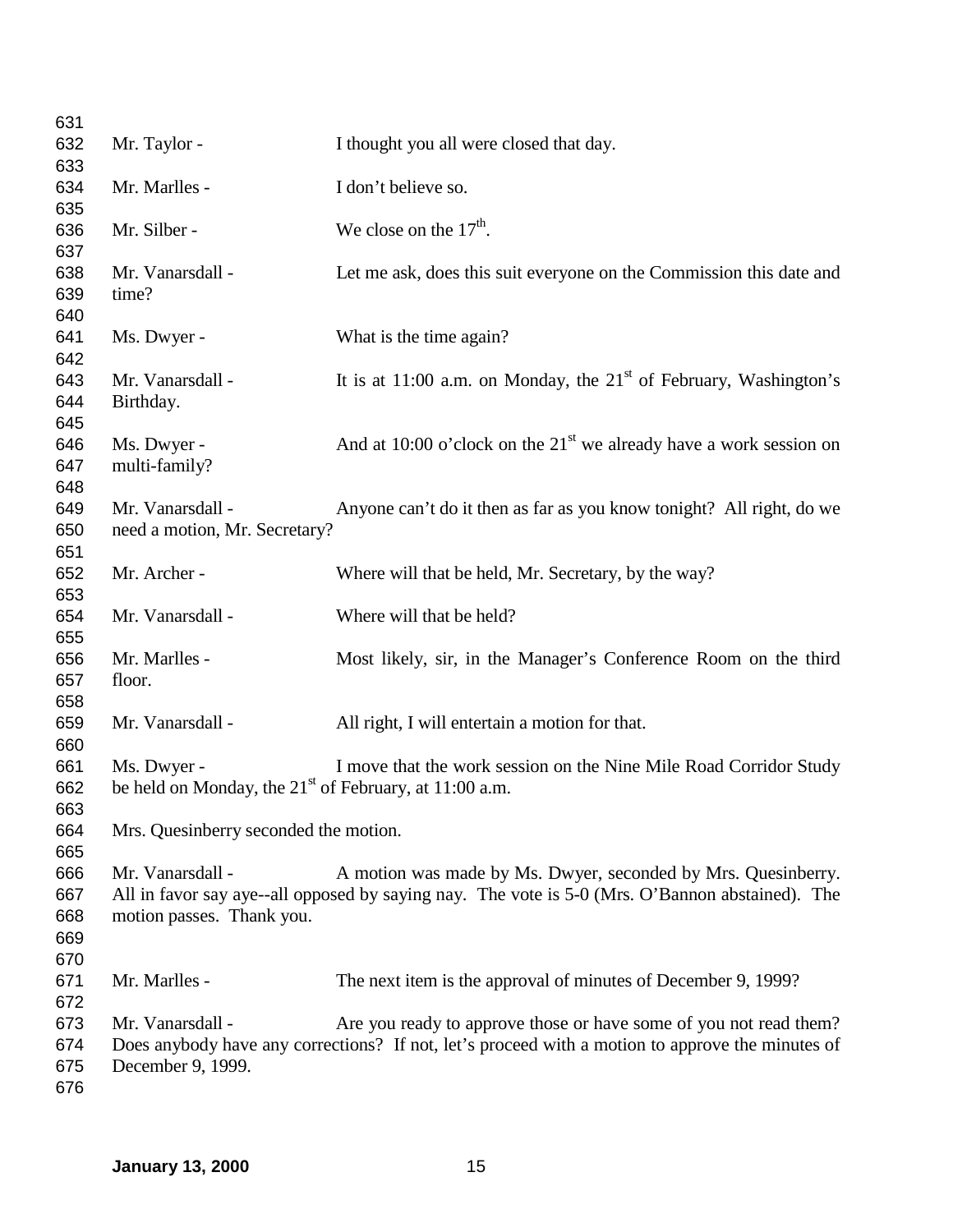Mrs. Quesinberry - I move the approval of the minutes of the December 9, 1999 Planning Commission meeting, with any corrections called in. 

Mr. Archer - Second.

 Mr. Vanarsdall - We have a motion made by Mrs. Quesinberry and a second by Mr. Archer. All in favor say aye--all opposed saying nay. The vote is 5-0 (Mrs. O'Bannon abstained). The motion passes.

- Mr. Marlles The next item that staff has to present is a presentation by Mr. Eric Lawrence on the Open Space and C-1 Conservation Areas.
- Mr. Vanarsdall Thank you. Mr. Lawrence.

 Mr. Lawrence - Lee is handing out a little information I put together for you this evening. This is a follow up on the first two cases we talked about this evening. Based on direction the Planning Commission gave staff back in December, there was concern over land ownership of C-1 Conservation District lands. So the staff was directed to look at the situation and possibly create an evaluation criteria that we could use to help provide guidance as to who should hold the ownership to land, and what conditions might we expect to be placed on land to help preserve the environmental integrity of the sites.

 As the handout says, this is a discussion item, so, certainly, staff isn't fixed in any thoughts. It is more of putting thoughts out there and get your guidance. Henrico County continues to promote the preservation of environmentally sensitive areas through the placement in the C-1 Conservation District. Such areas may include floodplains, wetlands and steep slopes and woodlands. Areas prompting C-1 consideration have been generally identified in the County's 2010 Land Use Plan as EPA Environmental Protection Areas.

 I will point out that, also, that, in conformance with the 2010 Land Use Plan, that, typically, is why we see C-1 cases come before us to, essentially, rezone the land from whether its industrial or residential to the conservation area.

 A concern has been raised that, while the placement of such environmentally sensitive areas in the C-1 District is important, ownership and maintenance of these areas should also be considered. The maintenance of the area, to keep the debris, if garbage builds up who removes it? Because a lot of times you see one district area as flood area; floodplains, so you need to keep it clean and clear so the waters can continue to flow through, and not be blocked by debris, downed trees or anything of that nature. So, maintenance of these areas is important to consider.

 It should be noted that, in staff's evaluation and brief research that we have conducted so far, that we found that the Division of Recreation and Parks also has a criteria for acceptance of land into the County's park system. I have included that in this packet. It is about the third page of the packet, and you actually have a nice list of 12 items that they evaluate a parcel of land to determine whether or not the County should consider a piece of land for inclusion in the park system.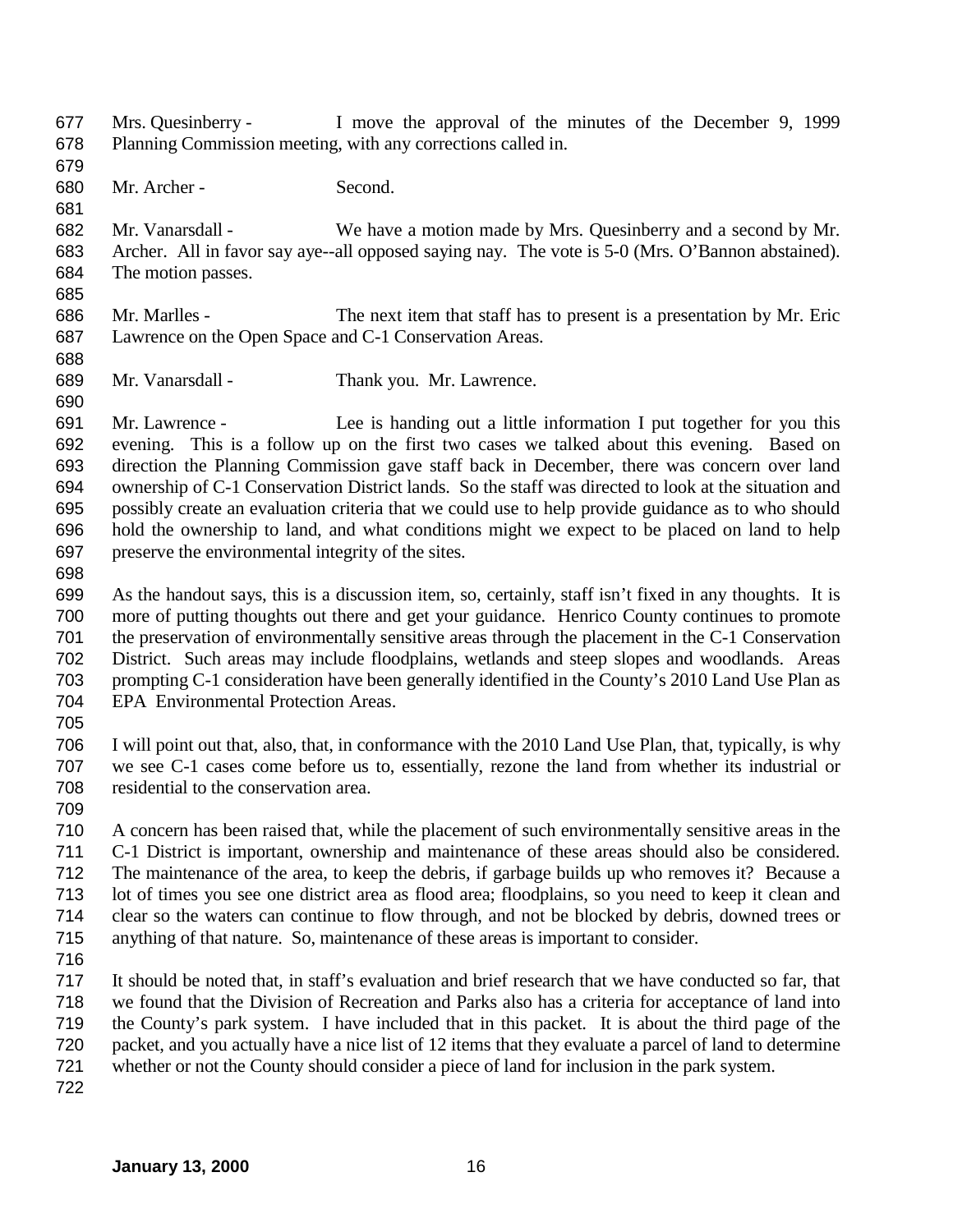- With all of that under consideration, what staff has thrown together is a very brief discussion item, which essentially utilizes the park system's criteria and takes it one step further. Consideration should be taken whether lands should be included in the public ownership, or should maintain private ownership.
- 

 Obviously, if it is going to be public ownership. It's envisioned that it would be a part of the park system, so you would follow park system criteria for considering whether land should be accepted by the County. If it goes private, you've got two options that staff is aware of. This land could belong in the individual property owner's lots, or it could be part of a common area and be maintained and held ownership by the property owner's association.

 So, that's the thought pattern staff has had up to this point, and that is what the information that has been presented to you is based on that thought pattern. If I could get you to look at the second page of the handout. I've put some criteria down there to provoke some discussion, hopefully.

 The first one, County ownership. In using the same system that the Parks has, what staff would envision is, as C-1 discussion came forward, you could sit down with the property owner and discuss these criteria and figure out where it would be best to place such lands. A lot of times the developer comes in and, obviously, he is rezoning the property. He is going to sell the land, so we need to get his input if he is doing a residential development. What does he envision? He envisions the homeowners association. What would their responsibilities would be? How large is the association?

 As was commented earlier, the association, if it is going to hold land, will be obligated to get a liability insurance policy. So, there is a lot of responsibility that goes along with common area ownership. And our goal here is to help simplify that and, essentially, help the community help the citizens make sure people don't buy into residential developments that have a lot of responsibilities that are really not appropriate and that they are not prepared to handle. That is where we are.

 The first item; County ownership talks about the criteria that could be used to consider whether land should be accepted by the County if that was made available. I just pulled a couple of things off of Park's Department's criteria, which I felt would be significant to our consideration.

 If the site contains special significance, if it has historical value, if it has archaeological value, that is something we should consider and that's something the Park's Department should consider. Is the site adjacent to an existing and proposed park? That is something that the Parks System looks at, and that is something we could look at.

 Similar to a case with that in the past, common area floodplain actually was located adjacent to a County park system. That is something the County might want to look into. If it satisfies your criteria, then they would be willing to act and to work with the applicant. Essentially, if there was a dedication, make it a part of the Parks system. These are just things that should be considered. 

 When you look at the private sector, whether it is held by the property owner, or held by the property owner's association, some key elements that staff has found, that while these numbers are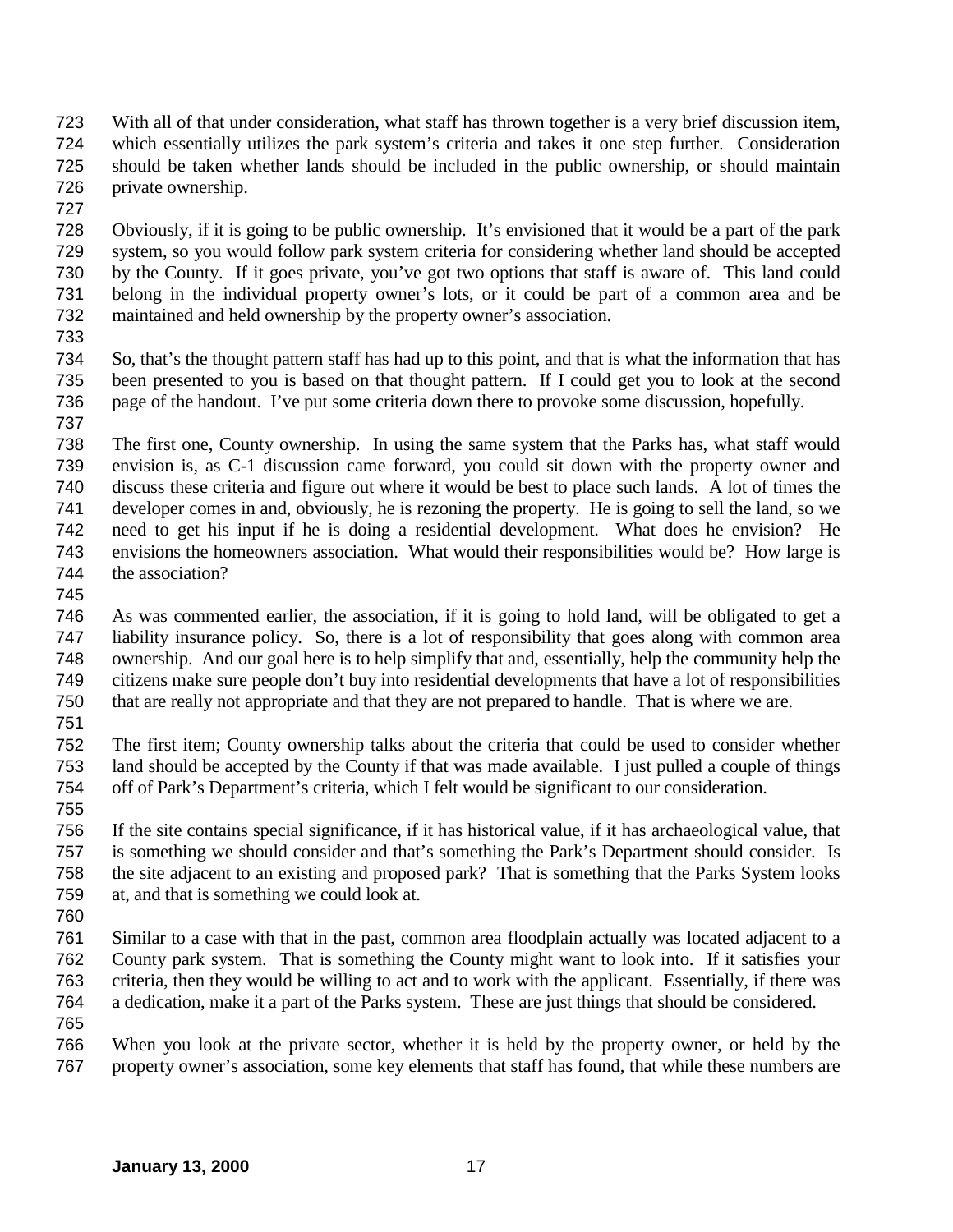not set in stone, the larger a homeowner's association is, the more appropriate, the more capable, the more prepared it might be to maintain common open space.

 Getting back to the responsibilities of a liability insurance plan of collecting membership dues. While, I don't know where the break line is, a development with 20 lots might have difficulty maintaining the insurance policy and collecting dues. The larger the organization, they may be able to contract it out and have a property owner's management group maintain it.

 Ms. O'Bannon - May I add something? One of the problems that has come up in the past has to do with, when property is held by all of the property owners, joint owners, some of whom may be remotely located, a block or two away from the property. And when the sale comes up, the real estate agent is not required to indicate to them their liability unless the membership dues are more than, I believe it is \$150 a year.

Mr. Lawrence - Okay.

 Mrs. O'Bannon - So, at the time of the sale when they go to closing, they are not told that they have a liability for this jointly held property, or the commons area or the conservation area. And so the individuals will purchase the house will not really even know too much about their ownership in the property that's a couple of blocks away from their house. And then the civic association president or resident's association president comes and mentions to them they owe \$50 a year to help pay for a liability policy, and they deny any responsibility. And, therefore, then a lien gets placed against their house so when they go to sell their house five or ten years later, they have liens against their house and it causes neighborhood friction.

- And, that is a problem that has just come up on several occasions…
- 

Mr. Lawrence - Okay.

 Mrs. O'Bannon - …in various discussions. And, the State set the limit at \$150, because of the real estate agents indicating they didn't want to have to continue their total disclosure laws. And that limit was set at a fairly high limit, so that, you know, they wouldn't have to tell them that you are going to have to pay \$25 a year; \$50 a year. So, that is a problem that has come up in the past on this type of arrangement.

 803 Mr. Lawrence - Okay. That is something I will make note of. Any other thoughts? Mr. Vanarsdall - Any other questions by Commission members of Mr. Lawrence? 807 Mr. Archer - Mr. Lawrence, I would just like to expand a little bit on what Mrs. O'Bannon just said. I have also known of civic associations where members are very hesitant to have to pay dues for property that they can't see and don't individually own. By the same token, I have seen instances where there have been lots sold, individually, that were very irregular in shape

 and entirely useless to the homeowner that it belong to. And, yet, they are saddled with the responsibility, in a lot of cases, of having to pay an extra fee for having a larger useless lot.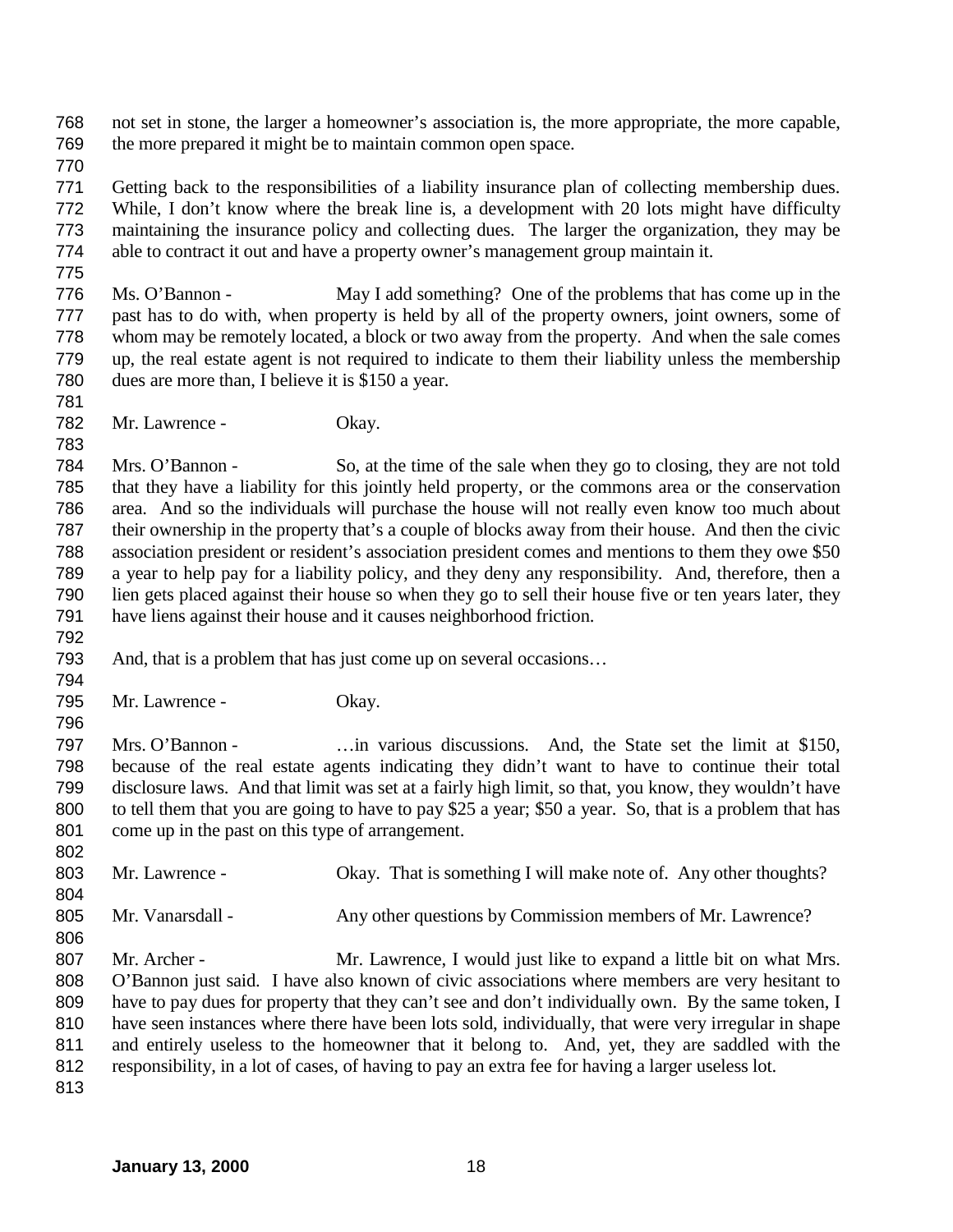I think that is unfair. But, at the same time, in terms of liability insurance, that persons' individual homeowner's insurance would cover his own individual lot and he wouldn't be subjected to whatever liability might accrue to him from somebody else not paying.

- And the other problems with homeowner's associations, sometimes they become defunct. Meetings come up, and they can't elect a new president and new secretary and what not, and the thing just kind of falls by the wayside. People move in and out of neighborhoods.
- 822 So, I don't know that there is any quick and dirty answer to this, but some of these have merit. And we might have to come to a point where we pull them all together and come out with the best 824 thing that is suitable for everybody.
- 

- 826 Mr. Lawrence I will make note of that.
- 828 Mr. Vanarsdall Thank you. Any more questions.
- 830 Ms. Dwyer Mr. Lawrence, I will go back to a comment I made earlier, I think, 831 on our C-1 case. And I think we could make more use of conditional zoning for C-1 cases.
- In most instances, we expect the C-1 areas to be preserves; wild life preserves, natural vegetation preserves, and we expect them not to be developed or used in active ways. So, I think that, whether it goes to the property owner's association or to individuals, we could still suggest that the applicant look at conditioning their C-1 cases to proffer out all other active uses, and that would take care of that issue.
- 
- I think the other issue that's been raised that probably needs to be addressed, and I am not sure to what extent government can get involved in this. But, is the question of notice to homeowners, whether it's part of their property, or whether it's part of the homeowner's association; notice to 842 them to know what the C-1 zoning means and what their obligation is to the homeowner's association.
- In the instance that Mr. Archer was talking about, a person has, in fact, you showed me a lot one time. I think it is representative of what you are talking about. A person had a regular lot in a subdivision and had all this swamp land behind the house that was also their property.
- 849 Mr. Archer Property going in the whole subdivision if you remember.
- 851 Ms. Dwyer Right, in that cul-de-sac. If that were zoned C-1, then the homeowner would need to have notice of what that means to them, especially if other uses are proffered out, they would have some sort of notice. And, often developers will agree to include some kind of notice, either on the plat or the deed or something. So, that might be another policy suggestion that we could make.
- 

 And, the other, I think we should look into the liability question for defunct homeowner's associations, and look into the question of whether dues are required and whether those dues are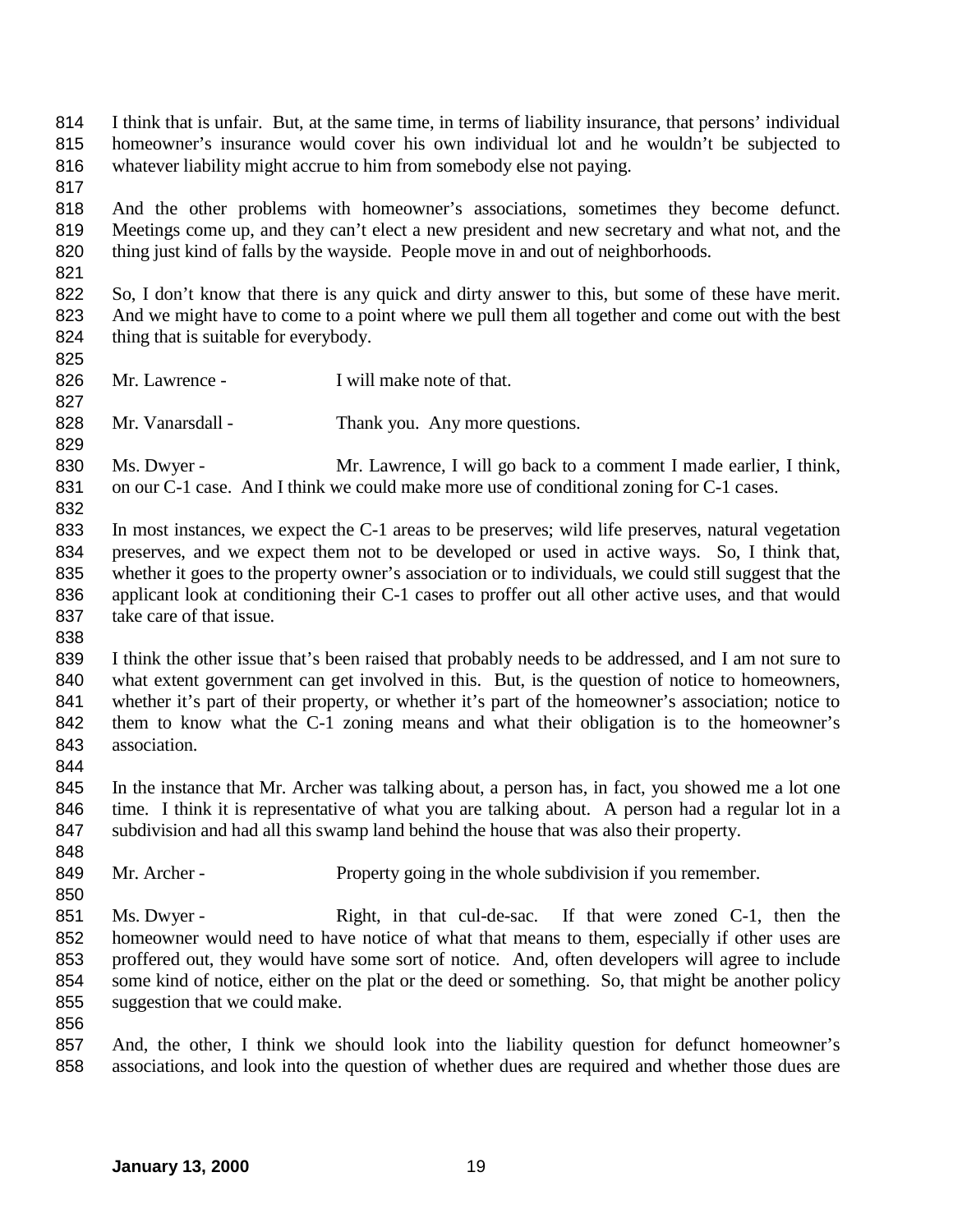assessed as liens against the land, and, if so, what kind of notice would a new homeowner would receive. 862 Mr. Archer - Ms. Dwyer, you might recall, too, part of those lots were in a RPA Resource Protection Area. They couldn't even break a twig off of a tree without getting approval from the Corps of Engineers to do it. 866 Ms. Dwyer - And, perhaps, if that had been done through C-1, that might have triggered something on the part of the attorney who did the title search. Those notice issues, I think, are important. 870 Mr. Lawrence - Okay. 872 Mr. Marlles - Mr. Lawrence, I think, to respond to several of these questions, it will be necessary to contact the County Attorney's Office. I know he is fairly well versed on this issue. But, also, I think it might be helpful to contact some of our neighboring jurisdictions to see how they handle this issue, because I don't think some of these issues or problems are limited to Henrico County. If we could look at what some of our neighboring jurisdictions are doing, as well, it would be helpful. 879 Mr. Vanarsdall - All right, any other questions? 881 Mr. Lawrence - Is there a question? 883 Mrs. Quesinberry - Somebody out in the audience has a question. 885 Mr. Vanarsdall - Come on down to the mike. 887 Someone in the audience - I was just wondering, are your mikes on? Mr. Vanarsdall - Yes ma'am. Someone in the audience - We hear one word but we don't hear the next word. 893 Mr. Vanarsdall - Thank you for telling us. 895 Mr. Marlles – Thank you, Mr. Lawrence. 897 Mr. Lawrence - Thank you. Mr. Marlles - The next item we have is, Ms. Jo Ann Hunter would like to just comment or address comments to the Planning Commission on Multi-family Design Strategies that the staff has presented to the Commission over the past several months. 903 Mr. Vanarsdall - Ms. Hunter.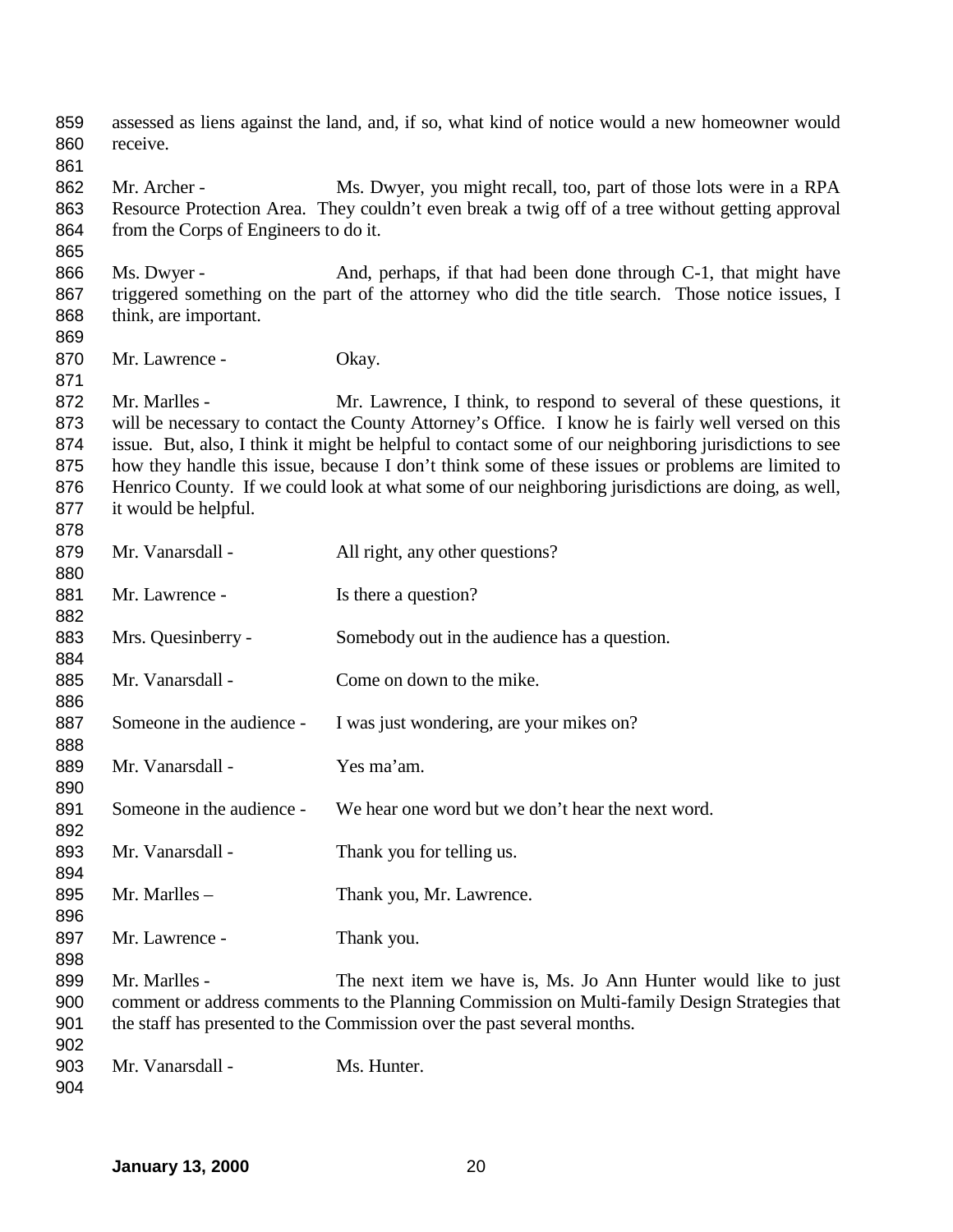Ms. Hunter - Thank you, Mr. Vanarsdall. Just to update our two new members of the Planning Commission, over the last several months has been working on two proposed ordinance amendments, one dealing with increased standards for our multi-family development, and the other being residential setbacks along major roads as identified on our Major Thoroughfare Plan. We have had two work sessions on this item already. At the last meeting we had considerable input from both the development community as well as interested citizen groups. At that time we 913 had asked that all groups supply us written comments by the  $15<sup>th</sup>$  of January. We picked that date as an arbitrary date out of the air. That date ended up being a Saturday, and Monday is a holiday, so I have let everybody know who has called and asked me that we will accept comments until the 916 . end of the day on Tuesday, the  $18<sup>th</sup>$ . I am also interested in getting Commission comments by that time, also, if that is possible. I have gotten comments from one Commissioner at this time and appreciate those, and look forward to getting others. And just again, to remind you, that we will be having another work session on this item on 923 February  $21^{st}$ . We had hoped, by getting the comments by the  $15^{th}$ , that we would be able to have a revised ordinance drafted, and try to get it included in the agenda at the Board Work Session on 925 the  $27<sup>th</sup>$  and  $28<sup>th</sup>$ . That agenda is already pretty full, and it doesn't appear that this item can be included on that agenda. So, we will not be hearing it or talking about this at the Work Session. 928 Mr. Vanarsdall - Mr. Hunter, what time are we going to have that Work Session? 931 Ms. Hunter - On the  $21<sup>st</sup>$  of February, it is at 10:00 a.m. and it will be in this room. 934 Mr. Vanarsdall - Okay. 936 Ms. Hunter And the Work Session on the Nine Mile Road was set tonight at 937 11:00 o'clock. But, if any of the Commissioner's have any comments that they would like to give me at this point, I'd be happy to take them. Mrs. O'Bannon - Is this on the Multi-family Design Strategies? I have received some comments and praises about the way it has been handled. I just want to say that it's been handled very well in accepting the comments from one developer and one developer's attorney. 944 Ms. Hunter Great. 946 Mrs. O'Bannon - Of course, that will make me look at it very closely. Ms. Hunter - And there is, actually, two amendments. One sometimes gets lost. The multi-family ordinance increased standard is probably the bigger one. The second, but no less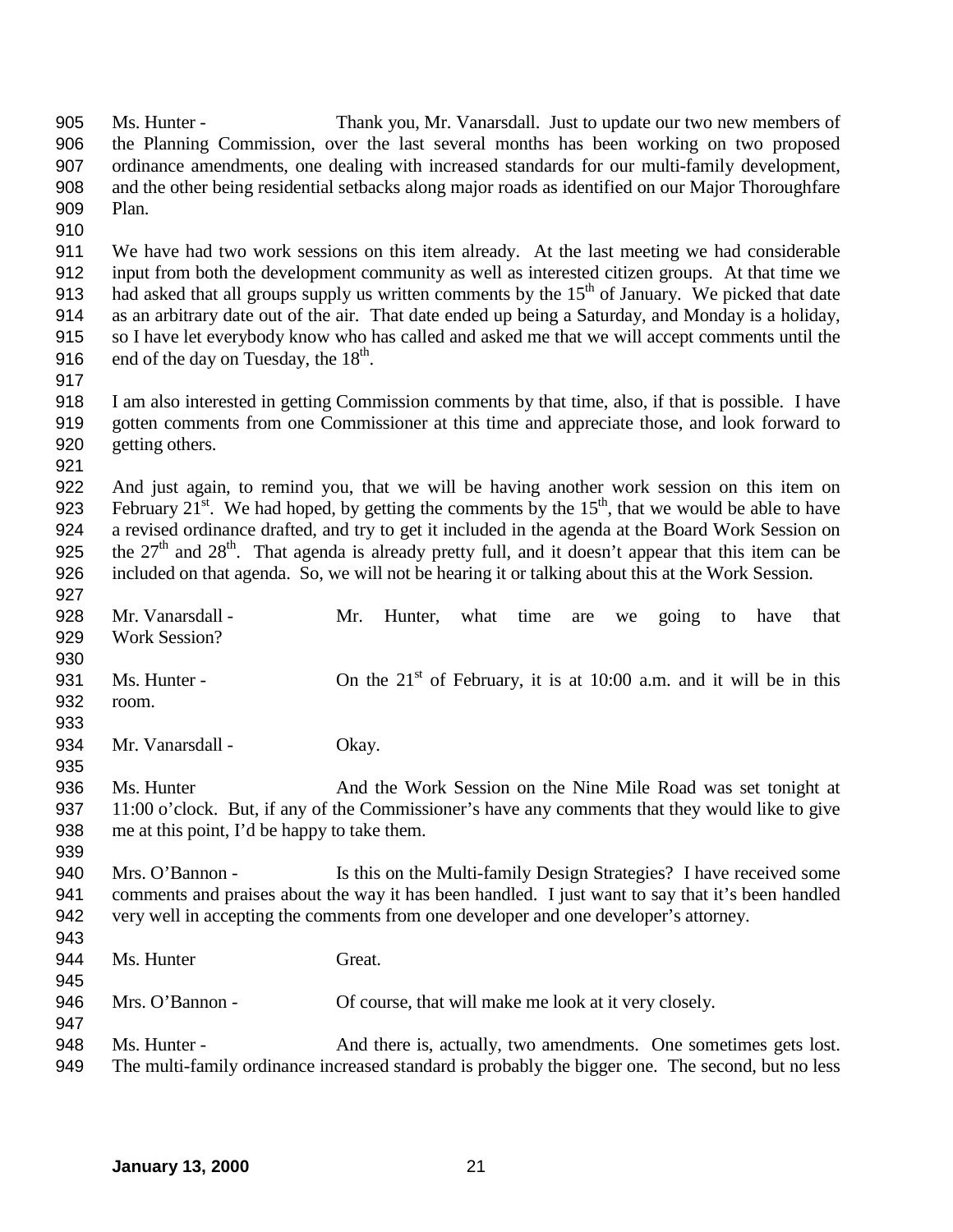important ordinance amendment, is to increase the setbacks and provide for some landscaping along major thoroughfares for residential subdivisions. 953 Mrs. O'Bannon - Thank you. Mrs. Quesinberry - Ms. Hunter, we've had previous work sessions on the multi-family 956 issues, and you have alluded to that. Are we, at a point for the Work Session on the  $21<sup>st</sup>$ , where the Commission will make a recommendation and then you will draft ordinance language; amendment language? Ms. Hunter - What we are proposing to do is we have an ordinance draft at this 961 time. What I hope to do on the  $19<sup>th</sup>$ , when we get everybody's comments, is to look at all of the comments that I've received from the Commission, the development community and the citizen, and see which recommendations that we can work into the ordinance and try to get it as agreeable to all parties as possible. We will present that ordinance. We'll have it to the Commission before our meeting on the work 967 session on the  $21<sup>st</sup>$ . At that time we will then present the revised ordinance on the  $21<sup>st</sup>$  and allow the community to comment on that as well as the Commission. And, hopefully, at that point, we will feel that we will maybe be in a position to advertise it for a public hearing, or we may, you know, decide that it needs a little more work and do another work session. But, I am sure it is going to be in such good shape that we will probably be ready for a public hearing. Mrs. Quesinberry - Okay. I was just trying to get our time line straight. With all the public hearings and work sessions, it takes us a while to get to the end product here. Ms. Hunter - It should be late March that we could have our first public hearing, if all goes well. Mrs. Quesinberry - And that public hearing would be on the final amendment language 980 that we have already voted on the  $21<sup>st</sup>$ ? Ms. Hunter - Correct. So, it is really important to get comments from everybody as soon as possible. 985 Mr. Vanarsdall - Are there anymore questions of Ms. Hunter? 987 Mr. Taylor - I have one. Mr. Vanarsdall - Go ahead, Al. Mr. Taylor - Ms. Hunter, the setback standards you are working on, that is only going to be for residential structures? Ms. Hunter - Correct.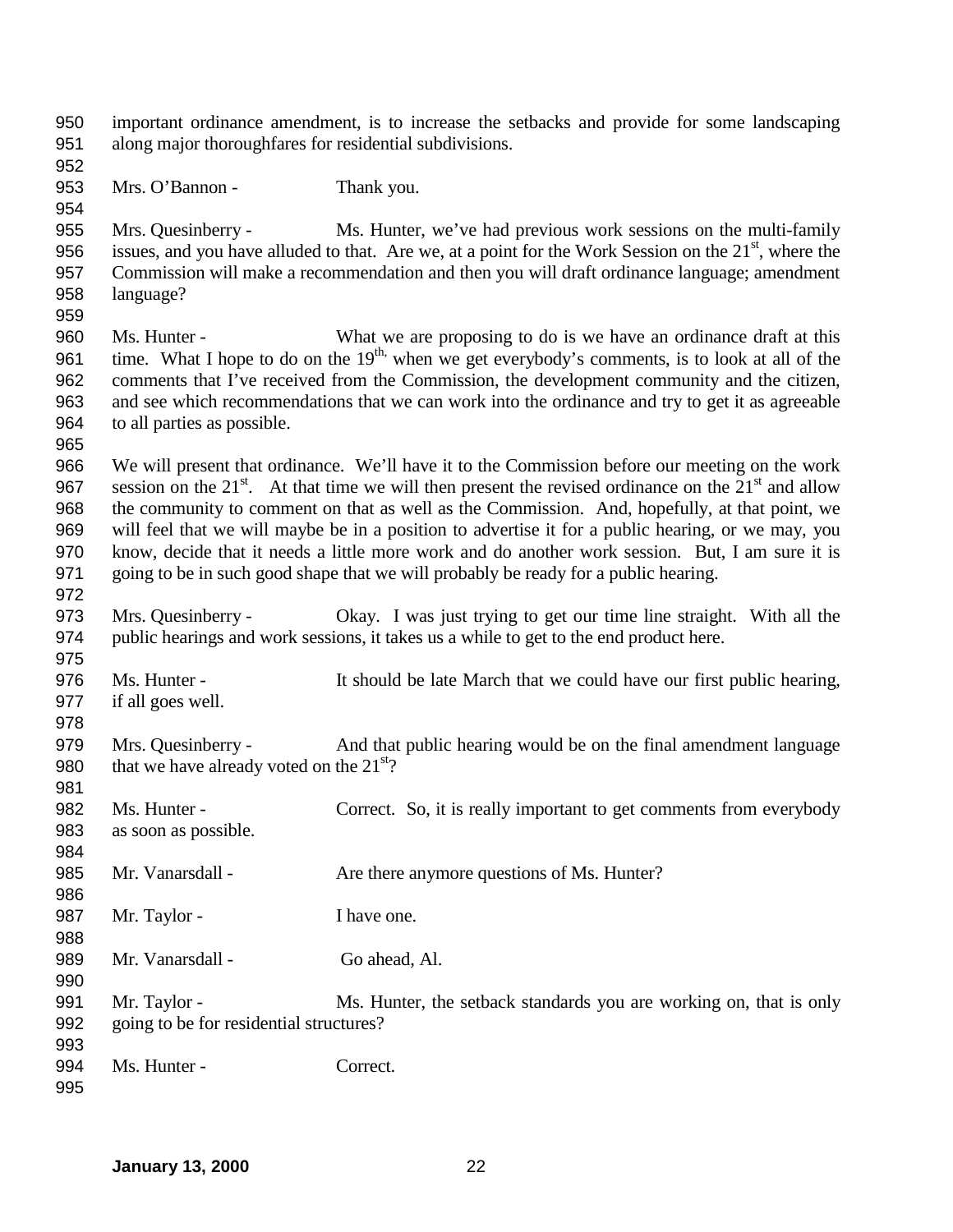Mr. Taylor - Has there been any thought given to commercial areas like Broad Street, because when we were planning, we had the planning sessions on the Short Pump area and Broad Street, we had talked about the different sites, and I think that was the Liesfeld site it is commonly referred to. And it was brought up that, whatever we do, we should not look to Brookhollow as a model. That the setbacks there, I think, were a little too narrow. I think it was the staff's consensus, if we could do that again, we would make those wider. So, my question really is, "Can we, perhaps, put commercial in there along with residential? Is 1004 that a possibility at this time?" Ms. Hunter - Currently, along the W. Broad Street Corridor, we do have an Overlay District that has some landscaping language in there. These two ordinance amendments came out of a project that we have been calling the "Residential Strategy Project" and that the Board and Commission has been working on for the last two years. The focus, at this point, has really been on residential development. At this point, as part of these ordinances, we are not proposing to address any commercial or industrial projects. Mr. Marlles - Mr. Taylor, also, I will be talking a little bit later about the Retreat 1015 with the Board of Supervisors that is scheduled on January 27th and  $28<sup>th</sup>$ . And that certainly will provide an opportunity for both Planning Commission and Board to identify some areas that they would like staff to look at in the future. So there will be an opportunity to talk about that issue. 1019 Mr. Taylor - Wonderful, John. Mr. Vanarsdall - I would like to get a feel from the Board at that time. All right, if 1022 there are no more questions, thank you, Ms. Hunter. 1024 Ms. Hunter Thank you. 1026 Mr. Archer - Ms. Hunter, you did say that the 10:00 meeting is here, right in this room? Ms. Hunter - The 10:00 o'clock meeting will be here in the Board Room. Yes. It is easier for the recording. 1032 Mr. Archer - Okay. Thank you. Mr. Marlles - Mr. Chairman, normally, on our first meeting of the year, we have a discussion of policies and procedures. 1037 Mr. Vanarsdall - I wondered where it was. Mr. Marlles - Staff is working on at least one possible amendment to the Commission's policy and procedures and this has been discussed in the past. And that has to do with the expedited agenda for rezoning cases. I was going to take advantage of this opportunity to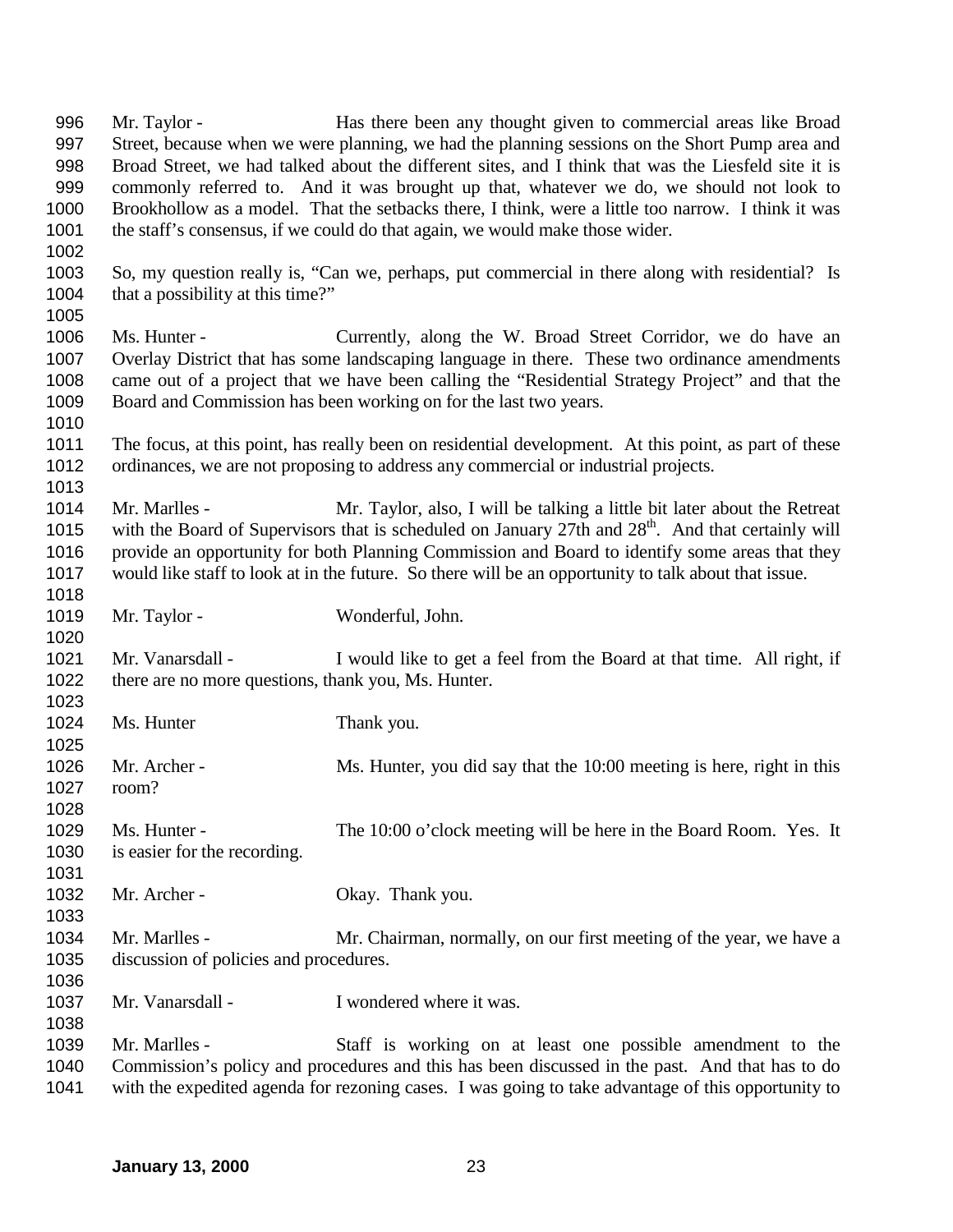just ask the Commission if they had other areas of the Rules and Regulations that they would like to take up; that they would like staff to look at. And we will bring these back to you on a future agenda.

 Mr. Vanarsdall - Does anybody have anything to add to the Rules and Regulations? Mr. Taylor, you may want to get a copy of those and read it over, and see if there is anything you want to add. All right, thank you, Mr. Secretary. What else?

 Mr. Marlles - Staff just has two quick announcements. First of all, on April 15th 1051 through the  $19^{th}$ , the American Planning Association is going to have its National Conference. This year it will be in New York City. The last time it was in New York City was 1987. 

 We do have copies of the preliminary program, if members of the Planning Commission have not received one, we certainly can provide you with one. We would ask you, if you are interested in attending, to let us know as soon as possible, simply because, you know, the programs fill up very quickly. So, if you would like to attend that conference, or if you would like to get a copy of the program, just either let Mr. Silber or myself know or any one member of staff and we make sure you get that information. 

 Mr. Vanarsdall - Mr. Secretary, I have already had Melba do all of mine and send it in. I already have reservations on the plane, and I am telling you all so you will know who is going. I am going and I'm going to take my wife.

1065 Mr. Marlles - Okay. Mr. Vanarsdall - And I understand New York is not like it was in 1987. 1069 Mr. Marlles - I understand. 1071 Mr. Vanarsdall - It is cleaner and people speak to you. 1073 Mr. Marlles - A more civil place. Mrs. Quesinberry - And the cab drivers are nicer, too. Mr. Marlles - The next announcement has to do with the Retreat that is scheduled for January 27th and 28th. This is a Retreat for the Board of Supervisors and the Planning Commission. The theme for the retreat is "Planning for Henrico's Future." This is a Work Session of the Planning Commission and the Board. It will be advertised. The public will certainly be able to attend. But, again, it is a work session with the Board and Planning Commission. I guess staff sees this as a kick-off for the Update to the Land Use Element of the Comprehensive Plan. It will also be an opportunity for both the Board and the Planning Commission members,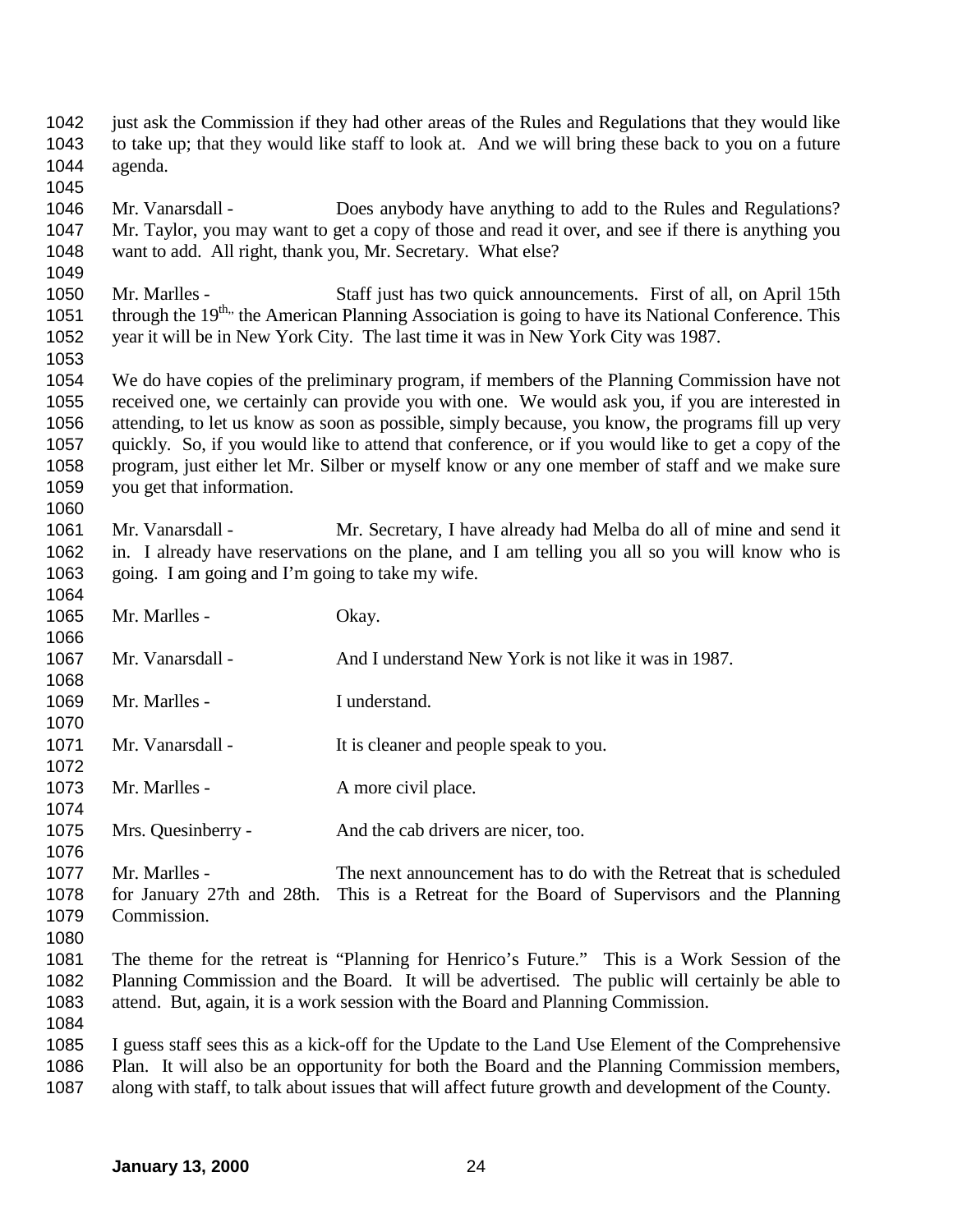I should mention, also, that the Retreat, itself, will be held at the Cultural Arts Center in Glen Allen. The actual retreat will start at 9:00 a.m. in the morning on both days. That is Thursday, January 27, 2000 and Friday, January 28, 2000. I can tell you that the Planning Commission is going to be an active participant in this discussion, along with, as I say, the Board of Supervisors and staff. I will be glad to answer any questions, and we will be sending out an agenda early next week to both the Board and Planning Commission. But, as I've said, at a previous meetings, please mark 1096 this down on your calendar and plan on attending. Mr. Vanarsdall - Very good, Mr. Marlles. I am looking forward to that. Any questions on that by Commission members? What else, Mr. Marlles? Mr. Marlles - Mr. Chairman, that ends announcements and updates from staff. If there are any questions that the Planning Commission has of staff, we would be glad to take those at this time. Mr. Vanarsdall - Do Planning Commissioners have anything to bring to the table? I had one announcement. The next case is at 8:30 p.m., and our normal time is 10 minutes for the applicant and 10 minutes for the opposition. And then the applicant has the rebuttal time. I have spoken with both Mr. Theobald and Mr. John Higgins. And Mr. Theobald is going to use up all of his time, I think, including the rebuttal, and then he has someone with him that is valuable to the case and that will take more time. Mr. Deal has a lady and gentleman with him and they are going to need more time. And, if we have as many people as we think, they will probably take up time. So, what I am saying is that we are going to make an exception tonight, as this is a most important case and its probably the biggest we've had in Varina. It's the biggest since I've been on the Planning Commission, and it is not going to be able to be wrapped up in just a few minutes. So, that is all of the announcements that I have. And, if there are no more announcements and nothing else, the Commission will adjourn until the time to start again. **The Commission adjourned until 8:30 p.m. at this time.** Mr. Vanarsdall - Thank you for waiting. It is 8:30 p.m. and we can proceed. I want to recognize the press, Jeremy?. Is anybody else here from the press? All right, Mr. Secretary. Mr. Marlles - Okay. The first case on the 8:30 p.m. agenda is in the Varina District. It's C-8C-00. Mrs. Via - Excuse me, Mr. Secretary. We have to do the deferrals for 8:30 1131 p.m. I'm sorry to interrupt you. 1133 Mr. Marlles - Thank you for reminding me.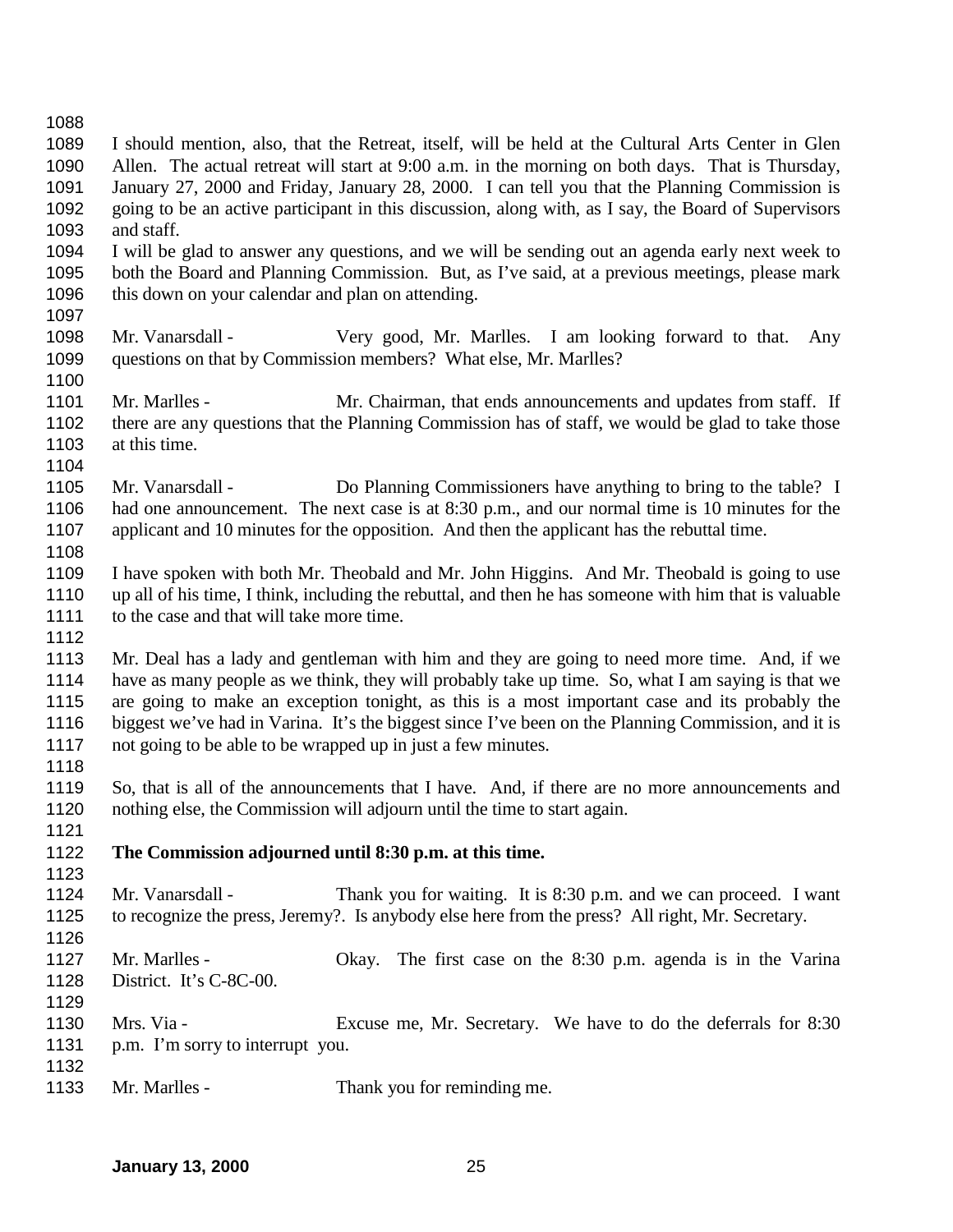| 1134 |                                       |                                                                                                     |
|------|---------------------------------------|-----------------------------------------------------------------------------------------------------|
| 1135 | Mr. Vanarsdall -                      | It's my vault. Thank you, Mrs. Via.                                                                 |
| 1136 |                                       |                                                                                                     |
| 1137 | Mrs. Via -                            | Thank you, Mr. Chairman. We have three deferrals on the 8:30                                        |
| 1138 |                                       | agenda that are shown on the screen for the folks in the audience. The first is in the Three Chopt  |
| 1139 | District:                             |                                                                                                     |
| 1140 |                                       |                                                                                                     |
| 1141 | $C-3C-00$                             |                                                                                                     |
|      |                                       | James W. Theobald for H. H. Hunt Corp: Request to                                                   |
| 1142 |                                       | conditionally rezone from A-1 Agricultural District to R-2AC One Family Residence District          |
| 1143 |                                       | (Conditional), part of Parcel 27-A-2, containing approximately 5.926 acres, located on the south    |
| 1144 |                                       | side of Shady Grove Road approximately 400' south of its intersection with Sampson Lane and         |
| 1145 |                                       | approximately .5 mile east of its intersection with Pouncey Tract Road. A single family residential |
| 1146 |                                       | subdivision is proposed. The R-2A District requires a minimum lot size of 13,500 square feet. The   |
| 1147 |                                       | Land Use Plan recommends Suburban Residential 2, 2.4 to 3.4 units net density per acre and          |
| 1148 | <b>Environmental Protection Area.</b> |                                                                                                     |
| 1149 |                                       |                                                                                                     |
| 1150 |                                       |                                                                                                     |
| 1151 | Mrs. Via -                            | The applicant has requested deferral to February 10, 2000.                                          |
| 1152 |                                       |                                                                                                     |
| 1153 | Mr. Vanarsdall -                      | Is there any one in the audience in opposition to the deferral of C-                                |
| 1154 | 3C-00? Entertain a motion.            |                                                                                                     |
| 1155 |                                       |                                                                                                     |
| 1156 | Mr. Taylor -                          | I move that Case C-3C-00 be deferred until February 10, 2000.                                       |
| 1157 |                                       |                                                                                                     |
| 1158 | Mr. Archer seconded the motion.       |                                                                                                     |
| 1159 |                                       |                                                                                                     |
| 1160 | Mr. Vanarsdall -                      | Motion made by Mr. Taylor, seconded by Mr. Archer. All in favor                                     |
| 1161 |                                       | say aye--all opposed saying nay. The vote is 5-0, (Mrs. O'Bannon abstained).                        |
| 1162 |                                       |                                                                                                     |
| 1163 | Mrs. O'Bannon -                       | I need to point out, as a member of the Board, that I would like to                                 |
| 1164 |                                       | have my vote listed as abstaining on all votes unless I otherwise indicate. Thank you.              |
| 1165 |                                       |                                                                                                     |
| 1166 | Mrs. Via -                            | Yes ma'am.                                                                                          |
| 1167 |                                       |                                                                                                     |
| 1168 | Mr. Vanarsdall -                      | Thank you, Mrs. O'Bannon. Next case, Mrs. Via.                                                      |
| 1169 |                                       |                                                                                                     |
| 1170 | Mrs. Via -                            | We have three, Yes. We have two more. In the Brookland District,                                    |
| 1171 | Mr. Chairman, this is C-10C-00.       |                                                                                                     |
| 1172 |                                       |                                                                                                     |
| 1173 | $C-10C-00$                            | Jay M. Weinberg for Atack Properties, Inc.: Request to                                              |
| 1174 |                                       | conditionally rezone from A-1 Agricultural District, RTHC Residential Townhouse District            |
| 1175 |                                       | (Conditional) and O/SC Office/Service District (Conditional) to RTHC Residential Townhouse          |
| 1176 |                                       | District (Conditional), R-5C General Residence District (Conditional) and O/SC Office Service       |
| 1177 |                                       | District (Conditional), Parcels 12-A-2, 4B, 5, 6 and 7; 13-A-24, 21-A-2, 4,5 and 18A, containing    |
| 1178 |                                       | approximately 258.184 acres located at the northeast intersection of I-295 and Staples Mill Road.   |
| 1179 |                                       | A mixed use office/service, townhomes for sale and apartments development is proposed. The          |
|      |                                       |                                                                                                     |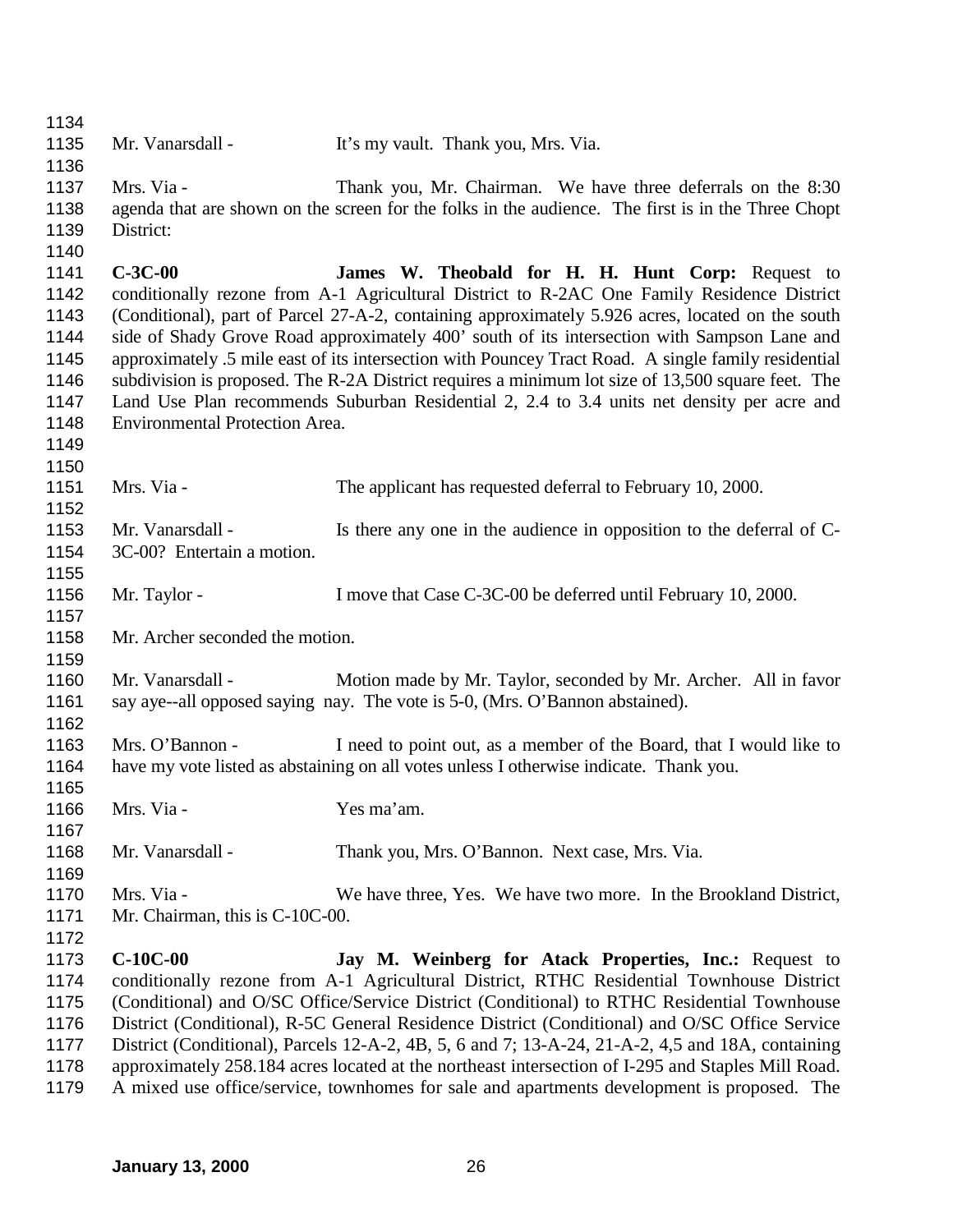applicant has proffered no more than 110 townhouse units and no more than 300 apartment units on the property. The Office/Service use will be controlled by zoning ordinance regulations and proffered conditions. The Land Use Plan recommends Urban Residential, 3.4 to 6.8 units net density per acre, Office/Service and Environmental Protection Area. Mrs. Via - The applicant is requesting deferral to the March 9, 2000 agenda. 1187 Mr. Vanarsdall - Is there any one in the audience in opposition to the deferment of C- 10C-00 to March 9, 2000? No opposition. I move that Case C-10C-00 be deferred to March 9, 1189 2000, at the applicant's request. 1191 Mr. Taylor seconded the motion. Mr. Vanarsdall - We have a motion by Mr. Vanarsdall. and a second by Mr. Taylor. All in favor say aye--all opposed by saying nay. The vote is 5-0 (Mrs. O'Bannon abstained). Mrs. Via. **Deferred from the December 9, 1999 Meeting: C-65C-99 Donald L. Strange-Boston for Steven and Dody Tribble and Charles W. Sanders, Jr. and J. Sanders:** Request to conditionally rezone from B-3C Business District (Conditional) and R-4 One Family Residence District to B-3C Business District (Conditional), Parcels 52-A-55 and 56 and part of Parcels 52-A-53 and 54A, containing 1.5706 acres, located on the west line of Mountain Road approximately 275 feet north of its intersection with North Run Road. Any permitted B-1 use, B-3 Office/Warehouse and Overnight Respite Care for Adults are proposed. The use will be controlled by zoning ordinance regulations and proffered conditions. The Land Use Plan recommends Commercial Arterial and Suburban Residential 2, 2.4 to 3.4 units net density per acre. Mrs. Via - Thank you, Mr. Chairman. And your last case to be deferred this evening is in the Fairfield District is Case C-65C-99. The applicant has requested a deferral to March 9, 2000. 1213 Mr. Vanarsdall - Is any one in the audience in opposition to Case C-65C-99? Any opposition to the deferral? No opposition. Entertain a motion. 1216 Mr. Archer - I move deferral of C-65C-99 to the March 9, 2000 meeting, at the applicant's request. Mrs. Quesinberry seconded the motion. Mr. Vanarsdall - We have a motion by Mr. Archer, seconded by Mrs. Quesinberry. All in those in favor say aye--all those opposed by saying nay. The vote is 5-0 (Mrs. O'Bannon abstained).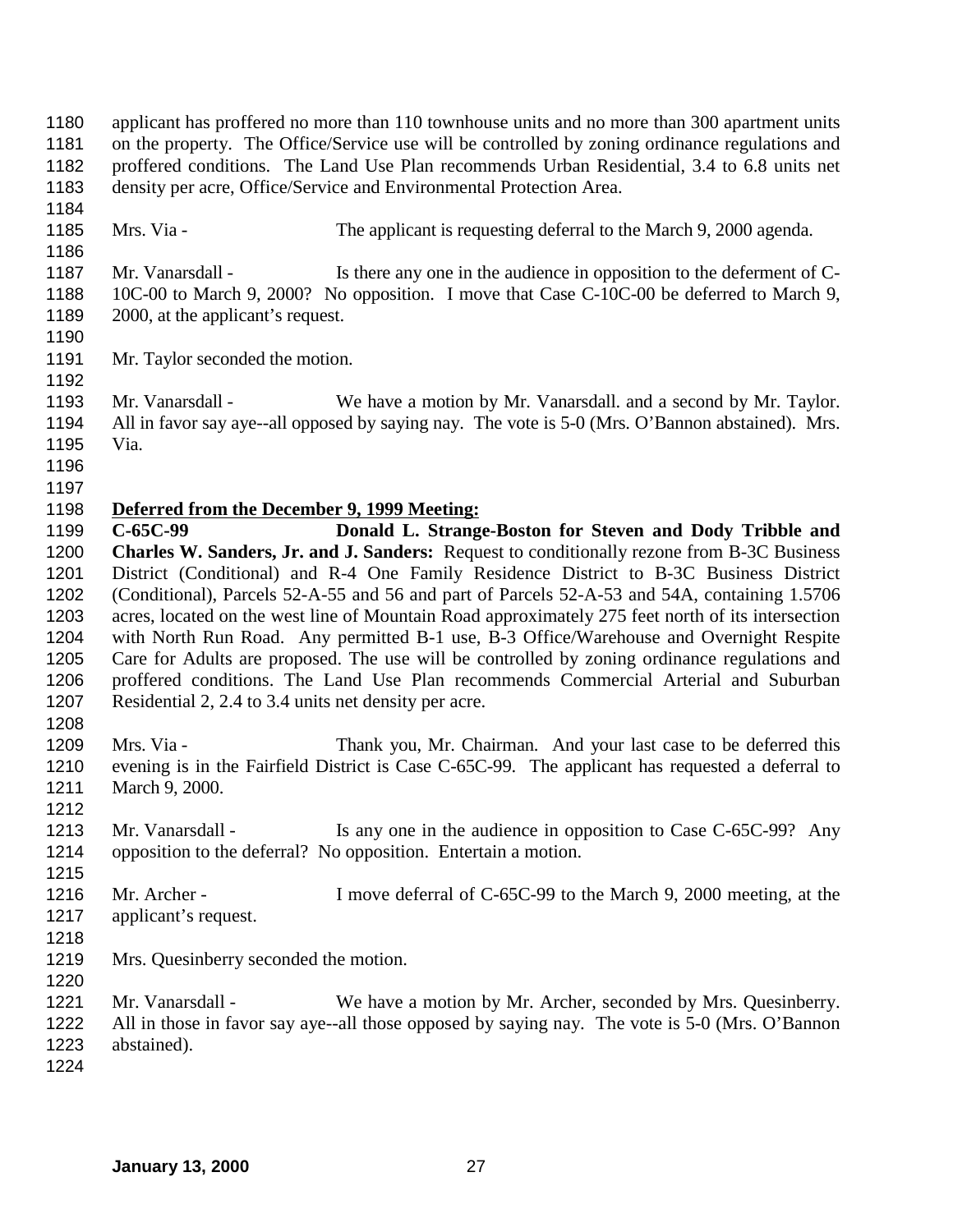**C-8C-00 James W. Theobald for Roy B. Amason (Sotherlyn):** Request to conditionally rezone from A-1 Agricultural District to A-1C Agricultural District (Conditional); R- 1AC, R-2AC and R-3C One Family Residence Districts (Conditional); RTHC Residential Townhouse Districts (Conditional); R-6C General Residence District (Conditional); B-2C Business District (Conditional); O-2C Office District (Conditional); and C-1C Conservation District (Conditional), Parcels 240-A-17, 250-A-48, 49 and 51A, and part of Parcel 260-A-28, containing 633.61 acres, described as follows:

 PARCEL A: BEGINNING at a point at the northeast corner of Turner and New Market Roads, said point being the True Point of Beginning; thence along the eastern right-of-way line of Turner Road N 28°45'13" E 1364.68' to a point; thence along a curve to the right having a radius 1236 of 385.00' for a length of 149.67' to a point; thence N  $51^{\circ}01'36''$  E 1099.41' to a point; thence N  $51^{\circ}12'13''$  E 398.03' to a point; thence N 50°57'00" E 456.98' to a point; thence along a curve to the left having a radius of 215.06' for a length of 95.18' to a point; thence leaving the eastern right-of-way line of Turner Road S 34°06'26" E 414.39' to a point; thence S 55°53'34" W 85.74' to a point; thence N 61°21'49" W 144.27' to a point; thence S 58°14'14" W 146.92' to a 1241 point; thence S 19°34'25" W 95.08' to a point; thence S 57°38'23" W 437.29' to a point; thence S 46°53'57" W 815.37' to a point; thence S 35°13'02" W 486.54' to a point; thence S 87°54'05" W 193.70' to a point; thence S 27°09'38" W 828.82' to a point; thence S 08°22'23" E 264.51' to a point; thence S 31°05'07" W 263.11' to a point on the northern right-of-way line of New Market Road; thence along the northern right-of-way line of New Market Road N 62°34'20" W 399.78' to the Point of Beginning, containing 23.99 acres.

 PARCEL B: BEGINNING at a point at the northeast corner of Turner and New Market Roads, thence along the northern right-of-way line of New Market Road S 62°34'20" E 880.85' to a point, which point is the True Point of Beginning; thence leaving the northern right-of-way line of New Market Road N 33°34'04" E 571.89' to a point; thence N 21°45'06 E 460.64' to a point; thence N 47°31'22" E 481.82' to a point; thence N 60°59'03" E 573.93' to a point; thence S 78°33'05" E 282.20' to a point; thence S 28°06'33" E 111.29' to a point; thence along a curve to the left having a radius of 660.00' for a length of 169.07' to a point; thence S 59°01'27 W 698.76' to a point; thence S 35°52'37" E 78.31' to a point; thence S 40°20'50" W 275.12' to a 1256 point; thence S 40°20'50" W 199.41' to a point; thence S. 40°20'50" W 767.88' to a point on the northern right-of-way line of New Market Road; thence along the northern right-of-way line of New Market Road N 62°34'20" W 181.57' to the True Point of Beginning, containing 13.99 acres.

1261 PARCEL C: BEGINNING at a point at the northeast corner of Turner and New Market Roads, thence along the northern right-of-way line of New Market Road S 62°34'20" E ' 1062.42'; thence leaving the northern right-of-way line of New Market Road N 40°20'50" E 767.88' to a 1264 point; thence N 40°20'50" E 199.41' to a point; thence N 40°20'50" E 275.12' to a point, which point is the True Point of Beginning; thence N 35°52'37 W 78.31' to a point; thence N 59°01'27 E 476.08' to a point; thence S 49°51'44" E 894.95' to a point; thence S 20°49'06" E 1525.99' to a point on the northern right-of-way line of New Market Road; thence along the northern right- of-way line of New Market Road N 88°52'05" W 244.92' to a point; thence N 74°06'31" W 456.33' to a point; thence S 23°56'24" W 10.65' to a point; thence N 75°47'15" W 479.11' to a 1270 point; thence leaving the northern right-of-way line of New Market Road N 14°11'40" E 334.61'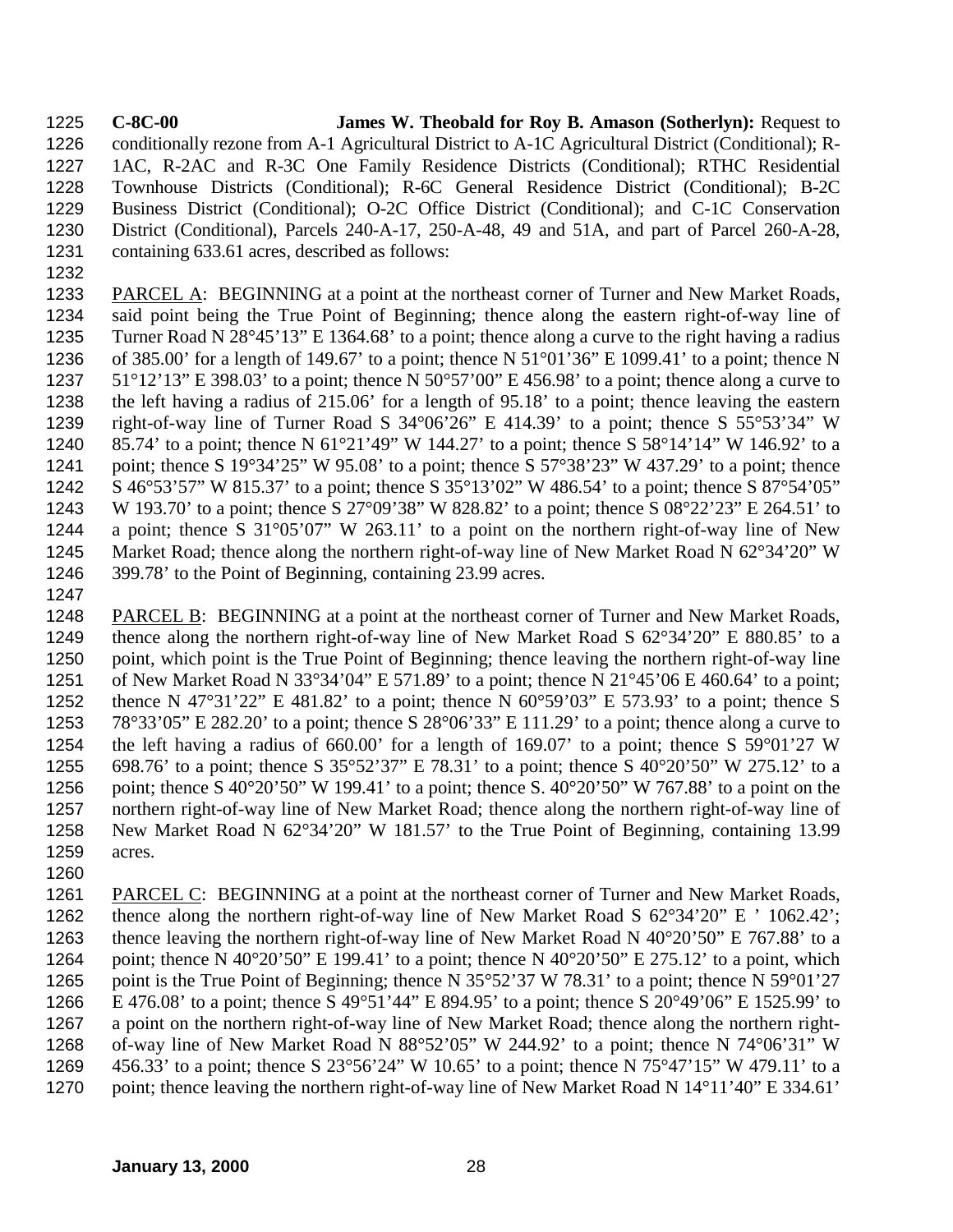1271 to a point; thence N 30°47'15" W 297.50' to a point; thence N 48°10'54" E 442.17' to a point; 1272 thence N 50°03'49" W 907.19' to the True Point of Beginning, containing 32.24 acres.

 PARCEL D: BEGINNING at the southwest corner of Parcel D, thence N 31°48'07" W 254.97' 1275 to a point; thence N 56°36'31" W 401.86' to a point; thence N 64°45'38" W 782.13' to a point; thence along a curve to the right having a radius of 660.00' for a length of 169.07' to a point; 1277 thence N 32°30'15" E 241.92' to a point; thence N 36°49'16" W 180.22' to a point; thence N 87°45'38" W 646.09' to a point; thence N 31°59'06" E 285.84' to a point; thence N 16°21'27" E 161.70' to a point; thence N 19°27'56" E 177.58' to a point; thence N 60°37'29" E 272.74' to a point; thence S 08°39'18" E 200.35' to a point; thence S 33°02'18" E 780.68' to a point; thence S 09°21'57" W 204.83' to a point; thence along a curve to the right having a radius of 660.00 for 1282 a length of 653.39' to a point; thence S  $23^{\circ}54'44''$  E 409.25' to a point; thence S  $63^{\circ}24'52''$  W 97.35' to the Point of Beginning, containing 18.11 acres.

 PARCEL E: BEGINNING at the westernmost corner of Parcel E thence N 09°21'57" E 204.83' 1286 to a point; thence N  $16^{\circ}12'28''$  E 163.04' to a point; thence N  $15^{\circ}10'28''$  W  $1045.72'$  to a point; thence N 55°53'34" E 85.74' to a point; thence S 34°06'26" E 1399.86' to a point; thence S 57°37'52" E 493.75' to a point; thence S 78°25'35" W 542.09' to a point; thence S 41°43'19" W 167.45' to a point; thence S 22°24'48" W 154.70' to a point; thence along a curve to the left having a radius of 660.00 for a length of 150.3' to the Point of Beginning, containing 10.65 acres. 

 PARCEL F: Beginning at the southwest corner of Parcel F; thence N 07°29'58" W 824.61' to a point; thence along a curve to the left having a radius of 800.00' for a length of 3174.72' to a 1295 point; thence N 07°29'58" W 828.62' to a point; thence N 54°22'42" E 414.50 to a point; thence N 01°37'18" W 394.99' to a point; thence N 88°22'42" E 126.29' to a point; thence S 08°17'28" E 105.08' to a point; thence S 84°33'13" E 187.54' to a point; thence S 41°01'42" E 286.55' to 1298 a point; thence S  $32^{\circ}43'15''$  E 241.11' to a point; thence S  $05^{\circ}06'38''$  E 145.72' to a point; thence S 88°34'52" W 223.95' to a point; thence S 15°11'24" W 179.24' to a point; thence S 24°48'45" E 559.14' to a point; thence S 49°22'12" E 719.80' to a point; thence S 75°05'37" E 241.73' to a point; thence along a curve to the right having a radius of 400.00' for a length of 106.14' to a point; thence S 30°06'37" W 844.75' to a point; thence along a curve to the left having a radius of 530.00' for a length of 340.24' to a point; thence S 06°40'18" E 77.78' to a point; thence S 79°34'27" W 250.75' to a point; thence along a curve to the right having a radius of 355.00' for a length of 182.92' to a point; thence N 70°45'12" W 237.97' to a point; thence along a curve to the left having a radius of 210.00' for a length of 234.81' to a point; thence S 45°01'57" W 472.49' to a point; thence along a curve to the left having a radius of 345' with a length of 283.29' to a point; thence S 02°00'53" E 38.50' to a point; thence N 57°37'52" W 1309 190.15' to the Point of Beginning, containing 52.25 acres.

 PARCEL G: Beginning at the eastern point of Parcel G; thence S 02°00'53" E 132.94' to a point; thence along a curve to the right having a radius of 550.00' for a length of 600.35' to a point; thence S 60°31'33" W 211.31' to a point; thence along a curve to the left having a radius of 660.00' for a length of 357.53' to a point; thence N 64°51'38" E 811.59' to the Point of Beginning, containing 6.28 acres.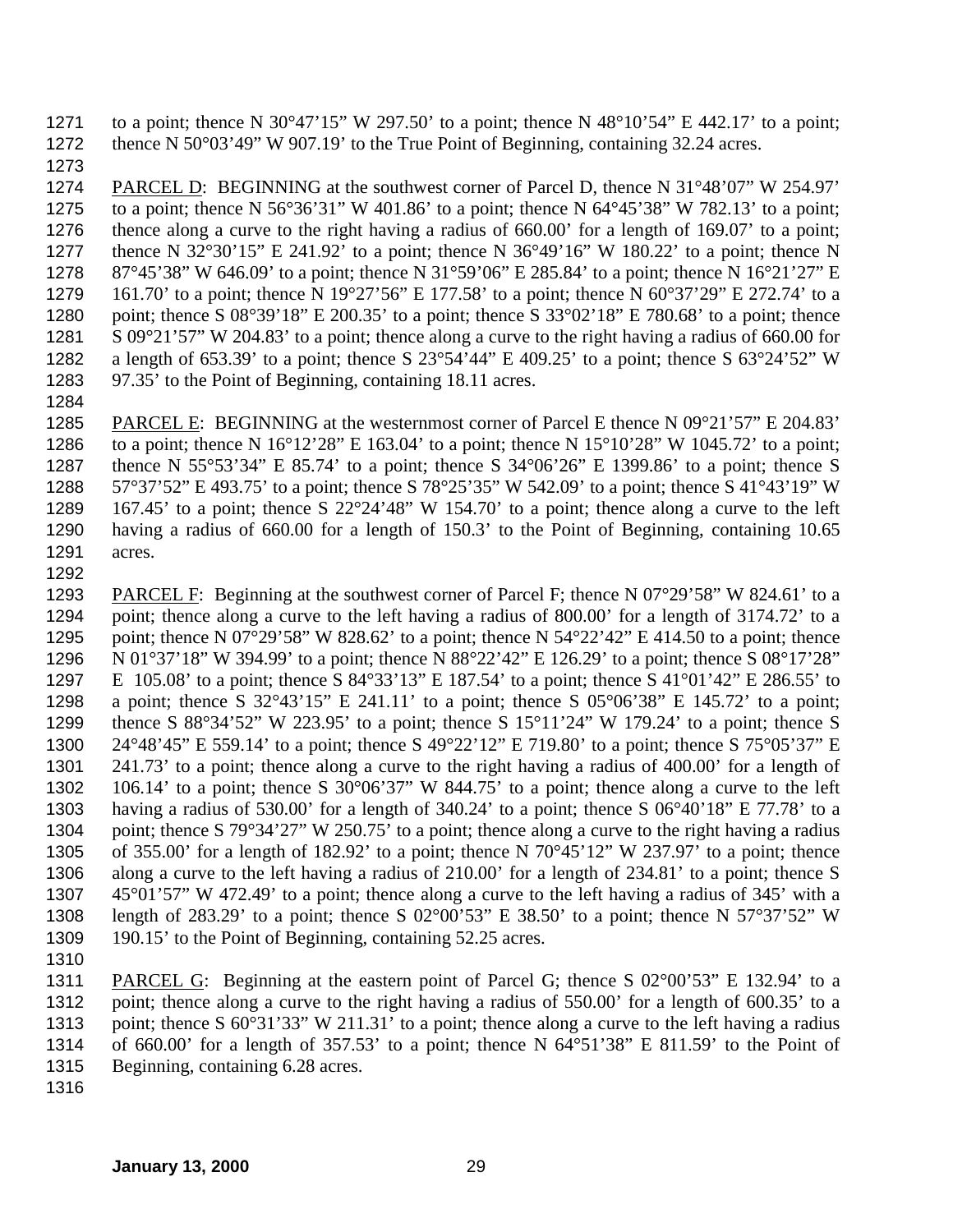PARCEL H: BEGINNING at the northern point of Parcel H; thence S 02°00'53" E 132.94' to a point; thence along a curve to the right having a radius of 550.00' for a length of 600.35' to a 1319 point; thence S  $32^{\circ}27'56''$  E 211.51' to a point; thence S  $53^{\circ}50'46''$  E 496.39' to a point; thence N 89°36'48" E 658.29' to a point; thence N 36°58'00" E 152.29' to a point; thence N 40°33'28" W 579.43' to a point; thence N 29'49'12" W 359.29' to a point; thence N 62°41'43" W 488.87' 1322 to the Point of Beginning, containing 17.11 acres.

- PARCEL I: BEGINNING at the southwest corner of Parcel I; thence N 69°10'54" E 612.35' to a point; thence N 23°54'44" W 310.83' to a point; thence S 63°24'52" W 325.12' to a point; 1326 thence N 57 $\degree$ 06'01 W 448.97' to a point; thence S 20 $\degree$ 49'06" E 706.31' to the True Point of Beginning, containing 5.97 acres.
- 

 PARCEL J: BEGINNING at the northwestern corner of Parcel J; thence N 69°10'54" E 612.35' to a point; thence along a curve to the left having a radius of 800.00' for a length of 87.83' to a point; thence S 35°00'06" E 330.64' to a point; thence along a curve to the right having a radius of 800.00' for a length of 211.58' to a point; thence S 19°50'54" E 286.52' to a point on the northern right-of-way line of Long Bridge Road; thence along the northern right-of-way line of Long Bridge Road S 70°09'06" W 480.30' to a point; thence along a curve to the right having a radius of 470.49' for a length of 188.59' to a point; thence N 83°20'11" W 74.88' to a point; thence leaving the northern right-of-way line of Long Bridge Road N 20°49'06" W 819.68' to 1337 the Point of Beginning, containing 14.24 acres.

 PARCEL K: BEGINNING at the southeast corner of Parcel K on the northern right-of-way line of New Market Road; thence leaving the northern right-of-way line of New Market Road N 19°50'54" W 150.78' to a point; thence N 35°24'13" W 557.63' to a point; thence N 49°12'59" W 460.72' to a point; thence S 66°05'16" W 224.15' to a point; thence S 23°54'44" E 106.66' to a point; thence along a curve to the left having a radius of 800.00 for a length of 154.84' to a point; thence S 35°00'06" E 330.64' to a point; thence along a curve to the right having a radius 1345 of 800.00' for a length of 211.58' to a point; thence S  $19^{\circ}50'54''$  E 286.52' to a point on the northern right-of-way line of Long Bridge Road; thence along the northern right-of-way line of Long Bridge Road N 70°09'06" E 451.46' to the Point of Beginning, containing 9.33 acres. 

 PARCEL L: BEGINNING at the northwest corner of Parcel L; thence N 82°30'02" E 675.29' to a point; thence S 14°53'28" E 332.15' to a point; thence S 22°26'28" E 114.38' to a point; 1351 thence S 23°27'12" E 150.58' to a point; thence N 19°12'43" E 814.85' to a point; thence N 09°57'42" W 296.16' to a point; thence N 68°18'31" W 362.30' to a point; thence S 78°11'57" W 179.16' to a point; thence N 07°29'58" W 345.84'to a point; thence along a curve to the right having a radius of 800.00 for a length of 3174.72 to the Point of Beginning, containing 21.18 acres. 

 PARCEL M: BEGINNING at a point at the northeast corner of Turner and New Market Roads, thence along the northern right-of-way line of New Market Road S 62°34'20" E ' 880.85' to a point; which point is the True Point of Beginning; thence leaving the northern right-of-way line of New Market Road N 33°34'04" E 571.89' to a point; thence N 21°45'06" E 460.64' to a 1361 point; thence N 47°31'22" E 481.82' to a point; thence N  $60^{\circ}59'03 \text{ E } 573.93'$  to a point; thence S 78°33'05" E 282.20' to a point; thence S 28°06'33" E 111.29' to a point; thence N 32°30'15"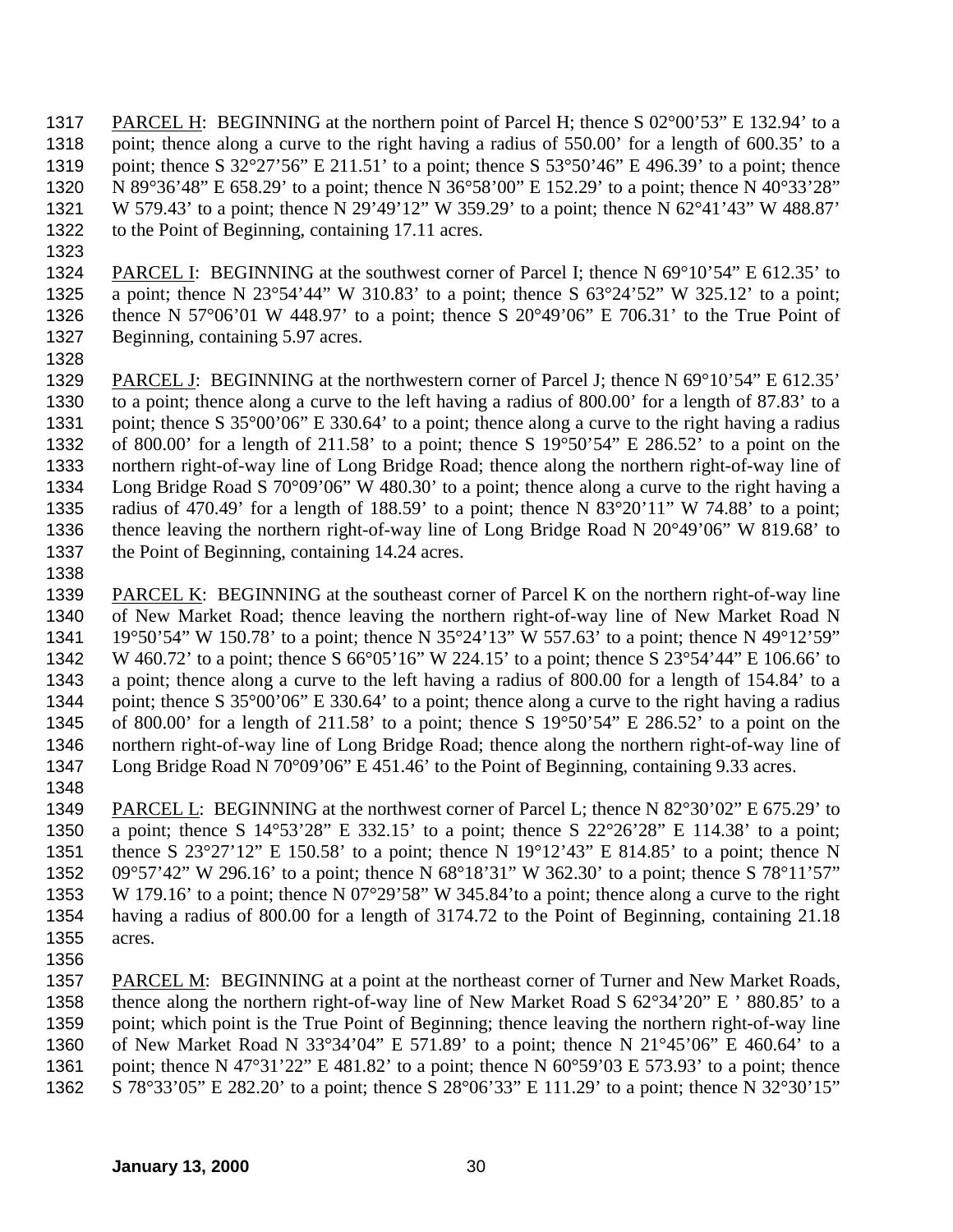E 241.92 to a point; thence N 36°49'16" W 180.22' to a point; thence N 87°45'38" W 646.09' to a point; thence N 31°59'06" E 285.84' to a point; thence N 16°21'27" E 161.70' to a point; thence N 19°27'56" E 177.58' to a point; thence N 60°37'29" E 272.74' to a point; thence S 08°39'18" E 200.35' to a point; thence S 33°02'18" E 780.68' to a point; thence N 16°12'28" E 163.04' to a point; thence N 15°10'28" W 1045.72' to a point; thence N 61°21'49" W 144.27' to a point; thence S 58°14'14" W 146.92' to a point; thence S 19°34'25" W 95.08' to a point; thence S 57°38'23" W 437.29' to a point; thence S 46°53'57" W 815.37' to a point; thence S 35°13'02" W 486.54' to a point; thence S 87°54'05" W 193.70' to a point; thence S 27°09'38" W 828.82' to a point; thence S 08°22'23" E 264.51' to a point; thence S 31°05'07" W 263.11' to a point on the northern right-of-way line of New Market Road; thence along the northern right- of-way line of New Market Road S 62°34'20" E 481.07' to the True Point of Beginning, 1374 containing 47.17 acres.

 PARCEL N: BEGINNING at the northwestern corner of Parcel N; thence S 62°41'43" E 181'± to a point along the 100 Year Floodplain; thence meandering in a southeasterly direction along 1378 the 100 Year Floodplain  $1441' \pm$  to a point; thence N 06°40'18" W 321' $\pm$  to a point; thence S 79°34'27" W 250.75' to a point; thence along a curve to the right having a radius of 355.00' for a length of 182.92' to a point; thence N 70°45'12" W 237.97' to a point; thence along a curve to the left having a radius of 210.00' for a length of 234.81' to a point; thence S 45°01'57" W 472.49' to a point; thence along a curve to the left having a radius of 345' for a length of 283.29' to a point; thence S 02°00'53" E 38.50' to the Point of Beginning, containing 9.38 acres.

 PARCEL O: BEGINNING at the southwest corner of Parcel O; thence N 26°02'50" W 618.79' to a point in the 100 Year Floodplain; thence meandering in a northeasterly direction along the 1387 100 Year Floodplain 543' $\pm$  to a point; thence S 11°36'33" W 222.35' to a point; thence along a curve to the left having a radius of 310.00' for a length of 215.67' to a point; thence S 64°06'04" W 254.60' to the Point of Beginning, containing 4.41 acres. 

1391 PARCEL P: BEGINNING at the northwestern most corner of Parcel P; thence N 64°06'04" E 254.60' to a point; thence along a curve to the left having a radius of 310.00' for a length of 143.04 to a point; thence S 54°41'19" E 131.64' to a point; thence along a curve to the right having a radius of 585.00' for a length of 237.66' to a point; thence S 31°24'44" E 131.47' to a point; thence along a curve to the right having a radius of 585.00' for a length of 311.16' to a point; thence S 01°45'46" W 461.60' to a point on the northern right-of-way line of Long Bridge Road; thence along a curve to the right along the northern right-of-way line of Long Bridge Road having a radius of 2253.03 for a length of 159.16' to a point; thence leaving the northern right-1399 of-way line of Long Bridge Road N  $12^{\circ}47'14''$  W 331.19' to a point; thence N  $70^{\circ}22'56''$  W 493.79' to a point; thence N 26°35'42" W 336.54' to a point; thence N 61°57'17" E 253.11' to a 1401 point; thence N 26°02'50 W 255.65' to the Point of Beginning, containing 12.83 acres.

 PARCEL Q: BEGINNING at the southeast corner of Parcel Q on the northern right-of-way line of Long Bridge Road; thence N 01°45'46" E 476.00' to a point; thence N 87°05'41" W 291.29' to a point; thence S 01°45'46" W 461.60' to a point on the northern right-of-way line of Long Bridge Road; thence along a curve to the left along the northern right-of-way line of Long Bridge Road a radius of 2253.03 for a length of 180.63' to a point; thence along a curve to the left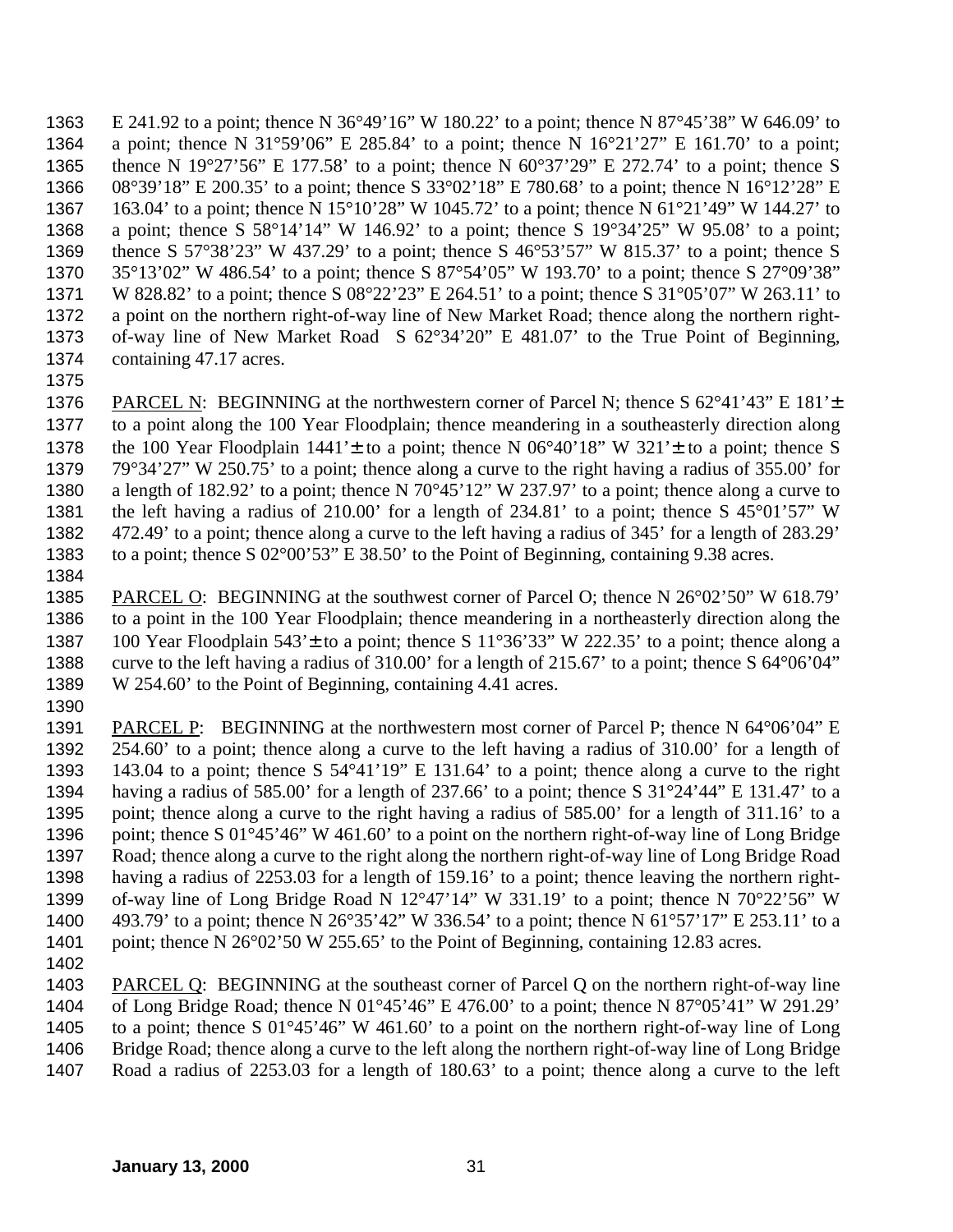having a radius of 3603.35' for a length of 110.07' to the Point of Beginning, containing 3.27 acres.

 PARCEL R: BEGINNING at the southeast corner of Parcel R on the northern right-of-way line of Long Bridge Road; thence along a curve to the right along the northern right-of-way line of Long Bridge Road having a radius of 1262.97' for a length of 297.51' to a point; thence along a curve to the right having a radius of 3603.35' for a length of 284'± to a point at a creek; thence leaving the northern right-of-way line of Long Bridge Road and meandering in a northeasterly 1416 direction along the center line of a creek  $1127' \pm$  to a point; thence S  $16^{\circ}12'44''$  E  $485' \pm$  to a point; thence N 81°18'34" W 141.92' to a point; thence S 24°34'15" E 217.80' to a point; thence N 68°25'45" E 22.57' to a point; thence S 21°34'15" E 102.96' to the Point of Beginning, containing 5.5 acres.

 PARCEL S: Beginning at a point at the northwest intersection of Yahley Mill and Long Bridge Roads, said point being the True Point of Beginning; thence along the northern right-of-way of Long Bridge Road S 69°06'49" W 149.08' to a point; thence along a curve to the left having a 1424 radius of 1358.66' for a length of 466.22' to a point; thence N  $00^{\circ}25'45''$  E 913' ± to a point at a 1425 creek; thence meandering in an easterly direction along the center line of a creek 529± to a point; 1426 thence S  $07^{\circ}22'24''$  E  $420' \pm$  to the Point of Beginning, containing 8.27 acres.

 PARCEL T: BEGINNING at the southeast corner of Parcel T; thence N 06°19'56" W 245.90' to a point; thence N 87°43'36" W 118.50' to a Point; thence N 01°25'30' E 729.44' to a point; 1430 thence N  $06^{\circ}19'03''$  W  $803' \pm$  to a point in the 100 Year Floodplain; thence meandering in a westerly then southerly direction along the 100 Year Floodplain 1254'± to a point; thence S 85°19'01" E 97.00' to a point; thence S 27°09'51" E 128.00' to a point; thence S 43°14'56" W 729.20' to a point in the 100 Year Floodplain; thence meandering in a southerly then easterly direction along the 100 Year Floodplain 1771'± to the Point of Beginning, containing 27.37 acres. 

 PARCEL U: BEGINNING at the southeastern point of Parcel U; thence N 26°13'58" W 688.50' to a point; thence S 30°06'37" W 503.12' to a point; thence along a curve to the left 1439 having a radius of 530.00' for a length of 340.24' to a point; thence S  $06^{\circ}40'18''$  E 398.78' ± to a 1440 point in a the 100 Year Floodplain; thence meandering in a southeasterly direction along the 100 1441 Year Floodplain  $261' \pm$  to a point; thence N 32°31'37" E 644' $\pm$  to the Point of Beginning, 1442 containing 10.21 acres.

 PARCEL V: BEGINNING at the northwestern corner of Parcel V; thence S 39°05'56" E 870'± to a point in the 100 Year Floodplain; thence meandering in an easterly direction along the 100 1446 Year Floodplain  $716' \pm$  to a point; thence N 56°00'30" W 823' $\pm$  to a point; thence along a curve to the right having a radius of 400.00 for a length of 106.14' to a point; thence S 30°06'37" W 240' to the Point of Beginning, containing 9.86 acres.

1450 PARCEL W: BEGINNING at the northwest corner of Parcel W; thence N 49°18'02" E 732.84' to a point; thence S 77°22'53" E 1109.89' to a point; thence S 31°15'42" E 396.00' to a point; thence N 77°18'32" E 545.00' to a point; thence N 18°28'42" E 639.50' to a point; thence S 21°58'58" E 57.57' to a point; thence S 28°16'08" E 10.00' to a point; thence S 17°05'22" W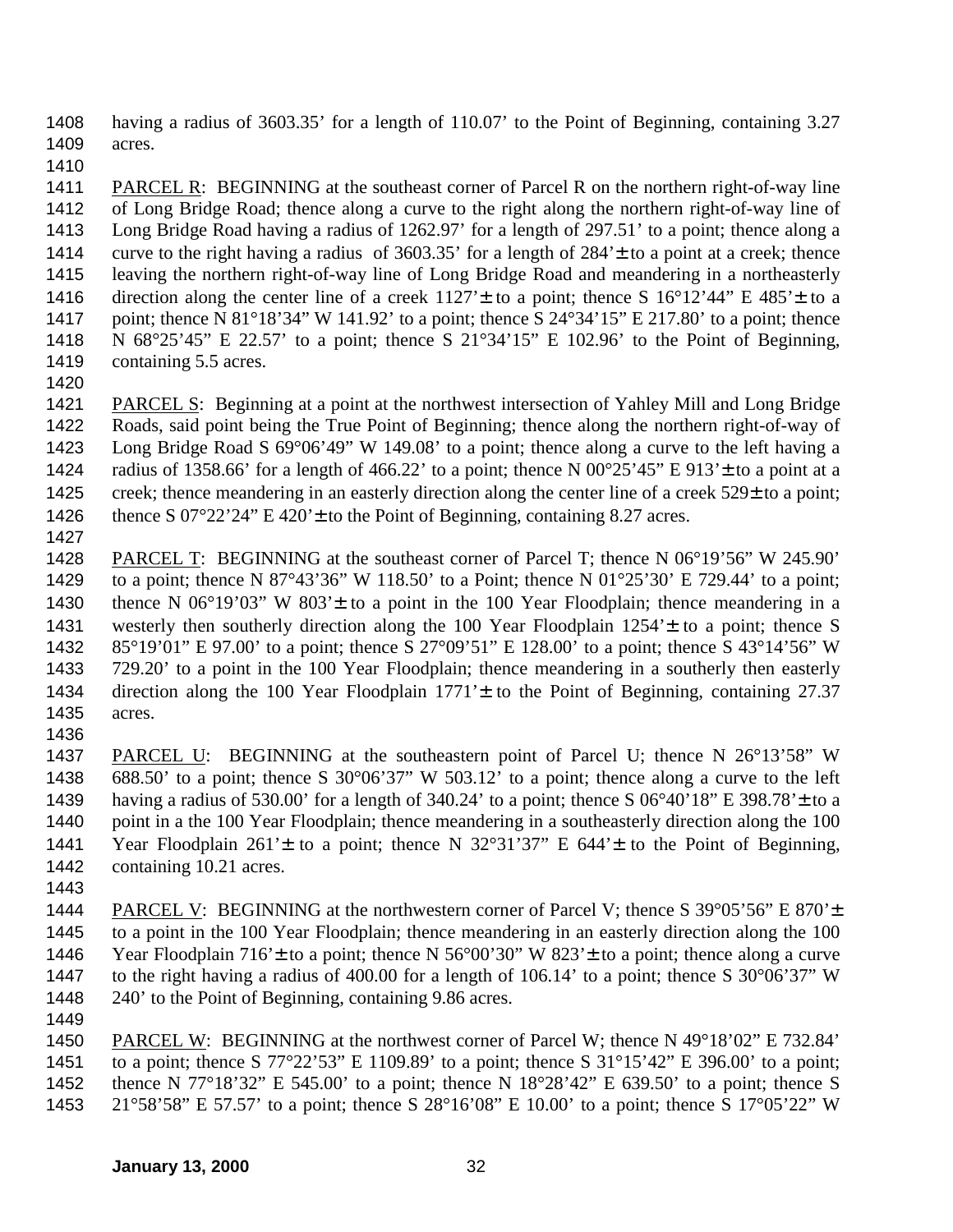267.82' to a point; thence S 16°51'22" W 112.65' to a point; thence S 10°37'22" W 216.80' to a point; thence S 66°51'38" E 49.86' to a point; thence N 89°24'12" E 302.50' to a point; thence S 78°49'08" E 114.84' to a point; thence S 11°59'38" E 859.56' to a point; thence S 78°04'08" E 459.20' to a point; thence S 03°47'28" E 120.17' to a point; thence along a curve to the right having a radius of 567.94' for a length of 46.98' to a point; thence N 85°48'32" W 204.49' to a 1459 point; thence S 03°51'28" W 345.00' to a point in the centerline of a creek; thence meandering 1460 in a westerly direction along the centerline of a creek  $925' \pm$  to a point; thence N  $57^{\circ}20'28''$  W 1461 871.00' to a point; thence N 30°04'48" W 211.12' to a point; thence S 62°04'52" W 480' ± to a 1462 point in a creek; thence meandering in a northerly direction along the centerline of a creek 224'<sup>+</sup> to a point; thence N 60°48'52" E 737.68' to a point; thence N 28°40'22" E 117.11' to a point; thence N 85°16'33" W 199.93' to a point; thence S 74°57'01" W 499.83' to a point; thence N 29°27'45" W 805.91' to a point; thence N 79°35'22" E 593.31' to a point; thence S 46°14'22" E 657.38' to a point; thence N 71°11'02" E 148.02' to a point; thence N 13°51'33" E 164.40' to a point; thence N 56°29'41" W 601.89 to a point; thence N 35°20'27" W 293.35' to a point; thence S 83°03'17" W 558.02' to a point; thence S 68°02'14" W 708.66' to a point; thence S 88°22'42" W 126.29' to a point; thence N 01°37'18" W 306.53' to the Point of Beginning, 1470 containing 79.90 acres.

1472 PARCEL X: BEGINNING at the northwest corner of Parcel X; thence N 53°16'50" E 158' $\pm$  to a point in the 100 Year Floodplain; thence meandering in a southerly then a westerly direction 1474 along the 100 Year Floodplain  $1205' \pm$  to a point; thence N  $01^{\circ}45'46''$  E 240' $\pm$  to a point; thence N 87°05'41" W 291.29' to a point; thence along a curve to the left having a radius of 585.00' for 1476 a length of 311.16' to a point; thence N  $31^{\circ}24'44''$  W 131.47' to the Point of Beginning, containing 4.54 acres.

1479 PARCEL Y: BEGINNING at a the northeastern point of Parcel Y on the western right-of-way line of Yahley Mill Road; thence along the western right-of-way line of Yahley Mill Road S 07°22'24" E 557'± to a point in the 100 Year Floodplain; thence leaving the western right-of- way line of Yahley Mill Road and meandering along the 100 Year Floodplain in a westerly 1483 direction  $405' \pm$  to a point; thence N  $06^{\circ}19'56''$  W 245.90' to a point; thence N  $25^{\circ}27'48''$  E 364.53' to a point; thence N 78°53'46" E 122.52' to the Point of Beginning, containing 3.74 acres.

 PARCEL Z: BEGINNING at the southwestern corner of Parcel Z; thence N 57°06'01" W 448.97' to a point; thence S 49°51'44" E 894.95' to a point; thence N 59°01'27" E 102.04' to a point; thence S 64°45'38" E 782.13' to a point; thence S 56°36'31" E 401.86' to a point; thence S 31°48'07" E 254.97' to a point; thence S 63°24'52" W 227.77' to the Point of Beginning, 1491 containing 7.48 acres.

- PARCEL AA: BEGINNING at the southeastern point of Parcel AA; thence N 57°37'52" W 190.15' to a point; thence S 78°25'35" W 542.09' to a point; thence S 41°43'19" W 167.45' to a point; thence S 22°24'48" W 154.70' to a point; thence along a curve to the right having a radius of 660.00' for a length of 145.56 to a point; thence N 64°51'38" E 811.59' to the Point of Beginning, containing 4.12 acres.
-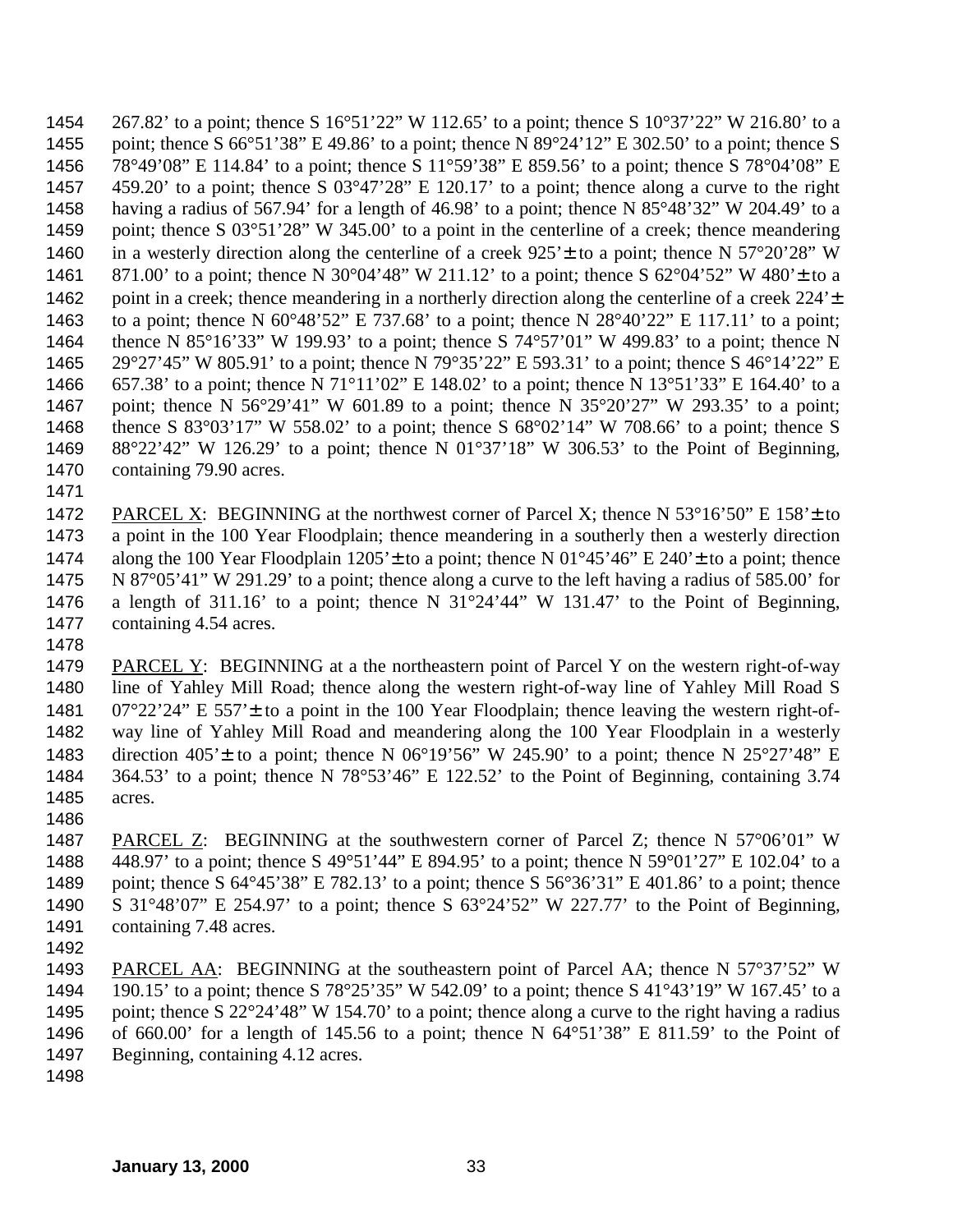PARCEL BB: BEGINNING at the southwestern point of Parcel BB on the northern right-of- way line of Long Bridge Road; thence leaving the northern right-of-way line of Long Bridge Road N 19°50'54" W 150.78' to a point; thence N 35°24'13" W 557.63' to a point; thence N 49°12'59" W 460.72' to a point; thence S 66°05'16" W 224.15' to a point; thence N 23°54'44" W 613.42' to a point; thence N 60°31'33" E 211.31' to a point; thence S 32°27'56" E 211.51' to a point; thence S 53°50'46" E 496.39' to a point; thence N 89°36'48" E 658.29' to a point; thence S 26°35'42" E 336.54' to a point; thence S 70°22'56" E 493.79' to a point; thence S 12°47'14" E 331.19' to a point on the western right-of-way line of Long Bridge Road; thence along a curve to the left on Long Bridge Road having a radius of 845.09 for a length of 323.37' to a point; thence S 75°22'54" W 127.86' to a point; thence S 70°09'06" W 452.05' to the Point of Beginning, containing 23.72 acres.

 PARCEL CC: BEGINNING at the northeast corner of Parcel CC; thence S 25°54'45" E 679.52' 1512 to a point; thence S  $04^{\circ}01'06''$  E 261.73' to a point; thence S  $47^{\circ}26'09''$  W 460.56' to a point; thence N 88°34'06" W 178.07' to a point; thence N 22°20'21" E 261.76' to a point; thence N 35°39'25" E 318.16' to a point; thence N 15°25'07" W 654.03' to a point; thence N 62°01'36" E 102.89' to the Point of Beginning, containing 5.98 acres.

 PARCEL DD: BEGINNING at the southern point of Parcel DD on the western right-of-way line of Yahley Mill Road and adjacent to the northeastern corner of Parcel Y; thence S 78°53'46" W 122.52' to a point; thence S 25°27'48" W 364.53' to a point; thence N 87°43'36" W 118.50' to a 1520 point; thence N  $01^{\circ}25'30''$  E 729.44' to a point; thence N  $06^{\circ}19'03''$  W  $803' \pm$  to a point in the 100 Year Floodplain; thence meandering in the 100 Year Floodplain in a westerly then southerly 1522 direction  $1254' \pm$  to a point; thence S  $85^{\circ}19'01''$  E  $97.00'$  to a point; thence S  $27^{\circ}09'51''$  E 128.00' to a point; thence S 43°14'56" W 729.20' to a point in the 100 Year Floodplain; thence meandering in the 100 Year Floodplain in a southerly then an easterly direction 1771'± to a point on the western right-of-way line of Yahley Mill Road; thence along the western right-of- way line of Yahley Mill Road S 07°22'24" E 156'± to a point; thence leaving the western right- of-way line of Yahley Mill Road and meandering in the centerline of a creek in a westerly direction 529'± to the northwest corner of Parcel S; thence meandering in the centerline of a creek in a southwesterly direction 1127'± to a point on the northern right-of-way line of Long Bridge Road; thence along a curve to the right along the northern right-of-way line of Long Bridge Road having a radius of 3603.35 for a length of 423.63' to a point; thence leaving the northern right-of-way line of Long Bridge Road N 01°45'46' E 236'± to a point in the 100 Year Floodplain; thence meandering along the 100 Year Floodplain in a northerly direction 1205'± to a point; thence S 53°16'50" W 158'± to a point; thence along a curve to the left having a radius of 585.00' for a length of 183.47' to a point; thence N 54°41'19" W 131.64' to a point; thence along a curve to the right having a radius of 310.00' for a length of 143.04' to a point; thence along a curve to the right having a radius of 310.00' for a length of 215.67' to a point; thence N 11°36'33" E 222.35' to a point in the 100 Year Floodplain; thence meandering along the 100 Year Floodplain in a westerly direction 543'± to a point; thence S 26°02'50" E 618.79' to a 1540 point; thence S  $26^{\circ}02'50''$  E 255.65' to a point; thence N  $61^{\circ}57'17''$  E 253.11 to a point; thence N 36°58'00" E 152.29' to a point; thence N 40°33'28" W 579.43' to a point; thence N 29°49'12" W 359.29' to a point; thence N 62°41'43" W 307.87'± to a point in the 100 Year Floodplain; thence meandering along the 100 Year Floodplain in a northeasterly then easterly direction 1544 1702't to a point; thence N 32°31'37" E 644't to a point; thence N 26°13'58" W 688.50' to a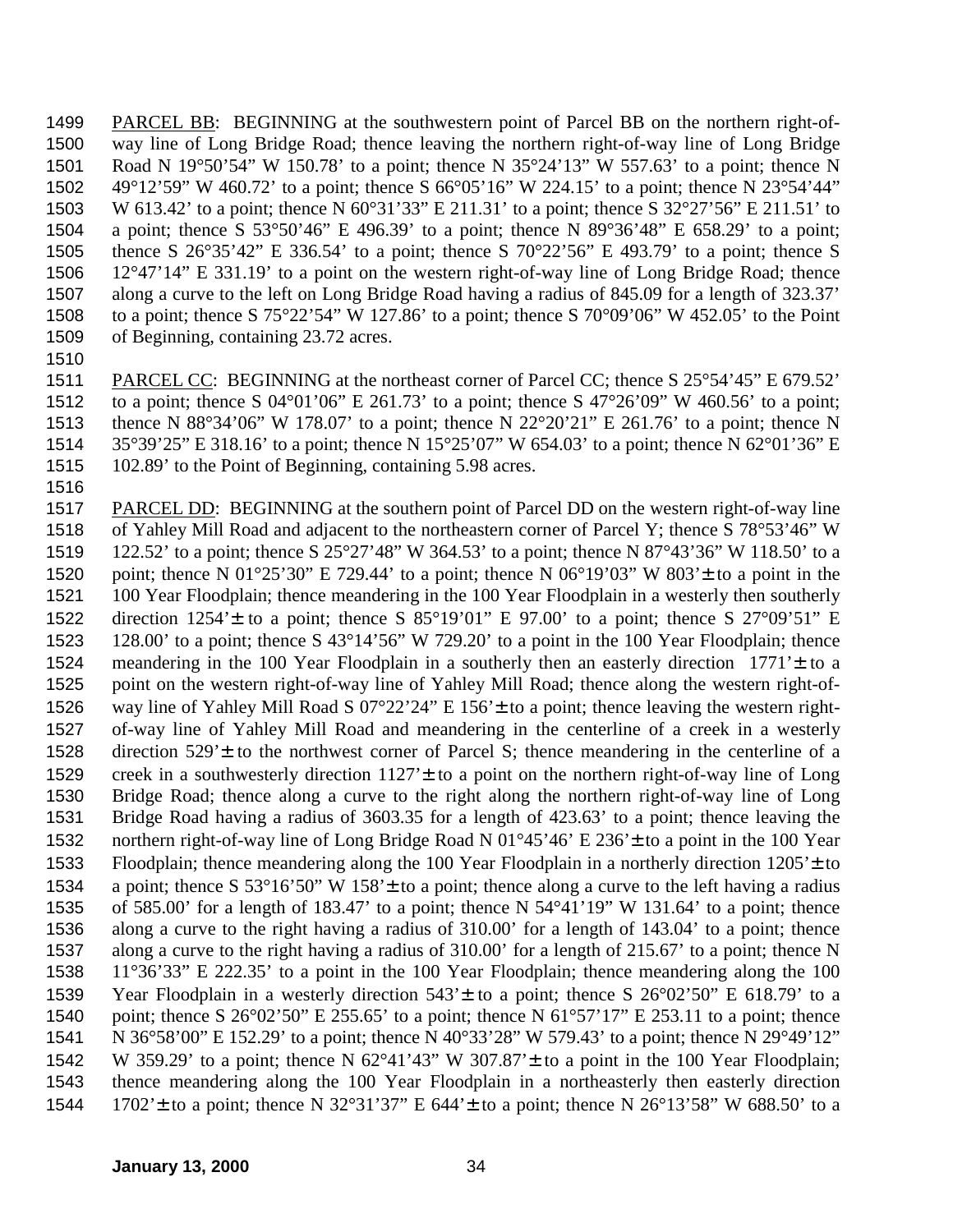1545 point; thence N 30°06'37" E 101.63' to a point; thence S 39°05'56" E 870' $\pm$  to a point in the 100 Year Floodplain; thence meandering in an easterly direction along the 100 Year Floodplain 1547 716' ± to a point; thence N 56°00'30" W 823' ± to a point; thence N 75°05'37" W 241.73' to a point; thence N 49°22'12" W 719.80' to a point; thence N 24°48'45" W 559.14' to a point; thence N 15°11'24" E 179.24' to a point; thence N 88°34'52" E 223.95' to a point; thence N 05°06'38" W 145.72' to a point; thence N 32°43'15" W 241.11' to a point; thence N 41°01'42" W 286.55' to a point; thence N 84°33'13" W 187.54' to a point; thence N 08°17'28" W 105.08' to a point; thence N 68°02'14" E 708.66' to a point; thence N 83°03'17" E 558.02' to a point; thence S 35°20'27" E 293.35' to a point; thence S 56°29'41" E 601.89' to a point; thence S 13°51'33" W 164.40' to a point; thence S 71°11'02" W 148.02' to a point; thence N 46°14'22" W 657.38' to a point; thence S 79°35'22" W 593.31' to a point; thence S 29°27'45" E 805.91' to a point; thence N 74°57'01" E 499.83' to a point; thence S 85°16'33" E 199.93' to a point; thence S 28°40'22" W 117.11' to a point; thence S 60°48'52" W 737.68' to a point in the centerline of a creek; thence meandering in a southeasterly direction in the centerline of a creek 1699'± to a point; thence S 82°48'09" E 584.75' to a point on the western right-of-way line of Yahley Mill Road; thence along a curve to the left along the western right-of-way line of Yahley Mill Road having a radius of 366.72' for a length of 130.25' to a point; thence S 07°22'24" E 1247.33' to the Point of Beginning, containing 140.52 acres. 

| 1564 | Mr. Marlles -                                                                                            | The staff presentation will be by Mr. Mark Bittner.                                               |
|------|----------------------------------------------------------------------------------------------------------|---------------------------------------------------------------------------------------------------|
| 1565 |                                                                                                          |                                                                                                   |
| 1566 | Mr. Vanarsdall -                                                                                         | Is any one in the audience in opposition to this case, C-8C-00?                                   |
| 1567 | There is opposition.                                                                                     |                                                                                                   |
| 1568 |                                                                                                          |                                                                                                   |
| 1569 | Mr. John Deal, Attorney -                                                                                | I represent Camp Holly Springs in opposition.                                                     |
| 1570 | Mr. Vanarsdall -                                                                                         | Thank you. Any one here in favor of this case? Thank you. All                                     |
| 1571 | right, Mr. Bittner.                                                                                      |                                                                                                   |
| 1572 |                                                                                                          |                                                                                                   |
| 1573 | Mr. Bittner -                                                                                            | Thank you, Mr. Vanarsdall. The area of this proposal is                                           |
| 1574 |                                                                                                          | recommended for Prime Agricultural and Environmental Protection Area in the 2010 Plan.            |
| 1575 |                                                                                                          | However, the 2010 Plan also states that large-scaled planned communities could, perhaps, be       |
| 1576 | appropriate for this area of the County.                                                                 |                                                                                                   |
| 1577 |                                                                                                          |                                                                                                   |
| 1578 |                                                                                                          | The intersection of Route 5 and Longbridge Road would be the main entrance to Sotherlyn, and is   |
| 1579 | located in this area here (referring to slide). There will be a shopping center at this location on this |                                                                                                   |
| 1580 | parcel here (referring to slide) and an 18-hole golf course would run throughout the community.          |                                                                                                   |
| 1581 | Several types of residential uses would be developed, including single-family homes, town homes,         |                                                                                                   |
| 1582 | condominiums, and an assisted living facility.                                                           |                                                                                                   |
| 1583 |                                                                                                          |                                                                                                   |
| 1584 |                                                                                                          | The proffers limit the total number of residential units to 987. This equals an approximate net   |
| 1585 |                                                                                                          | density of 1.6 units per acre. This is below the previous request for 1998, which contained 1,341 |
| 1586 | units for a net density of 2.1 units an acre.                                                            |                                                                                                   |
| 1587 |                                                                                                          |                                                                                                   |
| 1588 |                                                                                                          | New information has been submitted which addresses some of the issues outlined in the staff       |

 New information has been submitted which addresses some of the issues outlined in the staff report. And, I believe you all have a copy of those new proffers and the new plan. If you don't, we have some extra copies here tonight that we could hand to you.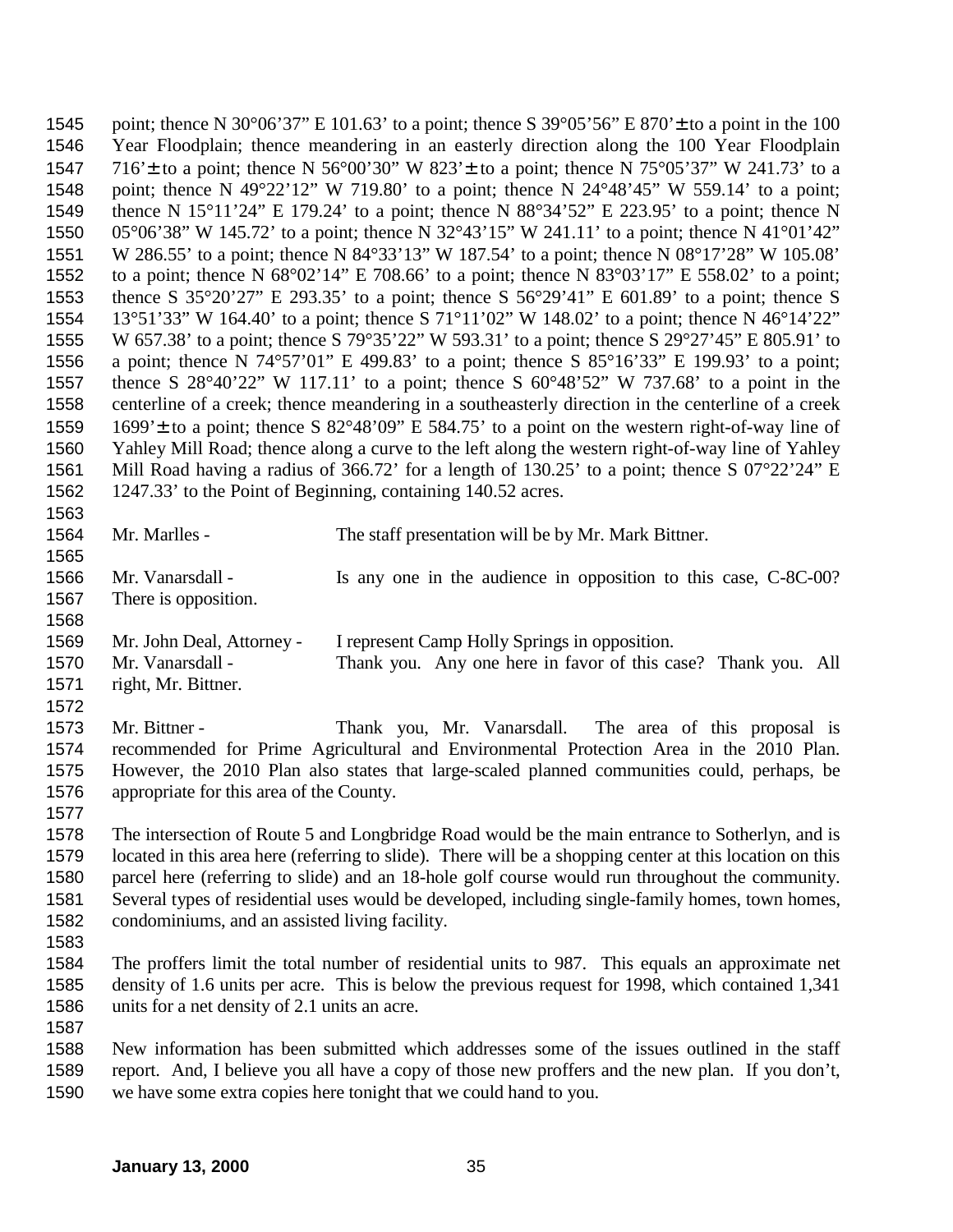The uses that have been addressed include the following: Parcel T along the west side of Yahley Mill Road, this location here (referring to slide) was labeled for townhouse and condominium development. The applicant has stated that this was a mislabeling and has relabeled this area for single-family R-3C development, which is what he had originally planned for the site.

 The trail system has also been amended to provide a direct trail access to the main shopping center. This is a positive addition. There are several other positive aspects to this plan. They include some open space along the Route 5 and the Yahley Mill Road frontages, Some tree-lined roadway medians, preservation of a historic site, and open space and buffer areas throughout the community. Staff still has several concerns with this proposal, however. Some of these concerns include the following: No. 1 Lack of access to Route 5.

 The only access would be at the main entrance via Longbridge Road. There is no access shown to Route 5 near Turner Road. Most traffic to Sotherlyn would likely come from Interstate 295 via Route 5. The connection here would most likely be needed to better spread traffic throughout the development instead of concentrating it at the main entrance. The traffic engineer has stated that Public Works would support a connection to Route 5 near Turner Road as this community develops.

 Issue 2 is the location of the dedicated school site and it is this purple parcel here (referring to slide). The applicant has proffered to dedicate a 20-acre school site along Route 5. This is not an ideal location for a school. It fronts on a major roadway, and it is also adjacent to the proposed shopping center. A site in the interior of Sotherlyn would be preferable. This would be consistent with locations of other schools in Henrico, including Shady Grove Elementary School, which is located in the interior of the Wyndham planned community. Staff cannot support the location of a new elementary school on a major roadway. The School Board has further stated, that locating schools next to shopping centers, is not an ideal situation.

 Issue 3 is the density of proposed zoning. This proposal contains a larger amount of higher density; R-3C single-family zoning, than lower density R-1AC and R-2AC zoning. In this area of the County, which is open and rural, lower density single-family development should be the prominent component. The applicant should consider providing more lower density single-family housing.

- Issue 4 is recreational amenities. A golf course and related facilities have been committed to. However, other recreational facilities have not been specifically provided. Desirable amenities could include: multi-use fields, basketball courts, playgrounds, picnic areas, gazebos and bicycle racks.
- 

 In summary, the concept of a large-scaled planned community in the eastern part of the County is attractive and supported by the 2010 Plan. Any such community could become the model for future development in the surrounding areas. Care must be taken to ensure the desired qualities are established.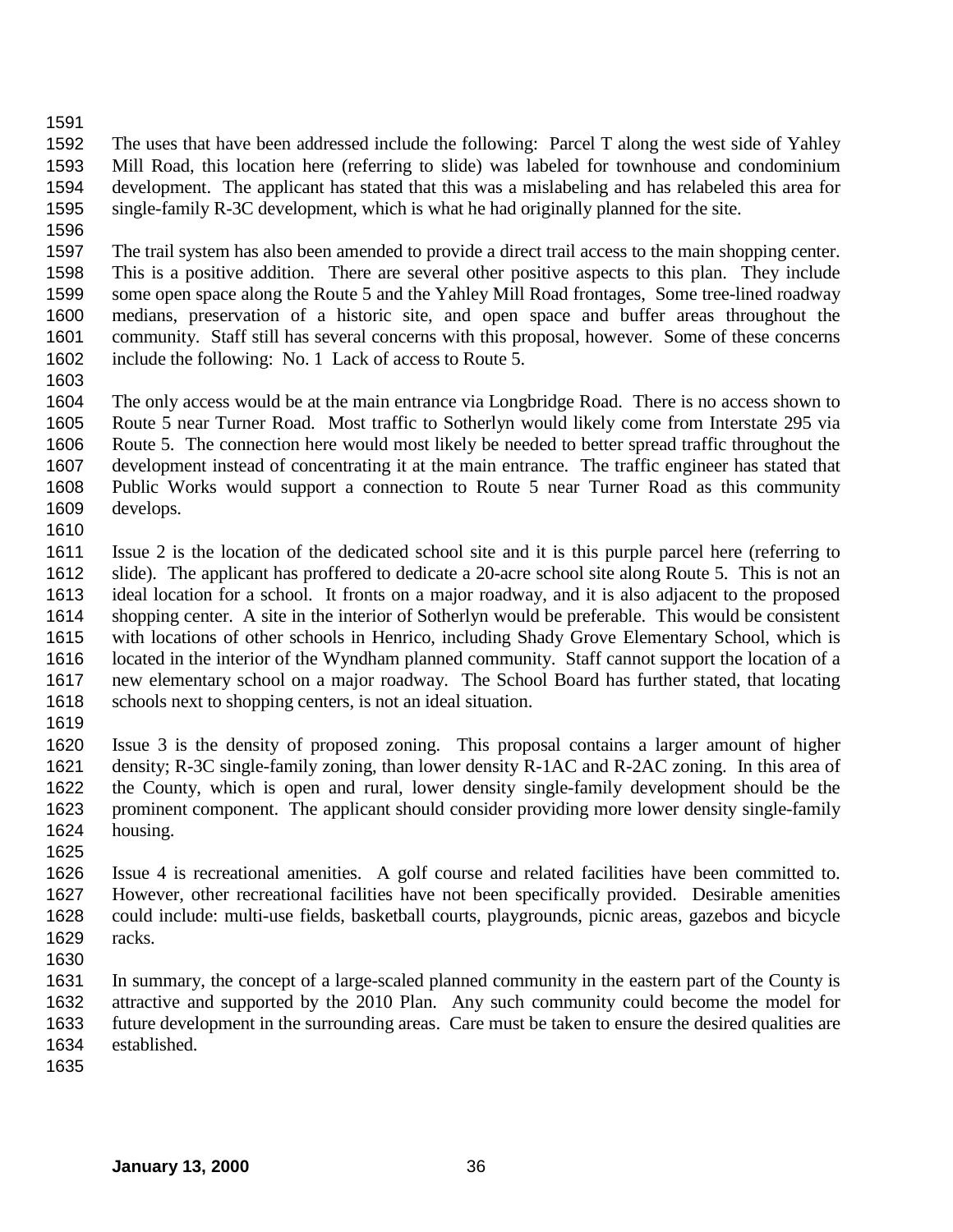There are some items that staff would prefer to be included with this application. However, omission of these items does not negate the positive qualities in this proposal. This development is considered high-quality model development for the eastern part of Henrico. If the outstanding issues were to be addressed by the applicant, staff could recommend approval. At this time, however, staff recommends deferral of this case. I will be happy to answer any questions you may have. 

- Mr. Vanarsdall Any questions of Mr. Bittner by Commission members? I believe we can hear from the applicant now. You do want to hear from the applicant, don't you?
- Mrs. Quesinberry Absolutely. Wouldn't miss it.
- Mr. Jim Theobald Good evening ladies and gentlemen. Mr. Chairman, ladies and gentlemen, my name is Jim Theobald, and I am here this evening on behalf of Mr. Roy Amason.
- This is a request to rezone approximately 633 acres of land near the intersection of Interstate 295 and Route 5 for the development of Sotherlyn; Varina's premier large-tract planned mixed-use community.
- This request provides a unique opportunity to create in Varina a sensible growth community consistent with one of the most important goals of the County's Land Use Plan, rather than a continuation of ad-hoc piece-meal development.
- 

- Sotherlyn will be a place where people will live, work and play, within a mix of single-family detached homes at an average price of \$225,000. Empty-nesters maintenance-free homes around the golf course at an average price of \$160,000; an assisted living facility, daycare opportunities, office and retail opportunities.
- 

 Sotherlyn enhances and promotes the values of community in Varina by providing a place for residents to live and retire who really want to stay in Varina near their family and their friends and their doctors and their familiar shopping patterns, and in a community designed around an environmentally-sensitive golf course with recreational areas.

 We will also provide homes for those newly employed in the expanding high technology field, who will contribute to the social fabric and economy of eastern Henrico. But, the creation of this new community cannot be at the expense of the old one. So we have crafted some 50 proffered conditions; 10 pages of binding written conditions, designed to guarantee that Sotherlyn will respect the historical, environmental and aesthetic integrity of Varina.

- 
- This case has been substantially amended from its initial filing, as Mr. Bitter related, which really reflects the input from many Varina residents and the professional planning staff of the County.
- 

 Our overall density has been reduced to 1.56 dwellings per acre, and all apartments have been eliminated. The amount of retail zoning has been decreased by 50 percent from the prior request, and our open space consisting of greenbelts, buffers, undisturbed forest area, wetlands, floodplains and golf course equal nearly 297 acres for 46 percent of our entire development.

**January 13, 2000** 37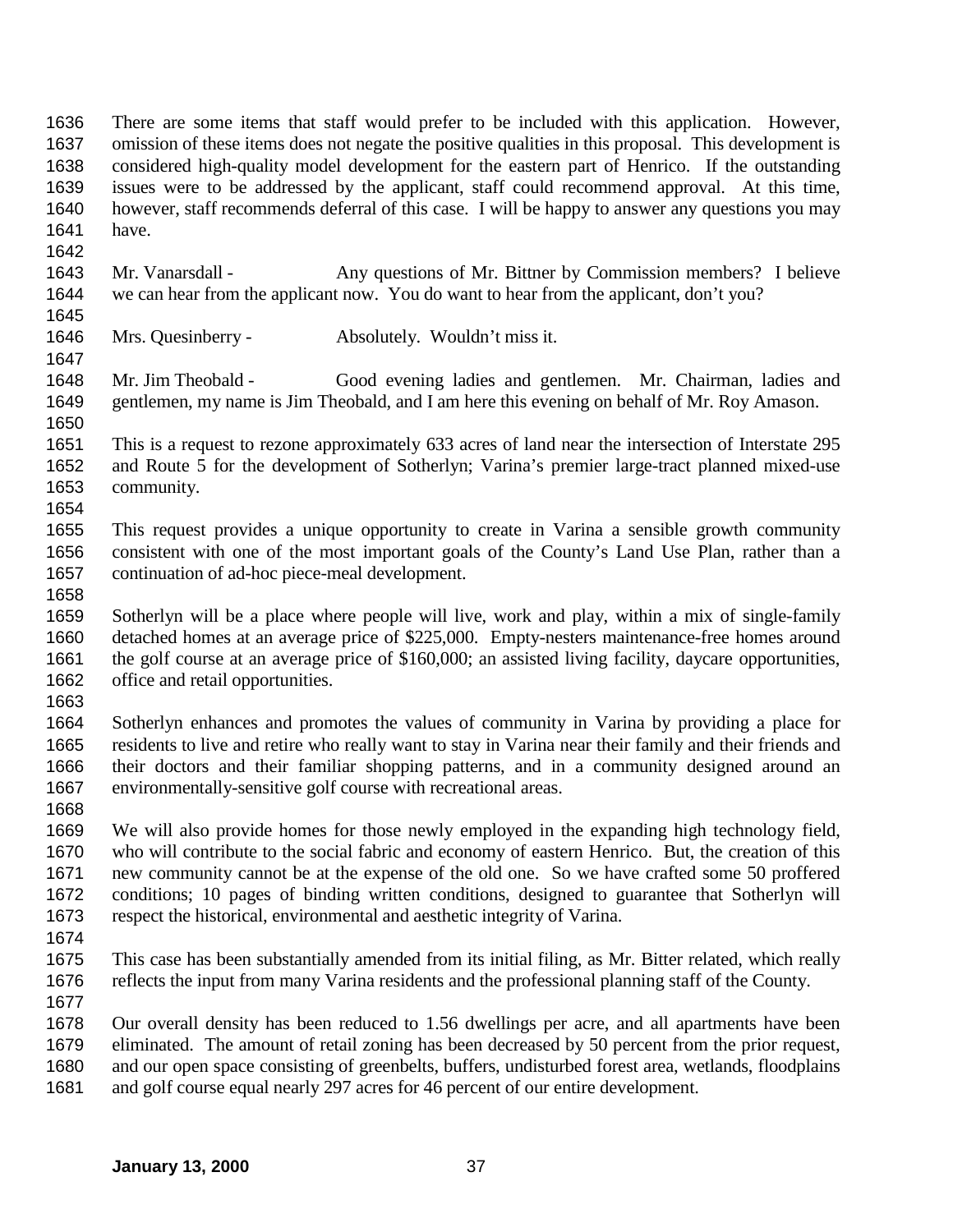We have engaged geotechnical experts to do additional studies of the geology of the area to assure that Sotherlyn will not interfere with Mr. Dowdy and his Diamond Springs Water Bottling and Distribution business conducted on adjacent agriculturally-zoned property.

 Our golf course proffer requires an integrated pest-management program designed to minimize the use of pesticides, and provide for protection of riparian areas, with buffers of dense veracious vegetation, as further evidence of our commitment to be a good neighbor. 

 An additional proffer provides that any stormwater which might drain towards the Camp Holly Springs area will be controlled by drop inlets and concrete culverts, discharging to an adequate outfall at points downgrading of the spring.

 I should add, that our experts do not believe that these measures are needed, but rather constitute an additional safety net to assure the integrity of the spring. Our desire is to protect the springs, and not hurt the springs.

 Our proffers include an 800-foot no-build area around the southern-most spring, and wherever that 800-foot radius intersects, property that we have and its in the area in here (referring to slide), we have proffered a no-build zone around the spring, which is essentially located in this area (referring to slide). But, more on Diamond Springs later.

- Our proffered conditions are the most detailed of any case brought before you for a similar community. It's a commitment by Mr. Amason by what you see is what you will get. We have proffered that the development will be in substantial conformance with the conceptual master plan. We have proffered greenbelts along roadways and buffers against some of our closest neighbors. We have committed to provide public water and sewer, rather than utilize well and septic. We have promised to provide a championship 18-hole golf course and to construct it with the initial phase of development. We have proffered elevations of our empty-nester homes around the golf course as well as our townhomes. And all other buildings must be Colonial, New England Colonial, or Georgian style in appearance.
- 

 Importantly, we have agreed to phase our development consistent with roadway and intersection improvements approved by the Department of Public Works. Given our reduction in density from our prior case, our revised traffic studies, there is a 30 percent reduction in overall traffic from our prior request.

 Significantly, we have also agreed not to request more than 125 Certificates of Occupancy per year beginning January of 2001, in an effort to guarantee that the impacts of Sotherlyn will, in fact, occur over time. Sotherlyn is not coming out of the ground with every house all at once. These impacts are spread out over a large period of time.

 With prior input from Dr. Mannerin and Chuck Peple with the Department of Parks and Recreation, we have made a commitment to that department to cooperate with them in evaluating and interpreting any historical findings discovered during development.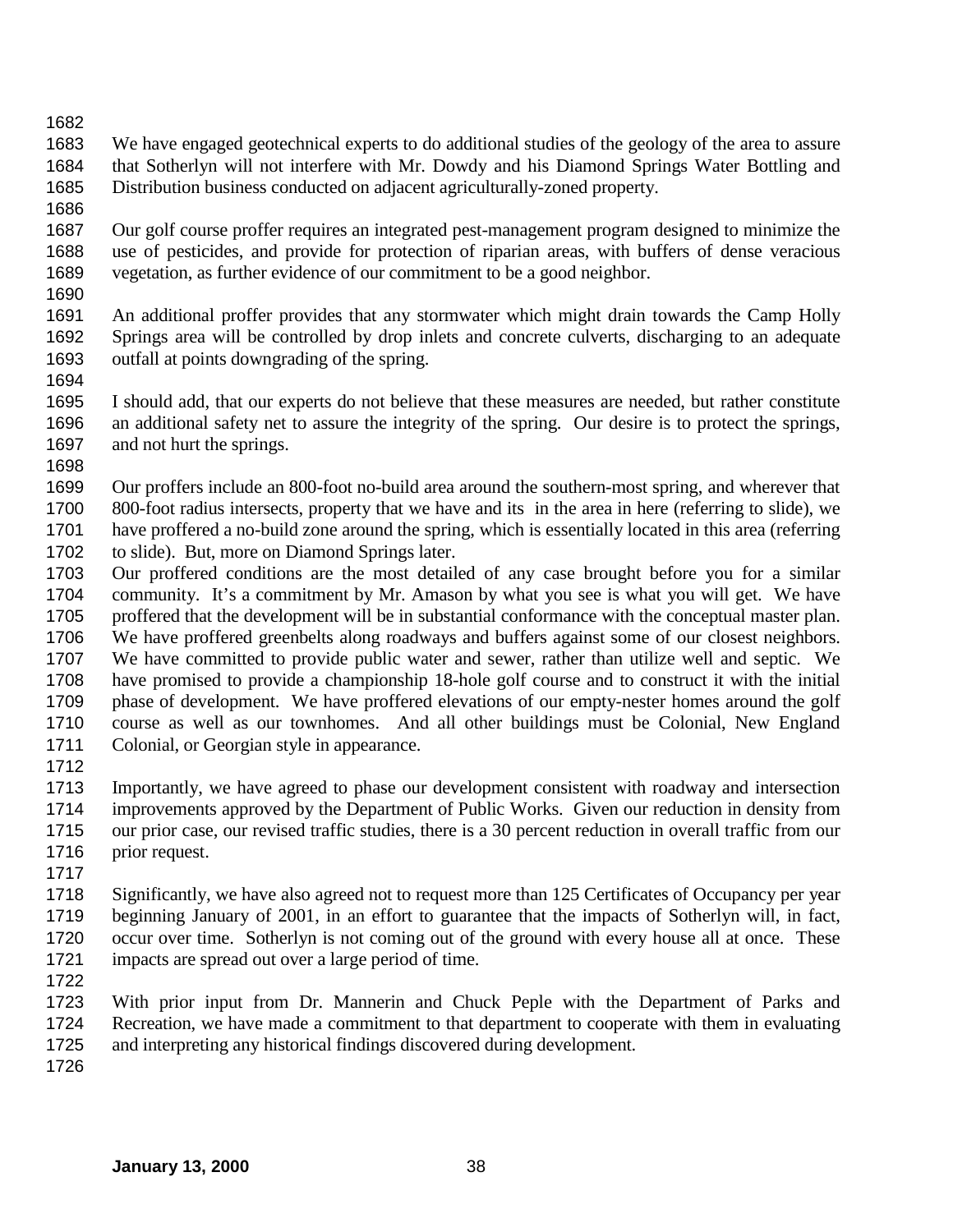We have also set aside approximately two acres for the preservation of the ruins of the old breast works fort known as Fort Southard, which will include public access, a parking lot, and a commemorative plaque.

 We have agreed to donate a school site for a minimum of 20 acres at no cost to the County. We are flexible about the location of that school site, and are happy to meet with the school system to find the best location. We do have the ability to move that off of Route 5 if there is a better location.

 We have regulated signage, lighting, screening, and mechanical equipment. We have provided for median landscaping within our roadways. And, importantly, we have reduced and capped our residential density to 987 dwelling units, a 26 percent overall reduction in density from our prior request. 

- We have provided for significant restrictive covenants that will require numerous architectural review board approvals in order to guarantee quality.
- 

 We have significantly increased the minimum square footage for our homes; our townhomes. We had 25 percent of our townhomes could be at a minimum of 950 feet. We have raised that to 1,000 square feet. The other three-forths of all empty-nester projects has to be a minimum of 1,280 1747 square feet.

- Wyndham, the RTH product is proffered to be a minimum of 1,000 square feet overall. Our R-3 areas, we have increased our proffer from 1,600 square feet minimum to 1,750. Wyndham R-3 proffered at 1,700. Again, we exceed the standards set in Wyndham.
- 

 R-2A, we have increased from 1,800 square feet to 1,900 square feet, which is the same standard Wyndham has established for its R-2A product. Our R-1A product has been increased from a minimum of 1,900 minimum square feet to 2,000 square feet. Wyndham does not have any R-1A District. Our A-1 zoned land we have increased our minimum square footage from 2,000 square feet to 2,200 square feet. Of course, there is not any A-1 comparable land in Wyndham. We have proffered the elevation and the mix of the unit types so as to reduce the potential of school-aged children.

 Our retail parcels, again, which have been decreased over 50 percent; this being the main retail parcel, and has been restricted to only 6,700 square feet per acre, when normally you might expect to see 10,000 square feet per acre for retail development.

 The significant use restrictions that are consistent with the Route 5 Proposed Design Guidelines. Those buildings must also be of Colonial design, and we have additionally limited the height and type of lighting, prohibited outside display, storage or sales along Route 5, and Longbridge Road. And this is just a highlight of the 50 proffered conditions that are legally binding on this request.

 We believe that Sotherlyn is consistent with the goals, objectives and policies of the County's land use plan. We have demonstrated the ability to provide necessary community amenities and infrastructure. Your plan specifically promotes large-tract planned communities as a strategy development in eastern Henrico.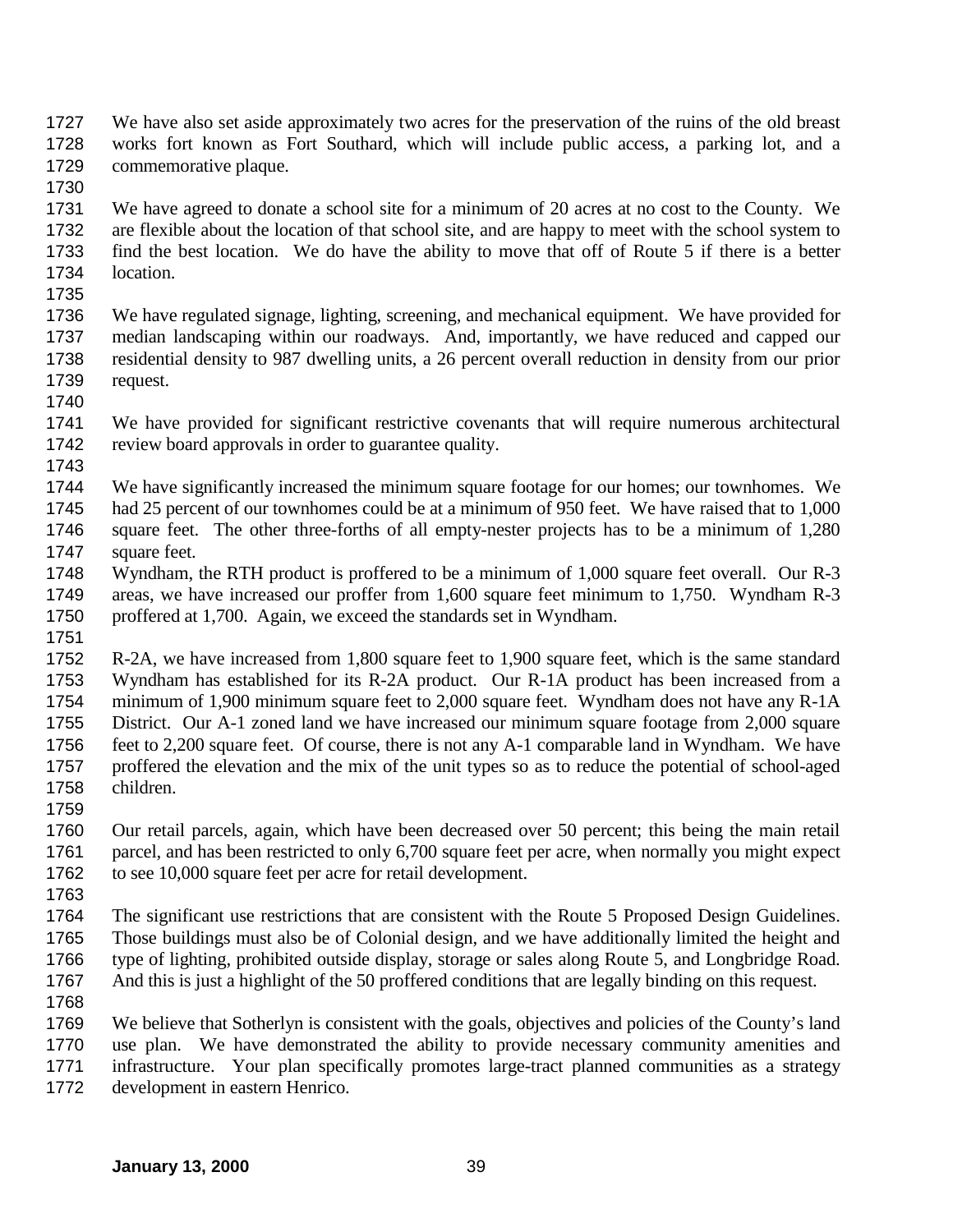Additional road-strip development on well and septic is, and should be viewed, as a serious concern. Large tract development better facilitates the preservation of sensitive areas and does traditional development. There is a potential to provide development on a scale in Sotherlyn that is needed to fund the necessary investment and the public utilities and the roads.

 As enumerated, we have substantially met the guidelines set forth in the plan to justify development in an outlying area.

 …The general guidelines allowed large tract planned developments to function, in essence, as a floating zone. That section of the plan concludes by stating, and I quote, :"…encouraging large tract planned development allows the County to plan for its future, while preserving those existing qualities which have made Henrico County such an attractive place to live…" 

 We've continued our dialogue with the area residents and attended additional meetings with the Varina Beautification Committee. And, I'm pleased to inform you of the support of our request by the Varina Beautification Committee, which is the result of those meetings, and you'll hear from a representative a little bit later. 

 Our conditions reflect that constructive dialogue with that group and I sincerely appreciate all of the time and effort that they have put into this case. But our dialogue with citizens doesn't end here. It really begins here. And as we develop, we commit to keep the community informed as plans are finalized.

 Sotherlyn represents a "win-win" opportunity for citizens of Varina and the County at large. Closing the door to development in Varina is not the answer. Sotherlyn incorporates the best of the past, while planning, and I stress "planning," for the future. If not this planned community at this location with all of its guarantees, then what kind of community for Varina and what area?

 And at this time, ladies and gentlemen, what I would like to do with your permission is introduce Dr. Jerry Johnson, who is a professor of Geology at the College of William and Mary, to discuss various aspects relating to the Diamond Springs, Camp Holly Springs operation.

 Doctor Johnson has worked extensively in this area since 1965 doing mapping for the Virginia Division of Mineral Resources and the U.S. Geological Survey. He's also the Director of the Colonial Soil & Water Conservation District for over 20 years, which includes parts of New Kent County, Charles City, James City, York and the City of Williamsburg; is well respected on a national level, and has made significant contributions to the field of geology. With your permission, I'd like to introduce Doctor Johnson to walk you through the brief.

- 
- 1813 Mr. Vanarsdall Come on down, Doctor Johnson...

 Dr. Jerry Johnson, Professor of Geology, College of William & Mary - Mr. Chairman, and members of the Commission, I'm here tonight to address some of the concerns about the Camp Holly Springs area.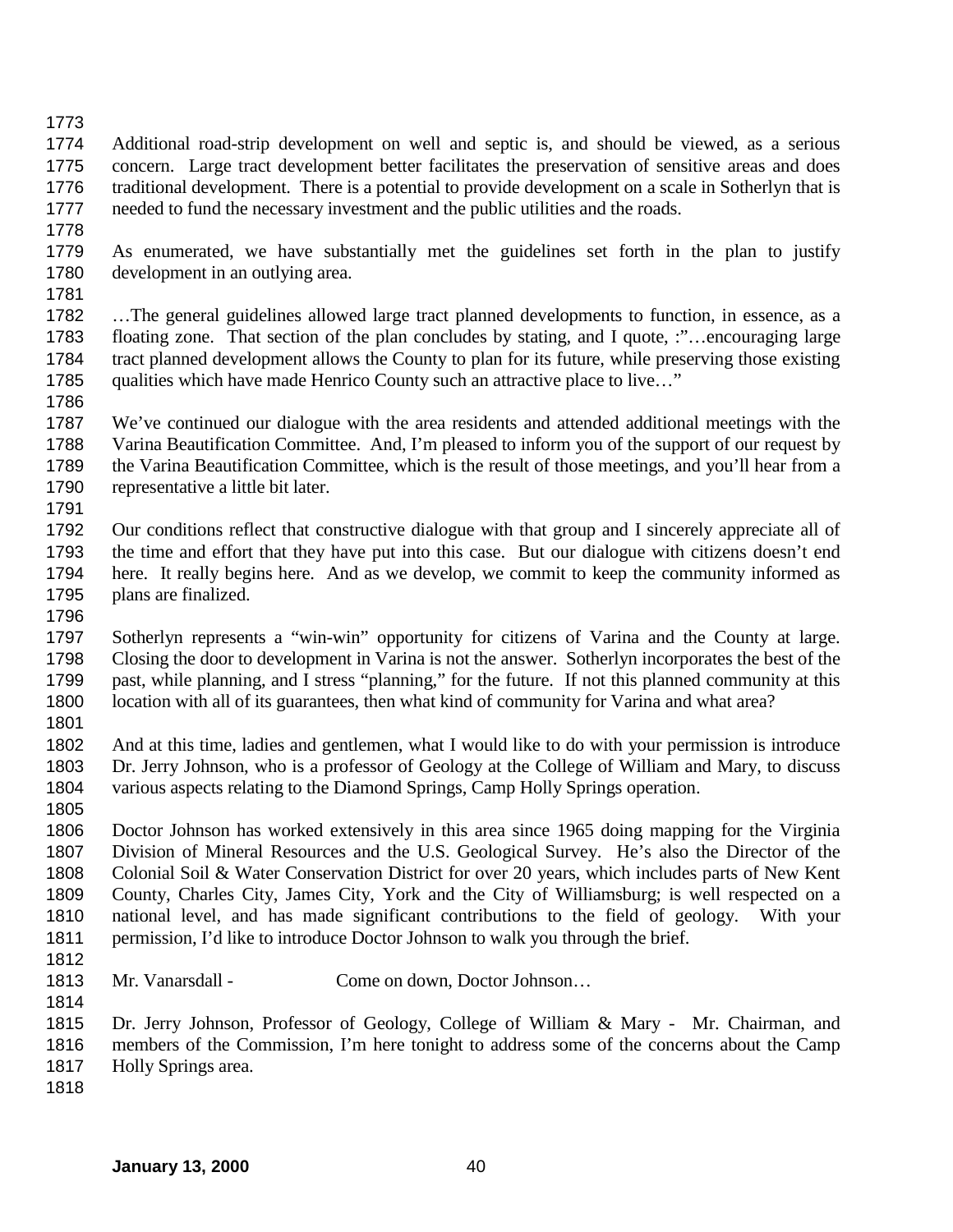- The purpose of my appearance here is to present some of the background, or the geology of the area so we can better understand where the water is coming from that goes into the spring and how 1821 that might, in some way, be affected by development by Sotherlyn.
- 

 Springs and seeps are very common in this area. They form where ground water reaches the land surface. A spring is a concentrated flow, whereas as seeps are more defuse. Our streams that we see in this area are fed by groundwater. And the system that we have around Camp Holly Springs is important to understand.

 The sequence of sediments in this area are as follows: the Bacon's Castle is the official aquifer in this region. It's upper part is clay. As you go down through the Bacon's Castle, it becomes sandier and more gravely. And its that gravel and sand contains the groundwater that flows to make the seeps and springs.

 Underlying the Bacon's Castle is an impervious layer called the "Eastover". The Eastover is a clay unit formed in a marine environment about 8 million years ago. This unit prevents downward movement of ground water and forces ground water to move laterally to either a stream or through a single orifice such as spring or as seeps.

- The surface between the Bacon's Castle and the Eastover is an ungulatory surface, so that the lows tend to concentrate water and direct that water's flow. That surface, from studies that have been made over the last 50 years, possibly 75 years, generally slopes to the south. Locally, it may slope to the east. But the general overall slope of that impervious unit is to the south and southeast. That means that water in that ground water system is going to flow in that direction unless there is 1842 something that alters its course.
- 

 Now, what are the components, then, in this aquifer system that feeds Camp Holly Springs? Well, it is the Bacon's Castle at the top; the Eastover at the bottom. Of concern to us, tonight, is where is the recharge area that feeds Camp Holly Springs? Where does the water come from that goes into Camp Holly Springs, and does the Sotherlyn tract impact that in some way, or does it overlap it?

 If we look at the land surface, and here's where modern conveniences don't show up too well, but the land surface is a rolling terrain with valleys carved into it. To the south of the uplands is a major escarpment that is 50 to 60 feet high. Out of that escarpment that the seeps and the springs come, where valleys have been cut back into it, such as the blind dolly in which Camp Holly Springs is found, the water comes out at the head of the valley and then flows down to the valley system to lower elevations.

 Now, if we take the topography, it is commonly thought that ground water surface mimics the land surface. That is generally true, but not always true. And, in this case, it is not. What we have done is taken the boring records, outcrops, taken boring records from Virginia Power, from the Highway Department, from engineering firms, and argers that I have put in, and others have put in. The outcrops we find along the road and we dig out, these are the body of evidence that goes into 1862 this study.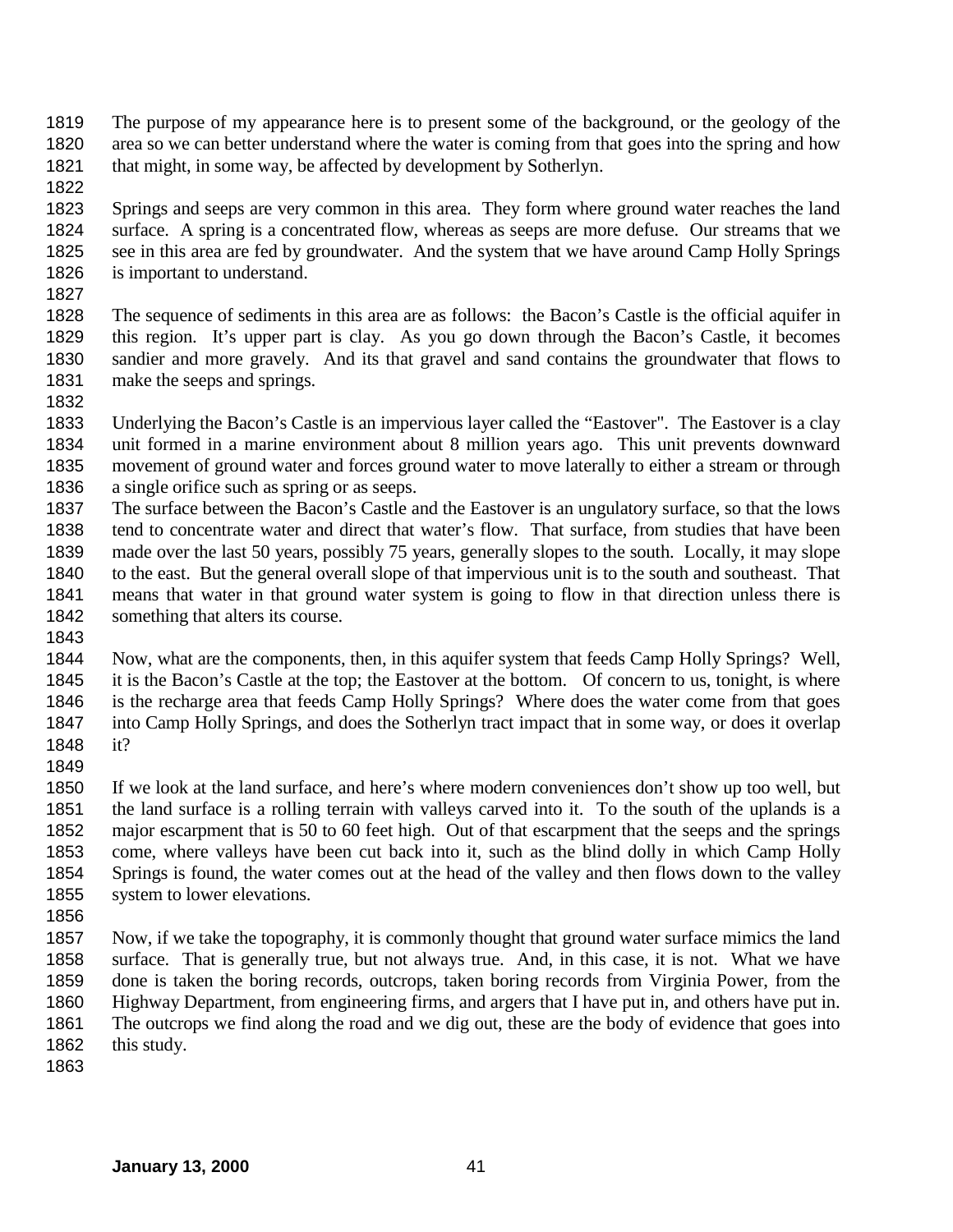- What it shows is that the surface of the Eastover is ungluatory. It's up and down. And, if we start to analyze which direction it would require water to flow on the top of the Eastover; that is the impervious layer, we discover that, in this illustration here, the flow into the Camp Holly Springs is from-–the water flows eastward into the green dot (referring to slide), ladies and gentlemen, into the Camp Holly Springs. But, just south of that line it flows to the south, and that's critical.
- What it boils down to is that the groundwater flow from the Sotherlyn area flows into the Sotherlyn area and not into Camp Holly Springs with the exception of the possible small area, the Virginia Geotechnical Services delineated last time, earlier. It's critical. Yes ma'am.
- 

- Ms. Dwyer Do you know that because of the borings that you've taken, the lay of the Eastover?
- 
- Doctor Johnson In the next illustration, we have taken borings, and the information from Joyce Engineering. We've taken and plotted the elevation of the groundwater table, provided by Joyce Engineering in their March study, and we have contoured that data. And that data clearly shows that the flow is to the east into Camp Holly Springs, and from a peak or a high part in the 1881 ground water system is to the south into the Sotherlyn area.
- 
- Now, if we look at the red line (referring to slide) which encompasses the Sotherlyn tract, we discovered immediately that the groundwater flows not into the recharge area; the area where Camp Holly Springs gets its water, but flows to the south, and not into the Camp Holly Springs area. Now, this is using data, not gathered by us, but by Joyce Engineering and plotting that information.
- 
- Also, Mr. Deal, in a previous statement, mentioned that the groundwater flows to the east. The conclusion here is that, if we take the available data on groundwater flow, water will not flow from the Sotherlyn development into the Camp Holly Springs recharge area. Groundwater flows away from it so that the Sotherlyn development is not within the recharge area for the Camp Holly Springs. Thank you.
- Mr. Taylor Doctor? Are there questions in order? Do you have any indication of quantities of flow? For instance, how much water is flowing southward? How much water is 1897 the spring producing? How much is now pumped out of there?
- Doctor Johnson - The data on the discharge from Camp Holly Springs is available. It's calculated on a March flow, which is the high flow, by the way. It's the wettest time of the year. And, I don't recall the exact number, but the point is, the area that we're talking about, owned or projected for development, is outside that area. We're separate from it. The divide between water flowing into the Camp Holly Springs area, and the Sotherlyn area are opposite to each other. Water flows down hill.
- 
- Mrs. Quesinberry Doctor Johnson, I just want to make sure that I understand that; and thank you for your presentation. It was very clear to non-geologists and water hydrologists. I appreciate that. You, yourself, have not done any field work at Camp Holly Springs? Have you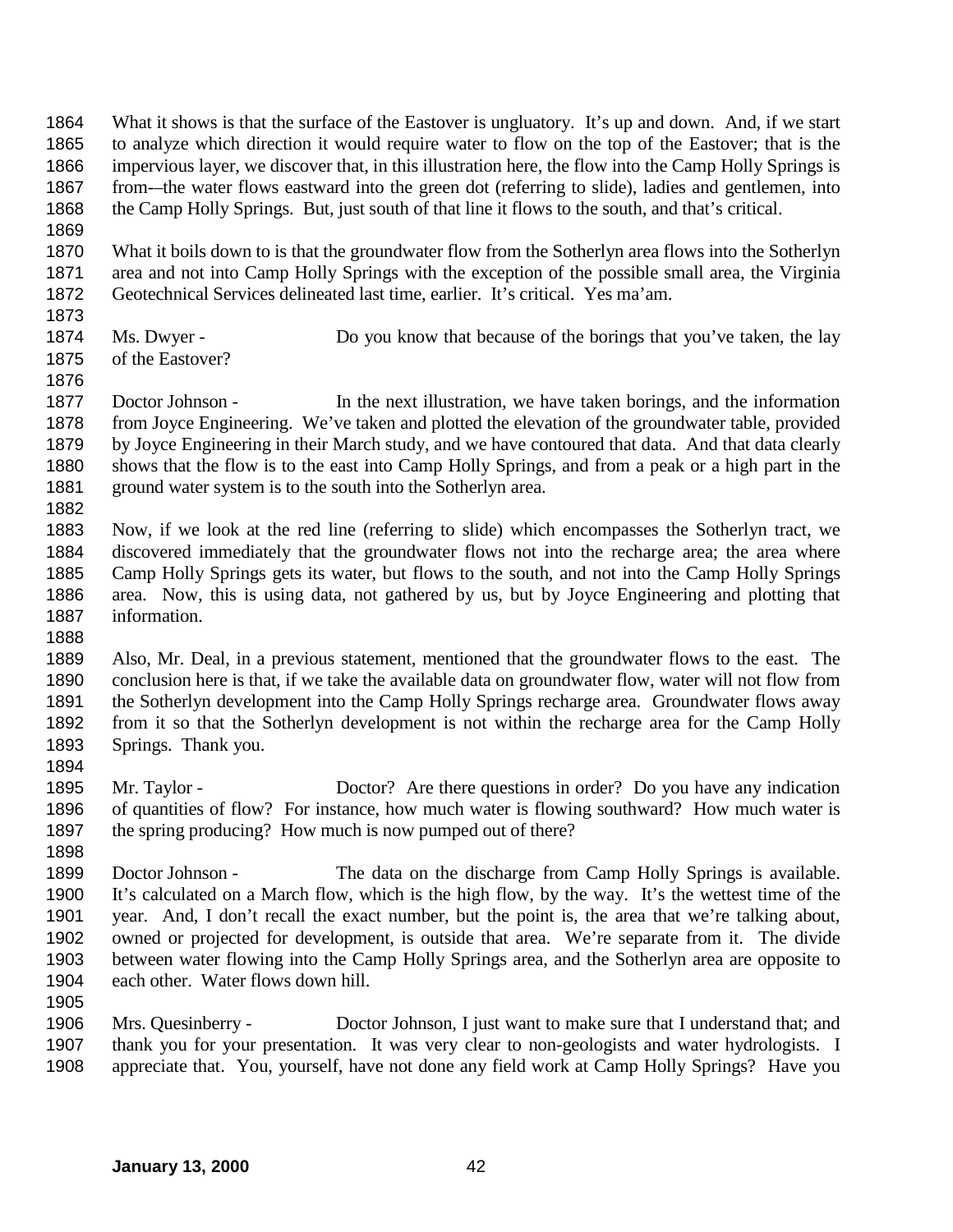made all your conclusions from the Joyce Study and from the information you've been able to gather in previous studies?

 Doctor Johnson - No ma'am. Over the last 30 years as part of an archeological study; as part of mapping the Virginia Coastal Plain, and numerous field trips and so forth, I have traversed this area many times. And, so if you look at the list, there are a lot of Johnson's listed in the literature about the geology of the coastal plain.

Mrs. Quesinberry - What does, "traversing the area," mean?

 Doctor Johnson - That means, I probably have gone up the roads and dug in most of the road banks. I've put a lot of argers into the ground by hand. And, as most attest, arguing through gravels is not very much fun and very difficult.

- I am examined a tremendous number of borings made by whoever I can get a hold of, including engineering firms. And, so, its based on 30 years of experience. Mapping, by the way, too. I've worked with soils people in the region, and, specifically, in this area. And I have been to Camp Holly Springs and I looked at the stratify or the sequence of sediments there.
- Mrs. Quesinberry And, how certain can you be with this undulating topography and impervious surfaces, how do you predict and how certain can you be if you don't do certain tests? Don't you make a lot of general conclusions about the way aquifers usually run, or commonly how they run similar to the topography?
- Doctor Johnson Okay. To the northwest is the Holland tract, and there are 48 borings there, I believe, which went down and defined the clay; the marine, the impervious unit. And so that's data we pulled on. We've gone to West Sand and Gravel pit. I've looked at probably conservatively 50 pits in this region to see, and over the years, its inadvertent, but you discover, after awhile, what the configuration of that layer is, because you see it exposed for its flat. You see it exposed where its got channels in it and so for or irregularities where its got fractures in it. And, so after awhile, you start building a backlog. And, this is, basically, what I'm drawing from are these years of experience, and, of course, the onsite inspections of these grounds—these materials.
- Mrs. Quesinberry Is it safe to assume, if you see fractures, or changes that it alters the usual course, or could alter the usual course of the groundwater? In other words, it may not flow the way it typically would?
- 

- Doctor Johnson Well, when we're talking about the Eastover, its so thick. It's 70, 80, 90 hundred feet thick. So, that means the surface cracks that you see in it are not going to extend any great depth, typically. They are stained by iron oxides. When you get a cut, they extend a few feet into the impervious unit. So, they will not change in any way significantly the flow of water. The water is still perched or force the flow across that surface out to the edge. And the edge is where the valleys are cut deeply. Does that answer your question?
- 
- Mr. Archer Doctor Johnson.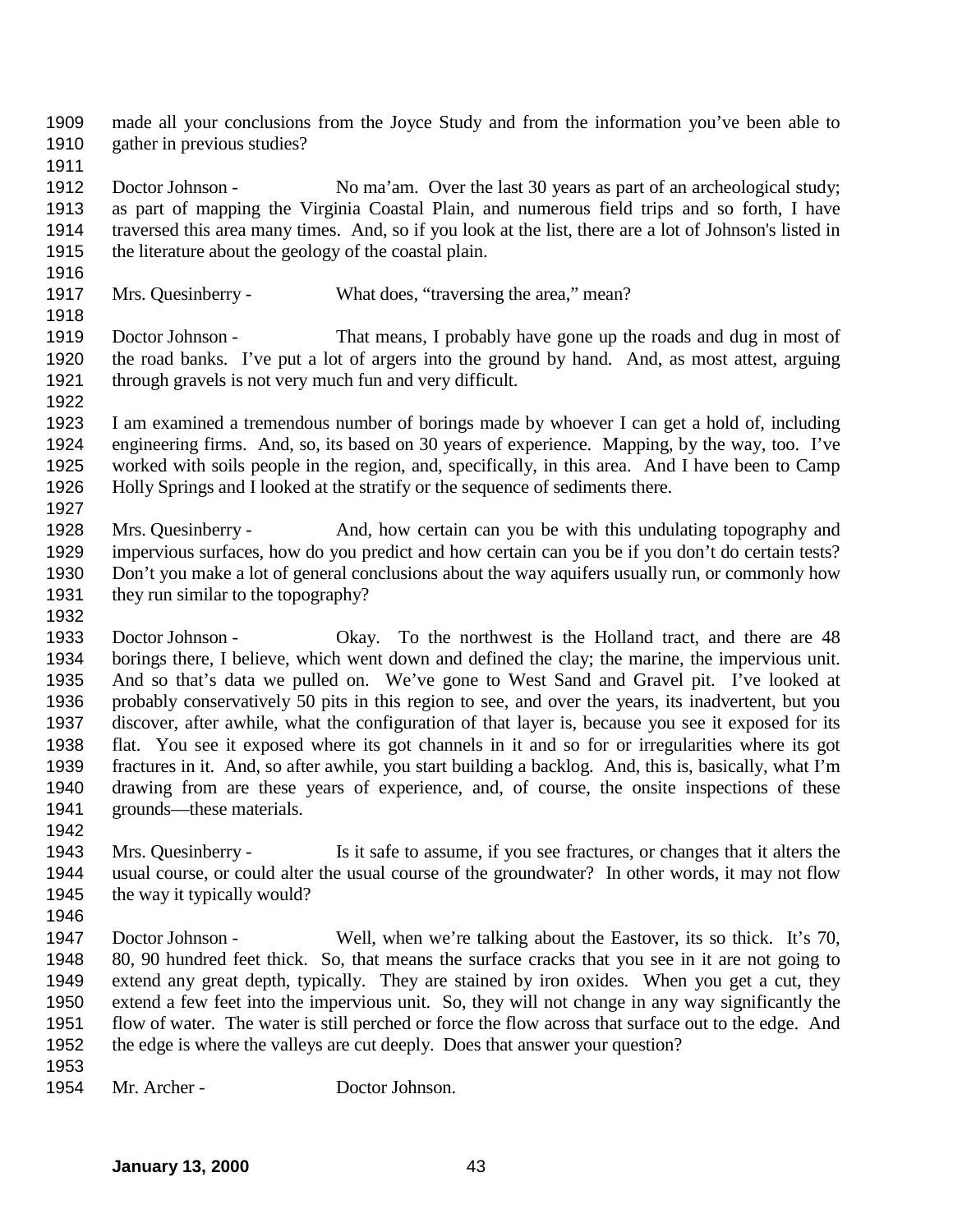Doctor Johnson - Yes sir. Mr. Archer - Based on your research, or anybody's research, at what rate, if any, do the properties of these layers like Bacon's Castle change, and what occurrence or condition has to occur in order for that change to take place? Doctor Johnson - There is a change vertically from very permeable lower beds to tighter beds at the very top. This unit is about 50-feet thick, approximately. In many places its been eroded. In fact, on this tract, the high ground, 150 feet or so of sea level still is fairly clay. But as you go down into the low areas, 120 or 130 feet, it's gotten down into the sandy layers. So there's an awful lot of infiltration of rainwater. Well, whenever we have it, snow that melts into it. And so we have variations into the permeability of the transmissibility of these units. Laterally, they vary too. You'll find them in clay lenses in them and you'll find places where there's course gravels with very little matrix around them. And, so, there is variation. So, this is why we have to look at it in bulk fashion and not the square foot. We have to look at it over the extent that we can see a sand an gravel pit. And in the gravel pit, we find out that those lower units are quite permeable. We, simply, dig a hole, cut it deep enough, and the water goes out and the people go and mine it as they have at West Sand and Gravel. Mr. Archer - To be a little bit more specific, in any one given area, what timeframe would occur before there were changes in that specific area, or what condition would have to occur to cause it to change? Not as it goes from one place to another, but in any one given area? Doctor Johnson - If I were looking at a unit here, a piece of the Bacon's Castle, don't hold your breathe, because its going to be ages, geologic ages before there's any change. The Bacon's Castle is about 2.5 million years old more or less. And, it, basically, has remained the same since its deposition, except for the accumulation of some iron oxide here, or a little sedimentation there. But, overall, its very static. Mr. Archer - So, we're talking about a long period time before that would occur? 1990 Doctor Johnson - Yes sir. Mr. Archer - Now, what condition; could an earthquake, for example, cause it to change, or something more common other than an earthquake? Doctor Johnson - We can change the configuration of the clay layer relative to gravels by breaking and displacing it. Yes. 1998 Mr. Archer - So, you're talking about manually, somebody actually moves dirt...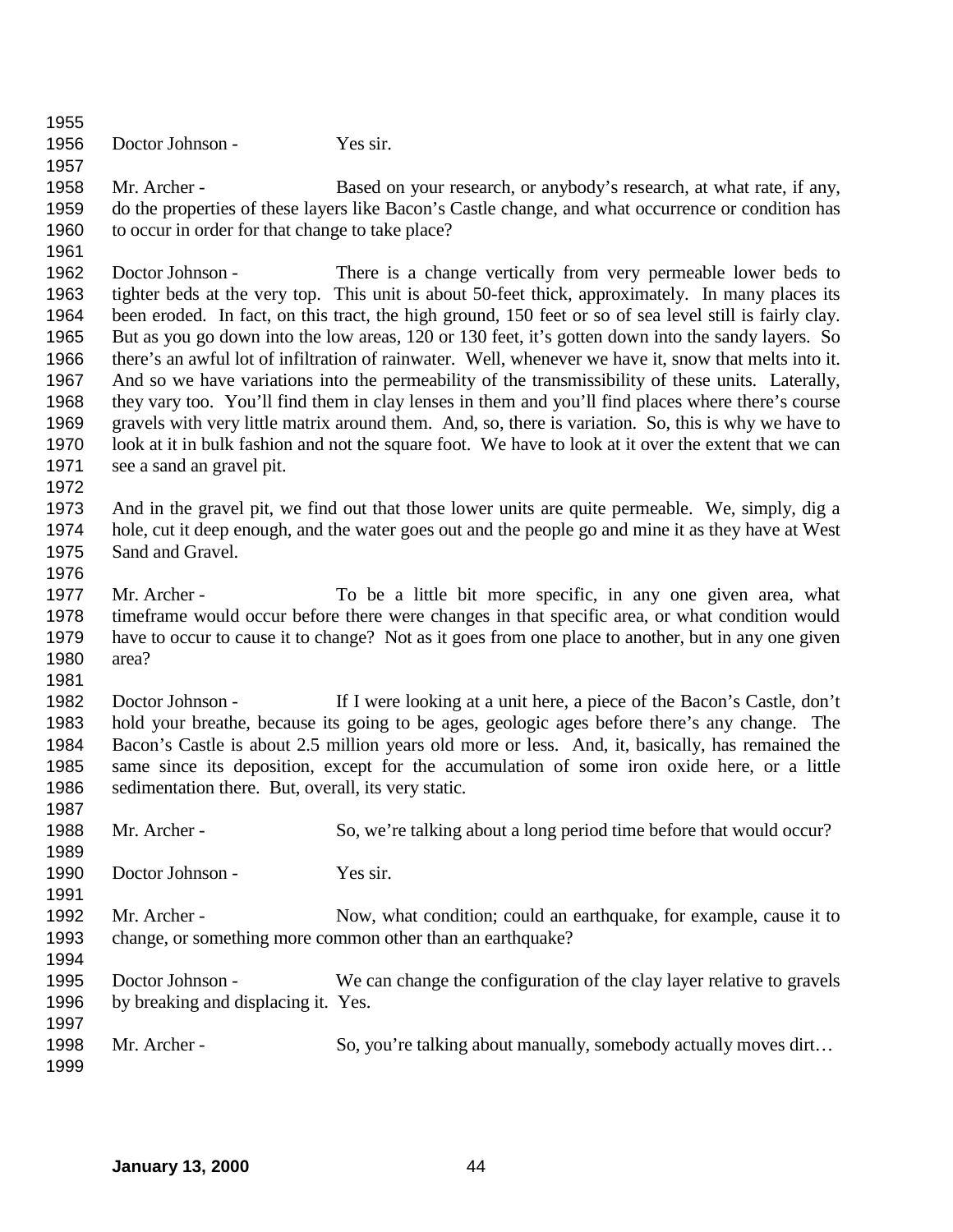Doctor Johnson - No. I'm talking about mother nature doing it with faulting. Faults can produce irregularities on this surface. And, so, you do have those irregularities produced by faulting in this region. Okay. But, we haven't put our finger on one, in many places, but we have other places. Ms. Dwyer - Doctor Johnson. Doctor Johnson - Yes ma'am. Ms. Dwyer - If I could just tell you what my understanding is, and you tell me how far off on base I am on this. It sounds like you have mapped the Eastover, which is the impervious layer, and the aquifer is above that. Doctor Johnson - Yes ma'am. Ms. Dwyer - And you cannot go below the Eastover layer? Is that right? Doctor Johnson - It, basically, does not go. Ms. Dwyer - Okay. Doctor Johnson - Yes. The surficial aquifer system. Ms. Dwyer - The "superficial" did you say? Doctor Johnson - "Surficial." Ms. Dwyer - Surficial aquifer system? Okay. But, it, basically, lies on top of the impervious Eastover layer, and that Eastover layer, basically, the elevation of that has been mapped. You're confident of that through your borings. So, that causes the water, then, to flow in a southerly, or sometimes easterly direction? Doctor Johnson - Keller Graham did his PHD thesis on this, and finished that in 1988. And he shows the surface of the Eastover sloping southward from the vicinity of Interstate 64, where its much higher, sloping southward to this area. Ms. Dwyer - Does it slope towards the river? Doctor Johnson - It slopes to the south. And he shows on that surface an impress drainage. Ms. Dwyer - And, therefore, the water would flow, essentially, from the Camp Holly Springs area towards Sotherlyn? 2043 Doctor Johnson - No. As the illustration here shows... Ms. Dwyer - Okay.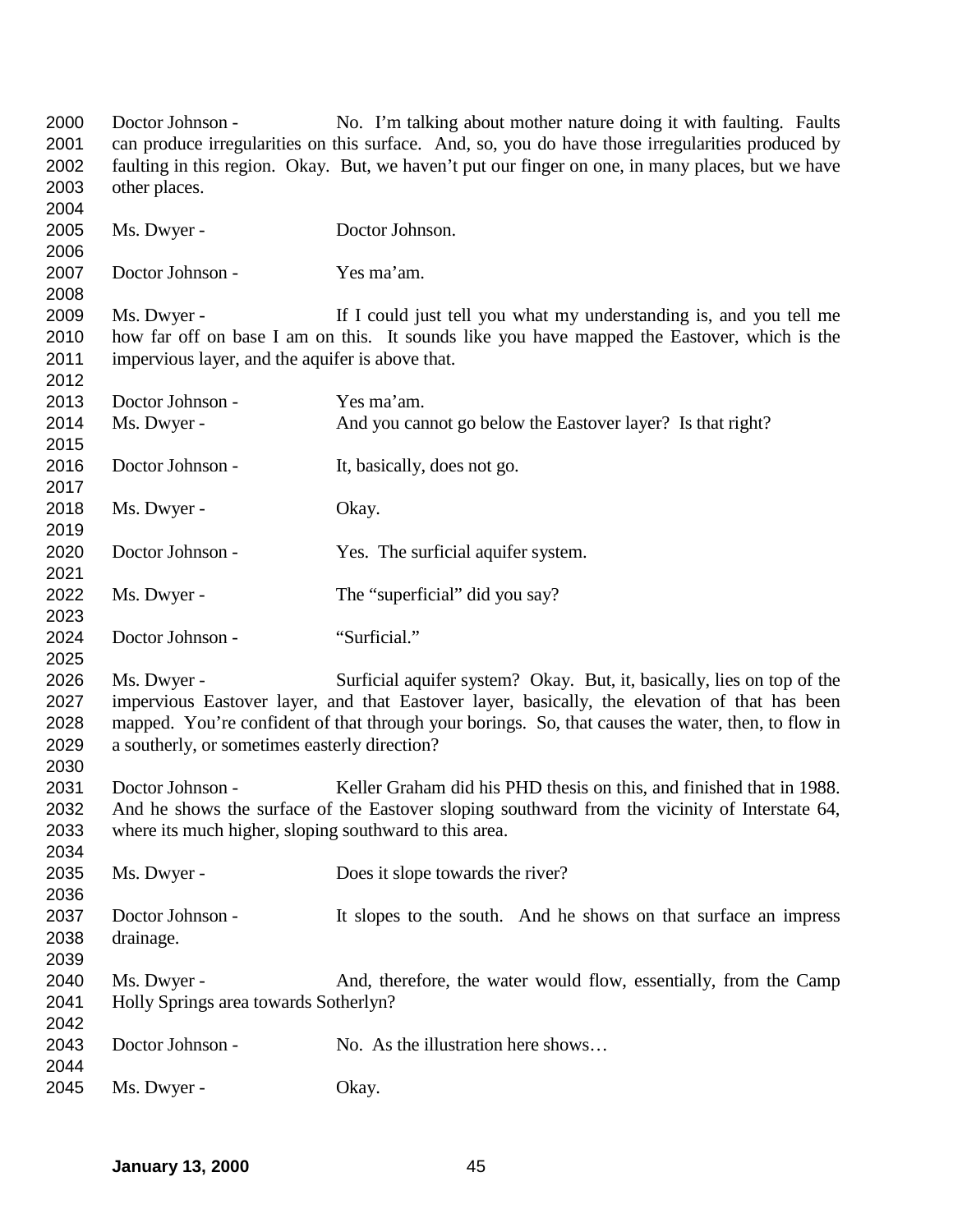| 2046 |                                                         |                                                                                                      |
|------|---------------------------------------------------------|------------------------------------------------------------------------------------------------------|
| 2047 | Doctor Johnson -                                        | In this local situation you've got an up variation in the surface that                               |
| 2048 | you've got a high to the west                           |                                                                                                      |
| 2049 |                                                         |                                                                                                      |
| 2050 | Ms. Dwyer -                                             | Okay.                                                                                                |
| 2051 |                                                         |                                                                                                      |
| 2052 | Doctor Johnson -                                        | And that, that water flows off of that high into Camp Holly Springs.                                 |
| 2053 |                                                         | South of that high, it flows to the south. That's a divide between the drainage going into Camp      |
| 2054 | Holly Springs, and that going into the Sotherlyn tract. |                                                                                                      |
| 2055 |                                                         |                                                                                                      |
| 2056 | Ms. Dwyer -                                             | Can you show me where the divide is on this map?                                                     |
| 2057 |                                                         |                                                                                                      |
| 2058 | Doctor Johnson -                                        |                                                                                                      |
|      |                                                         | The approximate divide is                                                                            |
| 2059 | Ms. Dwyer -                                             | This is the divide from the Eastover layer? Is that right?                                           |
| 2060 |                                                         |                                                                                                      |
| 2061 | Doctor Johnson -                                        | Okay. Here's the high point. The water that's here flows to the east                                 |
| 2062 |                                                         | to Camp Holly Springs. The divide lies somewhere along this crest (referring to slide) and here.     |
| 2063 |                                                         | So, this area here to the south flows to the south in that manner.                                   |
| 2064 |                                                         |                                                                                                      |
| 2065 | Ms. Dwyer -                                             | Is north at the top of this map?                                                                     |
| 2066 |                                                         |                                                                                                      |
| 2067 | Doctor Johnson -                                        | North is to the top. Yes ma'am. So, the divide between them is                                       |
| 2068 |                                                         | roughly my middle pink line (referring to slide). So, the divide for the groundwater is to the south |
| 2069 |                                                         | and to the north. And this is based on the water levels by Joyce, some by Virginia Geotechnical      |
| 2070 | and then also seeps along the margin.                   |                                                                                                      |
| 2071 |                                                         |                                                                                                      |
| 2072 | Ms. Dwyer -                                             | So, it does seem to flow towards Sotherlyn, then, from the way you                                   |
| 2073 | said?                                                   |                                                                                                      |
| 2074 |                                                         |                                                                                                      |
| 2075 | Doctor Johnson -                                        | South of that divide, yes.                                                                           |
| 2076 |                                                         |                                                                                                      |
| 2077 | Ms. Dwyer -                                             | Okay.                                                                                                |
| 2078 |                                                         |                                                                                                      |
| 2079 | Doctor Johnson -                                        | And that divide lies north of the Sotherlyn tract.                                                   |
| 2080 |                                                         |                                                                                                      |
| 2081 | Ms. Dwyer -                                             | And the top line, you're showing an eastward flow?                                                   |
| 2082 |                                                         |                                                                                                      |
| 2083 | Doctor Johnson -                                        | Yes ma'am.                                                                                           |
| 2084 |                                                         |                                                                                                      |
| 2085 | Ms. Dwyer -                                             | And that's still flowing from                                                                        |
| 2086 |                                                         |                                                                                                      |
| 2087 | Doctor Johnson -                                        | That's flowing from the high point; this water flows down from the                                   |
| 2088 |                                                         | high on the Eastover to the low, where it issues from the spring itself.                             |
| 2089 |                                                         |                                                                                                      |
| 2090 | Ms. Dwyer -                                             | So, that's still flowing into the Sotherlyn tract here?                                              |
| 2091 |                                                         |                                                                                                      |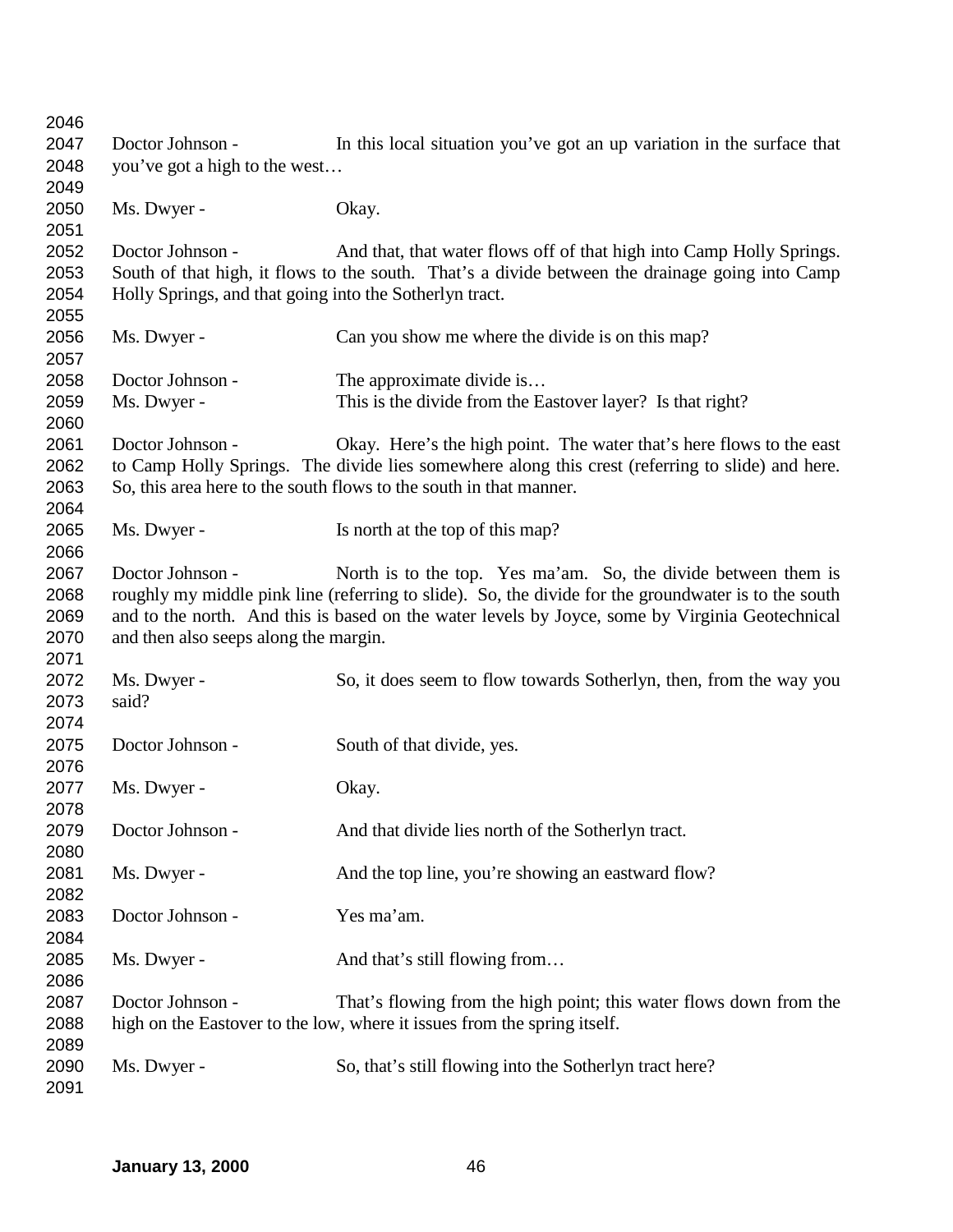Doctor Johnson - No. That is flowing to Camp Holly Springs. I may have overshot my line (referring to slide). Ms. Dwyer - Okay. And then it comes out of the spring? Doctor Johnson - I'm not too good at this (referring to slide). That pink line should go to Camp Holly Springs. Okay. And then if you go northward further, that water will wrap around, if I may do so, it tends to wrap around and goes down towards the spring, itself, because water flows perpendicular to those contours, i.e. downhill. Ms. Dwyer - Thank you. Mr. Vanarsdall - Any more questions by Commission members? Doctor Johnson, would you, for the record, would you state your full name and your title? Doctor Johnson - Mr. Gerald H. as in "Homer" Johnson, Professor of Geology, 2108 Collage of William & Mary. 2110 Mr. Vanarsdall - Thank you, sir. Mr. Theobald - Mr. Chairman, I think we just have one or two more speakers, and I appreciate your indulgence. Mr. Vanarsdall - All right. Mr. Henry Nelson, Varina Beautification Committee - Good evening. I'm Henry Nelson. I represent the Varina Beautification Committee. We live at 3600 New Market Road, which is approximately one-quarter mile west of this proposed subdivision. Varina has a very interesting history. I guess the soils that we're looking at right here have been fought over for so many years as to what the future would bring. And, in many instances, the state, the nation, and even the community have been at stake at various times in our history. And, tonight, here we are gathered, again, to try and decide the future of Varina. A lot of times, we have found the citizens of Varina, that the decisions don't always go according to citizen wishes. There have been people who have objected to such things as the sewage treatment plant, which we now enjoy. We have objected to I-295 and its interchange to Route 5, and we have it. We have objected to making I-295 interchange a commercial area, and we got that. We objected to I-895, and that's on the way. So, after all the debates, the Varina Beautification Committee decided to try to see what might happen if we worked with development to try to get 2132 the best deal that he could for the quality of life in the community. So, we sought out people, or at 2133 least they sought us out. We decided to try to see what quality elements we could infuse in this least they sought us out. We decided to try to see what quality elements we could infuse in this process that was inevitable.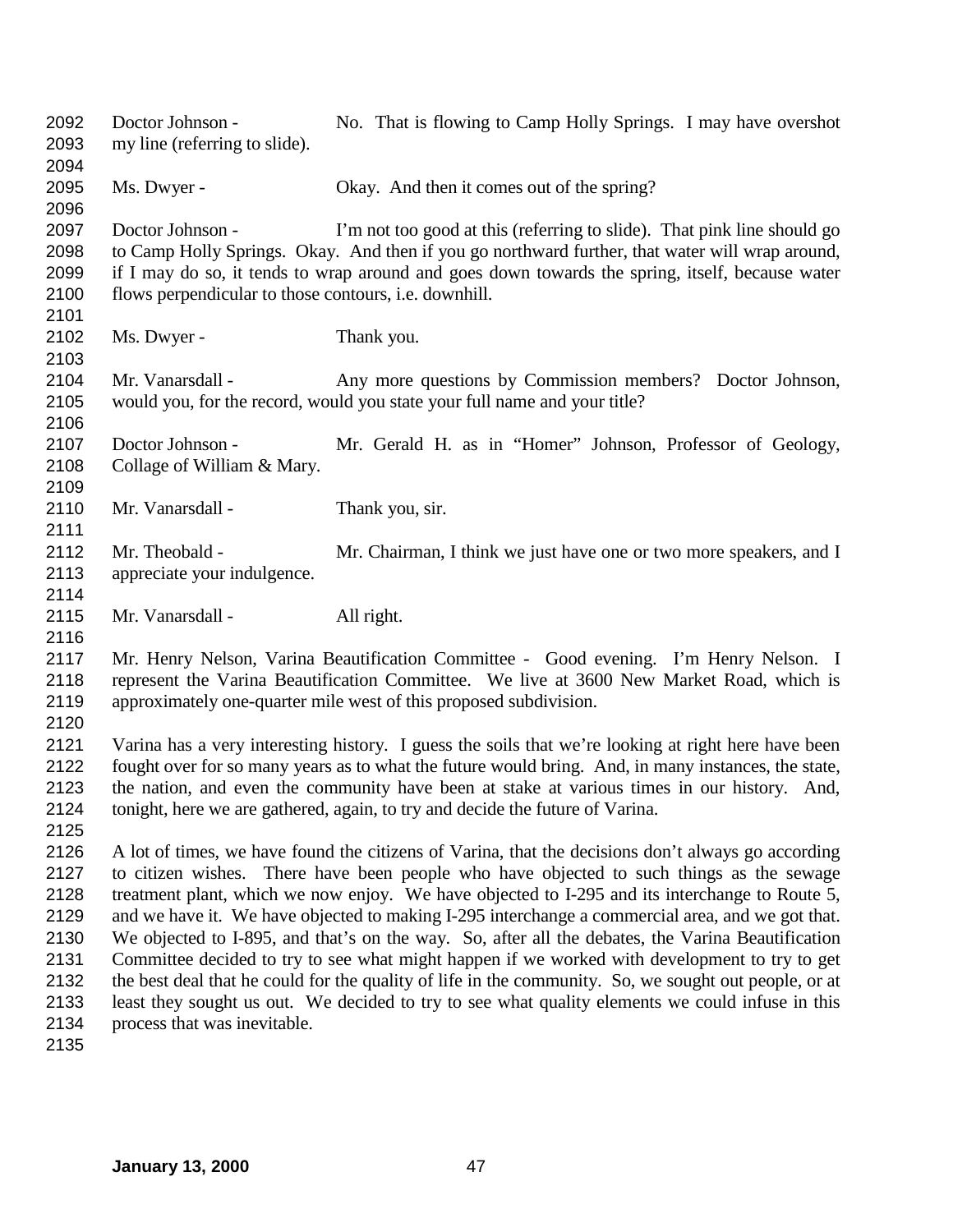| 2136<br>2137<br>2138<br>2139                         | that's available.                                                              | We have been disappointed with the overall quality of housing that has been developed in Varina<br>thus far. We do not want Varina to become home to all the heavy industry and cheap housing                                                                                                                                                                                                                                                                                                                           |
|------------------------------------------------------|--------------------------------------------------------------------------------|-------------------------------------------------------------------------------------------------------------------------------------------------------------------------------------------------------------------------------------------------------------------------------------------------------------------------------------------------------------------------------------------------------------------------------------------------------------------------------------------------------------------------|
| 2140<br>2141<br>2142<br>2143<br>2144<br>2145<br>2146 | to our developing community.                                                   | We're convinced, that if quality housing is built in Varina, they would be welcomed with a ready<br>market. We want no density without amenities. Unlike other projects that have come to Varina,<br>we feel that the Sotherlyn project, with its low density; 1.6 houses per acre; 10 pages of proffers;<br>preservation of open space of 46 percent; 200 plus acres, with park land and preservation of history<br>areas; and the average homes priced at \$225,000, ranging up to \$500,000 is a much needed balance |
| 2147<br>2148<br>2149<br>2150<br>2151                 | your time.                                                                     | We feel strongly, that if we turn this opportunity down, we may lose the ability to sort of turn the<br>tide of Varina towards a quality balance needed to remain a viable community, not only for our<br>own sake, but for that of the County. We would urge that you approve this project. Thank you for                                                                                                                                                                                                              |
| 2152<br>2153<br>2154                                 | Mr. Vanarsdall -<br>Thank you, Mr. Nelson.                                     | Are there any questions for Mr. Nelson by Commission members?                                                                                                                                                                                                                                                                                                                                                                                                                                                           |
| 2155<br>2156<br>2157                                 | Mr. Theobald -<br>Yes. There is. We have one more. Thank you.                  | I'm not sure if there was any one else who was intending to speak.                                                                                                                                                                                                                                                                                                                                                                                                                                                      |
| 2158<br>2159<br>2160                                 | Person from Audience -<br>supposed to? But, if permitted, I would be happy to. | I'd like to say something, too, if I might. I didn't sign up if I was                                                                                                                                                                                                                                                                                                                                                                                                                                                   |
| 2161<br>2162<br>2163<br>2164<br>2165                 | Mrs. Alberta Stoneman -<br>and still vote in Henrico County.                   | I'm Alberta Stoneman from the Varina District. I'm here as a senior<br>citizen. We've had many maps and everything when I come to these things, and we've never had<br>anything for seniors. Well, this assisted living is the first I've seen where we can stay in Varina                                                                                                                                                                                                                                              |
| 2166<br>2167<br>2168                                 | Mr. Vanarsdall -<br>come down to the mike.                                     | Thank you, ma'am. We can't hear you back there. You'll have to                                                                                                                                                                                                                                                                                                                                                                                                                                                          |
| 2169<br>2170<br>2171<br>2172                         | Man from Audience -<br>this?                                                   | Yeah. I thought, perhaps, I would very much opposed that were<br>notable to this objection to the community. Mr. Deal, did you choose not to find an objection with                                                                                                                                                                                                                                                                                                                                                     |
| 2173<br>2174                                         | Mr. Theobald -                                                                 | His turn's next.                                                                                                                                                                                                                                                                                                                                                                                                                                                                                                        |
| 2175<br>2176                                         | Man from Audience -                                                            | Please, Mr. Deal, you first.                                                                                                                                                                                                                                                                                                                                                                                                                                                                                            |
| 2177<br>2178                                         | Mr. Theobald -                                                                 | I think that's it, Mr. Chairman.                                                                                                                                                                                                                                                                                                                                                                                                                                                                                        |
| 2179<br>2180                                         | Ms. Dwyer -                                                                    | So, we hear the applicant, and after that we will get to you.                                                                                                                                                                                                                                                                                                                                                                                                                                                           |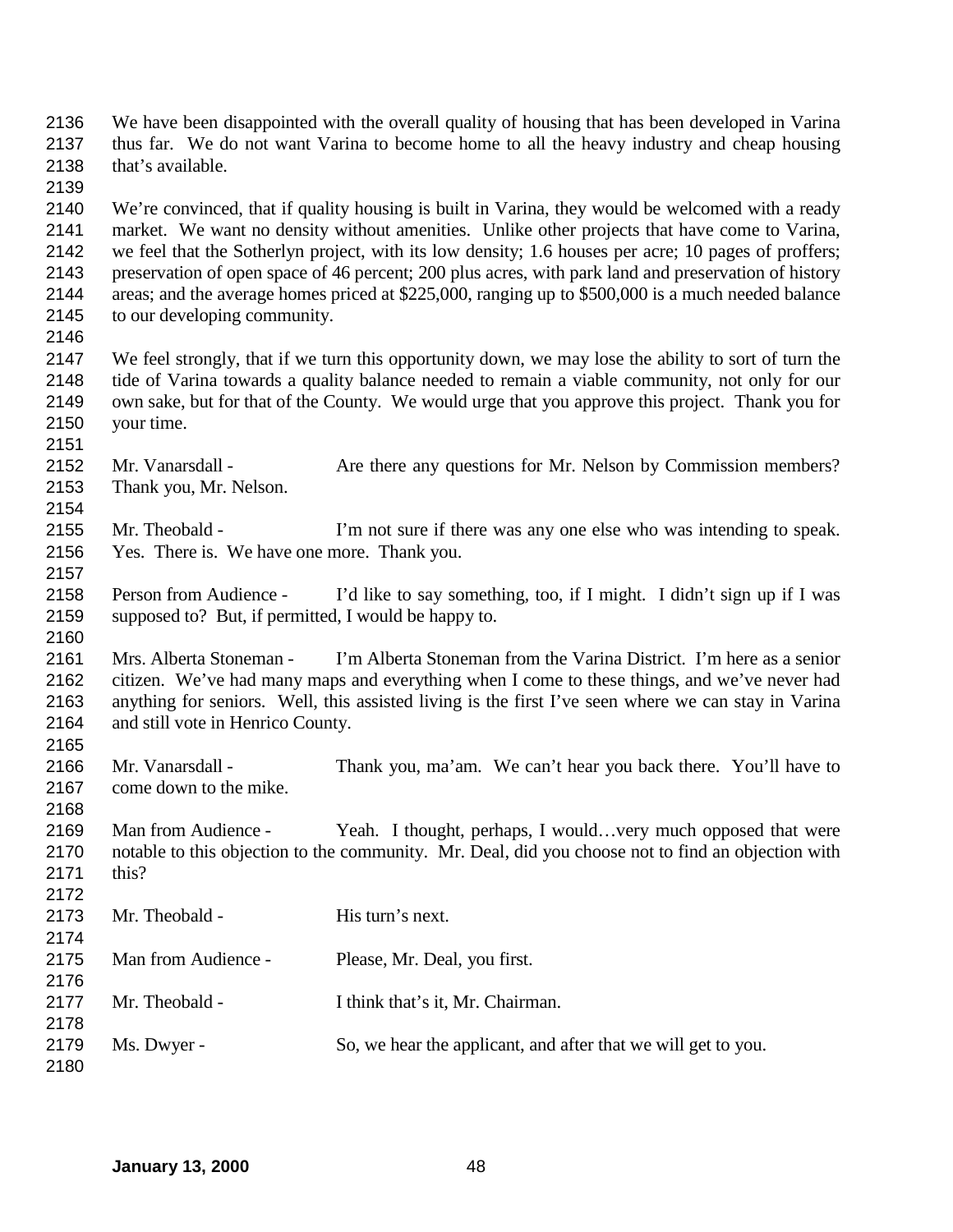- Mr. Vanarsdall Okay. Thank you. All right, any one else? All right, Mr. Deal. Mr. Deal, it will be your turn now.
- 

 Mr. John Deal - Ladies and gentlemen, my name is John Deal with the law firm of Deal & Lashney. I represent Camp Holly Springs. It's owned by Mr. & Mrs. Roland Dowdy. 

- Camp Holly Springs is located at 4100 Diamond Springs Drive. If you would look on your screens (referring to computer screens), you'll see that right up here is the bottling facilities and the diamond spring is located. And then, if you'll look down here, right there, (referring to slide), is the Camp Holly Springs.
- 

- Now, notice this red line around here. This map was in the notebooks that I delivered to each of you people. The red line is the arbitrary outline of the aquifer. And, when I say, arbitrary, it's arbitrary because there are no core drillings in that area, not even on the map you're shown, show exactly where the limits of that aquifer are.
- It was very interesting to note on the map that Mr. Johnson was just talking about a few minutes ago that there were no bore holes on the land of Sotherlyn that overlies the aquifer, even according to his own map. The bore drillings he had were from other areas. And Mr. Jim Richard and Terry Phillips; Jim is a hydrogeologist from Tennessee and Mr. Phillips is from Joyce Engineering that was referred to a bit ago.
- The facility that Diamond Spring operates this place is a state of the art bottle water facility. The International Bottle Water Association has routinely given Camp Holly their excellence in manufacturing award. The National Sanitation Foundation is a very rigorous sanitation inspection 2206 coming unannounced has awarded the certification to Camp Holly on an annual basis.
- The Camp Holly spring, which, again, of course, is the one down here, by itself, flows in excess of half million gallons of water a day. The Diamond spring up here and the other springs that are on the Diamond Springs property, including the Camp Holly spring, together, flow about a million gallons of natural spring water a day.
- 
- The customers for this spring are in Virginia, Delaware, Maryland, North Carolina, South Carolina, and West Virginia, Pennsylvania and Europe. Richfood, Millers Dairy, etc., take this water, some in bottle, some in bulk and distribute it to these customers.
- The springs, according to archeological evidence that has been found at the springs, had been in use since early 7800 B.C. So, what we're talking about tonight is a natural resource in this County that has been providing water since 7800 years before the birth of Christ. Also, the documentation in Henrico County shows that the Camp Holly Spring was used during the American Revolution, the War of 1812, and by the north and south in the Civil War.
- 
- The Camp Holly Spring is on the Henrico County Historical Register. Camp Holly Spring was a proprietorship owned by the Park family and operated by them, and they began selling water in Richmond commercially in 1923.
-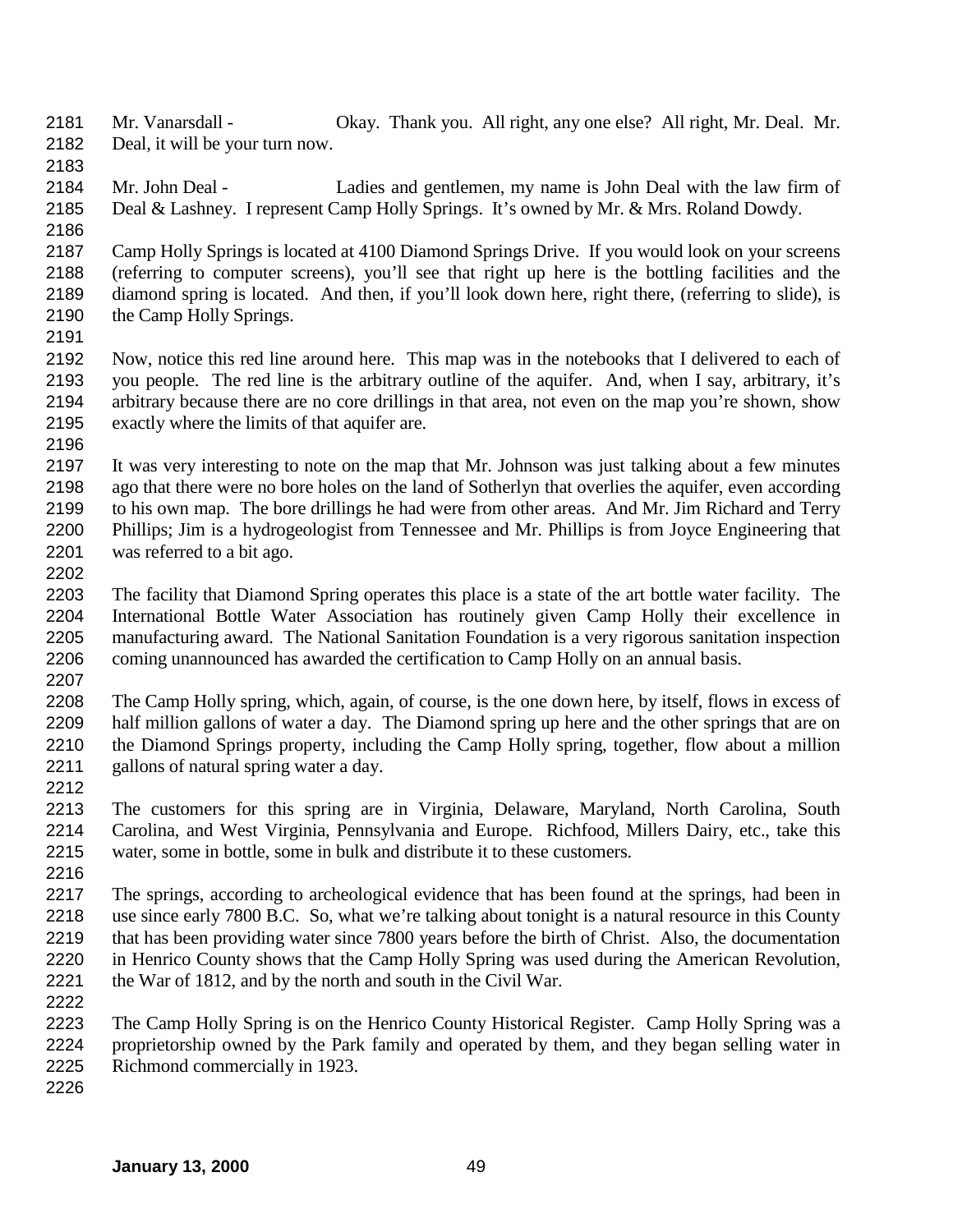In times of actual and threatened hurricanes, flooding of the James River, algae and drought, Camp Holly has had to work around the clock to meet the demand of water distributors, food stores, manufacturing facilities because they need a safe, pure, source of drinking water in times of natural disaster. 

 The aquifer serving the spring, I am not a geologist. I'm a lawyer with a business degree. Jim and Terry can go and give you our version of what you've heard about where the water flows, what an aquifer means, how it operates, etc. I will say this, I don't think as a geologist wearing a pair of shoes that won't say that Number 1, this is a shallow aquifer. Number shallow aquifers are very much impacted by what happens on the surface. Fertilizers and pesticides are death to a natural spring, especially with a shallow aquifer. But, as to how the water initially gets into the aquifer, how if flows in the aquifer, comes out to the spring, I'll defer it to Jim and to Terry on that. 

 Now, if you would, please, turn to Tab 4 in the notebook that I had distributed to you folks prior to this meeting. And you'll notice at Tab 4 selected portion of the Henrico 2010 Comprehensive Plan, Environmental Element of it. And that's Tab 4.

 If you would, you'll notice on the second page of the enclosure, I began highlighting certain sections. Notice, then, in the County's own 2010 Land Use Plan approved by this Planning Commission and approved by the Board of Supervisors, there's a section entitled, :"Protection of Portable Water." The first highlight two-thirds of the way down the page says, "The groundwater table aquifer is a common term used to describe the level of water trapped within the soil beneath the surface. The water table aquifer should be replaced by water which infiltrates into the ground surface." In other words, the sole source of water supplying this aquifer is rain. And when the rain comes down and hits the ground, it carries down into the ground what's on top of the ground. If there's fertilizer and pesticides, they get carried right along with the water. That's the problem. And if this aquifer is polluted, it does not only adversely affect Camp Holly, it also affects the shallow wells along Turner Road, because nobody knows the habits of this aquifer. And I'm going to get into it in a few minutes the extent to which we've gone to show the habits of this aquifer, and the total lack of cooperation that we've got from Mr. Amason in that regard over a period now of nine months. 

 The second highlight on that same page, "Because of the interdependence of the hydrologic cycle, anything that affects one part of the system, including pollutants, has the potential to affect other parts of the system." This is not Camp Holly's writing. This is your 2010 Land Use Plan writing. 

 The third highlighting on that page. "Proper planning can ensure the adequate supply of drinking water by protection quantity and quality of drinking water."

 Please turn the page over to the next one. It's Page 61 in the upper right hand corner outlined in red. This Land Use Plan says marked in red, "…In addition to the public supply wells, two fresh water springs located off of Turner Road in the east end of the County provide commercial bottled water." Then that paragraph just says what I have said before. Let's go to the last paragraph. "…Camp Holly Springs and Diamond Springs appear to originate in separate shallow aquifers and

- distinct horizons within a single aquifer."
-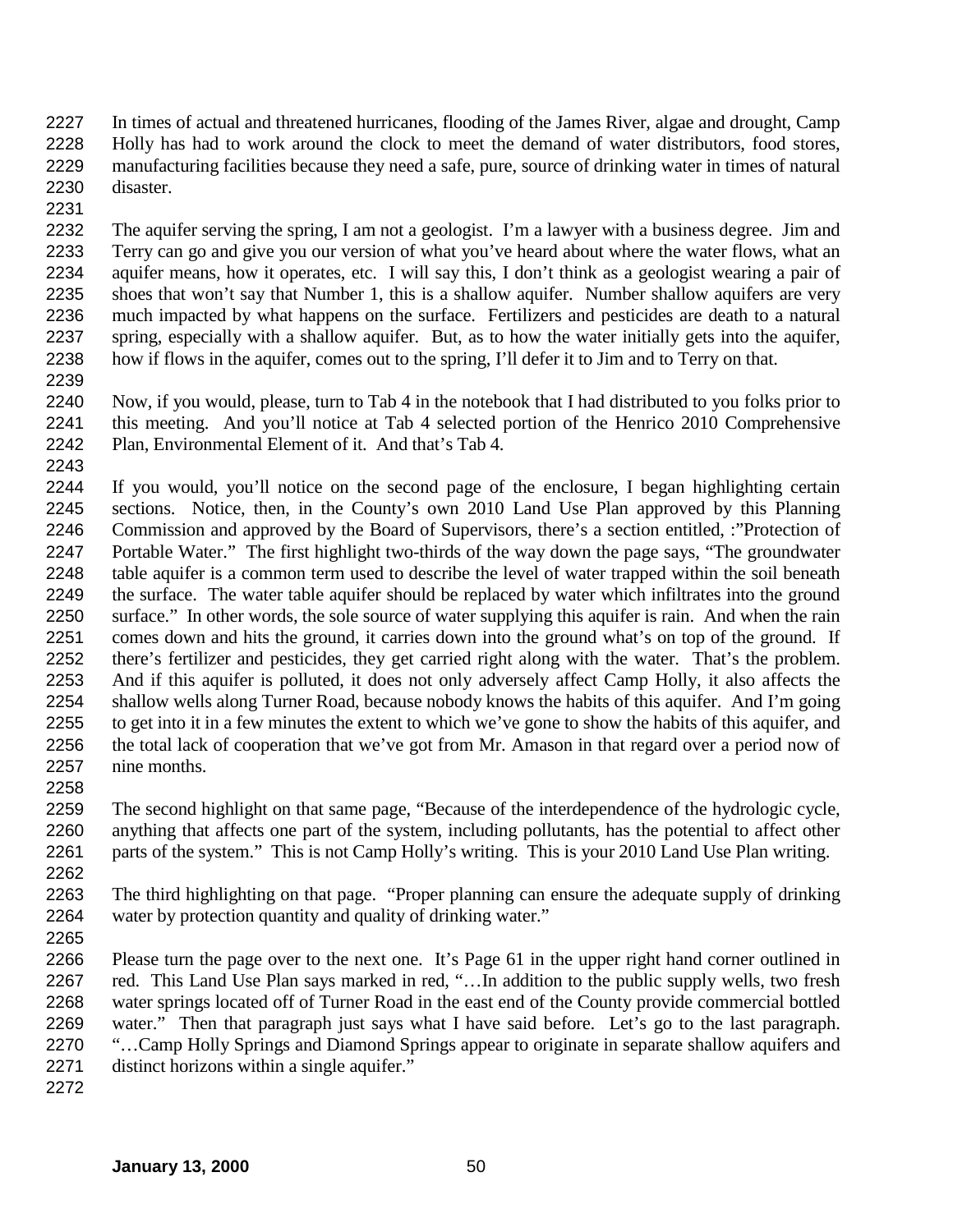- In other words, there is different horizons and one aquifer serving both springs it feeds now, one million gallons of water a day that you or I can go down to either one of those springs and with no reverse osmosis, no chlorine, no nothing, drink that water, and its fresh and its pure and its been that way since God made those springs. And the recharge for the springs is basically from surface water infiltration.
- Next page, the second paragraph that's highlighted. "…Surface aquifers not deep enough to be protected by layers of clay and that's us, are particularly vulnerable to contamination from any 2281 pollutants introduced at the land's surface. To protect this type of aquifer, the recharge area around the wells needs to be protected…." Notice, it didn't say, "the down water side." Notice it didn't say, "…you go by the water flow." It said in your own Land Use Plan, "…the aquifer around these sources needs to be protected…"
- The next page, please, 66, in the upper right hand corner, there's three lines that I will have to go into. "…Virginia's Groundwater Steering Committee in 1987 identified 32 potential sources of ground water contamination. The top five potential threats state wide are, and one of the five you'll see underlined is pesticides and fertilizer. And golf courses, and high density development have high concentrations of fertilizer and pesticides.
- Now, please turn to Page 82. Now, remember, we're in the County's own Land Use Plan, "Goals, Objectives and Policies. The Goals, Objectives and Policies of the environmental element of the Comprehensive Plan are designed to balance resource conservation with strong and sustained economic growth…" To this end, No. 5,…"We need to protect the care and management of ground water resources, including aquifer recharge areas…." Nobody has disputed this is an aquifer recharge area that Sotherlyn overlays. It's part of it.
- Number 8, "…The protection of State water quality. Goals: Number 1: "…to protect the natural and cultural resources provided for necessary development. 2. Promote environmental management. 3. Minimize environmental degradation."
- You know that's ironic, when you look at their subdivision plan, and you look at all that green area that's on it, you know what that green area is protecting, swamps, ditches, streams on top of land. All of them on Sotherlyn are protected by law, and are not being built on as a result. That's ditch water that dogs and animals drink. We're talking about the water that we drink being protected.
- Look under Goals and Objectives, No. 5, "…The care and management of ground water resources, includes aquifers."
- 

- Number 8, the protection of State water quality.
- 

 Let's go over, if you would, to Number 83. "Objectives: Paragraph B, Protect unique or critically endangered resources by controlling the effects of development." Governor's Land, and I've said this before, and I'll say it again, had a problem.

 The concentration of fertilizers and pesticides used on their golf course was collected by rainwater into ponds, just as the ponds shown on this plan are. They were pumped back up on the greens and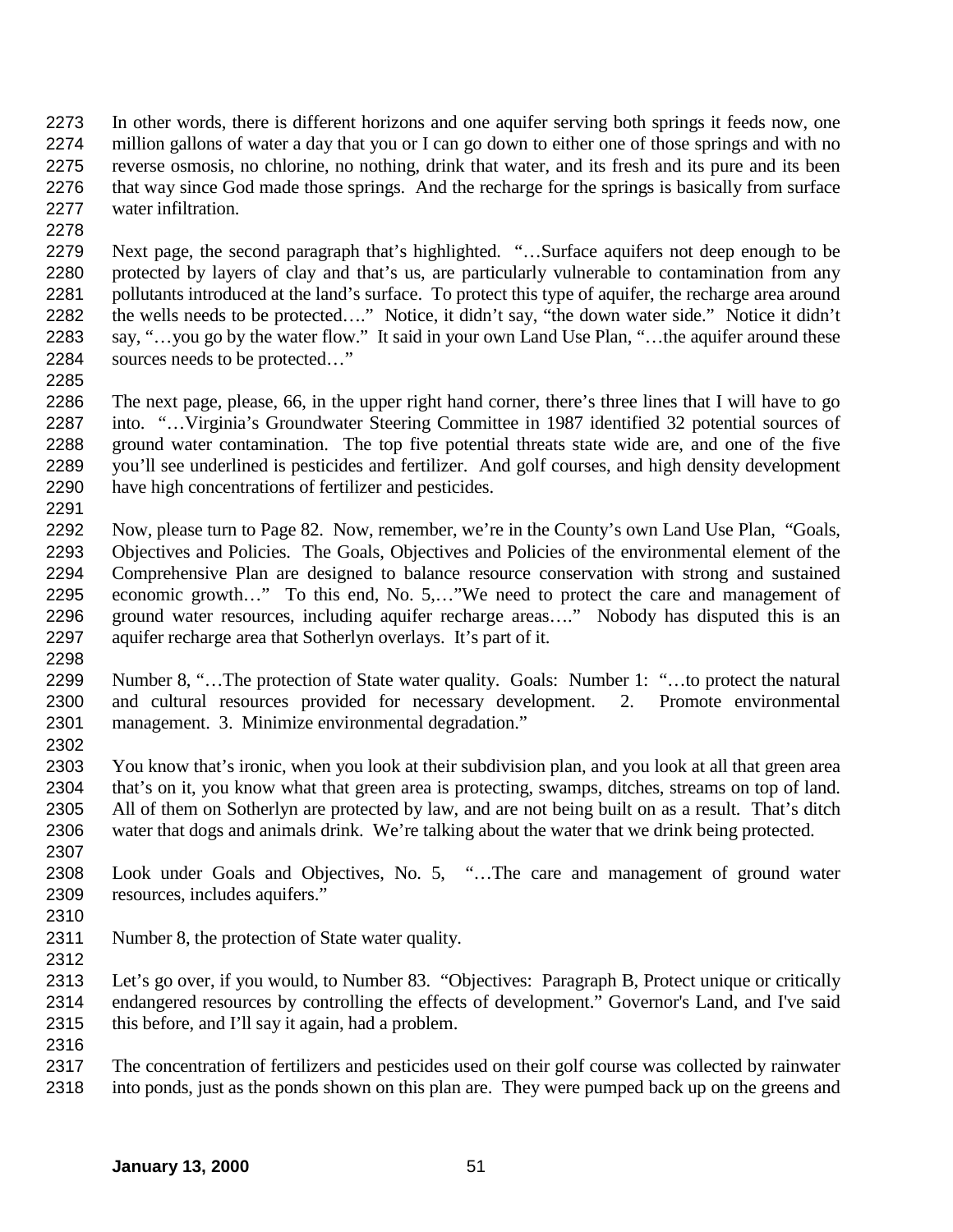fairways, and killed the grass. An environmentalist came in and said the problem, :"It's too much concentrations of fertilizers and pesticides, and it's killing your grass."

 And, remember, what we are talking about, if you're standing on a green, you look down 25 or 35 feet, and there's that marine clay and that aquifer sitting between your feet and that clay. And that's what people are depending on for drinking water.

 Where does the State go? You'll see it as part of the exhibit here. The State of Virginia called Camp Holly in the 1988 drought and asked, "Can we depend on you for drinking water if there's another drought like the one we're experiencing now?" And I'll turn the tab in a few minutes, and you'll see that. If this place is polluted, the State cannot depend on that million gallons a day. And once you pollute it, you don't reverse it. What's done is done.

 The Policies, Number 4, at the bottom of Page 83. "Delineate through on-site assessment aquifer recharge areas." You see that highlighted? Number 4, at the bottom of the page of Page 83 on the Policies, "…delineate through onsite assessment…" Now, what does that mean? Drill holes. 

 Nobody knows what's beneath the floor. People can guess what's beneath the floor of this auditorium all they want. They can go in the parking lot and test. They can go across the street and test. They can go across Parham Road and test. But, nobody really knows what's beneath this floor of this auditorium unless you drill it. That's the nature of geology, and both of these people will testify to that, which I'm sure Mr. Johnson would.

 Look at Page 84, Number 7 at the top, "…Encourage developers to protect ecologically sensitive areas…"No one with a pair of shoes on would dare say that the water table serving this aquifer is not in an ecologically sensitive area…For the County to participate in environmental resource studies affecting the County…" Then we'll go on and on. 

 And, then, look at Number 10, at the bottom of Page 84. What does it say? "…Protect the quality 2347 of Camp Holly Springs and Diamond Springs recharge area to the extent reasonably practicable..." We're not talking about two bubbles out in the woods somewhere that coming up to the top and there's 5,000 more. The Land Use Plan says to protect these two sources by name. 

 Go to Page 90 at the bottom. "Well head protection program. The goal was to investigate the potential for contamination of water supply wells in the County…" The next one; "…A sizeable amount of acreage designated as well head and aquifer protection areas coincide with Chesapeake Bay preservation areas…" That's the swamps and the ditches I just referred to. 

 Now, if you would, when we were last before this Commission, Mr. Zehler asked this, and this begs everything that was just said. Mr. Zehler asked this and this was almost one o'clock in the 2358 morning on December  $10^{th}$ . Mr. Zehler said this and this was to Mr. Sanford, a geologist for Mr. Amason. "Do you think it would be possible to sit down with them and hash over this report, find out where there's discrepancies, and where the differences are, and come to a better solution then we have tonight?" Mr. Sanford, "I'm certainly willing to try." Mr. Zehler, "Basically, there's a lot of discrepancies…" In a few minutes, folks, you're going to hear a lot of discrepancies, and I'm making a point here. "…and it's a problem not only I'm having, but the rest of the Commission is having is that two engineers say one thing and another engineer says another. We rely on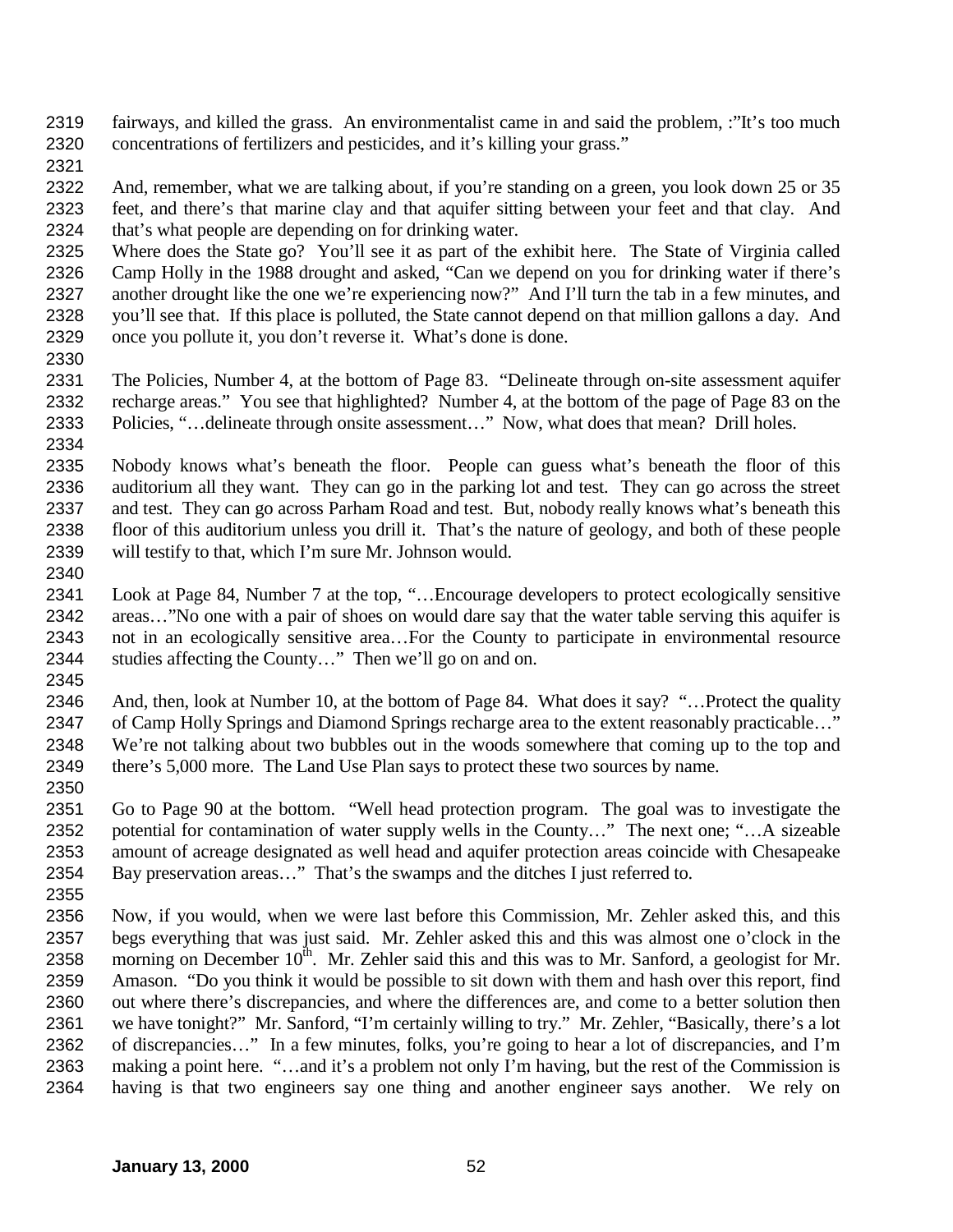professional people to make our decisions. It's difficult for us to make decisions, tonight with discrepancies. I would love to see you guys go behind closed doors and hash out your differences; come up with a report that everybody can agree upon, and a resolution as to what you can do in order to protect that aquifer properly, And I know Mr. Dowdy has been studying that aquifer for many, many years. You've got many, many dollars in it and I'd love to see you share that information with them."

 Mr. Zehler, "…I think it could be done in order to accomplish what we want to accomplish. Mr. Dowdy admitted he is not afraid of this project. He'd like to see it, because it may be a plus. But we do have concerns. And we have had other situations with that aquifer where we have denied cases. It is our job to protect that," (meaning the aquifer) "It is a very viable water supply that needs to take an awful strong look at." I'm almost finished. "…Instead of the engineers not working together, we need to get a pattern where we can get together, go behind closed doors, hash it out, call each other fibbers, liars, whatever, you want to do, and come out with a report that everybody can agree upon. It's going to make our job up here a lot easier, as well as Mr. Donati, when it gets to the Board and we can make a reasonable decision…" Now, that was on December 2381  $10^{th}$ .

2383 After December  $10<sup>th</sup>$ , and into about March, we did have some meetings with Mr. Amason in an effort to work this out, and proposals were made back and forth.

2386 Mrs. Quesinberry - I just want to make a point. That was December 10, 1998? Mr. Deal - Yes ma'am.

 Mrs. Quesinberry - Thank you.

 Mr. Deal - Yes ma'am. Now, we got together. We talked about different objectives, etc., and I believe it was in May, I got a call from Jim Theobald, and he said, "We are withdrawing the case." or words to that effect. And I said, "fine." Now, remember, we were instructed to work together. 

 What Mr. Dowdy started to do, you heard Mr. Johnson talk about the Carter Sand and Gravel and about the Holland Tract. The Holland people across Turner Road were going to dig a big pit to mine gravel in. It was denied by the Board of Zoning Appeals because of the effects on the aquifer.

 When we got into that case at Camp Holly, Mr. Dowdy told these two engineers right here, "I want you to map me out a drilling program for this entire aquifer, running from Darbytown Road, down Turner Road on both sides all the way down to Route 5. I want that done." He spent \$33,000 coming up with the drilling inspection program that's in Tab 8. I will let Mr. Richard get into that. 

2407 The last I heard from Mr. Theobald was when he said he was withdrawing the case. I didn't hear<br>2408 from him in May or June. We thought he had forgotten about this. Mr. Amason had left and gone from him in May or June. We thought he had forgotten about this. Mr. Amason had left and gone 2409 to somewhere else for all we knew.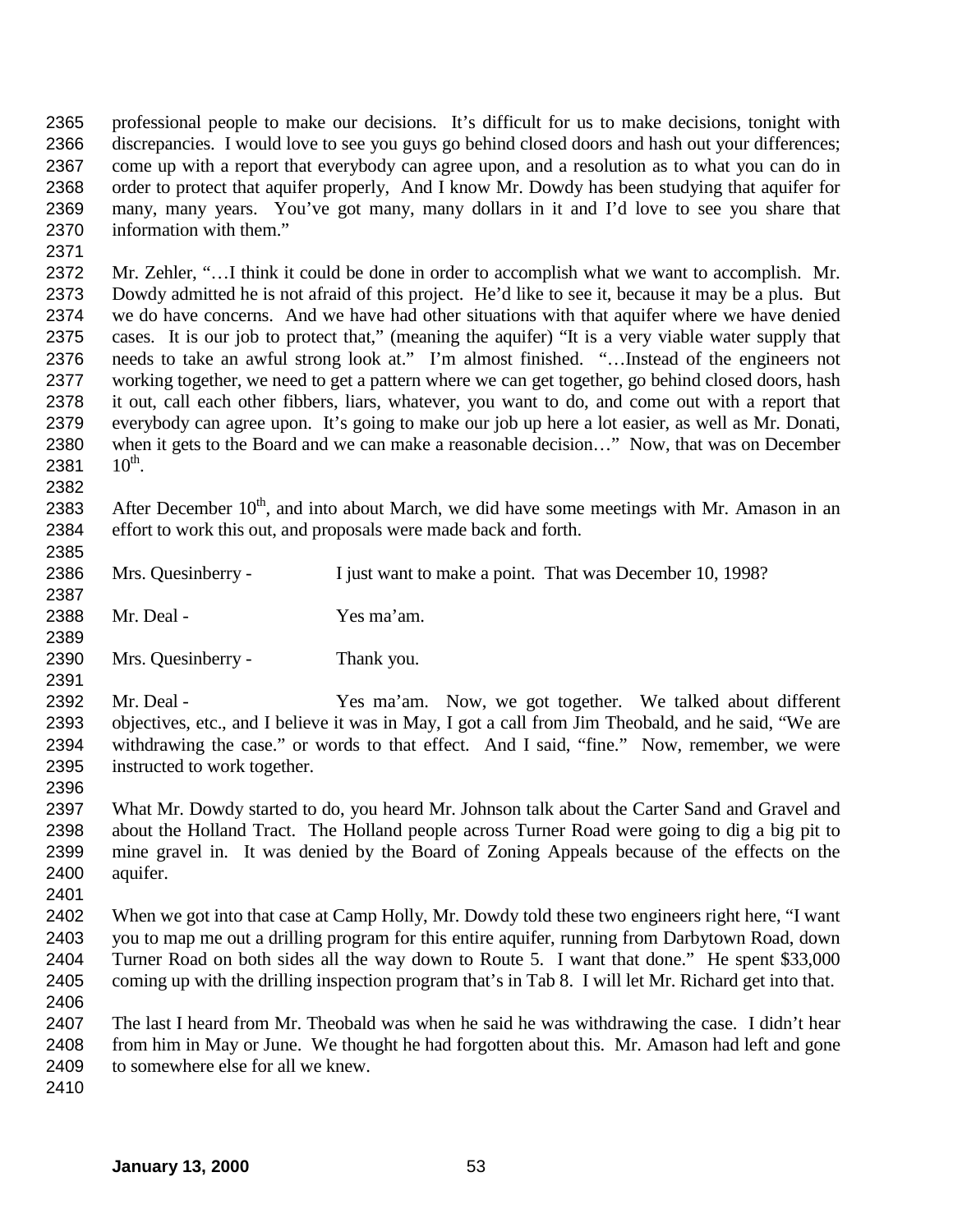Now, if you would, please turn over to Tab 9. The report is dated, if you'll notice in February, but the final revisions, if you'll look at it, were done in late April or early May. So, we've got a drilling program.

 On May 24, 1999 you see a letter there to Blackwell and Shelly, Esquire. Mr. Shelly represents the Harrelson Trust that owns the majority of the land that Sotherlyn is proposed to go on. "Dear Mr. Shelly: Attached is a work plan, prepared by Joyce in the above matter. As part of the plan, there is enclosed a large map depicting the entire area to be drilled and monitored by Joyce for Camp Holly. The two drill sites on the Harrelson tract are circled in yellow in the lower right hand corner of the map. When you've had the opportunity to review it, give me a call. Camp Holly will be glad to share the results of the work Plan with Harrelson when those results are available. You mentioned the concern about a drill rigging appearing, and we assured him that won't happen." 2423 That was May  $24^{th}$ . Okay. And remember, we were ordered by your Commission to work together.

 Turn the page. July 1, 1999, "Mr. Shelley, I've made several attempts in the last month to reach 2427 vou by phone in an effort to secure the permission requested in my letter to you of May  $24<sup>th</sup>$ . Camp Holly's request to you is beneficial to both Camp Holly and Mr. Harrelson. 

 Certainly, Mr. Harrelson wants to make some use of his property. Camp Holly cannot just arbitrarily consent to such use. It is a known fact that the aquifer serving the Camp Holly springs lies under a portion of the Harrelson tract. In order to protect the aquifer, and, thereby protect the spring, Camp Holly needs to determine the aquifer's habits under the Harrelson tract. Your prompt response is appreciated…"

2436 Please turn the page. July 15<sup>th</sup>. "I've moved my law office" is the only reply I got. That was Mr. Shelley writing me, saying, "I've got your letter of July 1. My current address. Your request of 2438 vour client remains under consideration." Please turn the page. August  $19<sup>th</sup> - "Mr. Shelley, I've$ 2439 got your July  $15<sup>th</sup>$  letter. The program will take in excess of a year to complete and Camp Holly would like to move forward as soon as possible. I'll wait your response…" Because, remember, 2441 what we want to do is go on Sotherlyn and drill holes so nobody comes up here and guesses. And when you try to tell what's going on underground, you haven't drilled a hole, you are guessing, I don't care where you work or what your education is, it's a guess.

- 2445 Please turn the page. November  $2<sup>nd</sup>$ , "Dear Mr. Shelley: My letters to you of May 24, and July 1 2446 are attached, and I have your letter to me of July  $15<sup>th</sup>$ . Also, we have spoken by phone once since that time. Even so, I have yet to hear from you concerning the granting of permission…" Remember, this is in November. "…I have yet to hear from you concerning the granting of Camp Holly permission to enter upon your property to drill the three test wells in question. In that regard, please find a revised map.
- 

 In any event, Camp Holly is anxious to proceed with its drilling program…" and encourages to respond at his earliest convenience. As related to you earlier,…" Please listen to this. "As related to you earlier, this drilling program is absolutely necessary if we are to determine to a reasonable degree of accuracy the potential effects of the development of all or a portion of the Camp Hill Farm property on the Camp Holly spring…" You can't ask somebody any better than that. "…As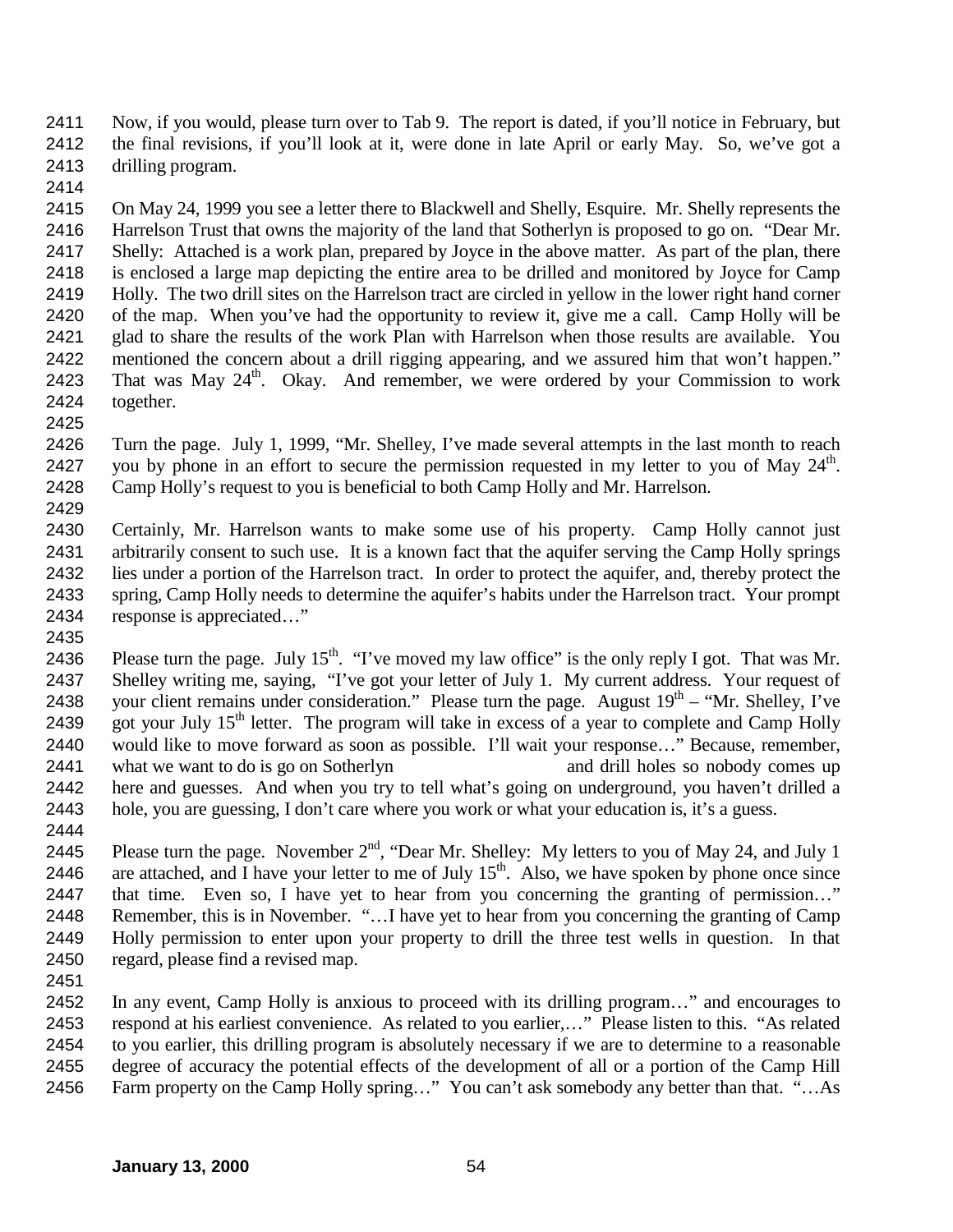related to you in the work plan, this drilling program is going to take many months to complete, and involves not only Harrelson, but other properties in the area…." Next page, "…otherwise, if Harrelson should determine to develop the Camp Holly property prior to completion of the drilling program, Camp Holly will have to put forth its concerns and objections to such development based 2461 on the information that's now at hand." Please turn the page. "December  $3<sup>rd</sup>$ ."

2463 Mr. Vanarsdall - Mr. Deal. 2465 Mr. Deal - Yes. 2467 Mr. Vanarsdall - I'm going to have to ask you to try to wrap it up. 2469 Mr. Deal - Yes sir. Mr. Vanarsdall - …because you've gone way over what the applicant has done. 2473 Mr. Deal - I'll do that. Mr. Vanarsdall - We want to hear this. I don't mean to cut you off, because you do have someone else who wants to speak, don't you? Mr. Deal - Yes sir. Can I go over this one last letter. 2480 Mr. Vanarsdall - Go ahead. 2482 Mr. Deal - All right. December  $3<sup>rd</sup>$ , Mr. Shelley writes me. "... With regard to the referenced matter, I have spoken with my client. He has decided with the following course of action: The Gregson Trust has entered into a contract with Noble, Mr. Amason's company. The Trust, therefore, wishes to defer considering your request…" It took them six months to tell me that, and I'm sure they were giving these letters to Mr. Amason's people along. "…Accordingly, 2487 the trust asks you to direct the request to Mr. Theobald." The next page, December  $14<sup>th</sup>$ , I write, "Jim," I tell him its regretful that Amason didn't first contact Camp Holly prior to the filing, because, you see, we weren't even contacted that the zoning case was filed. The only way I knew this zoning case was filed, he knew all of our concerns, was when Mr. Bittner, at the Planning Office, gave me a call and said, "…The case has been filed again." I said, "Gee, thanks, I'm glad to know. We had no idea about that at all." And then I sent him all of the correspondence that I sent, and to look at my last paragraph. "…If you gentlemen would like to meet to discuss Camp 2494 Holly concerns prior to the meeting, please give me a call..." That's on December  $14<sup>th</sup>$ . The first I heard from Mr. Amason was one week ago, today. That's the last I heard. That is not exactly cooperation in the face of the problems here. And, I'd like for Mr. Richard to come, if you would, please. Mr. Vanarsdall - Are there questions by Commission members for Mr. Deal? 2500 Mr. Deal - Thank you, sir.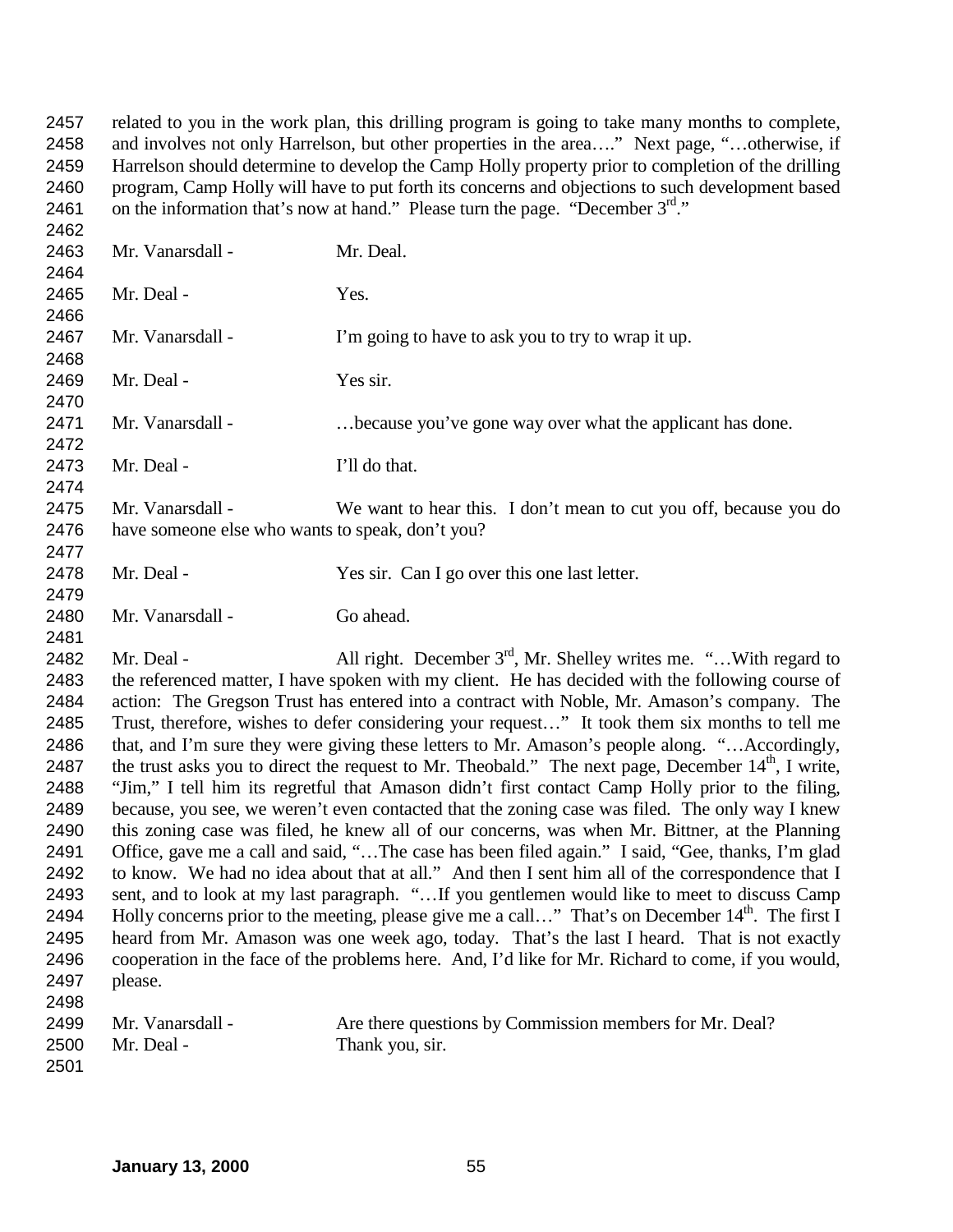Mrs. O'Bannon - I had a question, actually. You have several letters in here. One is from Joyce. And they say there are changes to the Sotherlyn development plan that are relevant to the springs and they summarize it? Mr. Deal - Yes ma'am. Terry Phillips – Are you talking about…Which tab are you on there, ma'am? Mrs. O'Bannon - Seven. 2511 Mr. Deal - Tab 7? Mrs. O'Bannon - Yes sir. Mr. Deal - Your question was what, ma'am? Mrs. O'Bannon - I was just wondering, there was some listings here of what would help, and you hadn't addressed any of that. You've gone into concern about not having any correspondence. Mr. Deal - Could you tell me what she said? I have a little bit of a hearing problem. Mrs. O'Bannon - Okay. It's just there have been some conclusions that were reached, and I was interested in hearing… Mr. Deal - The conclusions that Joyce Engineering reached, which is the first report, the conclusion of Resource International, which represented us for a good while and still does, in some respects, which is the second letter, and James K. Richard, Inc., was that Sotherlyn is now planned, will, and its only a question of time pollute the aquifer. Bottom line. And that's the conclusion of all three reports. Jim, are you ready? Thank you. Mr. Jim Richard - I have a loud voice, so if I overdue it, just let me know. Ladies and gentlemen, thank you. My name is Jim Richard. I'm a hydro-geologist by training and experience; 23 years of it. And, I'd like to thank, John. He's one of the few people that pronounces my last name the way it was originally intended to be pronounced. It actually is French. So, Richard is correct, but Richard is what most people use. I have spent the past 23 years working with ground water, with springs, with water supplies. And, in those 23 years, I've spent approximately 16 of them working for bottled water companies; companies that utilize spring water as a source for their product. It is their raw material.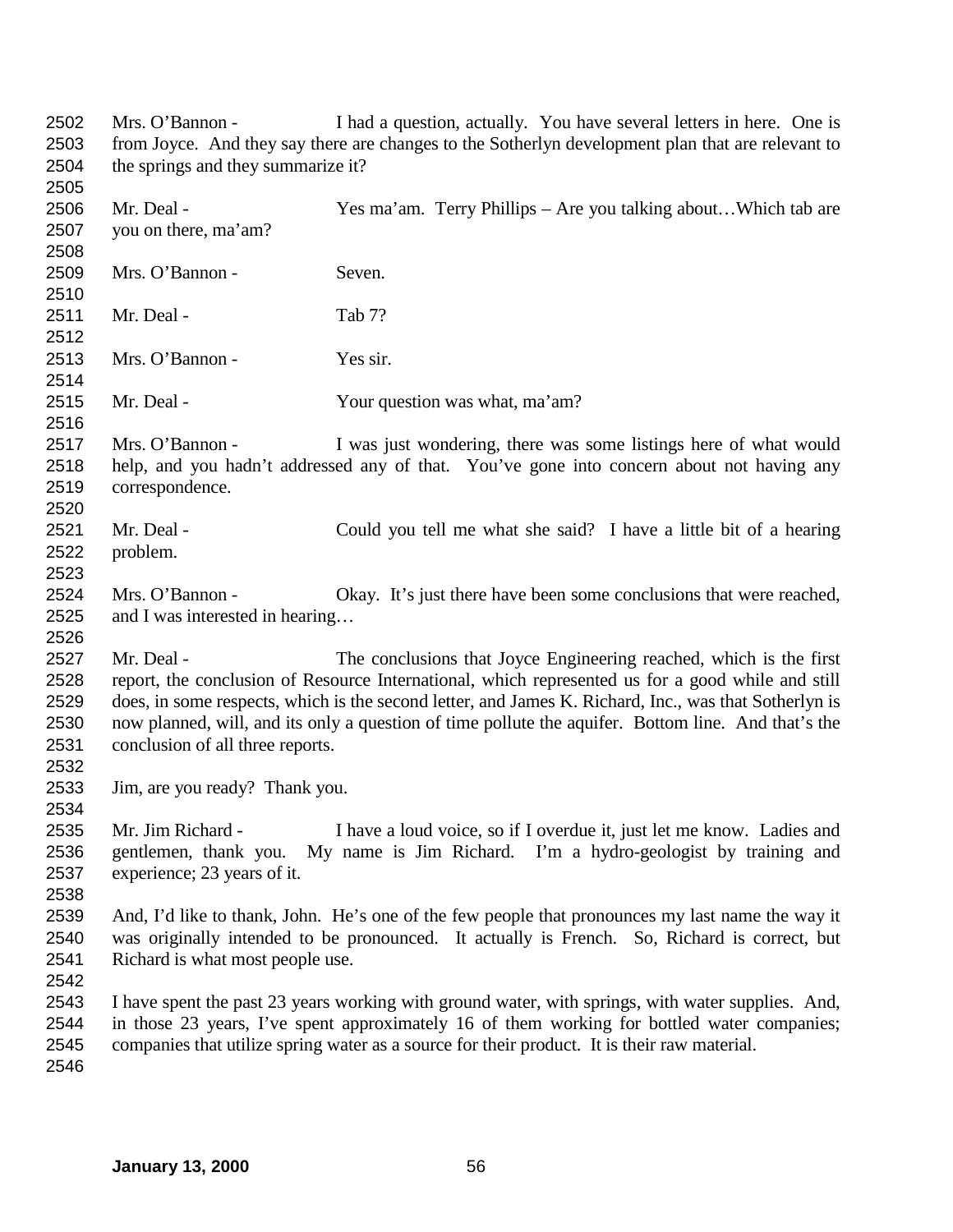- And in the process of doing this work, I have investigated or looked at in one form or another, perhaps, 250 individual springs in the programs or companies that they support. And, it is that perspective I bring to this analysis. I'd like to think that, in addition to what I've done as a geologist, I did run a bottling operation for a little over a year, to gain some practical experience into what it takes to put water in a bottle. I think that has been helpful, as well.
- So, with that experience and background, I would like to bring to bear some of the concerns that we have; bring them before you. And, also, I'll respond to some of the points that Doctor Johnson brought up. By the way, tonight, was the first time that we were aware that Doctor Johnson had been requested to do any of the work or analyses that he has done. So, we're kind of floating off the top, if you will, with that brand new information and interpretations that he presented.
- But, basically, I have been working with Dave for probably 5 years. Joyce Engineering has been working with him equally as long. My role in this is primarily review, a benefit of my experience. Joyce Engineering has done most of the actual field work. I have been involved with the policies and the interpretations. Also, the review of existing information that's been submitted.
- I guess the only way to say this, is to say this. But, the new proposal that was submitted by the Sotherlyn Corporation really carries with it very little that's new regarding the central issue, as far as we're concerned, and that's pertaining to the aquifer. It does not appear that Doctor Johnson really had an opportunity to do any site specific investigation of his own. I'm sure that he would have liked to have been given the opportunity.
- It appears as though they have thrown a couple of herrics, if you will, our way; the 800 foot radius, buffer zone, most of which is not even on the Sotherlyn property, as well as, some discussion about property that could be conveyed to Mr. Dowdy and Camp Holly Springs.
- But, we have, basically, come up with a conclusion that we really aren't looking at a lot of new stuff here. We have some reduced density and some stormwater issues that have been addressed. I'd like to take some of these technical points one at a time. Terry, can you put this up, please (referring to slide)? Unfortunately, we have to put this sideways, because it's a large diagram. But this represents the work Plan that we had put together that Mr. Deal referenced in his discussion.
- Mr. Deal This is north (referring to slide).
- Mr. Richard I am not familiar with how to use this (referring to map pen). That's not going to work, John. Let's turn it sideways and we will state that north extends in this direction (referring to slide).
- 

- I think, probably, the best place to start is to talk about Doctor Johnson's interpretations of the data. And, I'm going to put up another map, in a moment here, that is using the same data as the data that we put together showing the water table configuration.
- And, essentially, given the data that we have, I don't think it's really either appropriate or possible to draw the level of detail that's been drawn on the contour map that was presented by Doctor Johnson.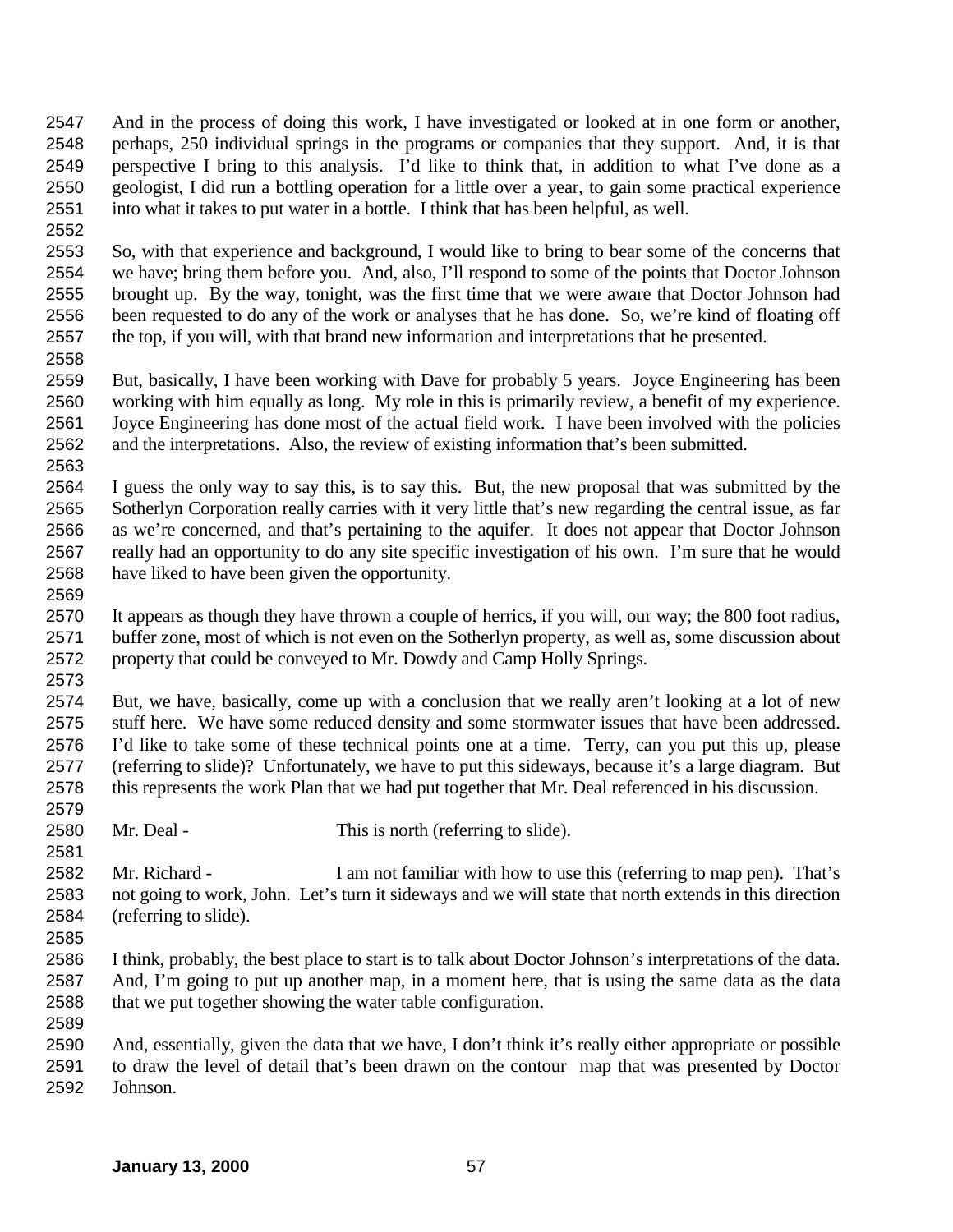In fact, if we were to, let's just go ahead and put that right on up, John (referring to slide). If we were to draw a contour map, based on the data as it is, you see we actually have quite a smaller area. If we only go from data point to data point, and remaining within the limit of the data, we find that the contour map is really quite a bit less definitive than what you say from Doctor Johnson's presentation.

 That's not to say that Doctor Johnson's interpretation is incorrect at all. I don't mean to say that at all. What I do mean to point out is that we just don't know. Unfortunately, we just don't know. The level of data that has been completed to date; collected to date, does not allow the opportunity, as a result of having detailed water table map, be able to draw a detailed ground water flow directions. And it is those ground water flow directions that are going to define the recharge area for Camp Holly spring.

 Doctor Johnson did mention that it is an undulating surface underlying the Bacon's Castle formation, and that is correct. Underlying clay will, in fact, govern the direction of ground water flow. In many cases we may find that, while we have water flowing easterly for a period of time, given an undulating surface of the proper configuration, actually alter that flow and move it southward. So, the point being then… 

| 2613 | Mrs. Quesinberry - | Mr. Richard.                                                          |
|------|--------------------|-----------------------------------------------------------------------|
| 2614 |                    |                                                                       |
| 2615 | Mr. Richard -      | Yes ma'am.                                                            |
| 2616 |                    |                                                                       |
| 2617 | Mrs. Quesinberry - | To know if that is happening, you would have to drill, to bore holes? |
| 2618 |                    |                                                                       |
| 2619 | Mr. Richard -      | As John said, yes ma'am.                                              |
| 2620 |                    |                                                                       |
| 2621 | Mrs. Quesinberry - | at that particular place, would you not?                              |
| 2622 |                    |                                                                       |
| 2623 | Mr. Richard -      | That's right. Of course, you can't drill holes everywhere.            |
| 2624 |                    |                                                                       |
| 2625 | Mrs. Quesinberry - | Right. I understand.                                                  |
| 2626 |                    |                                                                       |

 Mr. Richard - But, the ideal situation would be to put in as many as is practical and as equally dispersed throughout a study area as practical to get some sense of major directions, and then to modify that with additional holes as the data may suggest. When you get into taking the data and putting it – drawing a map or what not, you may find that you have some questions regarding a certain area indicating that more data is probably appropriate in that area, and that's how any project like this would proceed in the creation of such map.

 So, the point I'm trying to make here, really, is that, without the benefit of the full boring program that was originally developed back in May, it's only been partially implemented at this point. We really didn't know we were staring at a resubmission. And we just don't have the data to be able to say or to make some of the assertions that are currently being made with regard to ground water flowing away from Camp Holly spring.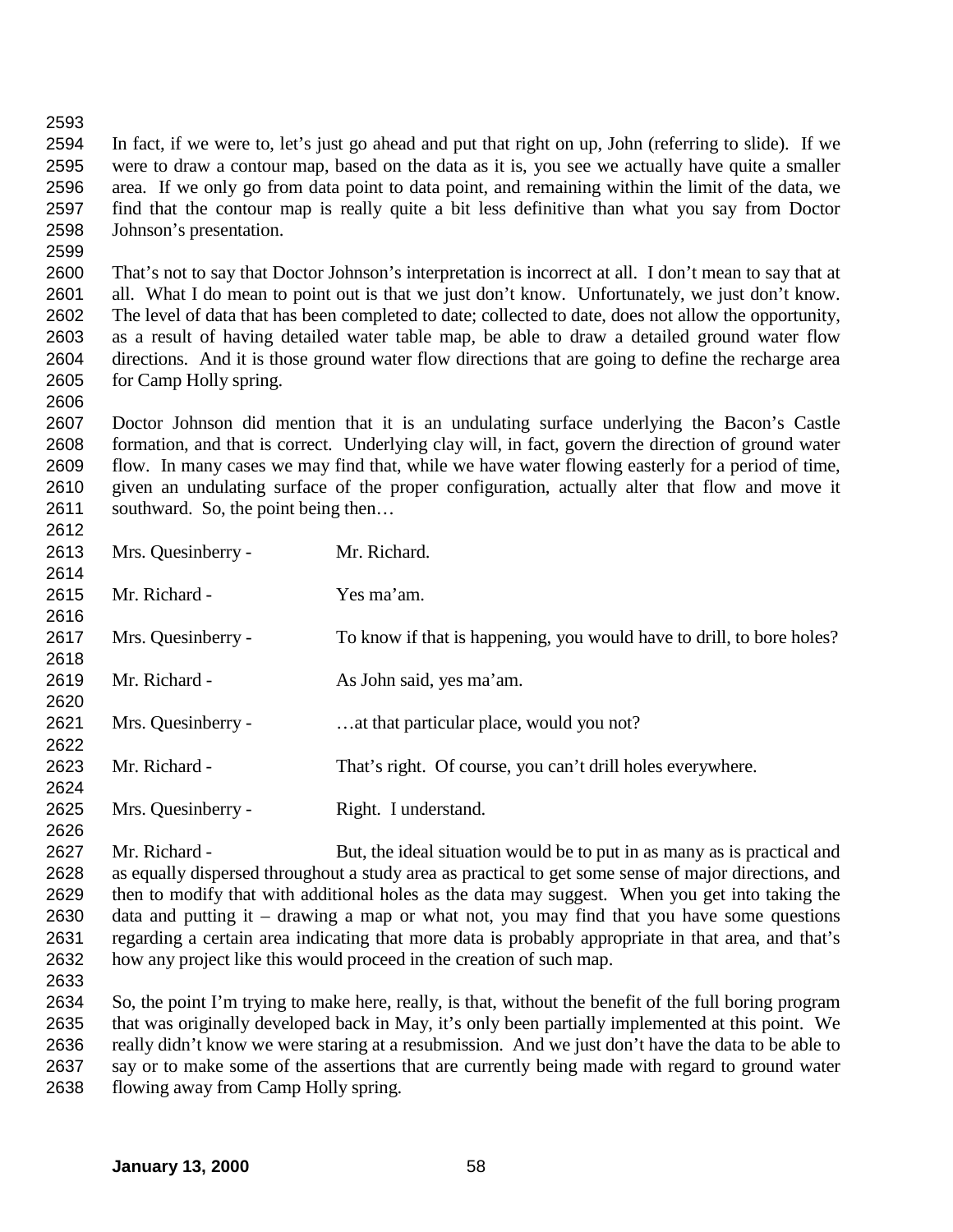I believe it was Mr. Archer had a question for Doctor Johnson regarding the changing of the aquifer. And, while the geology of the aquifer, per se, changes in the geology of the aquifer are in periods of geologic time; thousands or even millions of years, there are things that we can do that will change the hydrology of the aquifer, the way in which that aquifer transmits water from one place to another. Some of these things are naturally occurring; such as, faulting, as he mentioned, which is the breaking of the overburden, sliding or movement within that material.

 Other things are man induced, such as the building of buildings; the scraping off of topsoil; the placement of parking lots; all of those things that change recharge patterns; the direction of stormwater away from the top of the aquifer and down passed or beyond what might be normally considered the recharge area. I'll get back to that in a moment because it's a double sword.

 But anytime you develop anything, you change the ability for the land to accept recharge water. So, in fact, we're dealing with more than simply a question of groundwater quality, as it might be affected by pesticides or besides stormwater runoff and so forth. We're also dealing with an issue of groundwater quantity.

 Now, to go back to Doctor Johnson's groundwater flow map, just briefly, which he shows, basically, flow patterns that show water not going to Camp Holly Springs. I would point out that the observed flow rate of Camp Holly Springs at 370,000 odd gallons per minute cannot be explained by the small recharge area, suggested by that map. The recharge area suggested by Doctor Johnson's map is entirely too small to support the observed flow rate of Camp Holly Springs. Therefore, the water, we know the water has to come from a larger area, but, at this point, we don't know what that large of an area is. I can tell you what it isn't. Okay. And, it isn't what has been presented.

 Again, back to the coin of the issue, the stormwater plan, the development, and the runoff that's associated with it are all going to serve to reduce the amount of water available for infiltration to the aquifer, meaning, the recharge to the aquifer, the long term sustained yield of the aquifer will be diminished. The reason I said that's a double edged sword earlier is that, one of the reasons for diverting the surface water is to take away the contaminants in which it carries.

 So, on one hand, by diverting the surface water, you, perhaps, remove some of the excess pesticides and herbicides, but on the other hand, you reduce the infiltration, therefore, reduce the recharge and reduce the total volume and the equilibrium in the aquifer. These are the kinds of changes, Mr. Archer, that can occur to the hydrologic system that's a result of development.

Mrs. Quesinberry - Mr. Richard, can you wrap up?

2679 Mr. Richard - I sure can. There is really only one other point that I would like to make. Terry might have a couple of points that she would like to make. And, that is, that no mention has been made of geologic structures that were presented by Virginia Geotechnical Services in its initial submission.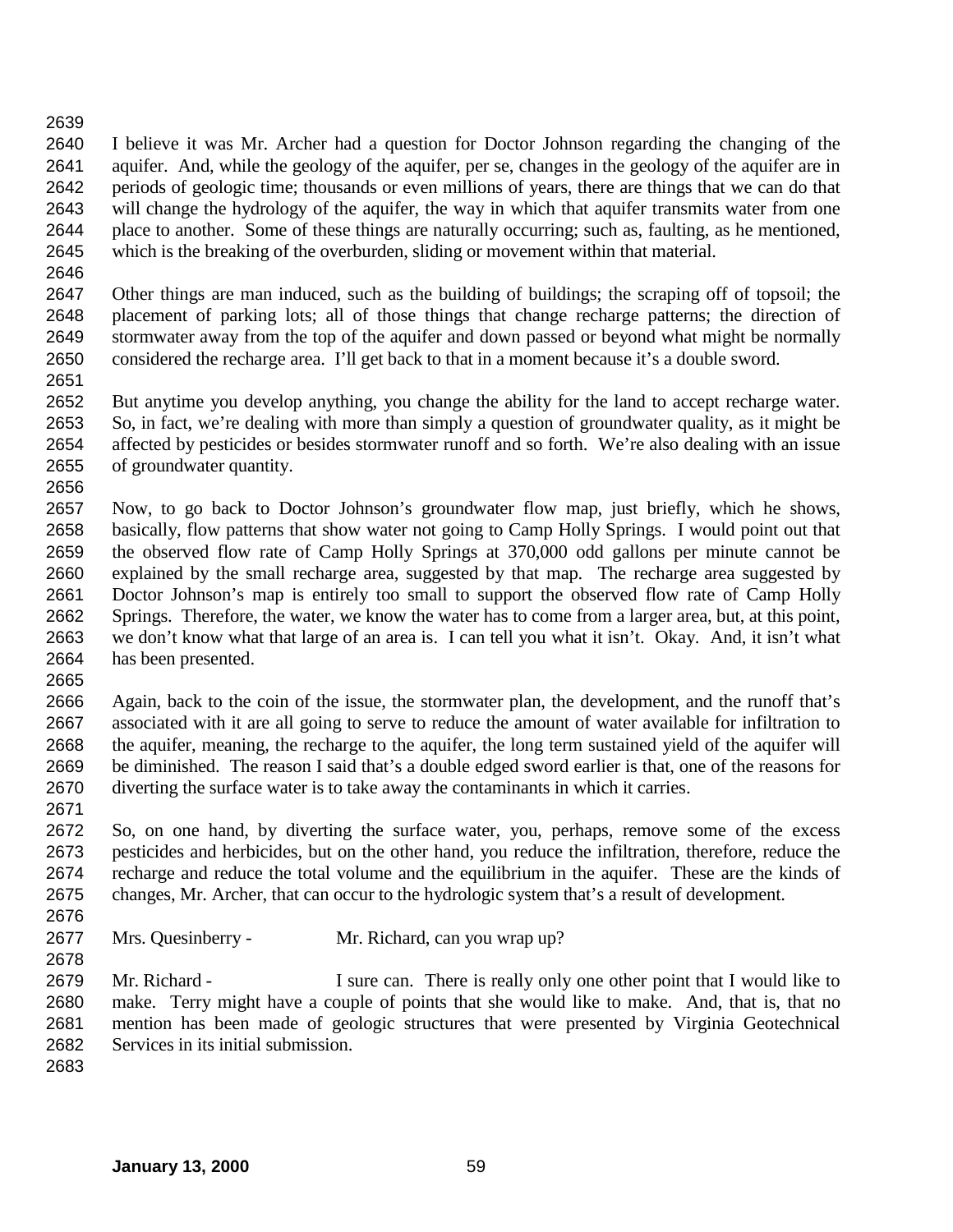And, if, in fact, they still hold to the validity of that; by the way, we did not. We disagreed with it. Then, that would also have an effect on Doctor Johnson's map. And, in fact, that map would be rendered inaccurate by virtue of those structures if, in fact, they did exist.

 And, one final point. Were those structures to exist, the recharge area that would be required under that scenario would have to be some three miles longs, extending to the north. We know that, simply, can't be the case, because of topography and the geology of the area.

 So, that's pretty much the geologic arguments in opposition to the development. I think we just, simply, don't have enough data to really make a prudent determination as to whether or not Camp Holly Springs is as risk or not, quite frankly. I'd be happy to entertain any questions.

 Mrs. O'Bannon - You disagreed with Virginia Geotechnical Services, sir? Mr. Richard - Yes ma'am. 2700 Mrs. O'Bannon - And what was it you disagreed with? Mr. Richard - The Virginia Geotechnical Services conducted a geo-physical survey; ground penetrating radar, I believe, in which they, basically, put a radar signal into the ground. In the process of interpreting that data, it gives you, not a direct, but a somewhat indirect method of determining stratify and geology in any given area. And the way in which that information is interpreted, or the way in which Virginia Geotechnical Services interpreted that data was to say, there were anomalies in two places and they explained them as being geologic structures which would function as dams preventing ground water flow from ever reaching the spring from either of the two sides of the spring. Mrs. O'Bannon - But, what you're saying is soundings are not sufficient; borings are what is necessary? Mr. Richard - Well, generally, geophysical work is a common technique and its very helpful. But, generally, its done in combination with borings; borings being used to confirm and verify what the geophysics area are showing you. So, you really shouldn't use them alone. You need to have some confirmation, using borings. Mrs. O'Bannon - So, your conclusion is, their soundings were not sufficient; not that you didn't disagree with it, but it wasn't sufficient information? Mr. Richard - I said we did disagree with the interpretation. Mrs. O'Bannon - You disagree, then? It's not that its insufficient, it is that you disagree? 2727 Mr. Richard - That's correct. Mr. Vanarsdall - Thank you, Mr. Richard.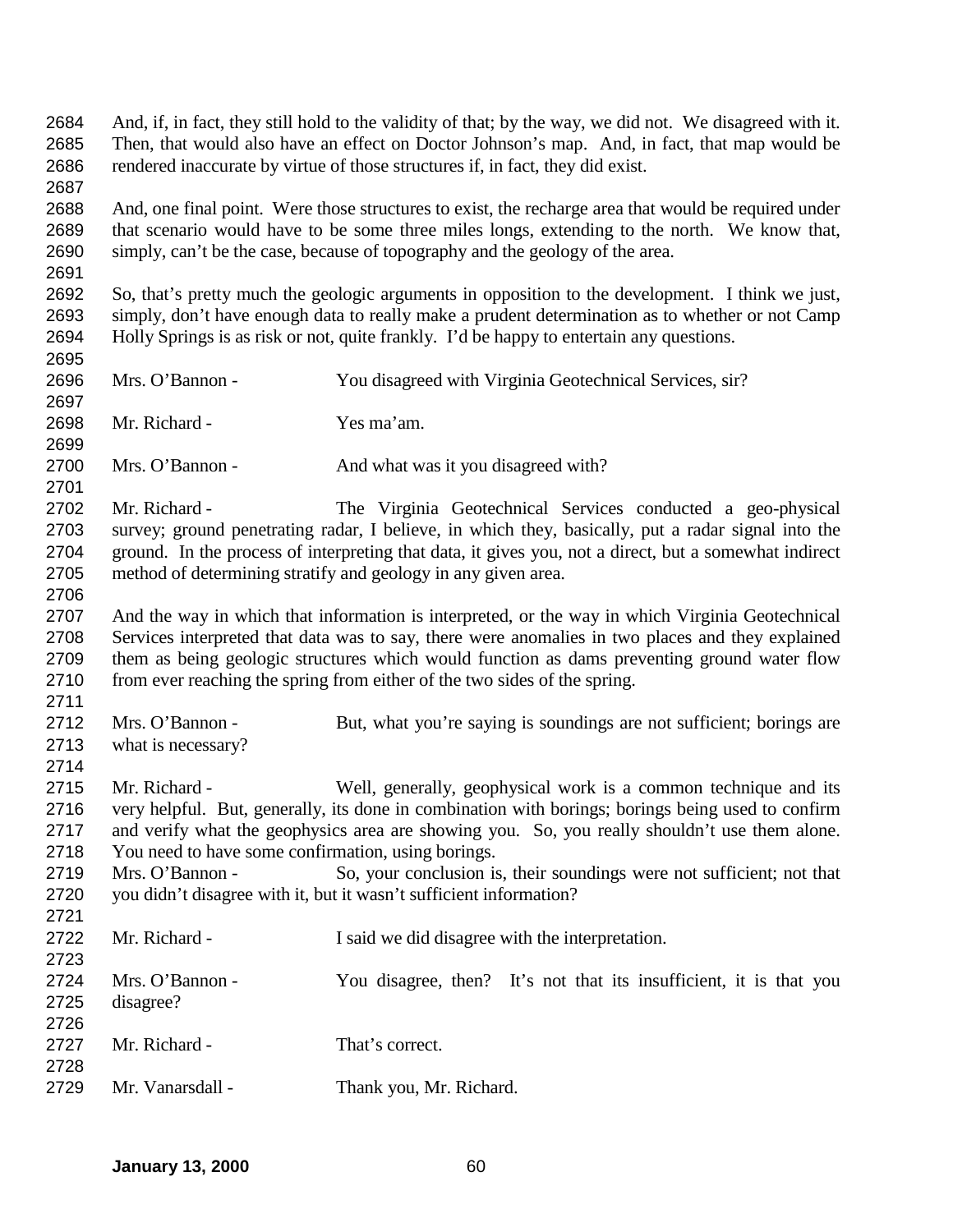| 2730 |                    |                                                                                                        |
|------|--------------------|--------------------------------------------------------------------------------------------------------|
| 2731 | Mr. Taylor -       | Could I just ask a question?                                                                           |
| 2732 |                    |                                                                                                        |
| 2733 | Mr. Vanarsdall -   | Yes sir.                                                                                               |
| 2734 |                    |                                                                                                        |
| 2735 | Mr. Taylor -       | Mr. Richard, knowing that this is ambiguous, at best, what would it                                    |
| 2736 |                    | take to accurately, between you and Doctor Johnson, or whoever the experts are, how long would it      |
| 2737 |                    | take, and what would it cost to get conclusive answers to bring back to this Board (sic)? Let me       |
| 2738 |                    | just add another sentence. I'm sorry, I have to interrupt, actually.                                   |
| 2739 |                    |                                                                                                        |
| 2740 |                    | The staff has recommended deferral. This is my first night here. And my background is                  |
| 2741 |                    | engineering, and I have dabbled in geology. But, I probably slept through a couple of lectures of      |
| 2742 |                    | Geology 101, and I missed some of that ground water. And the state of the art has continued.           |
| 2743 |                    | But, being new, I was quite distraught by the Sotherlyn project because I think it offers something    |
| 2744 |                    | to people in Varina that is well needed. And, as I look at it, I sense there's goodness there. And, as |
| 2745 |                    | I hear about Camp Holly Springs, there is great goodness there. And, we have good on one hand,         |
| 2746 |                    | and good on the other hand. Yet, it seems to me, that until we know some real answers on               |
| 2747 |                    | Diamond springs, it is hard for us to make a wise judgement as to whether or not it is really          |
|      |                    |                                                                                                        |
| 2748 |                    | conclusively a situation that science and technology might be able to resolve for us. And, then,       |
| 2749 |                    | perhaps, we could look at, what I think, has some merit for Varina. And, I admit, I'm new, but, I'd    |
| 2750 |                    | like to have your view on both things; the cost and how you feel about the project if you were able    |
| 2751 | to study it?       |                                                                                                        |
| 2752 |                    |                                                                                                        |
| 2753 |                    | For instance, if we were to be able to absolutely, positively, without a shadow of a doubt, assure     |
| 2754 |                    | that Diamond Springs would not be contaminated by anything that Sotherlyn would do, would you          |
| 2755 |                    | be in favor of the project? That's an unfair question. Let me rephrase that.                           |
| 2756 |                    |                                                                                                        |
| 2757 | Mr. Richard -      | I'm a technical person, and I try to limit my work to that arena.                                      |
| 2758 |                    |                                                                                                        |
| 2759 | Mrs. Quesinberry - | Well, let me just ask you, from what Mr. Deal was talking about                                        |
| 2760 |                    | earlier, that you all have tried to move forward with your work plan and your bore holes. It sounds    |
| 2761 |                    | to me like you're continuing to try to do that. But, really, for the last year, you haven't had as     |
| 2762 |                    | much cooperation to get additional information to some of those educated conclusions that we're        |
| 2763 | asking you for?    |                                                                                                        |
| 2764 | Mr. Richard -      | If I had a wish list, if someone said, "How would you do it? What                                      |
| 2765 |                    | would you do so that you were comfortable with it?," which I think is what you're asking, sir.         |
| 2766 |                    |                                                                                                        |
| 2767 | Mr. Taylor -       | I want it to be absolutely conclusive.                                                                 |
| 2768 |                    |                                                                                                        |
| 2769 | Mr. Richard -      | I would go back to probably our original drilling plan, which had a                                    |
| 2770 |                    | more equally spaced boring pattern for groundwater monitoring wells, not only to be placed on the      |
| 2771 |                    | Sotherlyn property, but also on other properties in the area. Any time you try to do a project like    |
| 2772 |                    | this, there are always folks that don't want you on their property for whatever reasons. We are        |
| 2773 |                    | always forced to compromise, and put borings, perhaps, in areas that are not as useful or in areas     |
| 2774 |                    | where it is really not a lot of point in putting them there, and, what you end up with, are then gaps. |
| 2775 |                    |                                                                                                        |
|      |                    |                                                                                                        |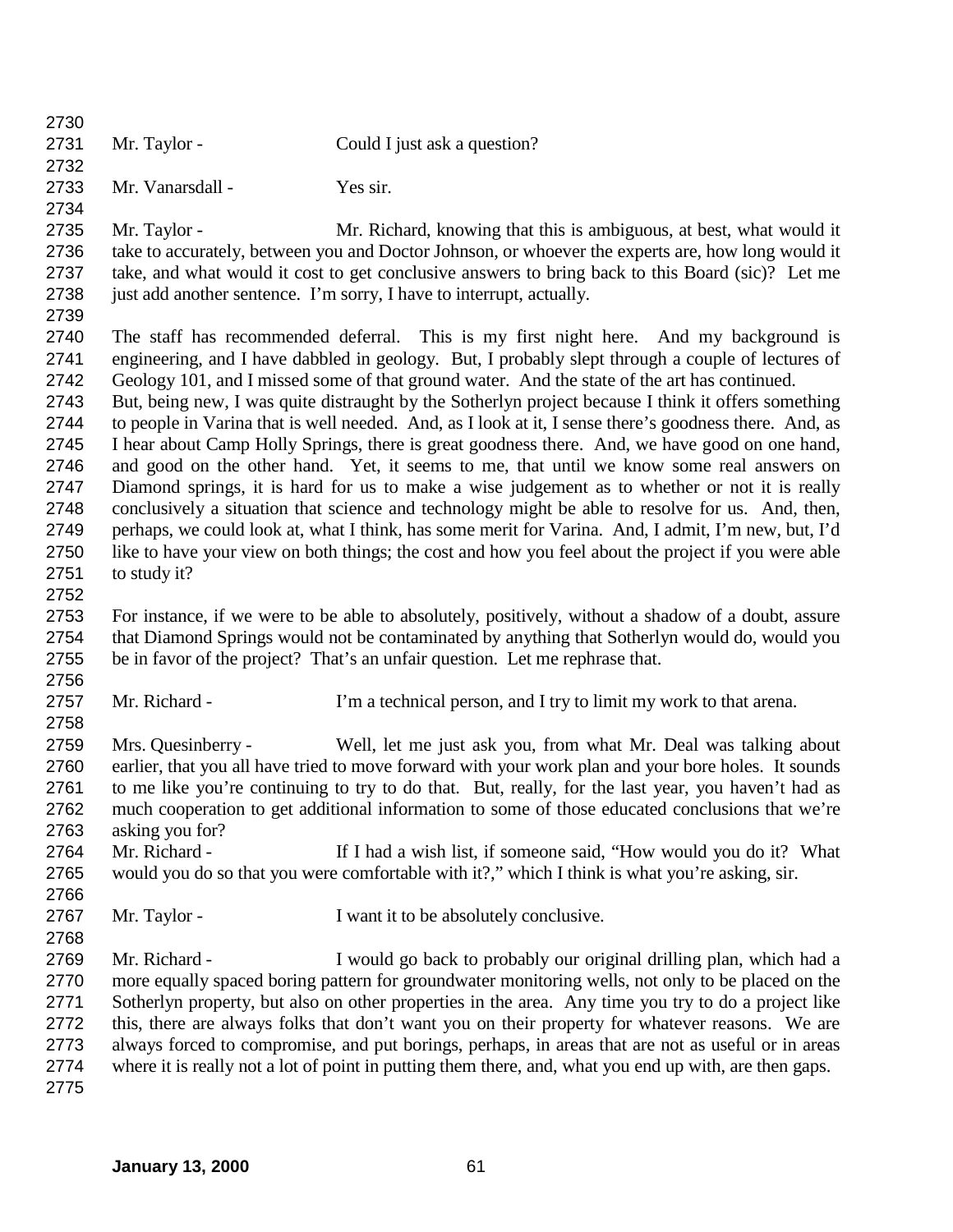So, I guess, if it was a perfect world, I would say, first, I would say, the County needs to support us. And by "us," I mean both parties. The County needs to support us by some how asking folks, or compelling folks to let us put borings where they need to be put in order to identify the data that needs to be provided. Then we would have to take that information and prepare groundwater flow maps and water table maps that have a sufficient number of data points so that we can rely on it. And, I would institute some additional detailed precipitation monitoring. I would have flow monitoring of the springs. And the whole thing would take over a year, because ground water is a very seasonal animal.

 It flows in response to its recharge rates. And recharge rates change with the course of the year, as I'm sure you can expect. As well as, in an area like this with an undulating surface, that is essentially, a confining layer, not a confining layer; but it's the restrictive layer that perches the water on top of it.

 With an undulating surface like that, ground water flow directions may very well be much different in a spring when the water levels are high than in October, when the water levels are low. So, you may have things that show absolute flow in one direction in the month of March. However, in October, the flow may be 20, 30, 40, even 60 degrees or 90 degrees oblique to that flow direction, based upon the lowering of the water table and the influence that's now being imposed upon that water table with the undulating clay surface.

- So, I would say, we're talking a year, year and a half, and probably \$96,000 is the proposal we had put in; something in that neighborhood.
- Mr. Deal Camp Holly has already contracted, and prepared to spend that. That is an addition to the \$33,000 they're already spent, and we're not asking the County to contribute a dime. And we're willing to put that; that's why we want to get on that property and drill.
- Mr. Vanarsdall I'm going to have to ask y'all to wrap it up now. Camp Holly Springs is a very important issue in this case. It is not the only; and I think we've heard a very good presentation from both sides. We know there are other issues, and we'd like to hear from the other people. Just for the record, the applicant took 27 minutes; and the opposition took 36 minutes. So, I think we should go ahead now, and go on with the opposition. Is there anyone in the audience in opposition to this? Would you come down to the podium and please state your name very distinctly, and spell if it's difficult.
- Mr. George Taylor I'm George Taylor. I live at 855 Camp Hill Road, which is located approximately right there (referring to slide). This whole subdivision horse shoes around it. I have several issues and concerns; mainly being, that the density sounds much better than it was the first time. But, to the overall public, 1.6 houses per acre is misleading, when he's only building on approximately half of that acreage. Its actually equals out to buildable land that he's putting residential units on; 3 units per acre.
- 

- Mr. Vanarsdall We don't need anything from the audience. It's his turn to speak.
	- **January 13, 2000** 62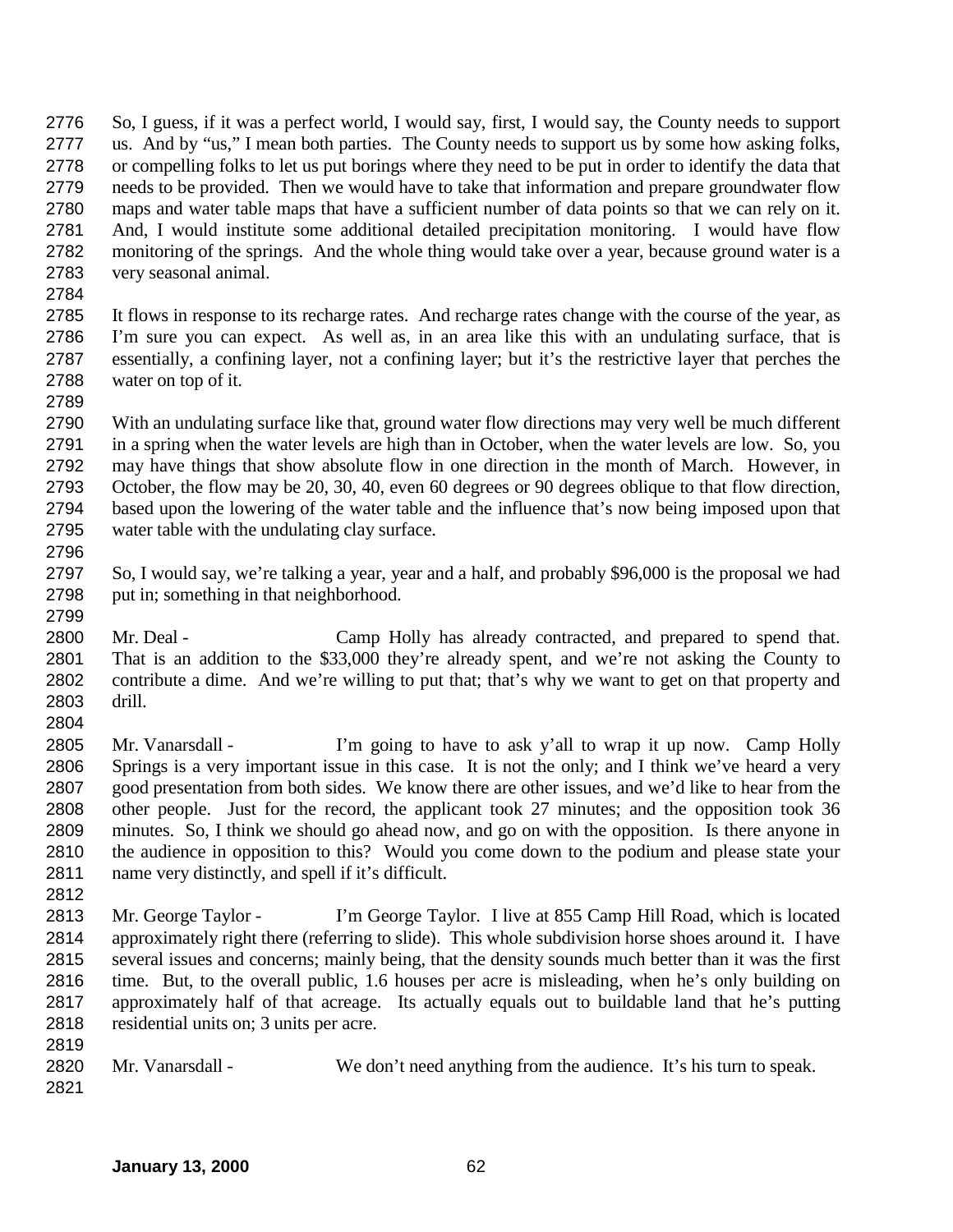| 2822<br>2823 | Mr. Taylor -                                      | She was telling me she couldn't hear.                                                                   |
|--------------|---------------------------------------------------|---------------------------------------------------------------------------------------------------------|
| 2824         | Mr. Marlles -                                     | Mr. Bittner, could you help direct the microphone down, please?                                         |
| 2825         |                                                   |                                                                                                         |
| 2826         | Mr. Taylor -                                      | Also, I think its great that houses average \$220,00 and up. Some of                                    |
| 2827         |                                                   | them as much as \$500,000, but there's only 28 lots of one-acre sizes. Everything east of I-295         |
| 2828         |                                                   | where I'm at, everybody in that area has one acre minimum lots which is standard for that area.         |
| 2829         |                                                   | And to change that to two and three, and some cases, townhouses and apartments; well, no                |
| 2830         |                                                   | apartments. Townhouses at six or eight per acre really brings the density completely different than     |
| 2831         |                                                   | what the area is at. It's all agricultural now. It's just such a drastic change.                        |
| 2832         |                                                   |                                                                                                         |
| 2833         |                                                   | With that, comes the traffic situation in the area. At our last meeting, it was told that Route 5 could |
| 2834         |                                                   | handle 1,700 cars in rush hour traffic. That's one car every 2.2 seconds. Most of us that live on       |
| 2835         |                                                   | Route 5 that have to exit onto Route 5, or off of Route 5 to go to I-295 or either way, take a chance   |
| 2836         |                                                   | every time we pull out now with roughly 400 and some cars in that hour.                                 |
| 2837         |                                                   |                                                                                                         |
| 2838         |                                                   | The staff's proposal is saying, if it went up 1,700 cars, they would need to widen the road. My         |
| 2839         |                                                   | suggestion would be to widen the road, where it's only 400 cars an hour, instead of waiting until its   |
| 2840         | 1,700 cars and then try to widen a two-lane road. |                                                                                                         |
| 2841         |                                                   |                                                                                                         |
| 2842         |                                                   | Also, I think it's a great commitment to the developers to donate the land; the 20 acres of land. It    |
| 2843         |                                                   | may not be in the exact spot it should be the site for the elementary school. I think that's a big      |
| 2844         |                                                   | thing in his favor. But we still have the issue to address for the middle school and the high school.   |
| 2845         |                                                   | Neither one of those are in the development for eastern Henrico County right now. Once it hits the      |
| 2846         |                                                   | Board, it takes approximately five years to build each one of those schools at an average cost of       |
| 2847         |                                                   | \$25 million to \$35 million like the high school that's coming out in the west end.                    |
| 2848         |                                                   |                                                                                                         |
| 2849         |                                                   | Average real estate taxes for the 1,000 units there, figure the taxes at \$2,500, a 1,000 units, it's   |
| 2850         |                                                   | only \$2 million revenue for Henrico County. It costs over \$5,000 per child at 1,717 from this         |
| 2851         |                                                   | subdivision at a cost of \$3,500,000 that would cost the taxpayers additional money, not counting       |
| 2852         | the cost of the schools.                          |                                                                                                         |
| 2853         | Mrs. O'Bannon -                                   | Actually, some of that comes from the State also.                                                       |
| 2854         |                                                   |                                                                                                         |
| 2855         | Mr. Taylor -                                      | It does.                                                                                                |
| 2856         |                                                   |                                                                                                         |
| 2857         | Mrs. O'Bannon -                                   | There are other sources for schools                                                                     |
| 2858         |                                                   |                                                                                                         |
| 2859         | Mr. Taylor -                                      | Where does the State get that money from? From the tax base?                                            |
| 2860         |                                                   |                                                                                                         |
| 2861         | Mrs. O'Bannon -                                   | Well, that amount is made up of business taxes, and othersIt's                                          |
| 2862         | different.                                        |                                                                                                         |
| 2863         |                                                   |                                                                                                         |
| 2864         | Mr. Taylor -                                      | I also feel, in reviewing the staff report, they've been under scrutiny                                 |
| 2865         |                                                   | about how long it takes to approve or disapprove of a program. You take about a 25 page report,         |
| 2866         |                                                   | and you put a recommendation of things that needs to be done, that have to be done, or should be        |
| 2867         |                                                   | done, and only some are addressed. As Mark Bittner stated earlier, it takes a lot of their time to      |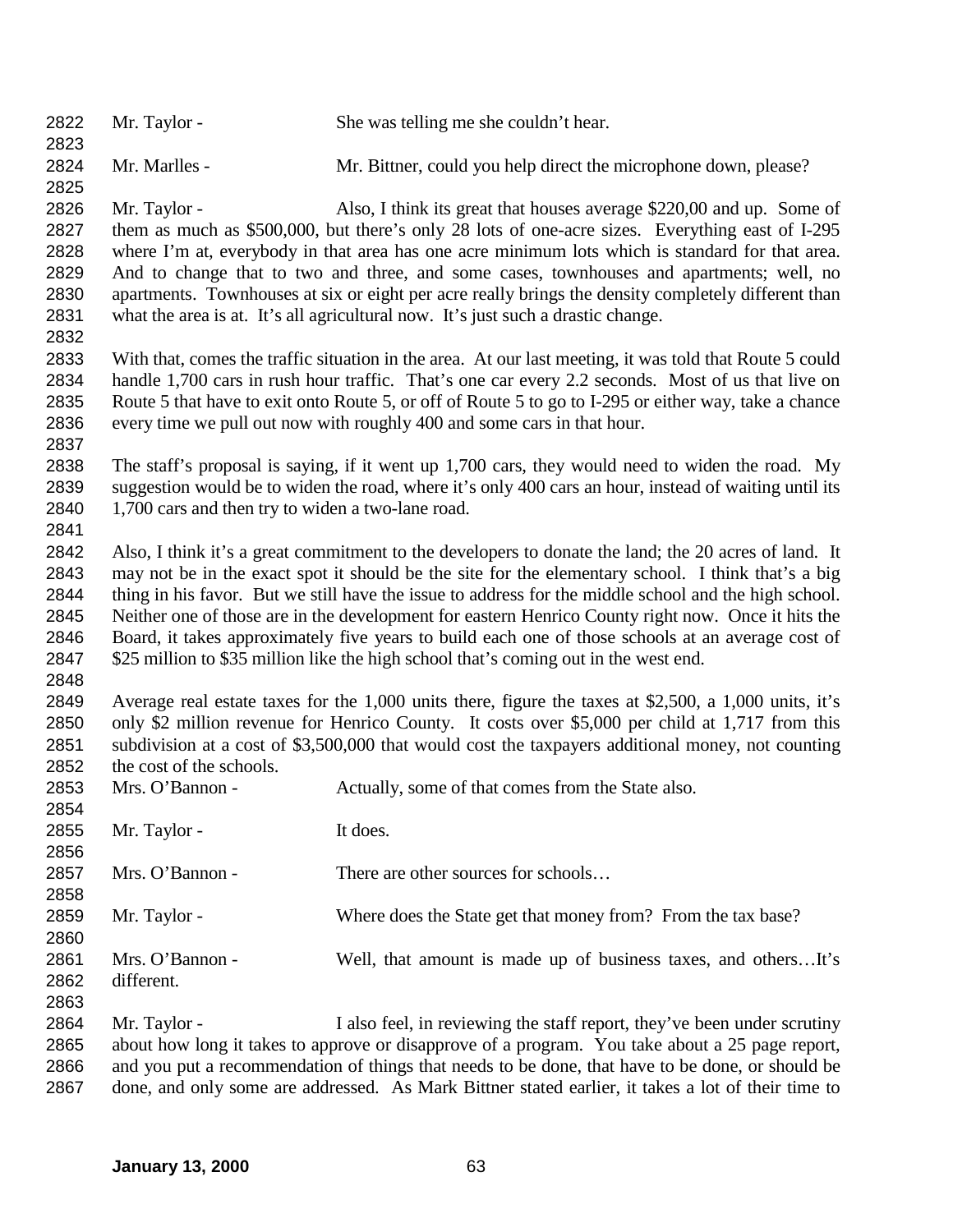review this case each time, whether its days, weeks or months. For them to be under scrutiny for this, and then, someone to ask, where Mr. Taylor just addressed Mr. Richard, and ask him how long it would take for the experts to figure these things out, when they were asked to do this by the Commission back in April, all the experts to work together, work this out, it should have been done. It could be six months through at this point. It just takes everybody's time, mine, everybody out here, yours, experts, everybodys, where it could have been done and they could have been working on some other cases at this point. That's it. Thank you.

Mrs. O'Bannon - Thank you, Mr. Taylor.

 Mrs. Marilyn Paschke - My name is Marilyn Paschke, and I represent the Varina Environmental Protection Group. We'd heard the name Wyndham used here quite a bit tonight. I've had someone prepare something about Wyndham that hasn't been addressed to use as an illustration.

- Wyndham contains approximately 1,300 acres. It's built around a golf course and a club house. It resembles a small town. But its built in the headwaters of the Chickahominy River, and it ends up being an environmental disaster.
- The original Corps of Engineers permit was issued in 1990. It was Nationwide 26 for 1.29 acres of impact. Even then, unconscious abuse of the nation wide permit program for projects of minor impact. Wyndham, though, was never considered a minor project. The actual impacts to the wetlands in the construction of Wyndham are calculated. Indirect and secondary impacts have taken place over the entire 1,300 acres. Roads, culverts, utility lines, fill, changes in service water flow by contouring of land, rain or blocked water from wetland eco-system, they killed those systems as surely if we filled it from side to side. Loss of springs, seeps, and creeks to give rise to the Chickahominy River due to Wyndham's development amounts to an ecological and environmental disaster.
- 

- From the beginning, Wyndham has been in violation of several permits and forced to supply mitigation for violations discovered by the Corps of Engineers. Unfortunately, for some residents, parts of the subdivision are built on soggy wetlands within a few feet of the edge of the Chickahominy River. Residents could not, and still cannot get their lawns to dry out. Swing sets sink repeatedly into watery soils. The status of foundations and driveways was at risk from the day they were built. Residents have made numerous complaints.
- 
- Water has been relocated from natural areas over large portions of the subdivision to feed the lakes in front of the clubhouse. The result is an arid network of sterile roads, small lots, patch-size lawns. The center water guzzling golf course requires 375,000 gallons per acre of water in a year of regular rainfall, and 787,000 gallons per acre of water in a drought's year. That does not include the hundreds of acres of lawns, flower beds, free islands that contain so little surface area that a regular rain year cannot even provide sufficient water to support. That water comes from the James River and we use it in the form of irrigation.
- 
- Economics: For the project of a few, the people of Henrico County are robbed of an important resource; an important source of clean water. The Chickahominy River has been rised of the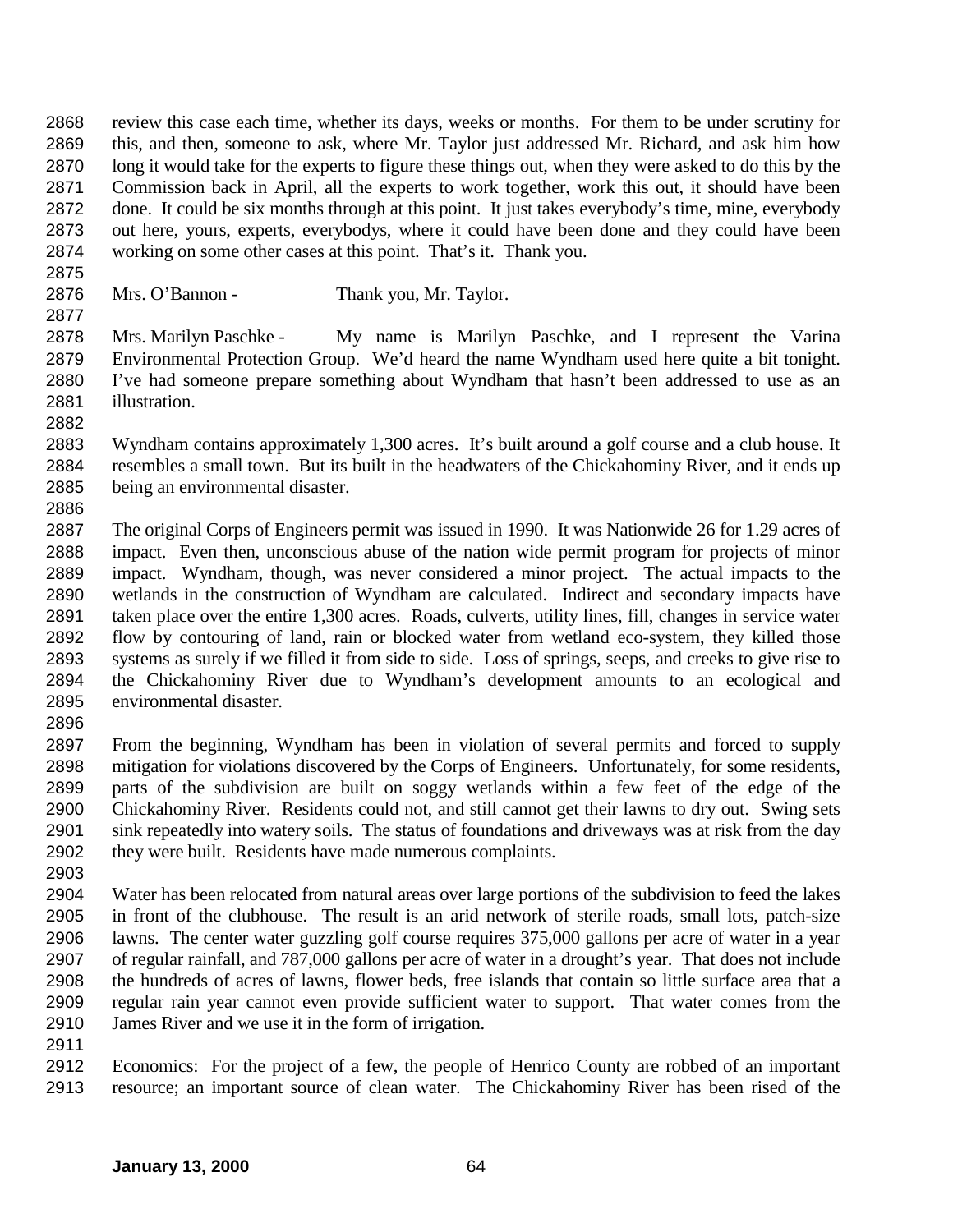- cleansing, purifying headwaters wetlands that once rose to create a beautiful ravine system from Richmond to the Tidewater shores of the Virginia coast. There is no way to mitigate for the damage that has been done to the quality of Virginia waters.
- 

 There are not enough taxes created in Wyndham to support and maintain the infrastructure. Wyndham has to be subsidized by either rural agricultural tracts or business, or commercial property. We must reiterate that Wyndham and caused incalculable environmental problems. This was prepared by the scientists of our group.

 I just use this as an illustration. Large developments do change the groundwater. And there's been a lot of talk about an aquifer, tonight, that is prominent and important, but I can guarantee its going to affect somebody's aquifer and somebody's drinking water. So, we must keep that in mind. 

 It's going to affect the traffic. It's going to change a way of life for rural residents. And we do realize change is coming. This is too drastic a change. It's premature. We are at the point in the County where we are looking at the growth patterns, trying to better the growth patterns. We can always better our system. And I think that's something humans should strive for and governments particularly. 

 So, therefore, I ask that you deny Sotherlyn and the Land Use. We found it the hard way that this is covered under a floating zone. I'm not sure what that denotes. I guess that means that planned communities could really be built anywhere they chose, because the County has not defined it very well. But, it also doesn't say that it has to be built in one area. It says it could be only. So, again, because of all the effects on the neighborhood, the effects on the environment, a golf course can be environmentally friendly or an environmental disaster, depending on the design. And we have not had perimeters. That has not been described adequately for the County for the residents. I do not think we have enough information to make a proper decision at this time, so I ask for denial. Thank you.

2943 Mr. Vanarsdall - Any questions of Mrs. Paschke? Thank you, Mrs. Paschke. Are there any more speakers, other than the lady coming down? 

Mr. Edward Clark - I would like to say a few words before this objection if so permitted.

Mr. Vanarsdall - Go ahead.

 Mrs. Anne Morrow Donley - My name is Ann Morrow Donley. I am a resident of the Varina area and my property is on Longbridge Road which is one of the boundaries of this project. I am a part of the Environmental Protection Group, along with Marilyn Paschke. And, as she said, we ask that you deny this project.

 In deference to Mr. Taylor and your scientific and technical background, I think its admirable that you want more information, and I think we always need more information. But I don't think any of us will live long enough to get enough information on this to determine whether to everyone's satisfaction what's going to happen.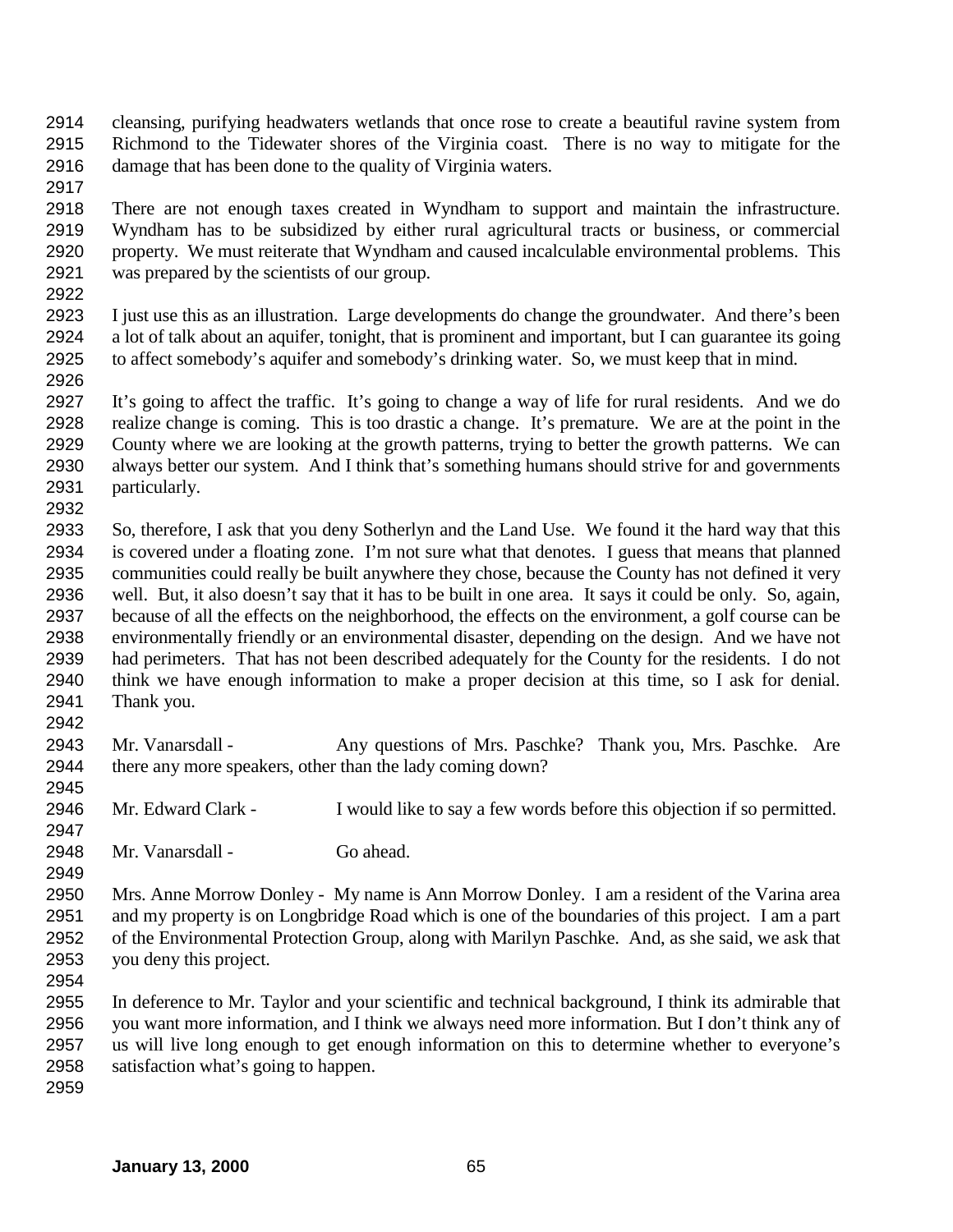I think many of us were concerned many years ago when we first read and heard on the news that they were finding pollutants in the Antarctica, that it was being carried down there. I think this gives us pause to think about not only what's going to come some the pollutants on the golf course into the water that we drink, but all the lawns, the pesticides the people will use on that to the changes in the contours which we still, Mr. Theobald when we met with him, they have no idea of what kind of landscaping they would do or anything on it. We don't know how the hydrologies will be changed and so on. All the stormwater runoff and so on.

 I think that what has been presented to you has been quite misleading from the standpoint of the developer and Mr. Theobald. And I have to comment that there is a real, I think, lack of faith of someone who wants to be a good neighbor to the people who are out there, because we were under the impression last summer, when this was withdrawn, that it was withdrawn for a year. We were also, at the last time that I was in this room, Mrs. Dwyer, and the rest of the Commission very kindly pressed to ask the Planning Staff to please find ways to let civic and environmental groups know what is happening. And you, sir, on the Planning Staff assured us that, at least, at the very minimum, anything that was controversial, we would be notified, and we were not notified. Not a single person or group was notified that this had come about.

 We found out about it by accident. There was no signs from the County on Longbridge Road, or Route 5 or anything saying, "Rezoning coming up", and so forth, until right before Christmas. That's when we found out about it. This does not seem to me a good way to go about things.

 From the standpoint of the density, I think Mr. Taylor is quite correct. That is, again, misleading. And in talking with Mr. Theobald, we have learned that there would be an area which Camp Holly Springs considers to be the recharge area. There would be nine, ten, and maybe even more dwellings per acre over that. I don't think this is the kind of housing; row houses. I'm a native Virginian, a native Varianian. And I lived for a time in Baltimore, Maryland. They have lots of row houses. And I don't call them townhouses down here. I call them row houses. That's what they are. And they are fine for some people. And if you want one on Park Avenue, in the City of Richmond, then that's great. But, if you come out and visit us, I'd be glad to have you come out and visit and we'll show you around the area. You will see it is a rural area; a rural way of life. 

 We need to go back, and if you want to have some kind of development out there, then we need to be talking about this at your retreat and other places about what we need. But, we don't want something that's an environmental disaster. Mr. Taylor also pointed out about the economic disaster to the taxpayer. I think that's very important to see here.

 We don't have figured into this what its going to cost for more than 987 units. When you multiply that by the number of people who are living there, the number of children who are going to be in school; the amount of cars; delivery trucks, etc., it is going to be a real problem for all of us. It's going to increase not only the water pollution, but the air pollution with all of those fumes; the light pollution at night is going to disturb those of us who enjoy going out and looking at the night sky and so on.

 It will also bring with it many other developments down there once water and sewer is out there. So, I think you have to think about this very carefully. Deny it. And if anyone wants to go back to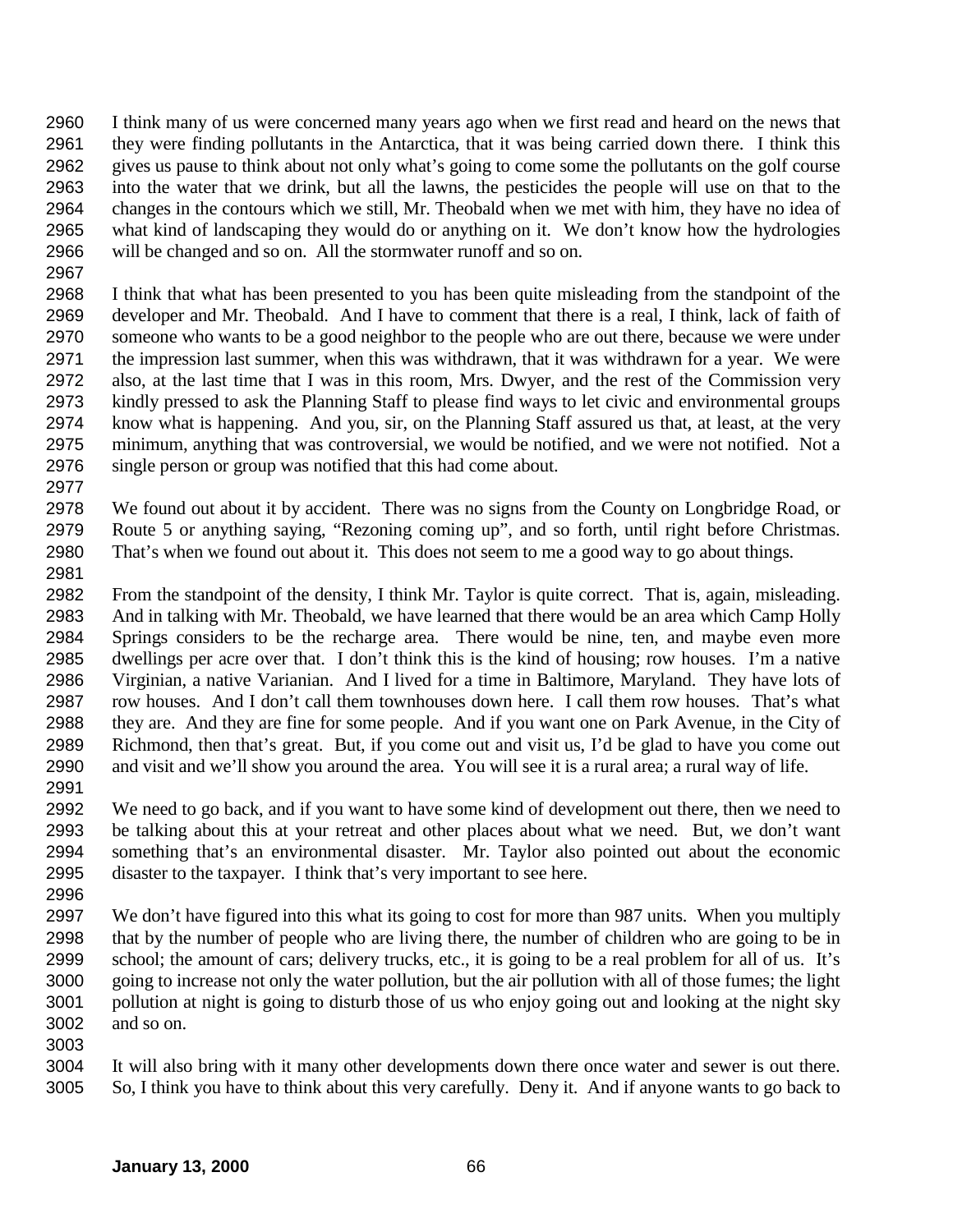the drawing board and look at it, that's fine. I don't know that we really need another golf course out there. An assisted living place might be a possibility, but Mr. Theobald told us at the meeting that they weren't even positive that they would really put the assisted living in there. And if they did, it would be 95 units. 

 So, I think that it all needs to be looked at more carefully. And I think also to re-emphasize, when they say 46 percent is open space, green space, we need more natural vegetation areas. In the newest proffers that they have offered, they still want to cut down all the vegetation. The blueberry bushes and things like that, get rid of them. If a tree is under 6 inches, get rid of it. Sometimes, when there are large trees, get rid of them. They don't really have any forested areas, open space or green space, except that which is required by State law or that which they have said they would have a buffer around the wetlands and so on, which, as I understand it, is also required by law. So, they're not really giving us anything in Varina.

- The remarks that our scientists prepared, we have a copy of it to give to you so each one of you can have that on Wyndham.
- Mr. Taylor Thank you very much.

 Mr. Vanarsdall - Thank you, Mrs. Donley. I will respond to part of what you said by saying that the reason the case was brought back in less than a year is because it was changed so much that staff made the decision that it was legal and proper to bring it back. That's what happened on that.

 As far as the rezoning, I'm at a loss why the sign wasn't there. We'll look into that, and we apologize for that. As far as keeping you informed, we are working on that also, keeping the County more informed. Our staff does do a good job in sending out the letters over and above the property owners. 

 The blue and white sign that you see on Rezoning does not have to be there. That is a rule that Henrico County has always gone by. So, I appreciate your comments and thank you very much. 

 Mrs. Donley - If I could just answer, thank you so much for that. It did seem that within less than two months after we were told that if anything controversial came up, we would be notified, and we were not.

Mr. Vanarsdall - I know.

Mrs. Donley - This developer did not notify anyone in the community.

 Mr. Vanarsdall - All right, thank you for your comments. Does any one else have anything different to say? We're going to have to wrap this up. We have seven more cases and the people have waited here patiently. I agreed to open it up and give you a longer time, having no idea that it was going to take this long, so go ahead, sir.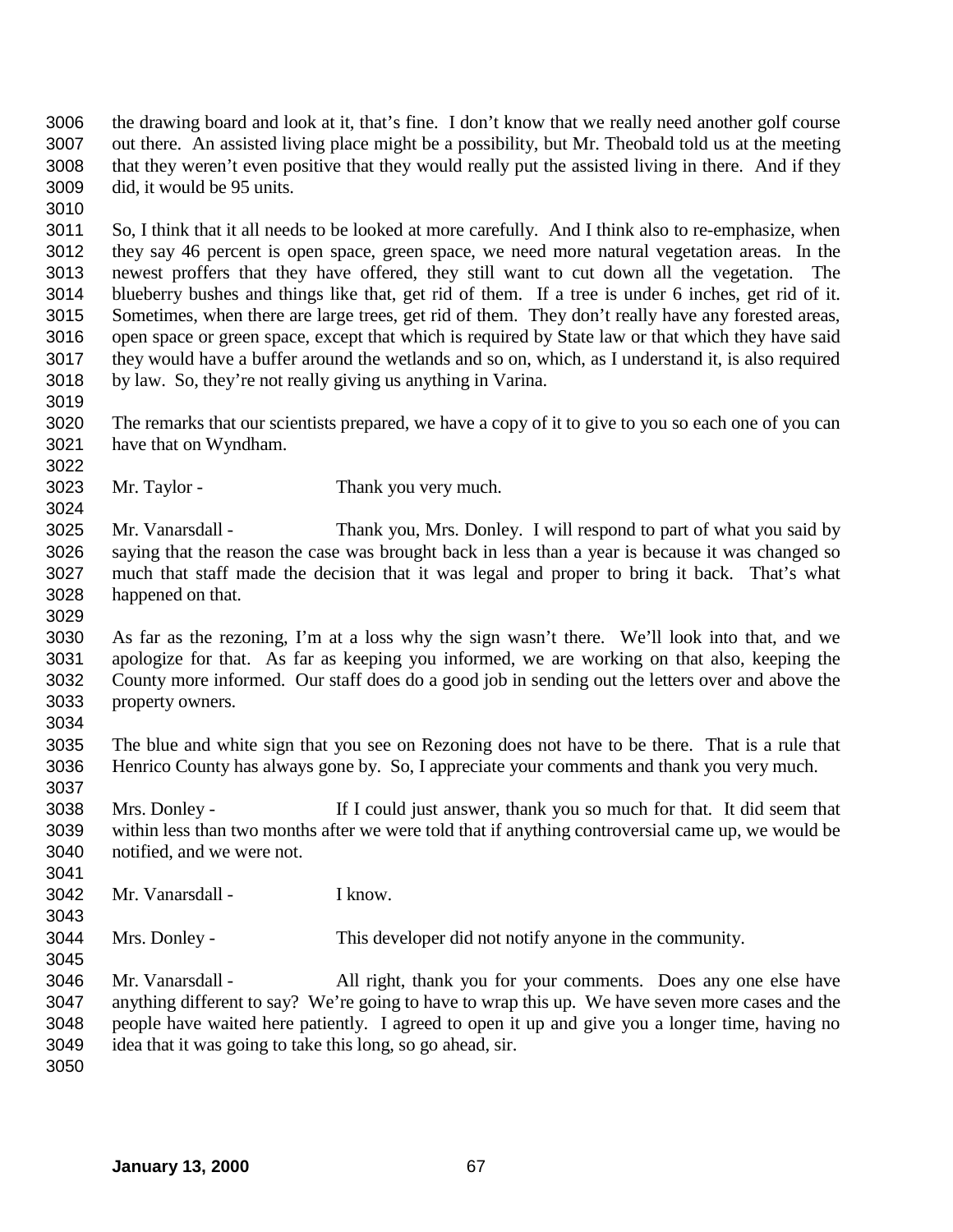- Mr. Roy Props My name is Roy Props. I reside at 3883 New Market Road, which is at the southwest corner of the intersection of New Market Road and Kingsland Road, which is directly across from the proposed development.
- I support the recommendations and guidelines of the adopted Land Use Plan. This plan has had a lot of work put into it by the Planning Commission, by the Planning Staff in their diligent efforts in developing it, but more importantly, by the citizens who attended the public meetings and put their input into this Plan. I am concerned however, that the use of the term "planned community" is being used to circumvent the sound land use and planning principles in a rural area that is unserved by public utilities and inadequate roads.
- I don't know how many of you are familiar. We talked about the roads in this area, but what Longbridge Road, Turner Road and Yahley Mill Road consist of. They are unmarked roadways, open ditches, and no shoulders. Route 5, which is a two-lane road, is the only major roadway that's going to be serving this area.
- The development levels that are proposed would have a devastating impact to the surrounding area by impacting traffic, which has been addressed previously, but I would like to note that my son catches the school bus on New Market Road. The County schools, which I have not heard a response this evening of what their opinion is, already does not like to have buses stopping on New Market Road.
- Also, the public facilities in the area, we've talked about schools. And George brought up, that they're giving land, but that's going to be \$25 million, \$35 million of somebody's money that's going to have to go to build these schools. What about a fire station? What about Police protection? The libraries? We already know, I think, that residential development does not pay for itself. We have no community impact analysis that even addresses what the deficit is going to be.
- Also, the future land use impacts in this area are going to be greatly influenced. We're extending water and sewer to an area which really is, in all cases, leap frog development. And development expectations that this is development are going to increase.
- People are going to look at this. They're going to make plans and say, "Well, this is support. You need more commercial. You're going to need this. You're going to need that." And its going to be a domino effect. And that domino is going to be falling up and down Route 5.
- I urge you to deny this case, and it can be developed and used in a manner that is consistent with the Land Use Plan. Thank you.
- 

- Mr. Vanarsdall Thank you. Yes sir.
- Mr. Clark Good evening. My name is Ed Clark. I live at 4181 Camp Holly Drive. I'm very much in the respects. Excuse me. As you would say with Mr. Amason and Mr. Dowdy and his attorney.
-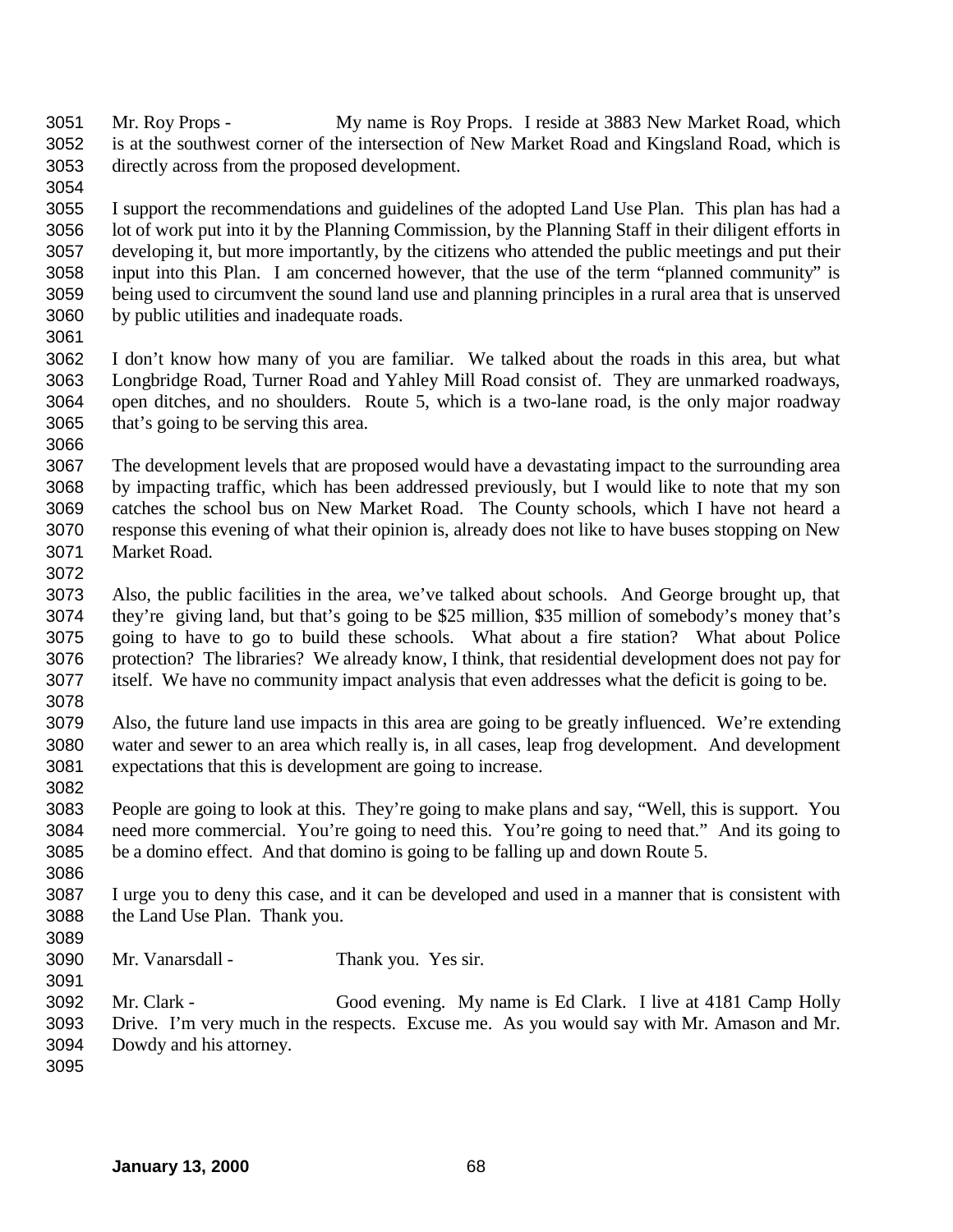If you'll note the area there and the middle of the change that has been made since, I believe, this came before the Planning Commission the last time, there's a park. That green area, as I understand to be associated with those areas of ditches and wastewater, etc., etc., as it has been brought up before. 

 That area there to the right, which is to the east of the spring, is a matter that I have had contention with Mr. Deal and Mr. Dowdy about in the past. Without going into a lot of detail about that, I will tell you that I am very much concerned about that. I'm also concerned, too, about the consensus that Mr. Johnson gave us about ground water flowing in an easterly direction. Now, if I understood him correctly, that's what he said. Mr. Johnson, is that what you said?

Mr. Johnson - (Comments unintelligible – not at microphone).

 Mr. Clark - Excuse me. Thank you, Mr. Johnson. That being the case, the property, in question, then, is also involving; and the property, in question, I'm speaking of right now, is that green area referred to here as a "park zone." That area is also attenuated to a spring on the property of those people who are very close to me.

 Now, as it is a matter of consideration for Mr. Johnson in that respect, outside of those concerns of Mr. Amason, I find this property to be probably suspect of some very serious considerations before it should be approved by this Planning Commission. And I hope you do so. Thank you.

- Mr. Vanarsdall Thank you, very much. All right, that wraps it up. If there are any questions by Commission members, I'd like to hear them now, and if not, we'll entertain a motion on the case from the Varina District Commissioner, Mrs. Quesinberry.
- 3121 Ms. Dwyer - How about rebuttal? Is there any time allotted for rebuttal? Mr. Vanarsdall - I didn't know you wanted any rebuttal.
- 
- 3125 Ms. Dwyer Five minutes.

Mr. Vanarsdall - …and make it short as possible.

- Mr. Theobald Mr. Chairman, I do appreciate your indulgence this evening. And I appreciate the attention that all the Commissioners have paid to the presentations given this evening.
- I'm going to take a moment or two and Doctor Johnson just a moment or two.
- Mr. Clark (Comments unintelligible not at microphone).
- Mr. Theobald Excuse me, sir. I'm going to give it to you real quick. You know what, it takes two to tango. It takes two to cooperate. And I've heard a lot about how we haven't cooperated for years and I'm not even just going to distinguish that discussion, because that's a whole another side in terms of cooperating, in terms of testing, drilling, proffers to give and buy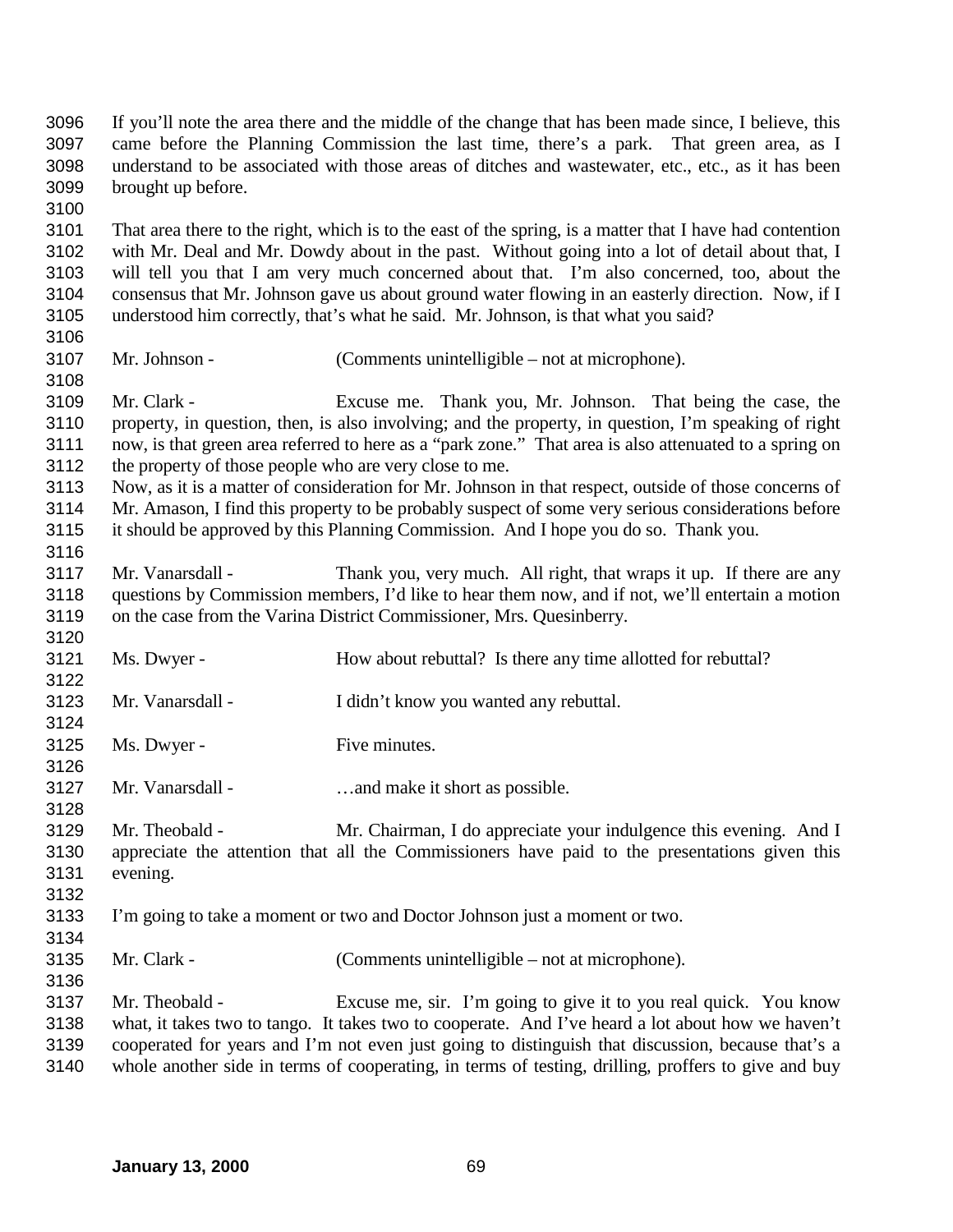land, and you just don't need to hear all that. But, I've got to tell you, you're not getting the whole story on that one.

 I've heard a lot about the 2010 Plan. Mr. Dowdy has been very, very good at getting his Camp Holly Springs included in the 2010 Plan. You know what, we want to preserve Camp Holly Springs. Nobody wants to hurt Camp Holly Springs. But he's in the Plan, but he's continually expecting the County from them to protect his bottling operation to the detriment of every development opportunity that's been introduced in that entire area.

 And I really think this case needs to be more than just about Mr. Dowdy. I think one of you said that this evening. I don't remember who said that. But this really needs to be about opportunities for Varina; opportunities to provide for quality development and opportunities to improve the quality of schools.

 And, if not this vision for Varina, then what vision for Varina? That's all I have to say. I would appreciate your consideration of recommendation of approval of this case to the Board of Supervisors and Doctor Johnson just has a moment or two. Thank you.

 Doctor Johnson - I may have failed to mention that I have done field work in this specific area. I want to make that clear. So, it's not something done from afar.

 It's interesting to note, if you take the map that they've put up, they had it upside down. But the drainage-the ground water flow is to the east to Camp Holly Springs and to the south into the Sotherlyn tract. That was on their map. We can stand around all day bringing up hypothetical long distance questions. When you come down to the ground, the context I located in the field for the Eastover, that clay layer, I can take you out and document it again. That tells me that I know the geology and, therefore, the drainage in those acquifers can be partially predicted from that, and then from the data provided by Joyce. I can go on. I've got about 20 discrepancies between what they say. I have eight articles of geologic journals indicating geologic structures in this area, and so forth. And I can go on down the list.

 The problem is, what you've got to make a decision on from a scientific standpoint is, "Where does the water go into the Camp Holly recharge area?" And the answer is, that area that we've been talking about, it does not go from Sotherlyn into it. 

 All the stormwater drainage basins are below the base of the eastover, which means the water would have to up gradient to get into any recharge area, or they are outside the drainage basin; the recharge area for Camp Holly Springs. Thank you for your patience.

Mr. Vanarsdall - Thank you, Doctor Johnson. I will now entertain a motion, Mrs.

- Quesinberry.
- 

 Mrs. Quesinberry - Thank you. We've heard a lot about this case tonight. I'd like to point out, the Commission has been hearing a lot of this case over the last year, and even in 1998 before I had the pleasure of sitting on this Commission. The case has come a long way. It's evolved very differently over the last year and months. But we still have some fundamental issues with this case. Certainly, some of them are planning philosophy and some of them are other more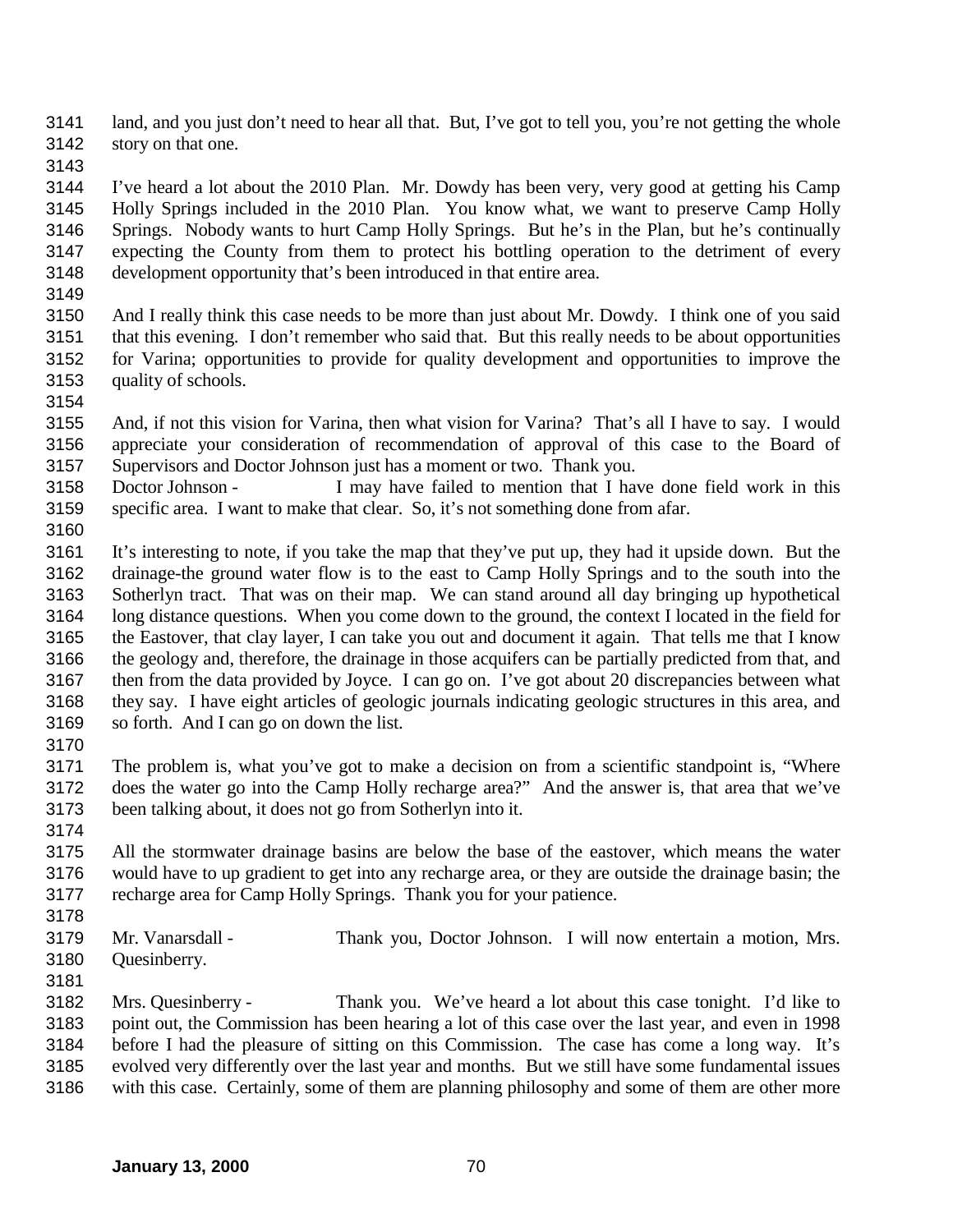tangible, direct issues with schools, and traffic, and impact on the community and density, and what defines quality, and how do you improve quality in a certain area. So, we've been through a lot of those discussions, and we've heard a lot tonight. So, I don't want to belabor this any longer. I just want to point out that, when looking at a development, when moving into an expansion area, when planning into the future and looking at the consequences after moving into an expansion area, I think the community has to be prepared and ready for the consequences of opening up a door where one does not exist right at the moment.

 I don't believe my approving this plan or denying this plan, we set some path from which we can't vary, that determines that we'll have the same old development, or we'll have better improved development. I don't think we're going to make those kinds of changes by simply approving or denying this plan.

 I think we're going to make changes in Varina, and we're going to see changes in Varina on a case-by-case basis, and by proper planning, and doing our due diligence in our service to the community.

 I'd like to also say that before making this motion, there's been a lot of work on both sides. I think we just have to acknowledge that Mr. Theobald and Mr. Amason have worked very, very hard, and this plan came from quite a mediocre plan to very substantial changes and some real commitment to make some changes in the community.

 On the other side, we still have issues of just how impact would those changes be and if it's the appropriate time and the appropriate place to do this. There will be development in Varina and there will be planned communities, and there will be multi-use, but it won't be in this particular site at this particular time.

 This plan is not consistent with the Land Use Plan as it stands today. There are issues with Camp Holly Springs. We are obligated to provide some reasonable protection. Reasonable protection does not mean that the land will not develop. But reasonable protection also does not mean that nearly 1,000 units developed right upon the spring is proper protection either. And there will be some give and take on that. I think Mr. Dowdy understands that the onus is really on him to very definitively provide information, gather information, and he's responsible for; information that helps us make those decisions in the future because he understands very clearly that development will occur. We also have the responsibility to make sure that its reasonably protected in that area. 

 For the Plan, itself, although, it is a good plan. It's come along, and its better. It really should be a lower density in that area to comply with the Land Use Plan. I would like to see, and I think it would be more appropriate for more single family development, rather than more units towards the RTH and multi-family. And I'm concerned about the traffic and the vehicle trips. This development could develop to its maximum full potential, including the commercial, before it would hit or cap at the 1,700 trips per day on that two-lane road. I think that speaks to the health, safety, and welfare of the community, as much as the ground water, spring quality issue does.

 So, in having said that, and knowing that you all have heard enough, and you've learned a lot of geology, tonight, and water hydrology, I'd like to make a motion to recommend denial of Case C-8C-00.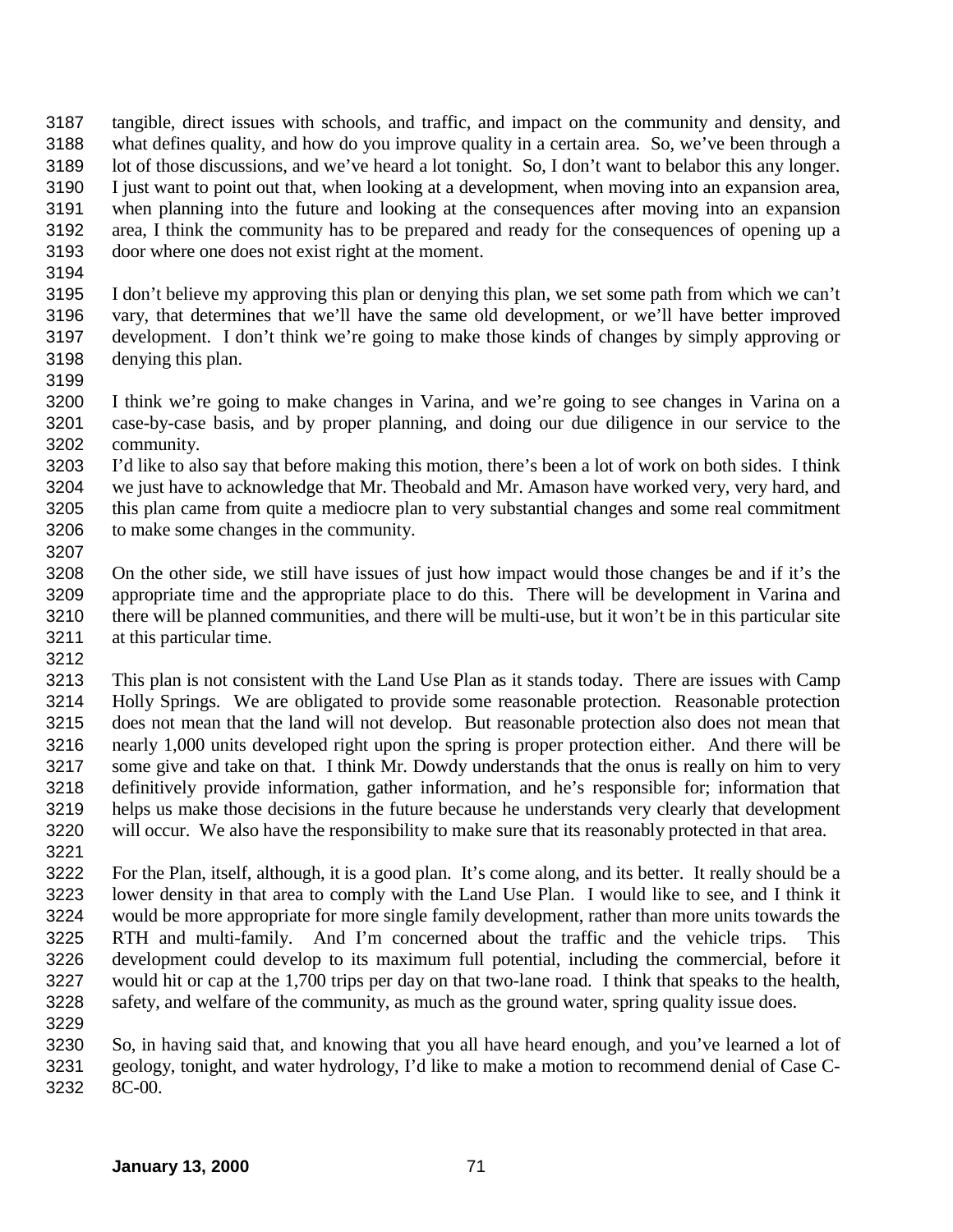| 3233         |                                                          |                                                                                                       |
|--------------|----------------------------------------------------------|-------------------------------------------------------------------------------------------------------|
| 3234         | Mr. Vanarsdall -                                         | Is there a second?                                                                                    |
| 3235         |                                                          |                                                                                                       |
| 3236         | Mr. Taylor seconded the motion.                          |                                                                                                       |
| 3237         |                                                          |                                                                                                       |
| 3238         | Mr. Vanarsdall -                                         | Before we vote, I wanted to thank everyone who came and everyone                                      |
| 3239         |                                                          | who spoke and everyone who listened and the other people in the other cases who have been             |
| 3240         |                                                          | patient with us. I'd like to thank John Deal for having his expert, Mr. Jim Richards, and I'd like to |
| 3241         |                                                          | thank Mr. Theobald for having Doctor Johnson. So, we have a motion on the floor and a second.         |
| 3242         |                                                          | All in favor say aye—all those opposed say nay. The vote is 5-0 (Mrs. O'Bannon abstained). The        |
| 3243         |                                                          | ayes have it. The case will go forward to the Board of Supervisors with a denial from the Planning    |
| 3244         |                                                          | Commission, and the case will be heard in approximately 30 days from today at night.                  |
| 3245         | Mrs. O'Bannon -                                          | I'd like the record to reflect that I abstained, as I mentioned earlier.                              |
| 3246         | I will abstain on all votes, unless indicated otherwise. |                                                                                                       |
| 3247         |                                                          |                                                                                                       |
| 3248         | Mr. Vanarsdall -                                         | Mrs. O'Bannon abstains because she's on the Board of Supervisors.                                     |
| 3249         |                                                          |                                                                                                       |
| 3250         |                                                          | REASON: Acting on a motion by Mrs. Quesinberry, seconded by Mr. Taylor, the Planning                  |
| 3251         |                                                          | Commission voted 5-0, (Mrs. O'Bannon abstained) to recommend that the Board of Supervisors            |
| 3252         |                                                          | deny the request because it represents an increase in intensity which could influence future          |
| 3253         |                                                          |                                                                                                       |
|              |                                                          | zoning and development of adjacent properties; and it does not conform to the recommendation of       |
| 3254         |                                                          | the Land Use Plan nor the Plan's goals, objectives and policies.                                      |
| 3255         |                                                          |                                                                                                       |
| 3256<br>3257 | $C-6C-00$                                                |                                                                                                       |
|              |                                                          | Joe Williford for Ivystone Properties, Inc.: Request to                                               |
| 3258         |                                                          | conditionally rezone from R-2A One Family Residence District to R-5AC General Residence               |
| 3259         |                                                          | District (Conditional), Parcel 67-A-19, containing 3.232 acres, located on the south line of          |
| 3260         |                                                          | Ridgefield Parkway at the eastern terminus of Dawndeer Lane. Zero lot line residential                |
| 3261         |                                                          | development is proposed. The R-5A District restricts the maximum density to 6 units per acre.         |
| 3262         |                                                          |                                                                                                       |
| 3263<br>3264 |                                                          | The Land Use Plan recommends Suburban Residential 1, 1.0 to 2.4 units net density per acre.           |
|              |                                                          |                                                                                                       |
|              | Mr. Marlles -                                            | The staff presentation will be made by Jo Ann Hunter.                                                 |
| 3265         |                                                          |                                                                                                       |
| 3266         | Mr. Vanarsdall -                                         | Any one in the audience in opposition to this case?                                                   |
| 3267         |                                                          |                                                                                                       |
| 3268         | Person from Audience -                                   | Yes.                                                                                                  |
| 3269         |                                                          |                                                                                                       |
| 3270         | Mr. Vanarsdall -                                         | Oh, my goodness, okay. All right, thank you. Good evening, Ms.                                        |
| 3271         | Hunter.                                                  |                                                                                                       |
| 3272         |                                                          |                                                                                                       |
| 3273         | Ms. Hunter                                               | Good evening. Thank you, Mr. Chairman. This application would                                         |
| 3274         |                                                          | rezone 3.2 acres from R-2A One Family Residence District to R-5A General Residence District for       |
| 3275         |                                                          | the development of a zero lot line residential development. The applicant has indicated that there    |
| 3276         |                                                          | would be groupings of two attached residential units. If the proposal were to have more than two      |
| 3277<br>3278 | units attached, then RTH zoning would be required.       |                                                                                                       |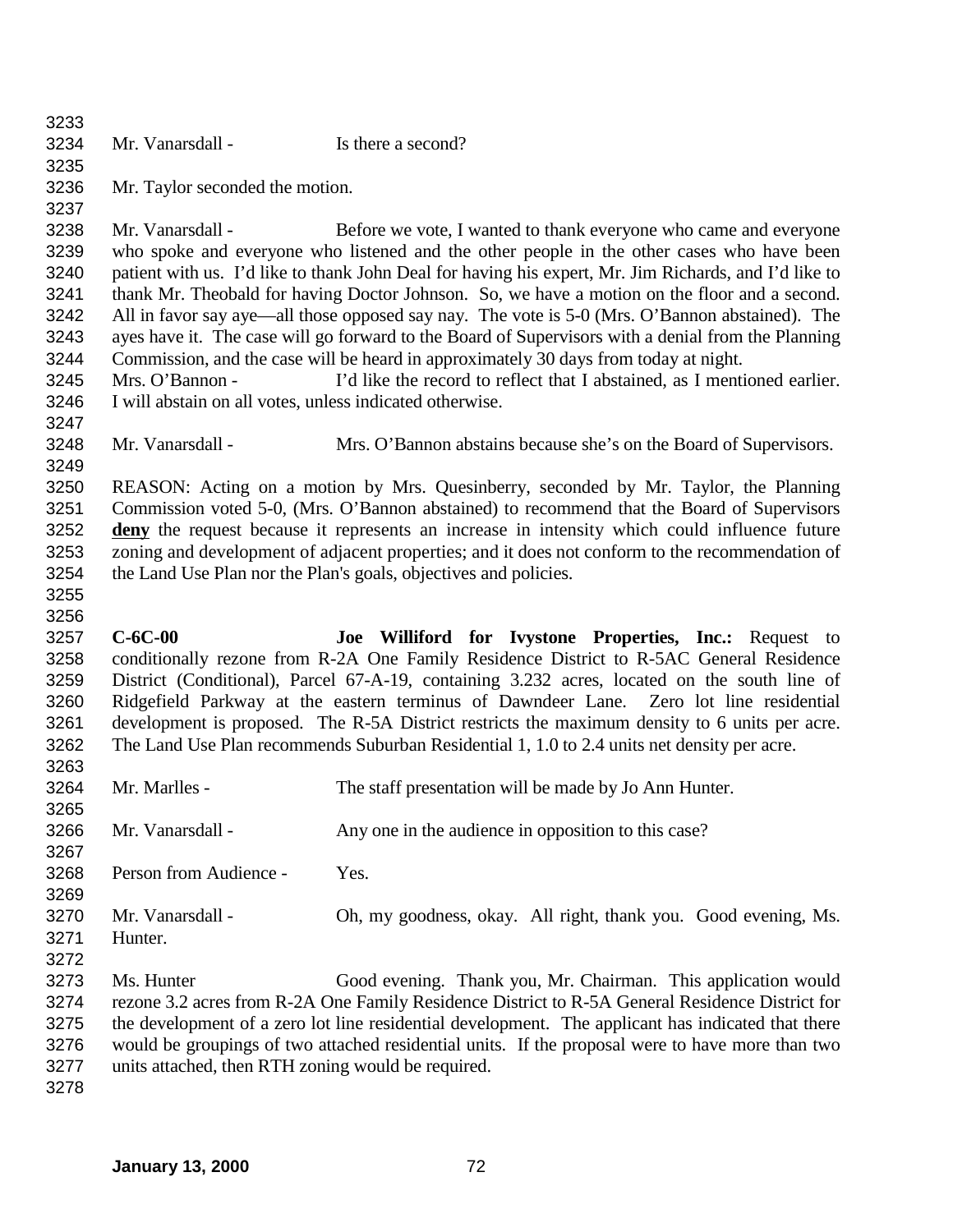The property is located across the street from Deep Run Park which is here (referring to slide), and there's a vacant B-1 parcel to the west, and is surrounded on two sides by the Raintree Subdivision. 

 In 1988, a conditional subdivision was granted for this property for six single-family residential lots. Access to the single family residential lots was from Dawndeer, and it cul-de-saced down here (referring to slide) with lots backing up to Ridgefield Parkway. That conditional subdivision expired in 1990.

 The zero lot line development allows two units to share a common wall. The zoning ordinance requires a minimum lot area of 5,625 square feet, and an overall density of six units per acre. The applicant has proffered brick, stone or stucco foundations, limitation to one point of access at the median break from Deep Run Park, and landscaped buffers. Staff does believe that the language on the buffers should be improved.

 Staff is concerned that not enough information has been provided to determine the impacts of the proposed rezoning. Staff encourages the applicant to provide additional information such as, but not limited to, the proposed density, location of access drives and building design and elevation. With this information the review can determine the impact on the adjoining neighborhood. 

 The site is small and awkwardly shaped. From the information provided, it is difficult to determine how the site could or would be developed.

 The existing zoning is consistent with the 2010 Land Use Plan. Staff does not support this proposal as submitted and would recommend that additional information be provided. I'd be happy to answer any questions. 

Mr. Vanarsdall - Any questions for Ms. Hunter by Commission members?

 Ms. Dwyer - Ms. Hunter, your staff report is very clear about what information you think is necessary in order to adequately consider this case. Have you contacted the applicant to seek additional information? 

 Ms. Hunter The applicant was contacted twice; once before the staff report was written to see if there was any information that he could provide for a better staff report, and then once again after the staff report was written. We contacted the applicant so that when he saw my concerns, and at that time, he indicated there was no additional information.

- Ms. Dwyer Thank you. I have no more questions.
- Mr. Vanarsdall Any other questions by Commission members? All right, we'll now hear from the applicant. Do you want to hear from the applicant?

Ms. Dwyer - Yes. I do.

 Mr. Joe Williford - Mr. Chairman, Board, my name is Joe Williford. I represent Ivystone Properties. I do not take any argument with the staff's opposition to this zoning. But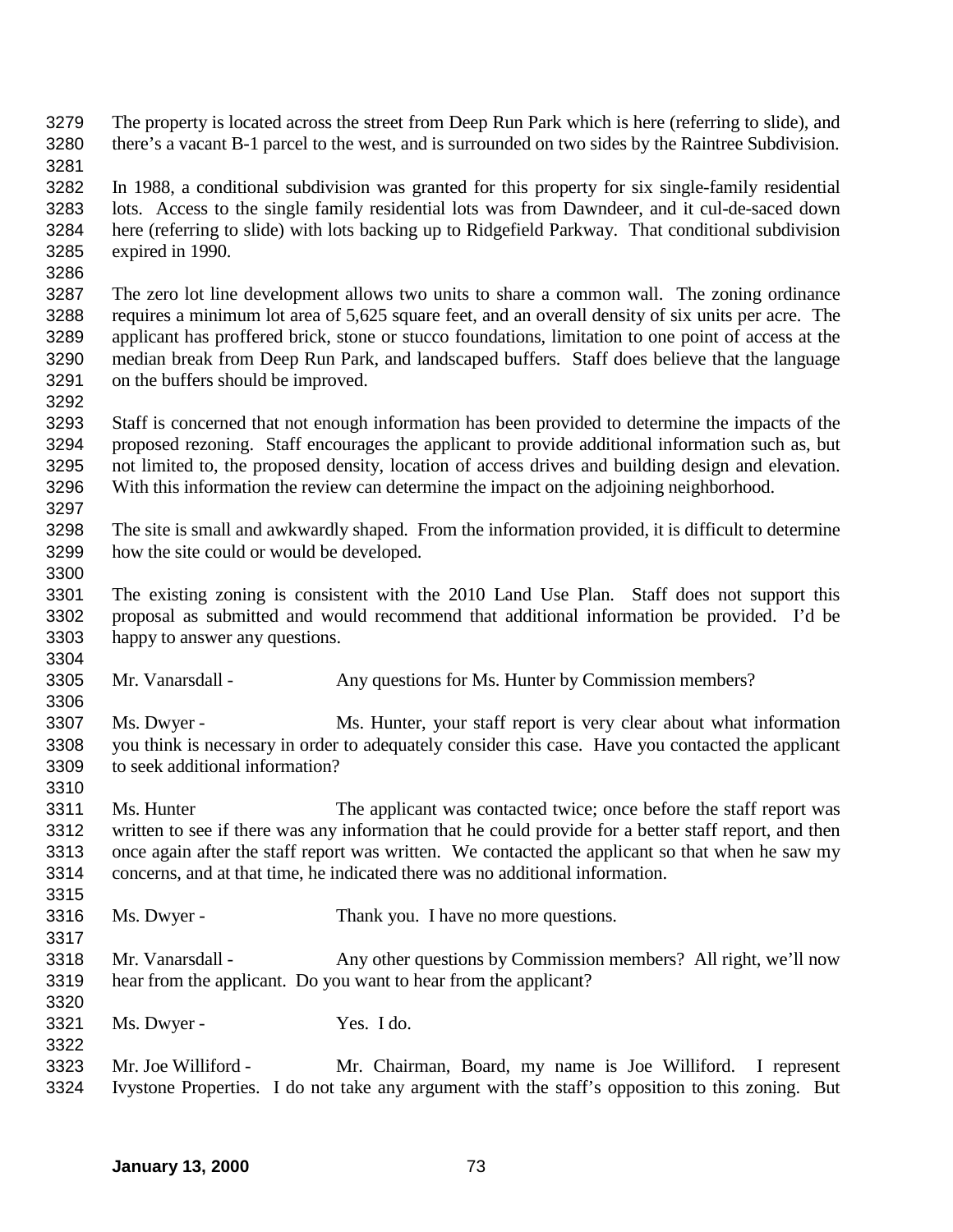there are some other extenuating factors that I think need to be pointed out. This little piece of property has been a "thorn in the side" for Planning Staff, the Planning Commission since 1979. 

 Ivystone Properties was approached by a seller in 1979, asking us to trade property for this tract of land. The piece that was to be offered in trade was a 17-acre site on the northern boundary of what was then Deep Run Park. This piece of land was purchased to be included in Deep Run Park, but with the alignment of Ridgefield Parkway, it was excluded. Before that trade could take place, we were requested to have a plan developed for both sites, at our expense, to determine whether it was "apples and apples" or "apples and oranges."

 The owner affected the rezoning of that property, and the first conditional subdivision approval for 21 lots. Fourteen of those lots were in Section A of a tract known as "Raintree East." There was a condition put on these 7 lots that they could not be developed until such time as Ridgefield Parkway was in effect.

 Ms. Dwyer - Excuse me, Mr. Williford, which 7 lots are you referring to now? Mr. Williford - The 7 lots that were in this tract, in this 3-acre tract.

Ms. Dwyer - That were already approved?

 Mr. Williford - Right. After the subdivision was rezoned, conditional approval was made, we took title to the property. The subject of not being able to do something with the 7 lots on Ridgefield was of no concern at that time. The other 14 lots were developed and built on.

- After completion of Ridgefield Parkway, we made application; well, before that happened, during the public hearing for Deep Run Park, there was opposition raised to the extending of Dawndeer into Ridgefield. The residents of the Raintree area felt that that was creating a traffic pattern for access to the park.
- 

 We received a call and a request from the Deputy Director of Public Works asking if we had any objection to closing of Dawndeer. Now, two of those 7 lots faced on that Dawndeer extension. We raised the question. "If you close Dawndeer, do we still get the 7 lot yield?" And the answer was, "Yes."

 When time came to get subdivision approval for these 7 lots is when things began to go in another direction. They were approved for six lots with access made off of Dawndeer, and access made to the lots by an alley to be maintained by the residents.

 This was not acceptable. Your addresses are 1, 2, 3, 4, Ridgefield Parkway, but to get there, you've got to turn on Falconbridge Drive and take the second road to the right and go to the dead end and take a right and then turn down the alley.

 Our proposal is to go back to the original intent; one access off of Ridgefield Parkway, as opposed to seven driveways. If we've got to put in an alley, or subdivision maintained street, then let's do it in the right fashion in a area that has restrictions and covenants and an association to maintain it.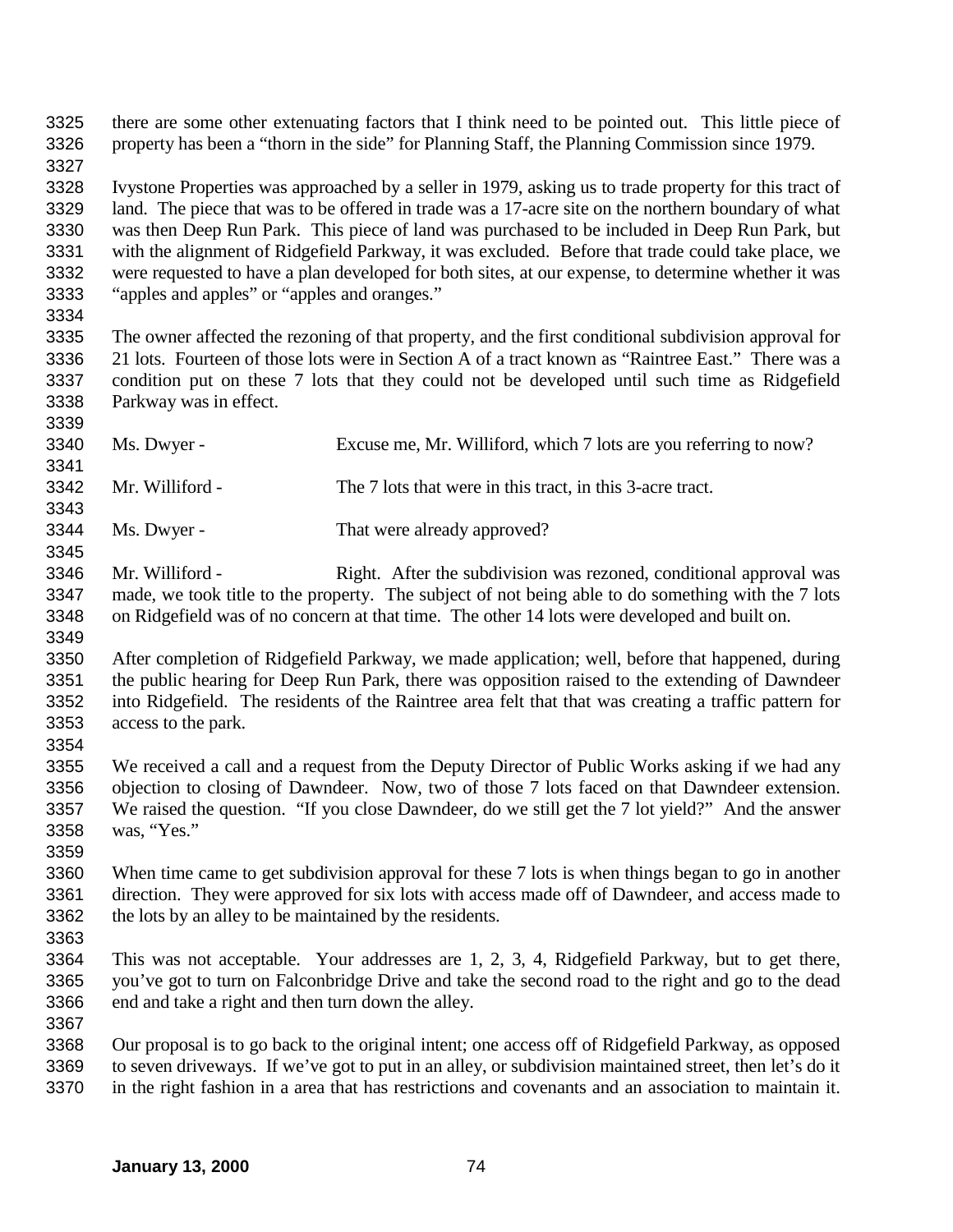Well, let's go back to 7 lots fronting on Ridgefield Parkway with seven driveways. I'd be glad to entertain any questions that might be…

 Ms. Dwyer - Mr. Williford, I appreciate your explanation of the history of this case, and I understand that we are all presented with a very unique parcel of land here. It presents some very difficult, I think, development challenges as you alluded to in your presentation. I think that's all the more reason to address all of those issues up front so that the Commission knows, and certainly neighbors who live around this parcel know what the concept is for the development of this site.

 I, personally, am not necessarily opposed to the increase in density of this parcel because I understand the unique difficulties that it presents. It may be that's the only way to actually adequately have any development. So, I'm not suggesting that the R-5A and the increase in density is inappropriate, but I do agree with staff that because a triangular piece of property surrounded on two sides with existing development. The third side is Ridgefield Parkway which is a major collector. Seven driveways certainly would not be appropriate. I think you would agree with that from your point of view. Certainly, the County would not want to see that.

 But, because of the shape and location, the topography, the access, issues, buffering, the staff report mentions some downstream flooding issues, possibly BMP. I'm not sure we need to look at those to see if that's an issue here. We, simply need to get some more information into the County and the Commission before we can make a decision to increase the density on such a difficult site to develop.

 If I may ask a question, first. You know, you have a couple of options. One would be to request a deferral for 30 days, and I'd be happy to sit down with you and the staff and look at some of your ideas and look at flushing out the proffers so that we have a better understanding of what can be done. We can resolve these issues up front at zoning. 

 Mr. Williford - The reason that there aren't some pretty pictures and all this, in the course of all of this, we have affected upneenth pictures. And I could not see the point in going 3402 and hiring an architect and a land planner at \$3,500 to \$5,000 to come up with another plan on a questionable thing. That's the reason there are no pretty pictures. We have had, and the staff is privileged to a sketch; a preliminary sketch that I think shows 14 units, a water retention basin, and a scheme of the roadway.

 In regard to the proffers offered, and the wording on the proffers, the wording on the proffers is the exact duplicate, because I copied it from it, the last zero lot line project done in Raintree on Raintree Drive.

 Deferrals; we've been deferred since 1979. And, incidentally, it was the County of Henrico who sold us this property and platted it and subdivision planned it before we took title to it. 

 Ms. Dwyer - Mr. Williford, be that as it may, I think, as the person who needs to make a motion on this case, what I'm saying is, I'm happy to work with you to work out some of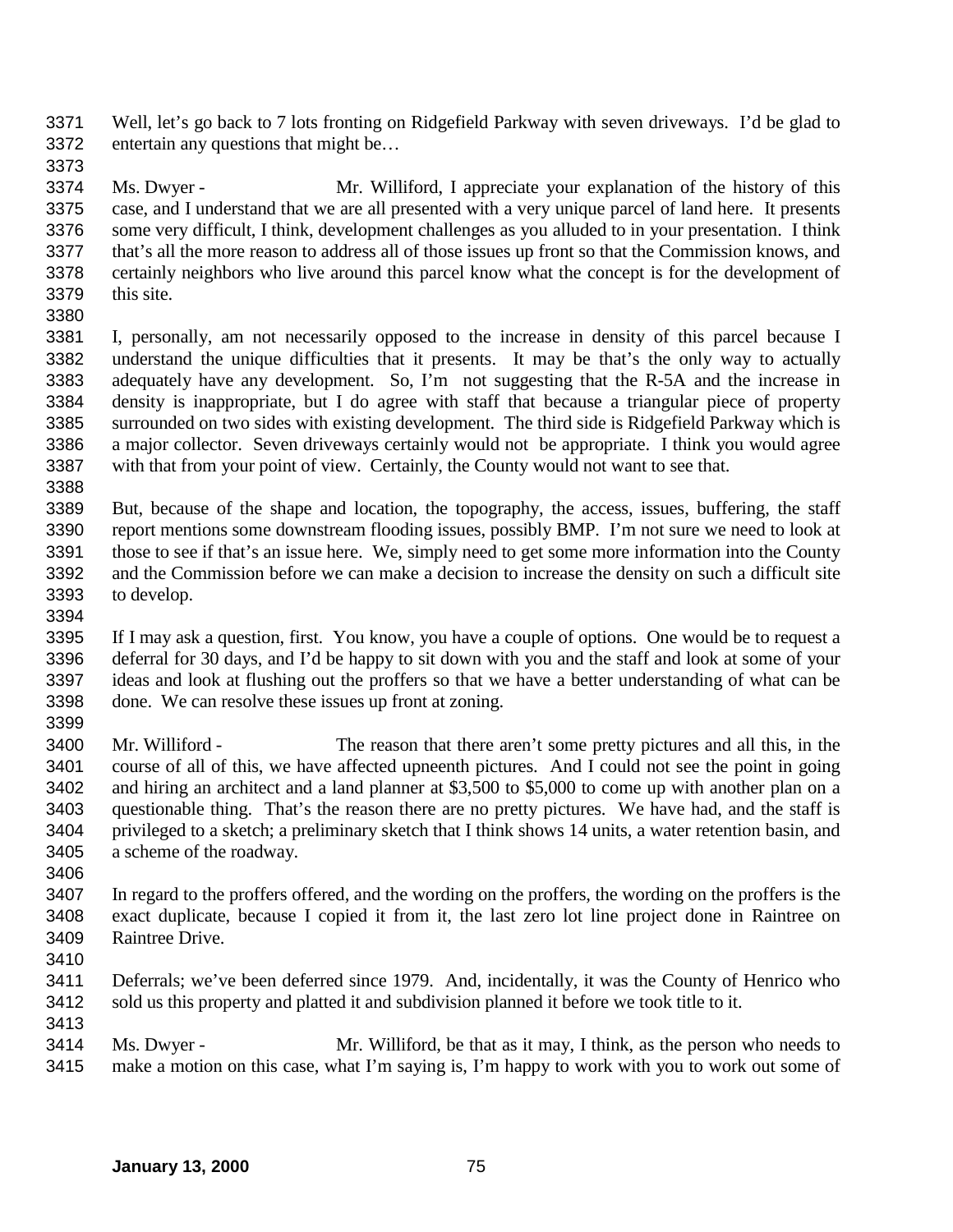these issues. What I'm saying, before I can make a motion in favor of this case, I need more information. So, I'm asking you, what you would like to do, knowing that. 3419 Mr. Williford - If you want to defer it, I will work with you on that. Ms. Dwyer - Okay. Would you like to defer the case? Mr. Williford - Me? I'm not. No. I wouldn't, but that's up to you. Ms. Dwyer - Would you be interested in sitting down with staff and me and involving the neighbors also informing them, certainly before the next meeting, about what kinds of concept plans might be possible for this site? Mr. Williford - Well, certainly. Ms. Dwyer - Set up a meeting then. Did you have anything else you wanted to say, Mr. Williford? Mr. Williford - No. Ms. Dwyer - I'm going to make a motion to defer Ivystone Properties Case C-6C-3437 00 on my own motion to our February meeting and that's February  $9^{th}$ ? No. February  $10^{th}$ , to our 3438 February  $10^{th}$  meeting. And Mr. Williford, if you would contact staff and give staff available dates February  $10<sup>th</sup>$  meeting. And Mr. Williford, if you would contact staff and give staff available dates within the next couple of weeks, a date that would work for you for us to sit down and talk about the case, I'd appreciate it. Thank you. Mr. Williford - Thank you. Mr. Vanarsdall - Motion made by Mrs. Dwyer. Did I hear a second? Mrs. Quesinberry seconded the motion. Mr. Vanarsdall - Seconded by Mrs. Quesinberry. All those in favor say aye—all those opposed by saying nay. The vote is 5-0 (Mrs. O'Bannon abstained). We thank all of you who came lined up to speak. Ms. Dwyer - Before everyone leaves, I would like to say, Mr. Secretary, we had a number of concerns expressed here tonight about the fact that neighbors had not gotten notice and that the sign was not up on the site. If we could make certain that next month the blue sign is on Ridgefield Parkway and also make sure that we get letters out. Sometimes our records are not as up to date. Sometimes people move around faster than we can keep our records. So, if you all would; those of you who are here tonight, if you would like to leave your names and addresses, just write it on a notebook piece of paper. We want to make sure you get a notice if you didn't get one. Then, please do that, and bring it up here and I'll make sure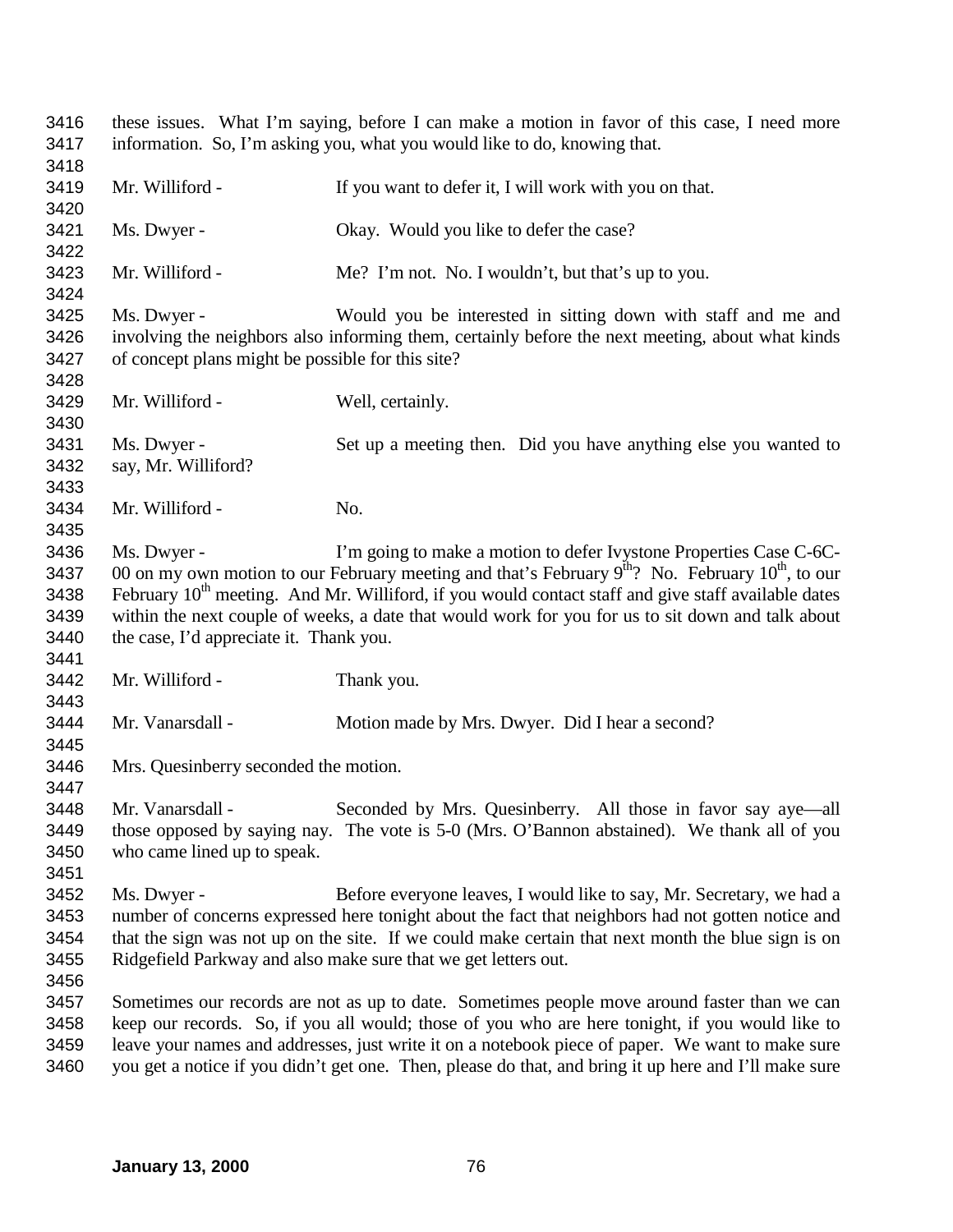staff gets that so that, you do get notice in a timely fashion for the next meeting. Thank you very much for waiting and being so patient.

3464 Mr. Vanarsdall - May I suggest when you get a chance, each one of the Commissioners go by the property and check the sign. I've done that in the past and found the signs were not up, but, as soon as I brought it to the attention of the staff, they were up before the day was over.

- **C-7C-00 Henry L. Wilton:** Request to conditionally rezone from A-1 Agricultural District to O-1C Office District (Conditional), part of Parcel 177-A-40, described as follows:
- 

 Beginning at a point on the south right-of-way line of Ruritan Lane (formerly Old Williamsburg Road) and the east right-of-way line of Old Elko Road; Thence along the south line of Ruritan Lane N 86°23' 16" E 198.28' to a point; Thence along a curve to left having a Radius of 806.38', a Delta of 15°17'04" and a Length of 215.11' to a point at the intersection of the south right-of-way line of Ruritan Lane and the west right-of-way line of Elko Road; Thence along the west right-of- way line of Elko Road S 12°01'04" E 234.85' to a point; Thence S 05°47'04" E 400.00' to a point; Thence leaving said right-of-way line S 45°42'24" W 71.84' to a point; Thence S 83°31 '52" W 66.99' to a point on the west right-of-way line of Old Elko Road; Thence along said right-of-way line along a non-tangent curve to the right having a Radius of 1026.74', a Delta of 14°31'52'' and a Length of 260.40' to a point; Thence N 20°35'03'' W 16.49' to a point; Thence along a curve to the left having a Radius of 658.77', a Delta of 16°05'30" and a Length of 185.02' to a point; Thence N 36°40'33" W 202.96' to a point; Thence along a curve to the right having a Radius of 1195.47', a Delta of 03°35'01'' and a Length of 74.77' to the point and place of beginning and containing 3.968 acres of land. 

- Mr. Marlles The staff presentation will be by Lee Householder.
- Mr. Vanarsdall Before we get started, what's the date of this?

 Mr. Lee Householder, County Planner - Those proffers were received on Tuesday before the deadline. 

| 3495 | Mr. Vanarsdall -      | So, what's the date?                                               |
|------|-----------------------|--------------------------------------------------------------------|
| 3496 |                       |                                                                    |
| 3497 | Mr. Householder -     | It was the $11^{th}$ .                                             |
| 3498 |                       |                                                                    |
| 3499 | Mr. Vanarsdall -      | Okay. Thank you.                                                   |
| 3500 |                       |                                                                    |
| 3501 | Mr. Householder -     | We stamped the originals; the blackline should have been on there. |
| 3502 | I apologize for that. |                                                                    |
| 3503 |                       |                                                                    |
| 3504 | Mr. Vanarsdall -      | Go ahead.                                                          |
| 3505 |                       |                                                                    |
| 3506 | Mr. Householder -     | Okay. Thank you, Mr. Chairman.                                     |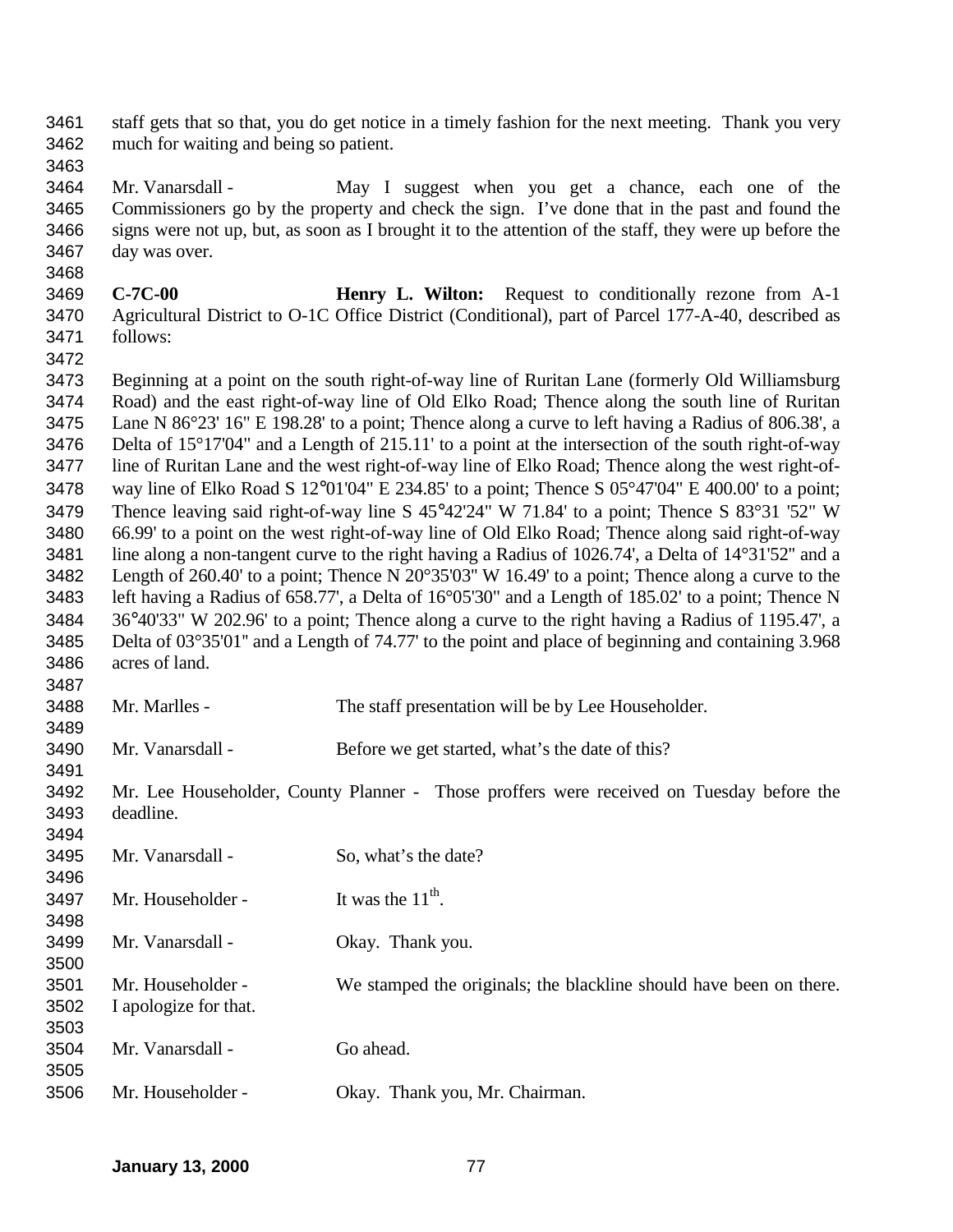| 3509 |                                                                                                    |                                                                                                        |  |
|------|----------------------------------------------------------------------------------------------------|--------------------------------------------------------------------------------------------------------|--|
| 3510 | Mr. Householder -                                                                                  | Excellent.                                                                                             |  |
| 3511 |                                                                                                    |                                                                                                        |  |
| 3512 | Mr. Vanarsdall -                                                                                   | Good.                                                                                                  |  |
| 3513 |                                                                                                    |                                                                                                        |  |
| 3514 | Mr. Householder -                                                                                  | The applicant seeks O-1C zoning on 3.9 acres located at Ruritan                                        |  |
| 3515 |                                                                                                    | Lane's southwest intersection with Elko Road. A 4,000 square foot office building is proposed. To      |  |
| 3516 |                                                                                                    | the north of the subject property there is a Ruritan Club located on land zoned A-1. Further to the    |  |
| 3517 |                                                                                                    | north closer to Williamsburg Road is vacant parcel zoned B-3, and to the east, there is a 58.57 acre   |  |
| 3518 |                                                                                                    | parcel zoned A-1. Recently, this property was purchased by a religious organization that hopes to      |  |
| 3519 |                                                                                                    | build a church on this site which would be pictured right here (referring to slide). To the south past |  |
| 3520 |                                                                                                    | the intersection of Old Elko Road and Elko Road are A-1 properties that include the Old Cannon         |  |
| 3521 | <b>Estates Subdivision.</b>                                                                        |                                                                                                        |  |
| 3522 |                                                                                                    |                                                                                                        |  |
| 3523 |                                                                                                    | The 2010 Land Use Plan recommends Rural Residential for this property, and the surrounding             |  |
| 3524 |                                                                                                    | properties are designated also Rural Residential with the exception of the existing Ruritan Club,      |  |
| 3525 |                                                                                                    | which was there at the time the Land Use Plan, so it is designated Open Space or Recreation.           |  |
| 3526 |                                                                                                    |                                                                                                        |  |
| 3527 |                                                                                                    | This site is probably no longer desirable for residential development because of its location at the   |  |
| 3528 |                                                                                                    | intersection of two roads. Therefore, an office use may be a more appropriate transition between       |  |
| 3529 | the commercial zoning and uses on Williamsburg Road and the surrounding rural residential          |                                                                                                        |  |
| 3530 | properties. Although O-1C is not consistent with the Rural Residential, we do still feel this is a |                                                                                                        |  |
| 3531 | logical use of the property.                                                                       |                                                                                                        |  |
| 3532 |                                                                                                    |                                                                                                        |  |
| 3533 |                                                                                                    | This property also has significant topographic and wetland constraints that limit the development      |  |
| 3534 |                                                                                                    | potential. There is a creek that traverses the north portion of the property and there are wetlands    |  |
| 3535 |                                                                                                    | issues that leave only a small area toward the southern tip. This map is not oriented to the north.    |  |
| 3536 |                                                                                                    | But, to the north of the property, there is potential for development.                                 |  |
| 3537 |                                                                                                    |                                                                                                        |  |
| 3538 |                                                                                                    | The applicant has proffered this conceptual layout and staff has discussed the need for landscape      |  |
| 3539 |                                                                                                    | buffering in the staff report, which they have addressed in the new proffers, where they proffered a   |  |
| 3540 |                                                                                                    | 20 foot landscape buffer along Elko Road and the front portion of the property that would face south   |  |
| 3541 | on Elko Road.                                                                                      |                                                                                                        |  |
| 3542 |                                                                                                    |                                                                                                        |  |
| 3543 |                                                                                                    | Staff is also concerned that Old Elko Road would have increased traffic. Old Elko, being this road     |  |
| 3544 |                                                                                                    | right here, (referring to slide). This is where the Old Cannon Estates, and some rural residential     |  |
| 3545 | properties would be impacted by this development.                                                  |                                                                                                        |  |
| 3546 |                                                                                                    |                                                                                                        |  |
| 3547 |                                                                                                    | Staff was concerned about access being provided to the site through this Old Elko Road. The            |  |
| 3548 |                                                                                                    | applicant has proffered that they will not have access from Old Elko Road until such time a median     |  |
| 3549 |                                                                                                    | would be constructed on Elko Road which is in the long range plans for Elko Road that there would      |  |
| 3550 |                                                                                                    | be a median. There are no immediate plans for this to happen. So, until such time as a median is       |  |
| 3551 |                                                                                                    | constructed, there will be no access from Old Elko Road. When a median is constructed, it would        |  |
| 3552 |                                                                                                    | be to their benefit to have this access. Staff feels that this is legitimate.                          |  |
|      |                                                                                                    |                                                                                                        |  |
|      |                                                                                                    |                                                                                                        |  |

Mr. Vanarsdall - Lee, how are you doing, tonight?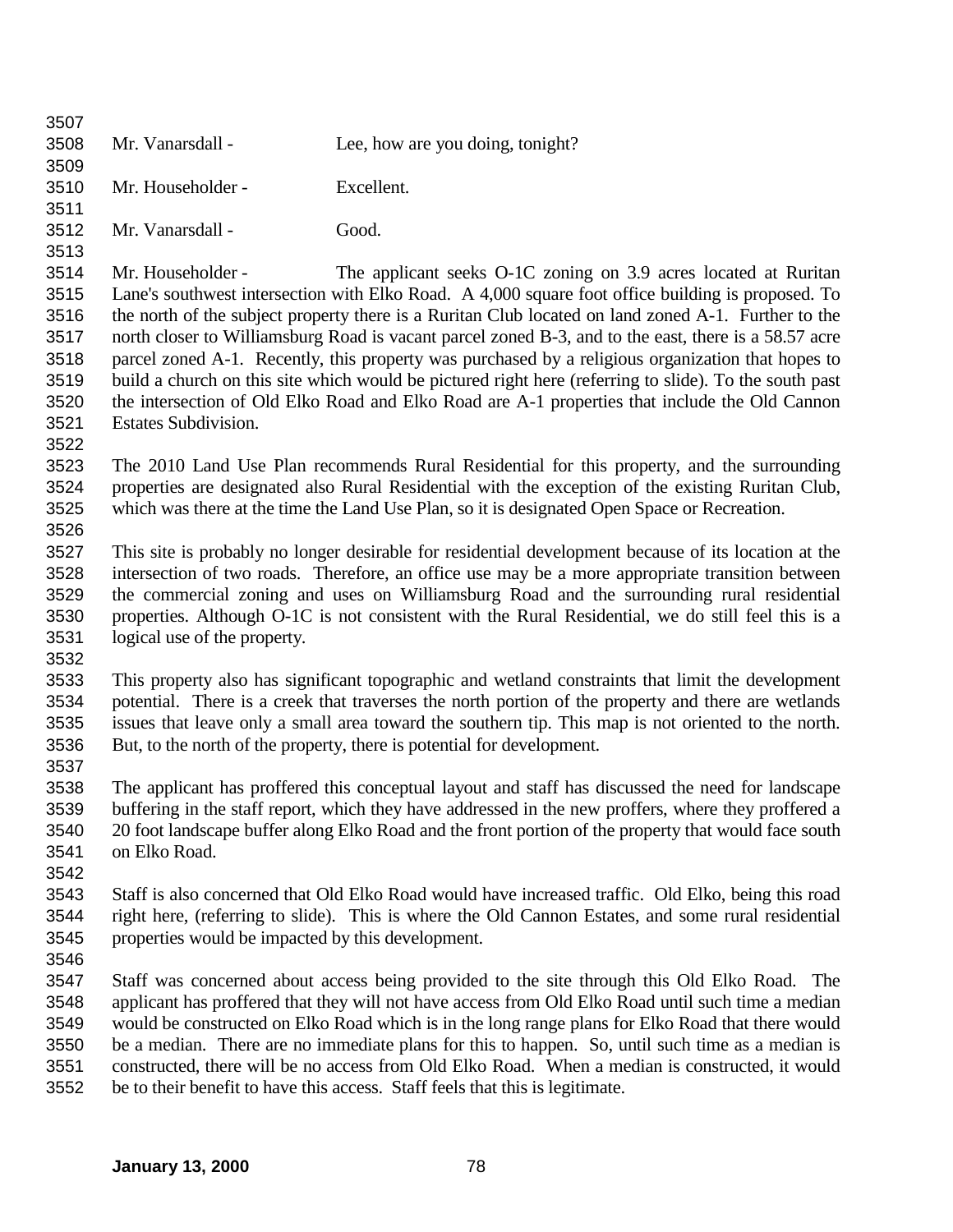## The applicant has submitted proffers that limit the floor area of the building to 4,000 square feet. A maximum of 20-foot parking lot lighting, limited hours of operations, and they have ensured screening of trash receptacles. To better clarify the architectural style of this office building, staff mentioned in its report that they would like to see some sort of rendering and rewording. And this is what they have proffered that the building constructed will match the colonial style that will match the style of this rendering. The applicant has also addressed the concerns of a child care center as a use being this is surrounded by three roads. They have proffered there shall be no child care centers on the property. While this site has an awkward shape and limited buildable area, staff feels an office use is more appropriate than a residential use. Overall, we feel the proffers that have been submitted with this case have been significantly improved since the staff report and that it will not detract from the overall rural residential character of this area. Based on these considerations, staff recommends approval of this zoning request. I'd be happy to take any questions that you may have. 3570 Mr. Vanarsdall - Is any one in the audience in opposition to this Case C-7C-00? Any questions by Commission members of Mr. Householder? Mrs. Quesinberry - I don't see any indications about anything about where a BMP would be. And, I know we look at that at POD, but it's such a tiny little piece of property. They've got most of it covered with the building and the parking lot. Would there is an issue with something… Mr. Householder - I may refer that to the applicant, if he's willing to address that, so he can address that. Mr. Vanarsdall - All right, Mr. Wilton. Mr. Henry L. Wilton - Yes sir. Mrs. Quesinberry - Where's it going to be, Mr. Wilton? Mr. Wilton - I don't know exactly where its going to be. We will have to have a BMP on this site. Mrs. Quesinberry - It's not going to be on Elko Road and ugly, is it? Mr. Wilton - No ma'am. If we have to go with an above ground BMP, we will go ahead and make sure you cannot see it from Elko Road or we can put it underground like we've done with commercial facilities I just completed off of Dickens Place. I understand nobody likes to see a BMP. We will screen it appropriately. We'll be back here to make sure we go with that promise.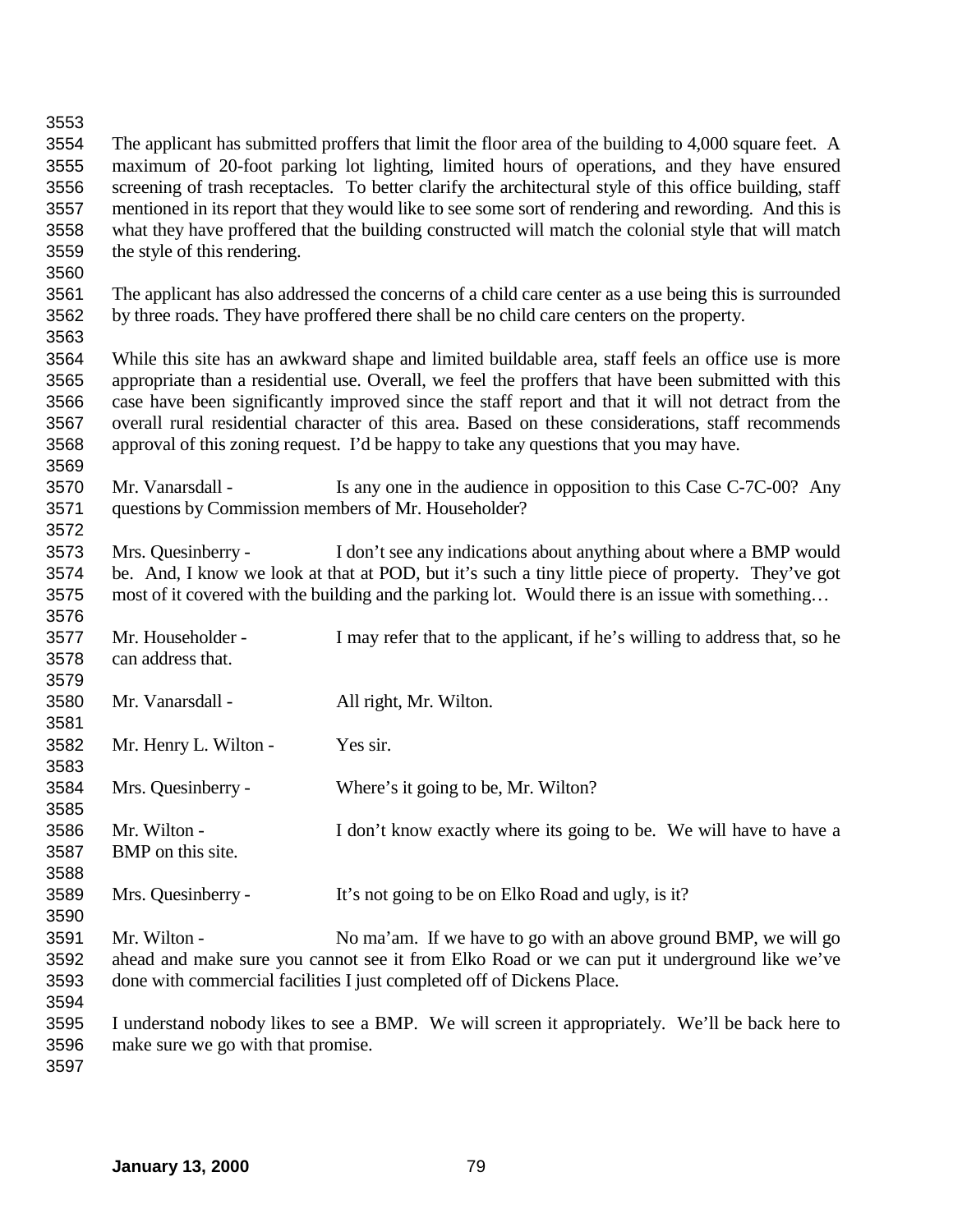Mrs. Quesinberry - Actually, the issues here, where your building is about all that is buildable on this site, is it not? I mean, you don't have… Mr. Wilton - Actually, we can move a little bit further down. Basically, the septic field is right below that. We have commissioned our engineers to go ahead and go forward with the POD right after zoning, along with the POD on the site that I own on the front of Elko Road and Route 60. I own 3.5 acres on the front of the property right next to the Ruritan community. And we're doing a POD with that site and this site together, so that we can, hopefully, lessen the impacts of the BMPs and so on. We may use one for the two sites. So, we'll go forward with the POD as soon as we go ahead and get the zoning. Mrs. O'Bannon - Don't we have issues because there's no sewer in this area? Mr. Wilton - Do I have issues? 3613 Mrs. O'Bannon - Are there going to be issues? Mr. Wilton - No. Our septic man, Mr. Harold Matthews, has gone out there and he's looked at the site. And that's the reason why its only 4,000 square feet is because of limitations of the septic field. And, again, we can do one septic field for both developments. So, hopefully, we can do one BMP for both developments, depending on what you do as far as redoing the drainage study now as far as BMPs maybe not being used in the future. I didn't really have anything to add. I think he made a nice presentation, and, basically, had all my points in it. Mr. Vanarsdall - Any other questions of Mr. Wilton? Ms. Dwyer - I have a question. Mr. Wilton - Yes ma'am. Ms. Dwyer - I'm not sure if you answered the BMP question. But the remainder of this property which is heavily wooded, would you be clearing the whole remainder or any of it or leaving it? Mr. Wilton - No ma'am. It's wetlands. We're not going to clear it. It will stay pristine like this as much as possible. We're going to bring any type of utilities up the side of the road and we wouldn't come into the middle of the property, nor would you want to try. Ms. Dwyer - So, everything that is outside this drive area will remain exactly as you… Mr. Wilton - Well, you're going to have to clear the septic field which is below the site coming this way (referring to slide). The septic field is below the site. Going away from the tip points towards Route 60.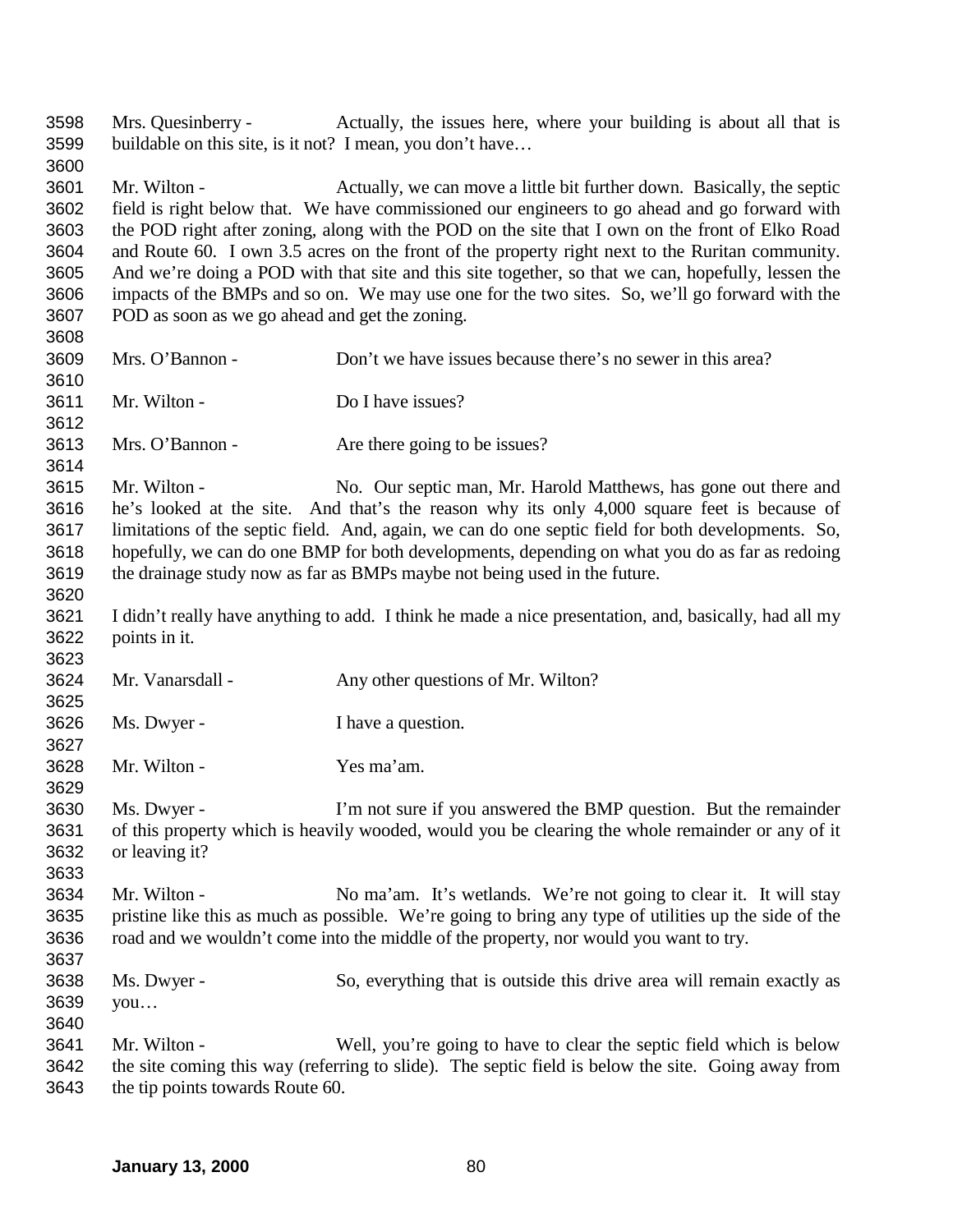| 3644 |                                                      |                                                                                                    |
|------|------------------------------------------------------|----------------------------------------------------------------------------------------------------|
| 3645 | Mrs. Quesinberry -                                   | Does that mean it goes towards the Ruritan's building?                                             |
| 3646 |                                                      |                                                                                                    |
| 3647 | Mr. Wilton -                                         | Yes. If that way is below the site right there. We don't have enough                               |
| 3648 |                                                      | space on the other side. And we're working with the Ruritan on putting an access, both of us       |
| 3649 |                                                      | having a joint access for that other piece of property which would help access coming into their   |
| 3650 | property off of Rt. 60 also.                         |                                                                                                    |
| 3651 |                                                      |                                                                                                    |
| 3652 | Ms. Dwyer -                                          | Do you know how much clearing you'll have to do on the site?                                       |
| 3653 |                                                      |                                                                                                    |
| 3654 | Mr. Wilton -                                         | Well, we'll have to clear for the septic field and wherever we                                     |
| 3655 |                                                      | eventually put the BMP. Certainly, we have to go ahead and clear for that, and then the parking.   |
| 3656 |                                                      | Other than that, its going to be limited because we don't want to impact any of the wetlands. And, |
| 3657 | again, most of the site is wetlands and floodplain.  |                                                                                                    |
| 3658 |                                                      |                                                                                                    |
| 3659 | Ms. Dwyer -                                          | I guess the point of my questions is maybe there is a way to make a                                |
| 3660 |                                                      | commitment about tree preservation and that kind of thing on the site.                             |
| 3661 |                                                      |                                                                                                    |
| 3662 | Mr. Wilton -                                         | I really can't tell you until I go with the POD. I will come back                                  |
| 3663 |                                                      | here, and when I go with the POD, I will outline areas where we will have tree preservation areas. |
| 3664 | I promise that I'll do that at the time of POD.      |                                                                                                    |
| 3665 |                                                      |                                                                                                    |
| 3666 | Ms. Dwyer -                                          | It's always better to do that at zoning.                                                           |
| 3667 |                                                      |                                                                                                    |
| 3668 | Mr. Wilton -                                         | Yes ma'am, but I don't have that information right now.                                            |
| 3669 |                                                      |                                                                                                    |
| 3670 | Mr. Vanarsdall -                                     | All right, thank you, Mr. Wilton. Entertain a motion, Mrs.                                         |
| 3671 | Quesinberry.                                         |                                                                                                    |
| 3672 |                                                      |                                                                                                    |
| 3673 | Mrs. Quesinberry -                                   | Mr. Wilton, I notice this is four miles from my house. It's my main                                |
| 3674 | drag home every night. So, a point well taken, okay. |                                                                                                    |
| 3675 |                                                      |                                                                                                    |
| 3676 | Mr. Wilton -                                         | Yes ma'am.                                                                                         |
| 3677 |                                                      |                                                                                                    |
| 3678 | Mr. Archer -                                         | Watch where you put that BMP.                                                                      |
| 3679 |                                                      |                                                                                                    |
| 3680 | Mrs. Quesinberry -                                   | Let's watch where we put that BMP. How many trees we take out.                                     |
| 3681 |                                                      | I'd like to make a motion to recommend approval for Case No. C-7C-00 Henry L. Wilton, with the     |
| 3682 |                                                      | additional proffers that were presented tonight, delivered on Tuesday.                             |
| 3683 |                                                      |                                                                                                    |
| 3684 | Mr. Archer seconded the motion.                      |                                                                                                    |
| 3685 |                                                      |                                                                                                    |
| 3686 | Mr. Vanarsdall -                                     | Motion made by Mrs. Quesinberry, seconded by Mr. Archer. All                                       |
| 3687 |                                                      | those in favor say aye—all those opposed by saying nay. The vote is 5-0 (Mrs. O'Bannon             |
| 3688 | abstained).                                          |                                                                                                    |
| 3689 |                                                      |                                                                                                    |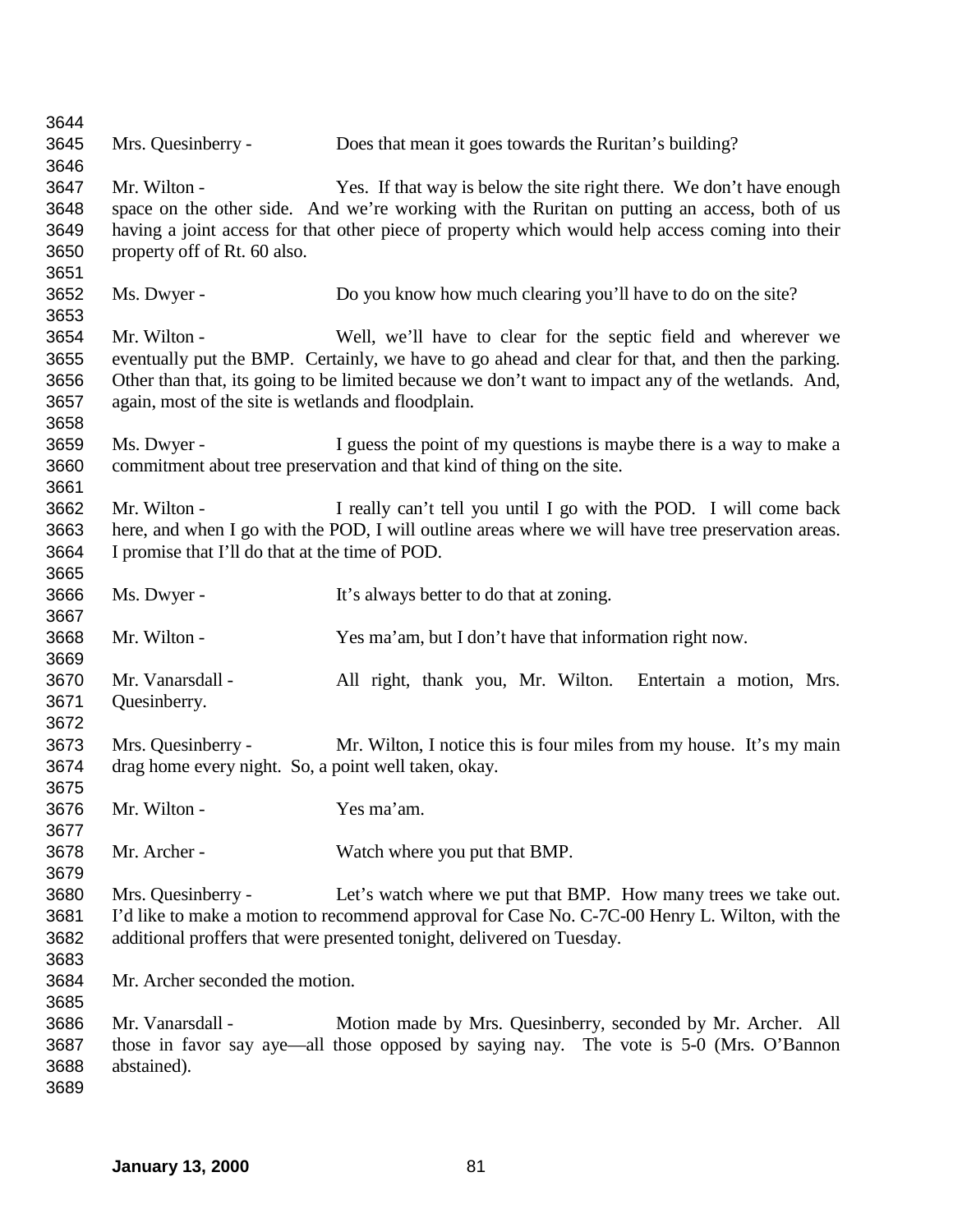REASON: Acting on a motion by Mrs. Quesinberry, seconded by Mr. Archer, the Planning Commission voted 5-0, (Mrs. O'Bannon abstained) to recommend that the Board of Supervisors **accept the proffered conditions and grant** the request because it is appropriate commercial zoning in this area; and the proffered conditions would provide for a higher quality of development than would otherwise be possible. 

 **C-75C-99 Henry L. Wilton:** Request to conditionally rezone from O-2 Office District to M-1C Light Industrial District (Conditional), part of Parcel 61-A-75, described as follows: 

 Beginning at a point on the northern right-of-way line of Parham Road, said point being the southeast corner of Henrico County tax parcel number 61-A-76. Thence, leaving said Parham 3701 Road along the eastern property line of said tax parcel 61-A-76, N. 41°-20'-21" W., 1406' +- to a point in the southern line of Hollins Glen Subdivision; thence along the southern line of said Hollins Glen Subdivision, N. 72° 01' 10" E., 198' +- to a point; thence leaving said line of Hollins Glen Subdivision, S. 52° 06' 20" E., 1365' +- to a point on the northern right-of-way line of Parham Road; thence along the northern right-of-way line of said Parham Road, S. 48° 58' 50" W., 167' +- to a point; thence continuing along the right-of-way of said Parham Road on a 3707 curve to the right with a radius of 2794.79', a central angle of  $5^{\circ}$  31' 49" and a length of 270' +-to the point of beginning and contains approximately 9.6 acres.

 Mr. Marlles - The staff presentation will be made by Eric Lawrence. 3712 Mr. Vanarsdall - Any one in the audience in opposition to C-75C-99? No opposition. Mr. Lawrence. Mr. Lawrence - Thank you, Mr. Chairman. This request is to rezone approximately 10 acres from O-2 to M-1C Light Industrial. The applicant has indicated that there are no users at this time. Revised proffers were just handed out to you. They were received yesterday. So, if you feel they're appropriate, you may have to waive the time limit on them. The subject site is actually 24 acres total; the parcel is, but we're only looked at the 10-acre O-2 in the middle. The property is split into three zonings; M-1, O-2, and R-3. The site is located at the

 terminus of Ackley Avenue, which you can see right there (referring to slide). The entire O-2 site currently has road frontage on Parham, but the applicant has discussed, and will be extending Ackley Avenue to provide service to it also, and, you've noticed the residents to the east and to the north. You've got R-4C to the north, and R-3 to the east. 

 Also, I'll point out that this R-3 portion right here that I'm indicating on the map is actually owned by the applicant and is a part of the 24-acre parcel. It's currently undeveloped, and, as indicated on the Land Use Plan, the R-3 and a portion of the site being considered tonight are impacted by environmental protection areas on the Land Use Plan.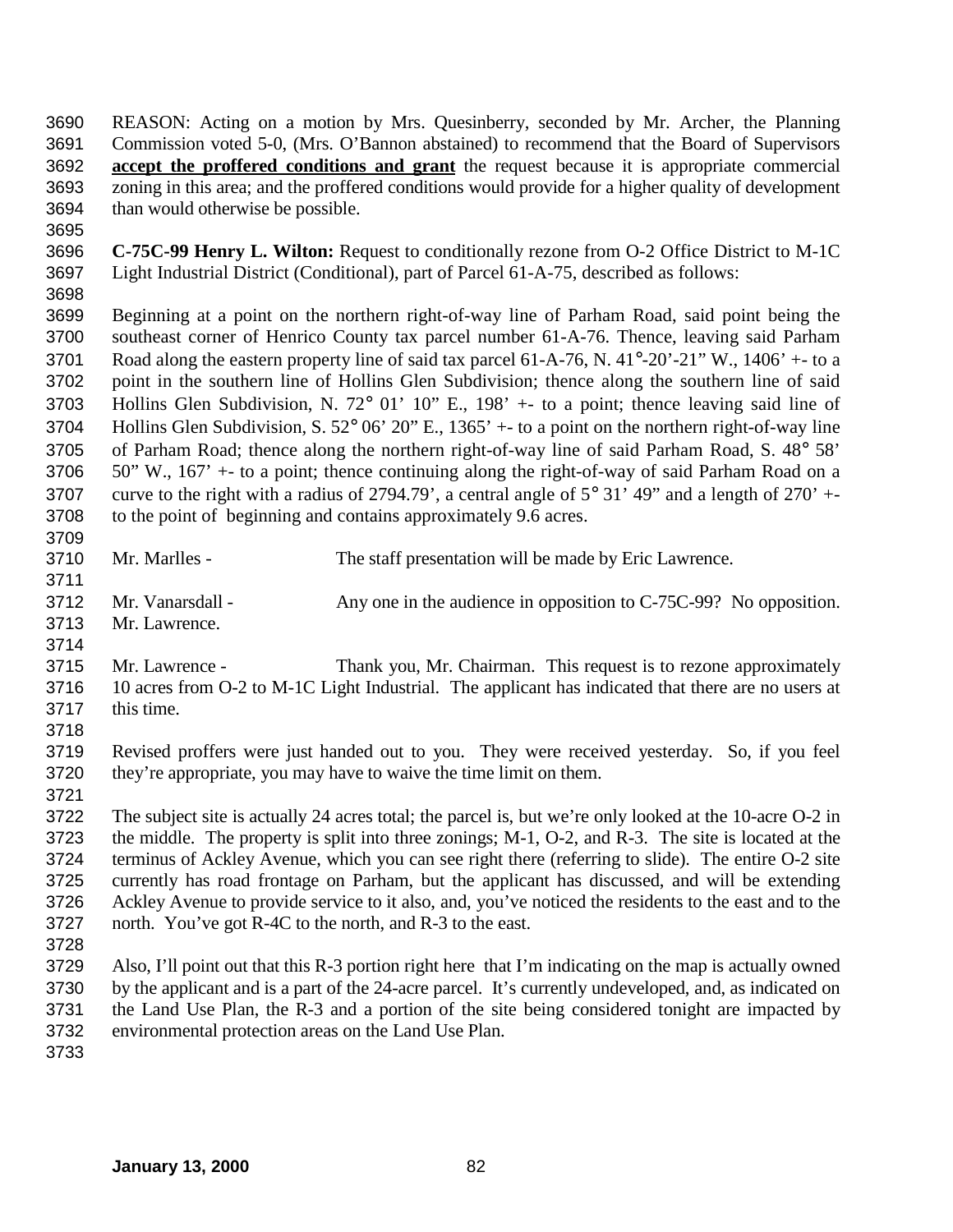- The existence of these environmental features; floodplain and stream divides this site into a few sections. This division actually separates the R-3 section from what is being considered for the M-1C. It creates a natural division.
- 
- The applicant intends to apply to rezone the R-3 section to C-1, essentially, creating a buffer between the light industrial development from the existing residential.
- 

 In the staff report, staff identified a number of issues regarding development along Parham Road. Such issues include the establishment of setbacks, building materials, signage similar to other projects in the vicinity.

 The applicant has addressed these issues through a revised proffer statement that was distributed tonight. The applicant has proffered a 25-foot greenbelt along Parham. He's proffered buildings that front on Parham shall be constructed of reddish brown brick which, again, complements the structures around it, and that a monument-style sign would be permitted. 

 While staff feels the site should not have direct access on Parham Road, the applicant has proffered 3751 the front of the parcel would have access to Parham Road, and serve a parcel no larger than 4.5<br>3752 acres. Essentially, it's hard to see, but it would just be in the front corner there (referring to slide). acres. Essentially, it's hard to see, but it would just be in the front corner there (referring to slide). 

 Staff, again, does not support that. Staff's feeling is because it's a limited "right in-right out" opportunity, there's a median blocking crossovers, so its really not a good place to have entrances. In discussions with the applicant this evening, consensus was brought that, if he was willing to proffer out heavy users, heavy traffic generators, then an entrance on Parham may be a little more acceptable. But, it's staff's belief, without the uses being proffered out, that no entrance should be permitted along Parham Road, and that the entire site should be accessed through the existing Ackley Avenue.

 Based on the existing surrounding uses, the location of the environmental areas, and the submitted proffers, the request appears reasonable. The potential for the applicant to rezone the R-3 to C-1 creates a natural buffer to the adjoining existing residents, and, essentially, creates a nice transition to the existing light industry to the existing residents. And, again, staff could support this application if the application is revised so that no direct access to Parham Road is sought or that if the heavy users and heavy traffic generators are proffered out, then access to Parham Road would be appropriate. I'd be happy to answer any questions and the applicant is here this evening.

- Mr. Vanarsdall Any questions of Mr. Lawrence by Commission members?
- Ms. Dwyer - Mr. Lawrence, I noticed that there's a commitment to rezone property that's not subject to this case. I would assume that's a significant proffer as far as this case is concerned. In other words, does a commitment to zone property that's now R-3 that's outside the boundary of the case that's before us tonight, are we running into legal problems like we had in Tanfield with that kind of a proffer?
- Mr. Lawrence Right. That was actually raised before the meeting tonight. I need to confer again with the County Attorney. The proffers were submitted, and whether it was not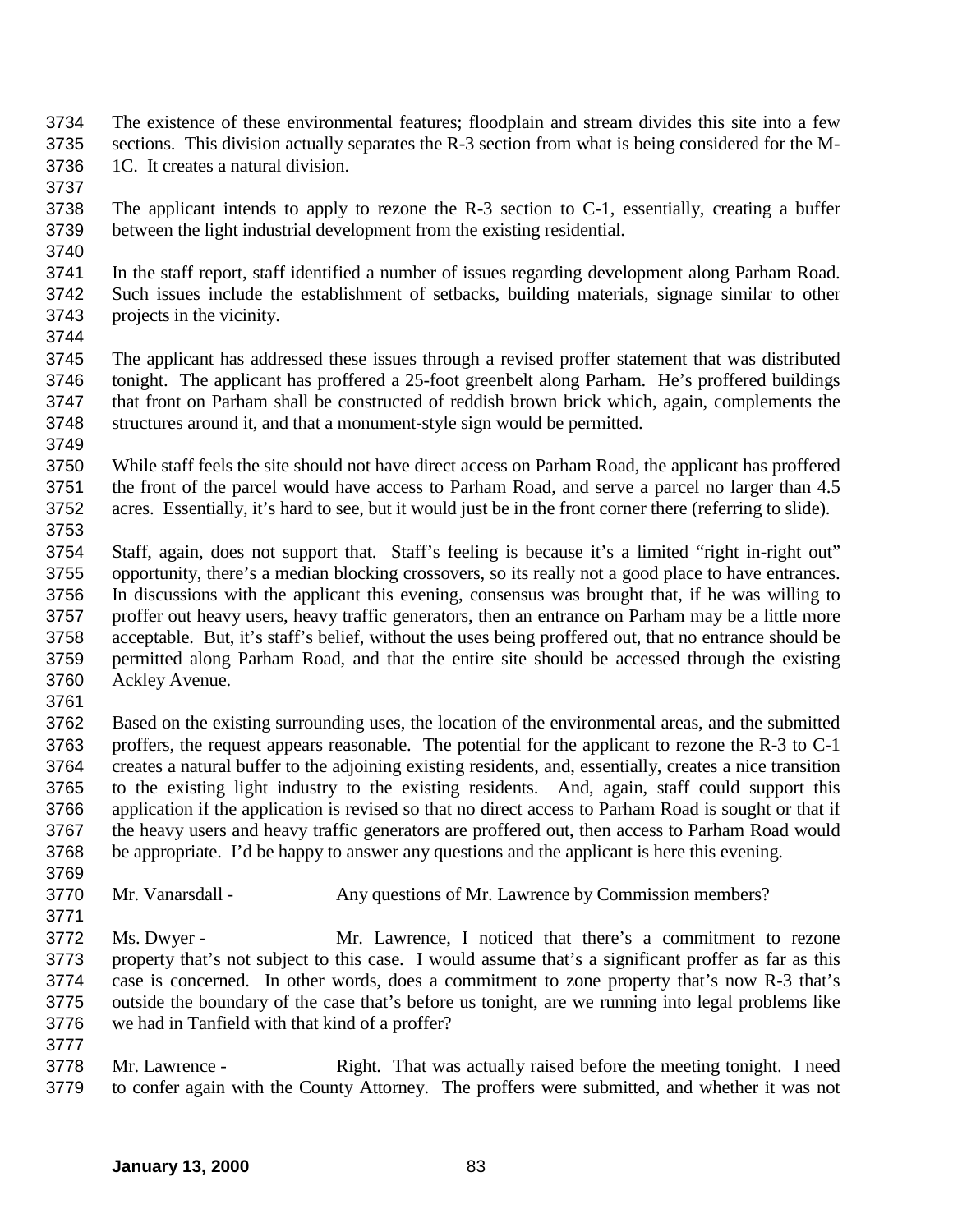caught, I'm not sure. I do want to confirm that a legal proffer and can be enforced. The intent is to rezone this R-3 to C-1. 3783 Ms. Dwyer - I understand that. But, if the proffer doesn't work, then... Mr. Lawrence - I understand. I need to look into that. Ms. Dwyer - Okay. Thank you. 3789 Mr. Vanarsdall - Any other questions? Mr. Wilton. Thank you, Ms. Dwyer. Mr. Henry L. Wilton - Mr. Chairman, members of the Commission, for the record, my name is Henry Wilton. I represent Wilton Development. We own this property. We own all 25 acres. We are rezoning 9.6 acres to M-1 Conditional. The three acres plus of R-3, we're going to go ahead and rezone that to Conservation or C-1 designation after the rezoning. We did this at Dickens Place, when we developed that site, which was over five acres, we only developed 2.5 acres. And after we finished the POD, we came back; we just did that two months ago. If it's illegal, I just did it two months ago. Mr. Vanarsdall - Ms. Dwyer's question was, "Would we need that proffer in there?" Mr. Wilton - Well, I mean, I certainly could make it a letter of agreement, but I did that before. It was a condition of the case at Dickens Place. Ms. Dwyer - Well, in that case, was the parcel you were committing to rezone, was that a part of the case? Mr. Wilton - Yes, it was, because I was rezoning the entire piece. Ms. Dwyer - Okay. So, that's different. Mr. Wilton - You're right. We would have to increase, I guess, the size of the case to take in the R-3, which, again, is a separate case to have to rezone it according to my proffers. But, however, you want to work it, as far as, obviously, legally, I'd like to do it that way. Mr. Vanarsdall - Now, you understand on a "right in, right out," there will be no crossover there? We've already checked that out. Mr. Wilton - Yes sir. We checked with that again, and that's why we think its going to have limited retail usage. And, I'm willing to go ahead and sit down with the staff and, basically, proffer out the more intense types of uses. I'll do that between now, if it's okay, between the Planning Commission hearing and the Board of Supervisors. The O-2 originally was thought to be a buffer between the M-1 and the residential zoning. In fact, the R-3, the residential zoning is forested wetlands and floodplain and could never be developed. So, when we go ahead and put the C-1 designation on it, that will ensure the development of that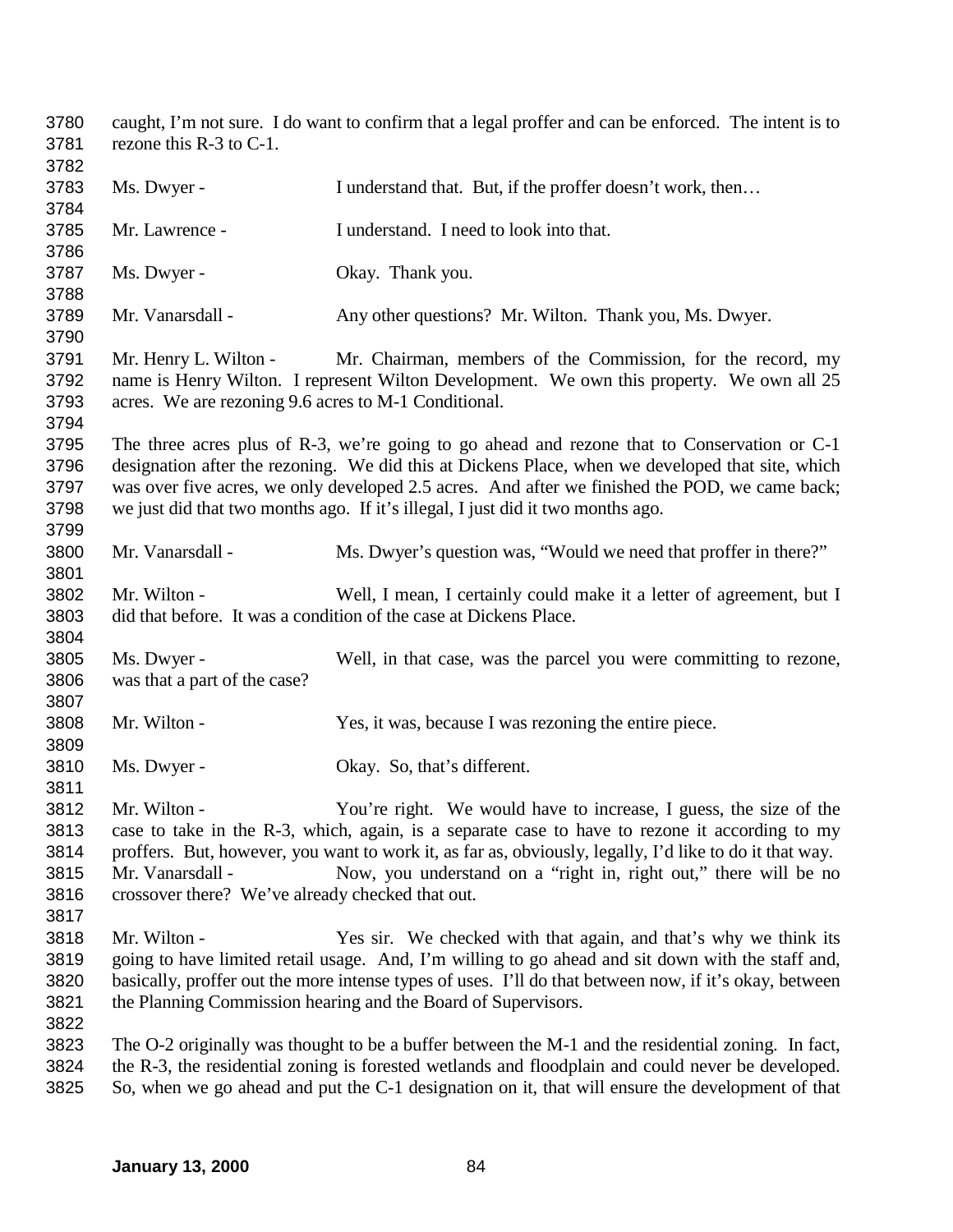R-3 will work as a buffer and it will never be cleared or developed. We've also proffered additional landscaping and buffering to protect adjoining residential properties at the northern tip of the property. In regard to the traffic per the staff's suggestion, we do have limited access off of Parham. As you can see on the plat we have here, this is a POD that's been submitted to the County of Henrico already. And, you can see, with the placement of our BMPs and the wetlands, actually, excludes this site from being accessed from Ackley. The useable acreage on that site is probably about one and a half acres. And that's why we've accessed that particular parcel off of Parham. That would be the only piece of this 24-acre parcel would have access to Parham Road, because, again, the topo, the wetlands and the floodplain pretty much prevent access coming from the interior Ackley Road access. We have revised the proffers. And we were late on getting out proffers, because my next door neighbor, Mr. Cantor, called with a few changes that he needed. And those changes were in regard to the building that would be placed with the access to Parham Road. He wanted that to be, instead of a reddish brown brick, or similar material, that we would commit to it would just be a reddish brick, and we've done that. 

 Mr. Wilton - It was Stuart Cantor, who has always been our contact person over there. He's one of the owners of the building, along, I think, with Mr. Eric Cantor and some of the others. 

 Mr. Vanarsdall - I know, at one time, they weren't satisfied with something that was going there, but I understand they are satisfied with this?

Mr. Wilton - Yes sir.

 Mr. Vanarsdall - They're sitting on a piece of "B" property, and they built an office building. 

 Mr. Wilton - Yes sir. They have B-3 property in there. They have a red brick in there. They also have dryvit, I think, in that building. 

Mr. Vanarsdall - They own "B" on Parham Road.

Mr. Vanarsdall - Was it Roy Cantor or his daddy?

 Mr. Wilton - They're my closest neighbor, but, again, I wouldn't be able to see them because of the wetlands separating; and, again, we're not going to clear the wetlands. 

I guess that was the only point he wanted us to change in regard to the proffers.

 Looking at the proffers, they're standard proffers, again, that I used in Dickens Place M-1 development that I moved my office over there at the end of this month. That was the format we used here again. The screening, the underground utility lines, the ratio of office use, conservation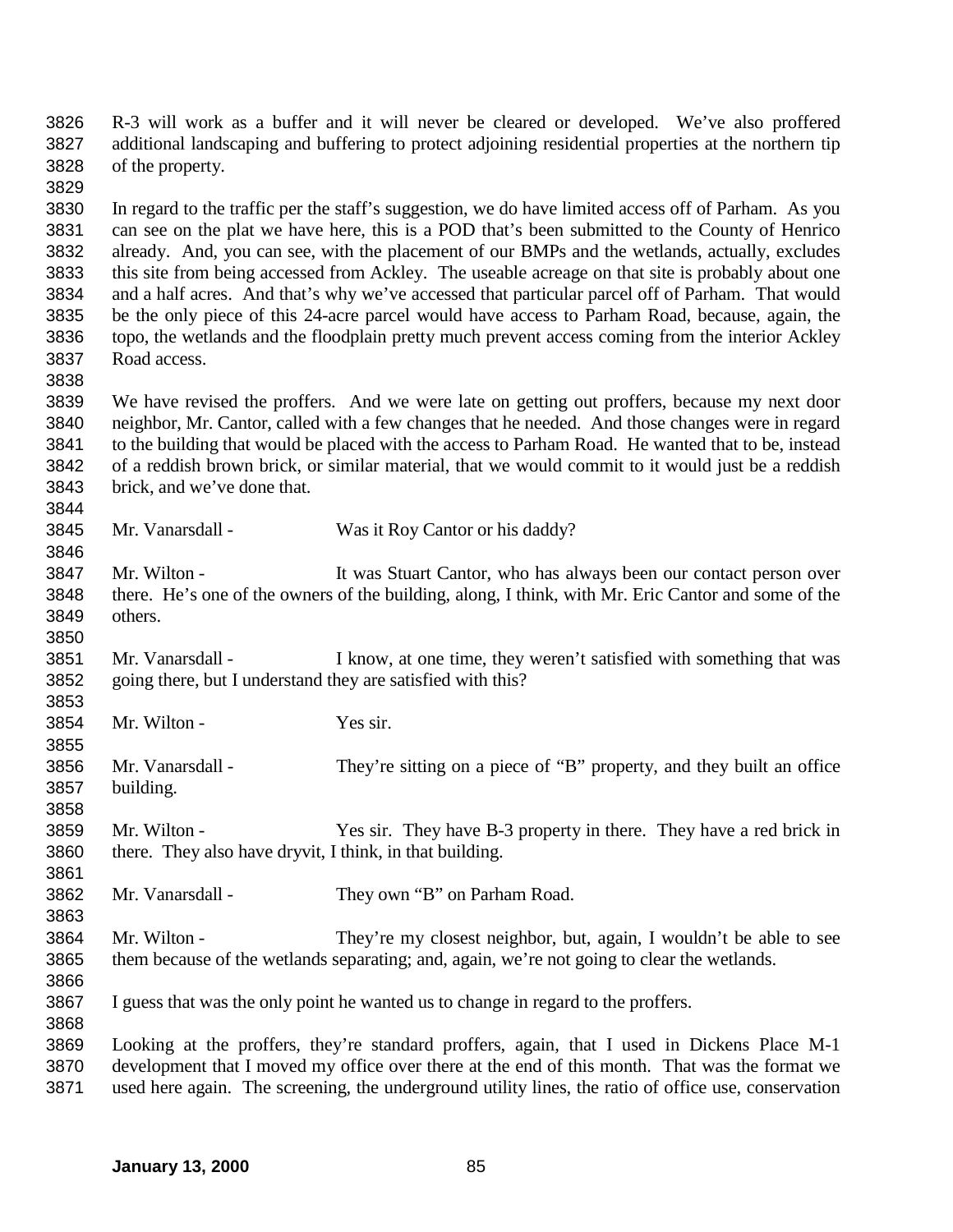| 3872<br>3873 | rezoning of the R-3 portion.    | district. I guess I'll have to work with the staff. Can you accept Proffer No. 7 in regard to           |
|--------------|---------------------------------|---------------------------------------------------------------------------------------------------------|
| 3874         |                                 |                                                                                                         |
| 3875         | Mr. Marlles -                   | Mr. Wilton, the staff's concern with Proffer No. 7 is enforceability.                                   |
| 3876         |                                 | It sounds like its your intent to rezone that property, regardless of whether it's a proffer or not. If |
| 3877         |                                 | it's determined by the County Attorney's Office that it is not enforceable, would you be willing to     |
| 3878         |                                 | give the Commission a letter, basically, that you do intend on rezoning it?                             |
| 3879         |                                 |                                                                                                         |
| 3880         | Mr. Wilton -                    | Yes sir.                                                                                                |
| 3881         |                                 |                                                                                                         |
| 3882         | Mr. Marlles -                   | We don't want to hold you up or have the case remanded back to the                                      |
| 3883         | Planning Commission.            |                                                                                                         |
| 3884         |                                 |                                                                                                         |
| 3885         | Mr. Wilton -                    | Yes sir. I have no problem with doing that. I own the property, so I                                    |
| 3886         | can make that commitment.       |                                                                                                         |
| 3887         |                                 |                                                                                                         |
| 3888         | Mr. Vanarsdall -                | That's a good suggestion, Mr. Marlles. Would it be any harm just to                                     |
| 3889         | delete it, tonight?             |                                                                                                         |
| 3890         |                                 |                                                                                                         |
| 3891         | Mr. Wilton -                    | No sir. I would be fine with that change. And I'll issue a letter to                                    |
| 3892         | that effect.                    |                                                                                                         |
| 3893         |                                 |                                                                                                         |
| 3894         | Mr. Vanarsdall -                | We put that under the category of a promise, and not a proffer.                                         |
| 3895         |                                 |                                                                                                         |
| 3896         | Mr. Wilton -                    | Sir?                                                                                                    |
| 3897         |                                 |                                                                                                         |
| 3898<br>3899 | Mr. Vanarsdall -                | We put that under the category of a promise, and not a proffer.                                         |
| 3900         | Mr. Wilton -                    | Yes sir.                                                                                                |
| 3901         |                                 |                                                                                                         |
| 3902         | Mr. Vanarsdall -                | Would that be better, Mr. Marlles?                                                                      |
| 3903         |                                 |                                                                                                         |
| 3904         | Mr. Marlles -                   | That would be fine, sir.                                                                                |
| 3905         |                                 |                                                                                                         |
| 3906         | Mr. Vanarsdall -                | Any more questions for Mr. Wilton? Thank you, Mr. Wilton. I                                             |
| 3907         |                                 | move that Case C-75C-99 be recommended to the Board of Supervisors for approval, and I would            |
| 3908         | like to delete Proffer No. 7.   |                                                                                                         |
| 3909         |                                 |                                                                                                         |
| 3910         | Mr. Taylor seconded the motion. |                                                                                                         |
| 3911         |                                 |                                                                                                         |
| 3912         | Mr. Vanarsdall -                | Motion made by Mr. Vanarsdall, seconded by Mr. Taylor. All those                                        |
| 3913         |                                 | in favor say aye—all those opposed by saying nay. The vote is 5-0 (Mrs. O'Bannon abstained).            |
| 3914         |                                 |                                                                                                         |
| 3915         |                                 | REASON: Acting on a motion by Mr. Vanarsdall, seconded by Mr. Taylor, the Planning                      |
| 3916         |                                 | Commission voted 5-0, (Mrs. O'Bannon abstained) to recommend that the Board of Supervisors              |
| 3917         |                                 | accept the proffered conditions and grant the request because it is appropriate industrial zoning       |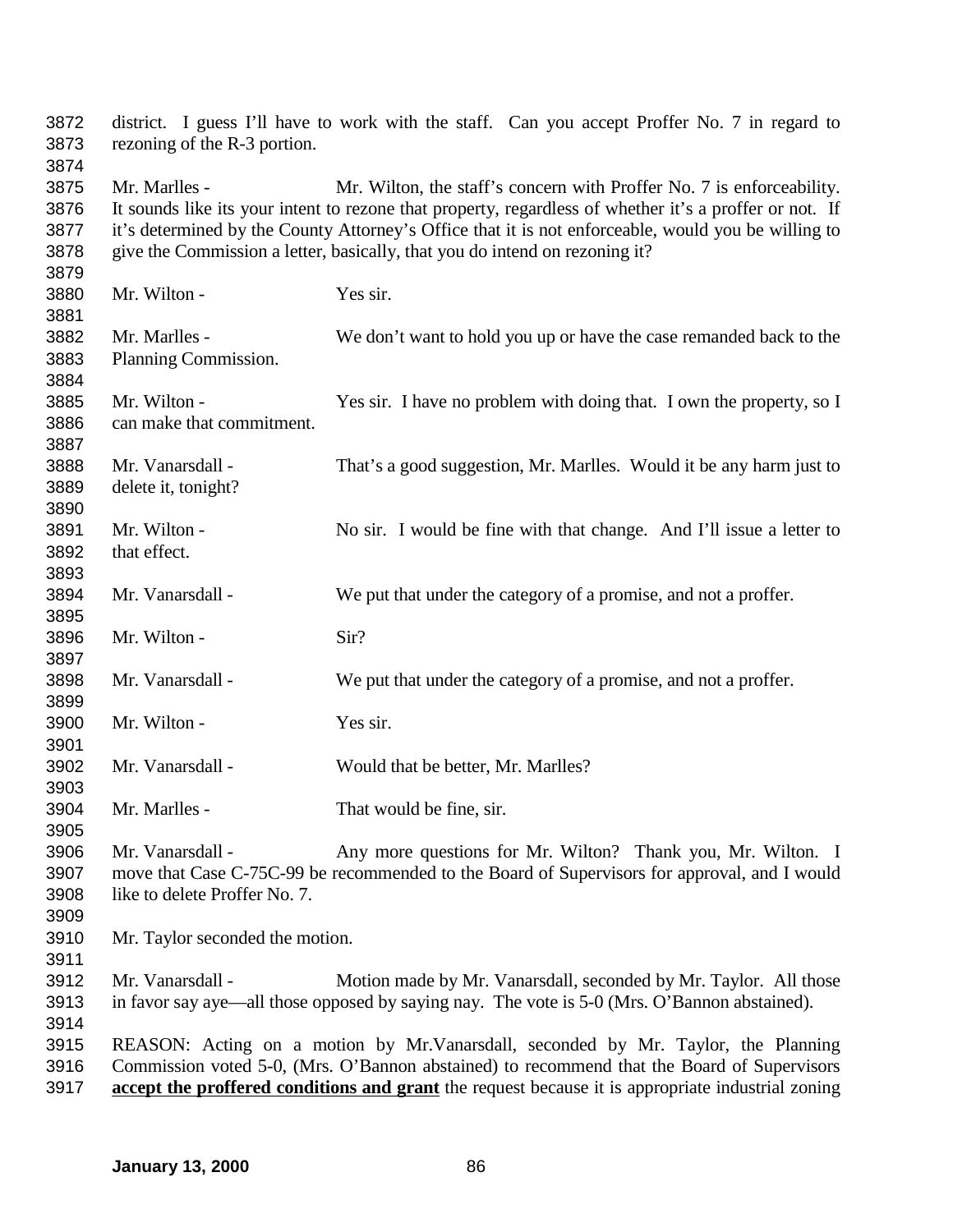in this area; and the proffered conditions would provide for a higher quality of development than would otherwise be possible.

 **C-11C-00 Thomas & Associates for Kenny Wilbourne:** Request to conditionally rezone from A-1 Agricultural District to R-3AC One Family Residence District (Conditional), Parcel 147-A-77, containing 1.00 acre, described as follows:

 Beginning at a set rod on the east line of Oakley's Lane 158.97' south of the intersection of the 3926 east line of Oakley's Lane and the south line of Yates Lane; thence  $N7^{\circ}$  40' 29"W a distance of 158.97' along the east line of Oakley's Lane to a set road at set intersection, thence N80° 33' 59"E a distance of 267,27' along the south line of Yates Lane to a found rod at the intersection of the south line of Yates Lane and the west line of Bowitch Court, thence along the west line of Bowitch Court S7° 40' 29"E a distance of 167.14' to a found rod on the west lfne of Bowitch Court, thence S82° 19' 31 "W a distance of 267.16' to the place and point of beginning and containing 1.00 Acre.

- Mr. Marlles The staff presentation will be made by Lee Householder.
- Mr. Vanarsdall Mr. Householder.
- 

 Mr. Householder - Thank you. As was stated, this request would rezone 1.0 acre from A-1 District to R-3AC. The property lies at the southeast intersection of Oakley's and Yates Lanes. It is surrounded by other single-family residential uses. This infill project would have lot sizes and house sizes that would be compatible with the surrounding neighborhood.

 The minimum lot size in the R-3A District is 9,500 square feet. The applicant has limited the 1.0- acre property to four lots; therefore, the average lot size would be greater (approximately 10,800 square feet); greater meaning than what is required by the R-3A standards. The lot sizes in the general vicinity of this request range from 7,000 square feet to 14,000 square feet. Immediately adjacent to this project is the Wynfield Subdivision. It is zoned R-5. It has an average lot size of 7,000 square feet. Because this request would be slightly larger than the directly adjacent subdivision, we feel that this is a reasonable request.

 The applicant has submitted proffers which have been slightly changed since the staff report and handed out to you, tonight, and these were accepted by the Board of Supervisors for similar infill projects in this area.

 The applicant proffered that all homes will be constructed on crawl space foundations and that the exposed portions of the foundations of the homes shall be brick. Staff feels this case could be improved if they proffered that all chimneys shall be constructed of brick or similar to the exterior of the home, and no cantilevered chimneys will be allowed. They have addressed this concern in the new proffers in Proffer #4 where they have stated such.

 Overall, the proposed infill development is compatible with the surrounding neighborhood, and the use is consistent with the 2010 Land Use Plan Suburban Residential 2 designation. Staff recommends approval of this request, and I'd be glad to answer any questions that you may have.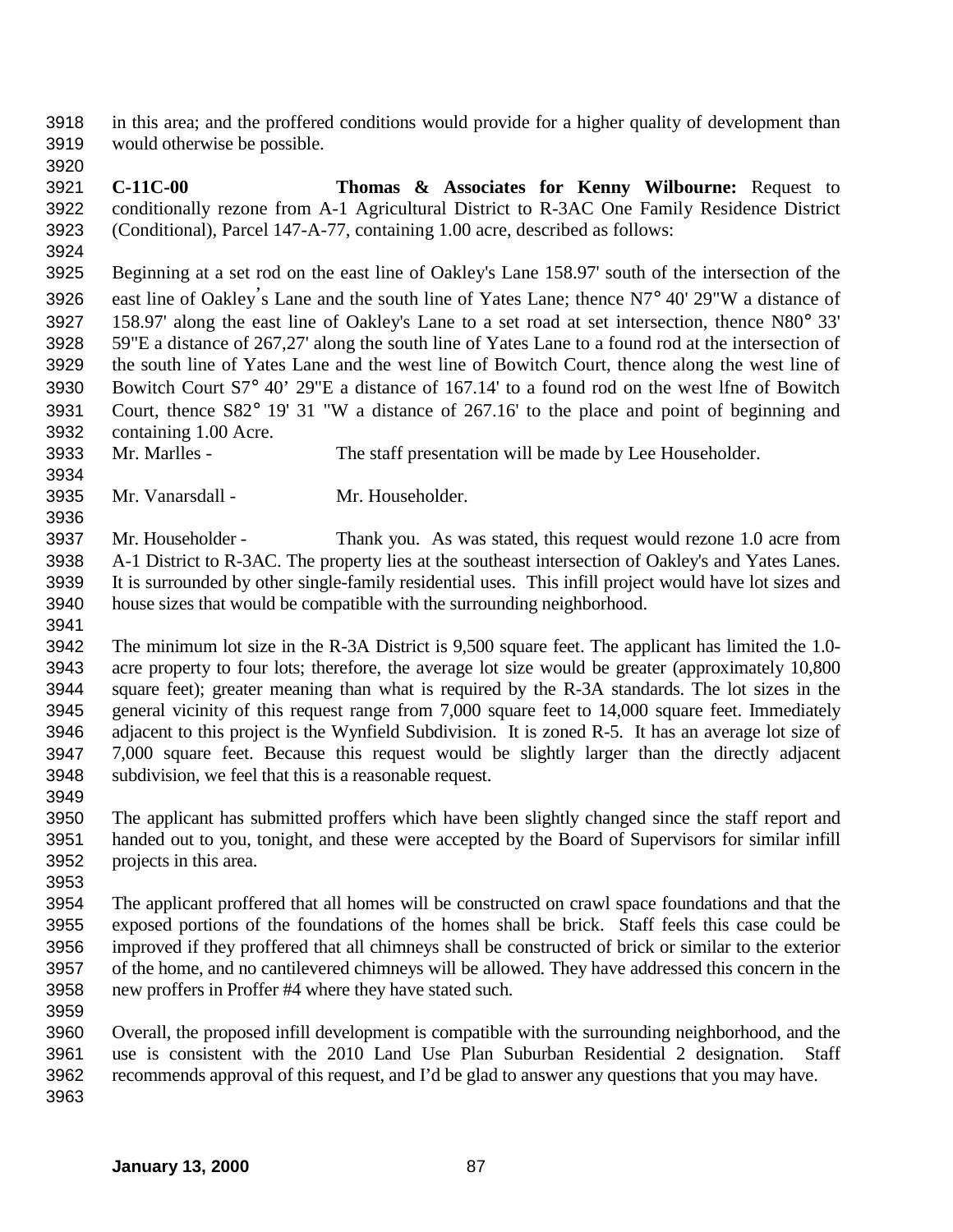| 3964<br>3965<br>3966                         | Mrs. Quesinberry -<br>going to front?                                                                                                                                                                                                                                                                                                                                                                                                                                            | Just one question, the four lots from Yates Lane? Where are they                                                                                                                                                                                                                 |
|----------------------------------------------|----------------------------------------------------------------------------------------------------------------------------------------------------------------------------------------------------------------------------------------------------------------------------------------------------------------------------------------------------------------------------------------------------------------------------------------------------------------------------------|----------------------------------------------------------------------------------------------------------------------------------------------------------------------------------------------------------------------------------------------------------------------------------|
| 3967<br>3968<br>3969<br>3970<br>3971         | Mr. Householder -<br>fronting on Oakleys Lane.                                                                                                                                                                                                                                                                                                                                                                                                                                   | Let me see if I can zoom in on it (referring to slide). They're going<br>to front two on Oakley. This would be a line down the center. It would be something like this<br>(referring to slide). It bisects the property. So, you have two fronting on Bowitch Court and two      |
| 3972<br>3973                                 | Mrs. Quesinberry -                                                                                                                                                                                                                                                                                                                                                                                                                                                               | Oh. So, nobody's going to front on Yates?                                                                                                                                                                                                                                        |
| 3974<br>3975<br>3976<br>3977                 | Mr. Householder -                                                                                                                                                                                                                                                                                                                                                                                                                                                                | There was a request made earlier in 1999 for this property. And they<br>were proposing to front on Yates, but they withdrew that case, because they couldn't get ownership<br>of the property at that time. So, we wrote a staff report and it never went any further than that. |
| 3978<br>3979<br>3980                         | Mr. Vanarsdall -<br>Case C-11C-99? No opposition. Thank you.                                                                                                                                                                                                                                                                                                                                                                                                                     | There wasn't any opposition to this case, was it? Any opposition to                                                                                                                                                                                                              |
| 3981<br>3982                                 | Mrs. Quesinberry -                                                                                                                                                                                                                                                                                                                                                                                                                                                               | Do we need to waive the proffers?                                                                                                                                                                                                                                                |
| 3983<br>3984                                 | Mr. Householder -                                                                                                                                                                                                                                                                                                                                                                                                                                                                | No. They were here on Tuesday in time.                                                                                                                                                                                                                                           |
| 3985<br>3986                                 | Mrs. Quesinberry -                                                                                                                                                                                                                                                                                                                                                                                                                                                               | I'm ready for a motion.                                                                                                                                                                                                                                                          |
| 3987<br>3988                                 | Mr. Vanarsdall -                                                                                                                                                                                                                                                                                                                                                                                                                                                                 | Entertain one.                                                                                                                                                                                                                                                                   |
| 3989<br>3990                                 | Mrs. Quesinberry -                                                                                                                                                                                                                                                                                                                                                                                                                                                               | Question?                                                                                                                                                                                                                                                                        |
| 3991<br>3992                                 | Mr. Archer -                                                                                                                                                                                                                                                                                                                                                                                                                                                                     | This case is in Fairfield. I know the staff report says Varina.                                                                                                                                                                                                                  |
| 3993<br>3994                                 | Mrs. Quesinberry -                                                                                                                                                                                                                                                                                                                                                                                                                                                               | Are you ready for a motion?                                                                                                                                                                                                                                                      |
| 3995<br>3996<br>3997<br>3998<br>3999<br>4000 | Mr. Archer -<br>I'm ready for a motion. Yeah. We did have one outstanding issue<br>on this. That had to do with chimneys, and that has been resolved. The proffers have been received<br>in time. And, actually, the plan does, in some ways, exceed some of the surrounding residences. It<br>fits with the Land Use Plan. The applicant did give me permission to defer if there was opposition<br>to defer. There was none. I recommend approval of C-11C-00 Kenny Wilbourne. |                                                                                                                                                                                                                                                                                  |
| 4001<br>4002                                 | Mrs. Quesinberry -                                                                                                                                                                                                                                                                                                                                                                                                                                                               | And I'd be glad to second that.                                                                                                                                                                                                                                                  |
| 4003<br>4004                                 | Mr. Archer -                                                                                                                                                                                                                                                                                                                                                                                                                                                                     | Thank you.                                                                                                                                                                                                                                                                       |
| 4005<br>4006                                 | Mrs. Quesinberry -                                                                                                                                                                                                                                                                                                                                                                                                                                                               | We have a motion and a second.                                                                                                                                                                                                                                                   |
| 4007<br>4008                                 | Mr. Vanarsdall -                                                                                                                                                                                                                                                                                                                                                                                                                                                                 | Motion made by Mrs. Quesinberry.                                                                                                                                                                                                                                                 |
| 4009                                         | Mrs. Quesinberry -                                                                                                                                                                                                                                                                                                                                                                                                                                                               | No. Motion was made by Mr. Archer.                                                                                                                                                                                                                                               |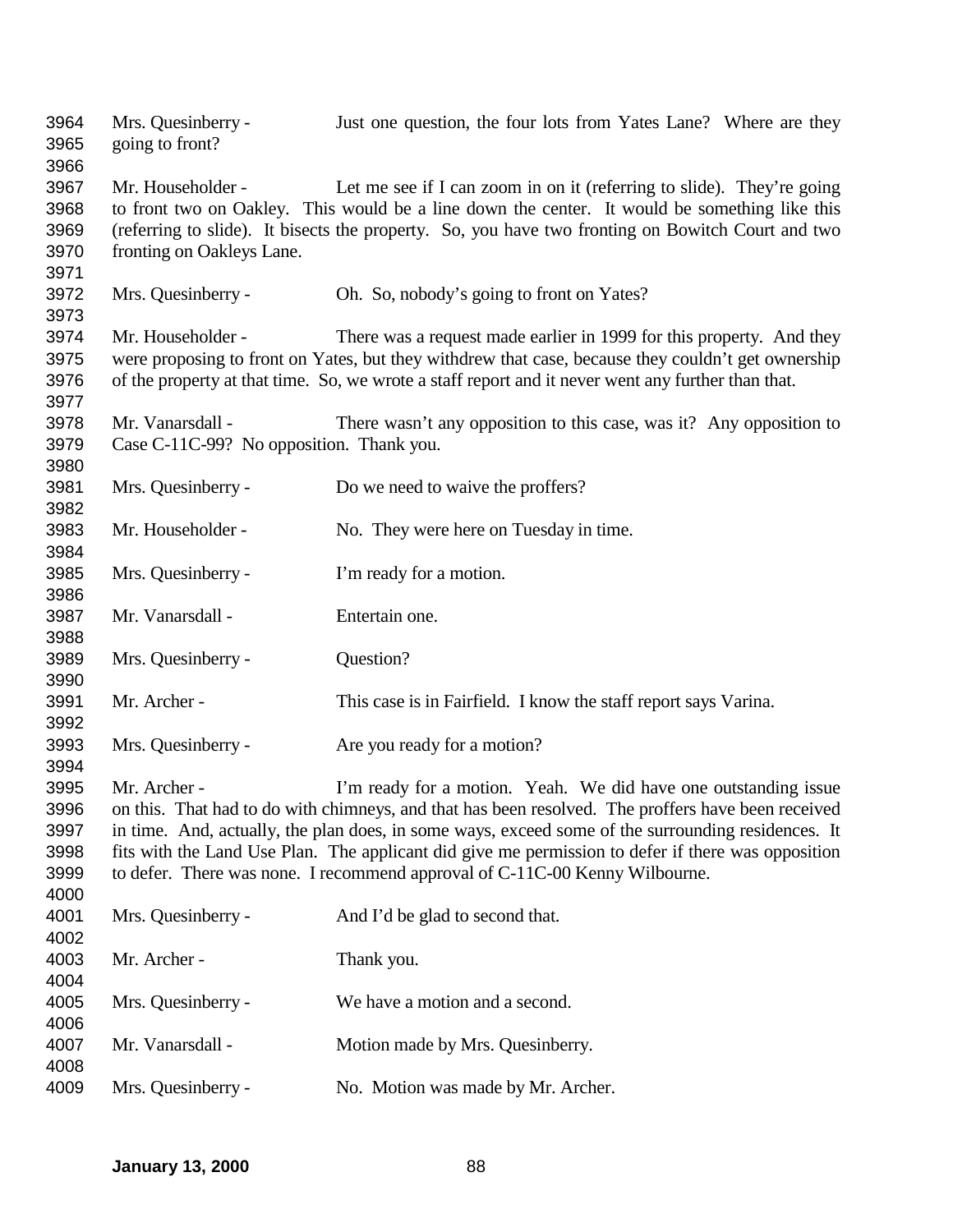| 4010 |                                                   |                                                                                                |
|------|---------------------------------------------------|------------------------------------------------------------------------------------------------|
| 4011 | Mr. Archer -                                      | It was the other way around.                                                                   |
| 4012 |                                                   |                                                                                                |
| 4013 | Mrs. Quesinberry -                                | It's in Fairfield.                                                                             |
| 4014 |                                                   |                                                                                                |
| 4015 | Mr. Vanarsdall -                                  | Mr. Archer?                                                                                    |
| 4016 |                                                   |                                                                                                |
| 4017 | Mrs. Quesinberry -                                | And seconded by Quesinberry. It was a team effort, truly.                                      |
| 4018 |                                                   |                                                                                                |
| 4019 | Mr. Vanarsdall -                                  | All those in favor say aye—all those opposed by saying nay. The                                |
| 4020 | vote is 5-0 (Mrs. O'Bannon abstained). Next case. |                                                                                                |
| 4021 |                                                   |                                                                                                |
| 4022 |                                                   | REASON: Acting on a motion by Mr. Archer, seconded by Mrs. Quesinberry, the Planning           |
| 4023 |                                                   | Commission voted 5-0, (Mrs. O'Bannon abstained) to recommend that the Board of Supervisors     |
| 4024 |                                                   | <b>accept the proffered conditions and grant</b> the request because it conforms to the        |
| 4025 |                                                   | recommendations of the Land Use Plan; it would permit development of the land for residential  |
| 4026 |                                                   | use in an appropriate manner; and it reflects the type of residential growth in the area.      |
| 4027 |                                                   |                                                                                                |
| 4028 |                                                   |                                                                                                |
| 4029 | Deferred from the December 9, 1999 Meeting:       |                                                                                                |
| 4030 | $C-66C-99$                                        | Ralph L. Axselle or Andrew M. Condlin for Windsor                                              |
| 4031 |                                                   | <b>Enterprises:</b> Request to conditionally rezone from A-1 Agricultural District to R-2C One |
| 4032 |                                                   | Family Residence District (Conditional), Parcels 64-A-24 and 26, described as follows:         |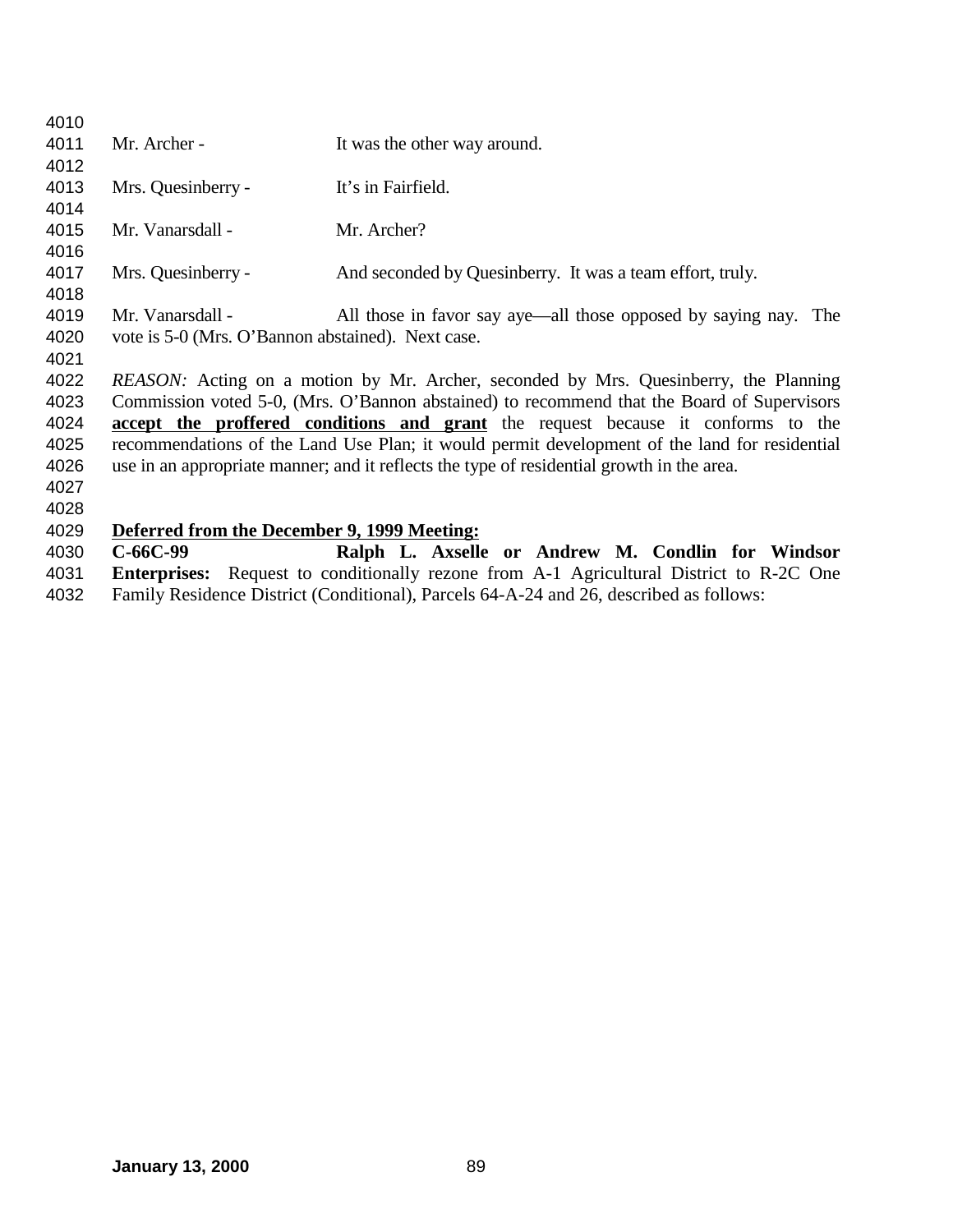## 

## **Parcel 1 (Existing A-1 Zoning)**

 Beginning at a point in North Wilkinson Road. 155.00 feet east of the intersection of Diane Lane and North Wilkinson Road, being the place and point of beginning. Thence a bearing of N 02°43'45" E. a distance of 41.78 feet along the east line of North Wilkinson Road to a point along the rear property, line of Chamberlayne Hills, Block E. Section D and the north line of North Wilkinson Road. Thence leaving said point at the north line of North Wilkinson Road and the rear property line of Chamberlayne Hills, Block E. Section D, a bearing of N 02°43'45'' E, a distance of 744.32 feet to a point. Thence leaving said rear property line of Chamberlayne Hills, Block E, Section D a bearing of N 84°43'45'' E, a distance of 484.00 feet to a point. Thence a bearing of N 02°43'45" E, a distance of 363.53 feet to a point. Thence a bearing of N 84°43'45'' 4044 E, a distance of  $1184 \pm$  feet to a point on the flood plain as shown on Henrico County. Zoning 4045 Map sheet number 64 Thence meandering along said flood plain in a southerly direction  $802\pm$  feet to a point on said flood plain. Thence a bearing of S 88°41'30" W, a distance of 519+- feet to a point. Thence a bearing of S 70°26' 30" W, a distance of 513.86 feet to a point. Thence a bearing of S 55 °41' 30" W, a distance of 207.09 feet to a point. Thence a bearing of S 42°02'45'' W, a distance of 290.52 feet to a point. Thence a bearing of S 80° 11' 15" W, a distance of 234.04 feet to a point. Thence a bearing of S 61°13'22" W. a distance of 670.77 feet to the place and point of beginning, Said parcel containing 27.6+- acres of land. 

## **Parcel 1 (Existing C-1 Zoning)**

 Commencing at a point in North Wilkinson Road. 155.00 feet east of the intersection of Diane Lane and North Wilkinson Road, being the place and point of beginning. Thence a bearing of N 02°43'45'' E, a distance of 41.78 feet along the east line of North Wilkinson Road to a point along the rear property line of Chamberlayne Hills, Block E, Section D and the north line of North Wilkinson Road. Thence leaving said point at the north line of North Wilkinson Road and the rear property line of Chamberlayne Hills, Block E, Section D, a bearing of N 02°43'45" E, a distance of 744.32 feet to a point. Thence leaving said rear property line of Chamberlayne Hills, Block E, Section D a bearing of N 84°43'45" E, a distance of 484.00' feet to a point. Thence a bearing of N 02°43'45" E, a distance of 363.53 feet to a point. Thence a bearing of N 84°43'45" E, a distance of 1184+- feet to the true point and place of beginning Thence a bearing of N 84°43'45" E., a distance of 193+- feet to a point. Thence a bearing of S 45°01 '30" E, a distance of 151.25 feet to a point. Thence a bearing of S 71°56'40' E, a distance of 86.08 feet to a point. Thence a bearing S 48°30'00'' E, a distance of 300+- feet to a point along the east line of the Chickahominy River. Thence along said east line of Chickahominy River, a distance of 115 +- feet to a point. Thence leaving said east line of the Chickahominy River, a bearing of S 88°41'30" W, a distance of 143+- feet to a point on the flood plain as shown on Henrico County Zoning Map, sheet number 64. Thence meandering along said flood plain in a northerly direction 802+- feet to the true point and place of beginning on said flood plain. Said parcel containing 2.8+ acres of land.

Parcel 2

 Commencing at a point in North Wilkinson Road, 155.00 feet east of the intersection of Diane Lane and North Wilkinson Road. Thence a bearing of N 02°43'45'' E, a distance of 41.78 feet along the east line of North Wilkinson Road to a point along the rear property line of Chamberlayne Hills, Block E, Section D and the north line of North Wilkinson Road. Thence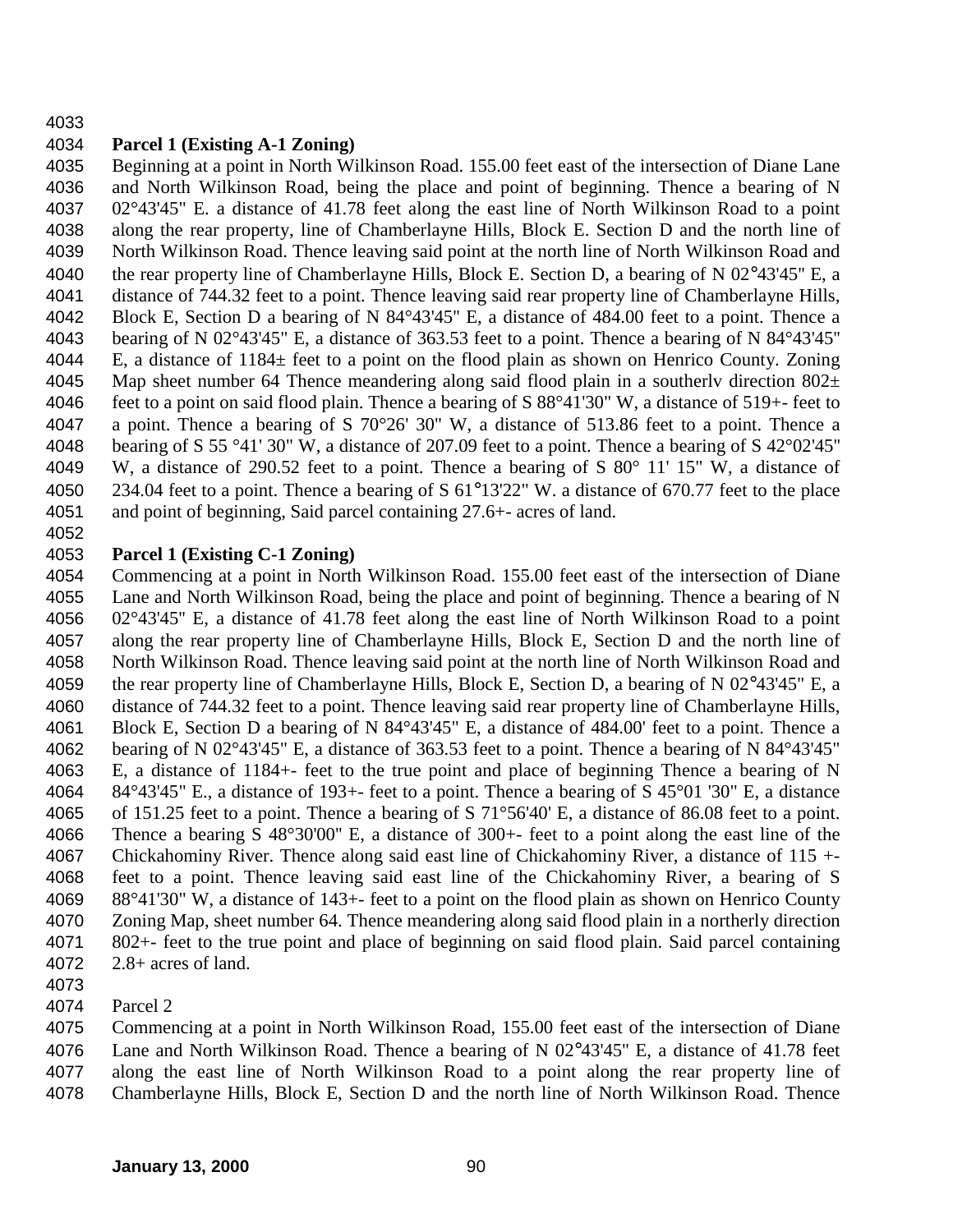leaving said point at the north line of North Wilkinson Road and the rear property line of Chamberlayne Hills, Block E, Section D, a bearing of N 02°43'45" E, a distance of 744.32 feet to the tree point and place of beginning. Thence along the rear property line of Chamberlayne Hills, Block E, Section D a bearing of N 02°43'45" E, a distance of 363.53 feet to a point. Thence a bearing of N 84°43'45" E, a distance of 484.00 feet to a point. Thence a bearing of S 02°43'45'' W, a distance 363.53 feet to a point. Thence a bearing of S 84°43'45" W, a distance of 484.00 feet to the true point and place of beginning. Said parcel containing 4.00 acres of land. 

| 4087 | Mr. Marlles -          | The staff presentation will be made by Elizabeth Via. |
|------|------------------------|-------------------------------------------------------|
| 4088 |                        |                                                       |
| 4089 | Mr. Vanarsdall -       | Any one in the audience in opposition to C-66C-99?    |
| 4090 |                        |                                                       |
| 4091 | Person from Audience - | I'd like to speak to it, but I'm not in opposition.   |
| 4092 |                        |                                                       |
| 4093 | Mr. Vanarsdall -       | All right. Thank you, sir. Mrs. Via.                  |

 Mrs. Elizabeth Via, County Planner - Thank you, Mr. Chairman. As the Secretary read, this is a case where the applicant is proposing to rezone approximately 32 acres from A-1 Agricultural to R-2C One Family Residential with conditions for a single-family subdivision.

 The case is located here, as shown outlined in the slide. It backs up to the Chickahominy River in this area here (referring to slide). And it is located at the terminus of Pilgrim Lane in this location here (referring to slide). It is surrounded by existing residential neighborhoods. Several of these that you'll remember from a case we had last month.

 This is the Shrader Woods neighborhood right here (referring to slide). It's a small subdivision. Chamberlayne Hills-right here (referring to slide), and Chickahominy Bluffs is right in this location here (referring to slide). And this, of course, is the Faith Landmark Ministries Church property in this location up here (referring to slide).

 The applicant is proposing a single-family residential neighborhood with a maximum of 45 lots. The Land Use Plan recommends SR-1 Suburban Residential which is 1.0 to 2.4 units an acre. And the applicant is proposing a development that equates to 1.4 units per acre, which is consistent with the Land Use Plan…a road access plan shown here, which has an access off of Pilgrim Lane. They are providing a stub street in this location here (referring to slide) to a three to five acre parcel in this location that could yield an additional two or three lots. There are a lot of constraints on this parcel, so, that the entire subdivision could be maybe 48 lots.

 The applicant does not have control of this vacant parcel here (referring to slide) so they are just stubbing if the owner of that property would like to develop that into a couple of lots.

 This plan here that is shown on the screen is a little bit different. It is one of the proffer changes that got handed out to you tonight. The only difference is the length of this cul-de-sac, which goes up to the property line in this general area here (referring to slide). There is actually a little bit of land between that cul-de-sac and this property here.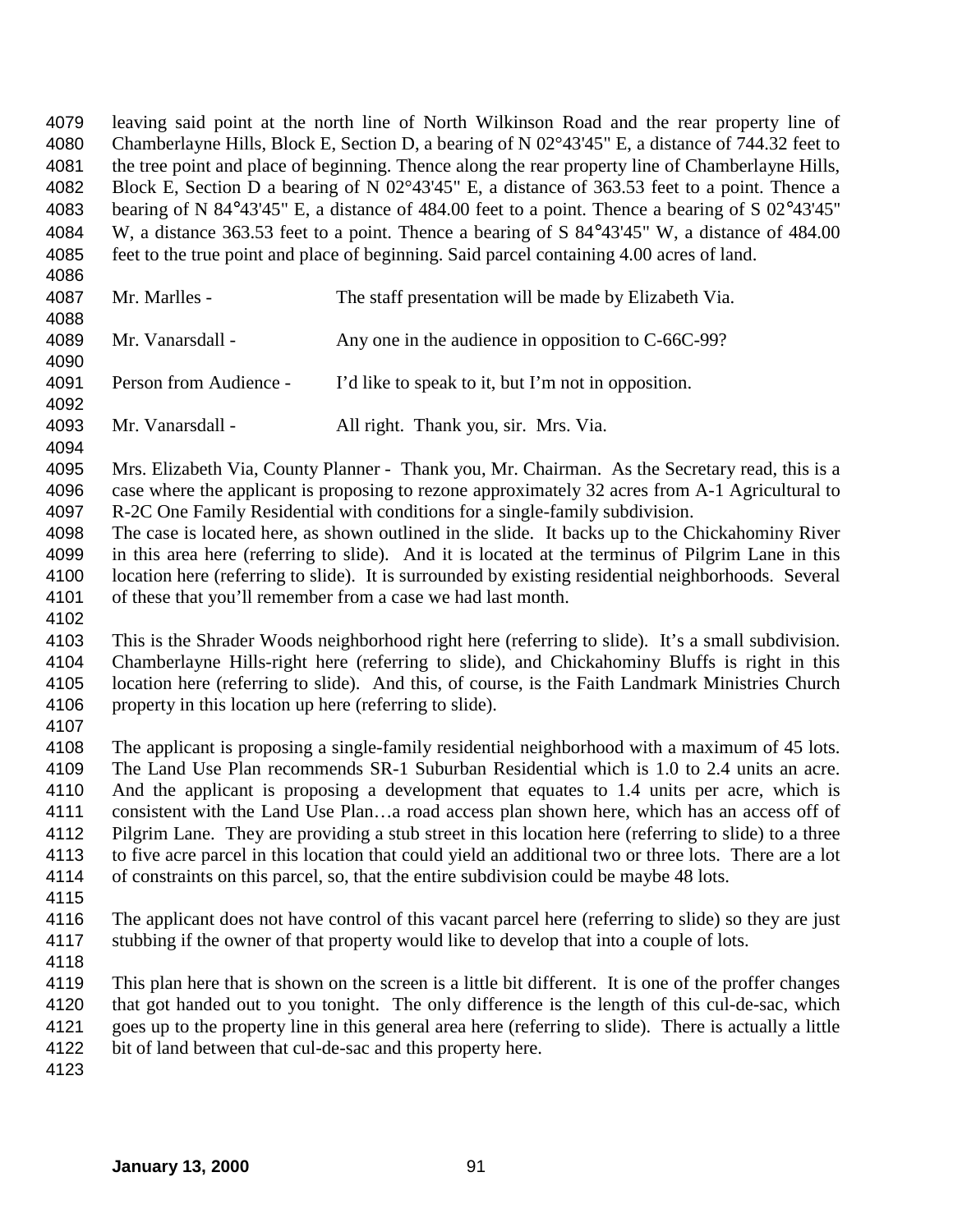- This is a large single-family home lot (referring to slide). This is not an undeveloped parcel. There is a single-family home on this property which is a member of the Chickahominy Bluffs Subdivision.
- 

 The proffers that you have in front of you that have been handed out tonight and did make the 4129 deadline on January  $11<sup>th</sup>$  dated at the top have a couple of minor changes. The roads and the access, Proffer No. 4, dated January 3, 2000 is a change. And Proffer No. 2, I would point out, that the lots in the subdivision shall have an average lot area of 23,000 square feet now, instead of 20,000 which is what is referred to in the staff report.

 These new proffers also speak about finished floor area in Proffer No. 1. I am not going to attempt to explain Proffer No. 1, but I am going to ask Mr. Condlin to explain that to the Commission. But it deals with the finished floor area, and mandates the construction of some speculative homes. And, I'll let Mr. Condlin speak to that.

 When this case was first submitted, the staff did have some concerns. We no longer have any concerns. The applicant has proffered and resolved all of the staff's issues. The proffers seem consistent with the Land Use Plan, and the development seems consistent with surrounding areas, particularly if we go back to the zoning map; the density, and the lot sizes that are being proposed, in what will be Rolling Hills, is consistent that is what's around it in the Chamberlayne Hills area; Chickahominy Bluffs, and, of course, Shrader Woods. I'd be happy to answer any questions at this time. 

 Mr. Taylor - I had one question, Mrs. Via. Mrs. Via - Yes sir. 4151 Mr. Taylor - Where road A-2 goes through and they have extended the cul-de- sac, on my drawing, there are two lots; 37 and 38. Are they going to be replatted so they face road A-2, and then the cul-de-sac ends at another piece of property, as I understand it? Mrs. Via - I believe so. What's the date on the drawing that you have in front of you, Mr. Taylor at the bottom left corner? 4158 Mr. Taylor - The date that I have is  $12/13/99$ . Mr. Archer - …the one in the staff report. But I think there has been a different drawing since that time. Mrs. Via - Okay. Yes. There's a different layout drawing, that I apologize, I thought was included in our presentation and is not. The orientation, let me actually leave the podium for a moment and pass this down to the Commission for you to take a look at, Mr. Taylor. This is the revised drawing. 4168 Mr. Taylor - Okay so those two lots... Would anybody else like to see it?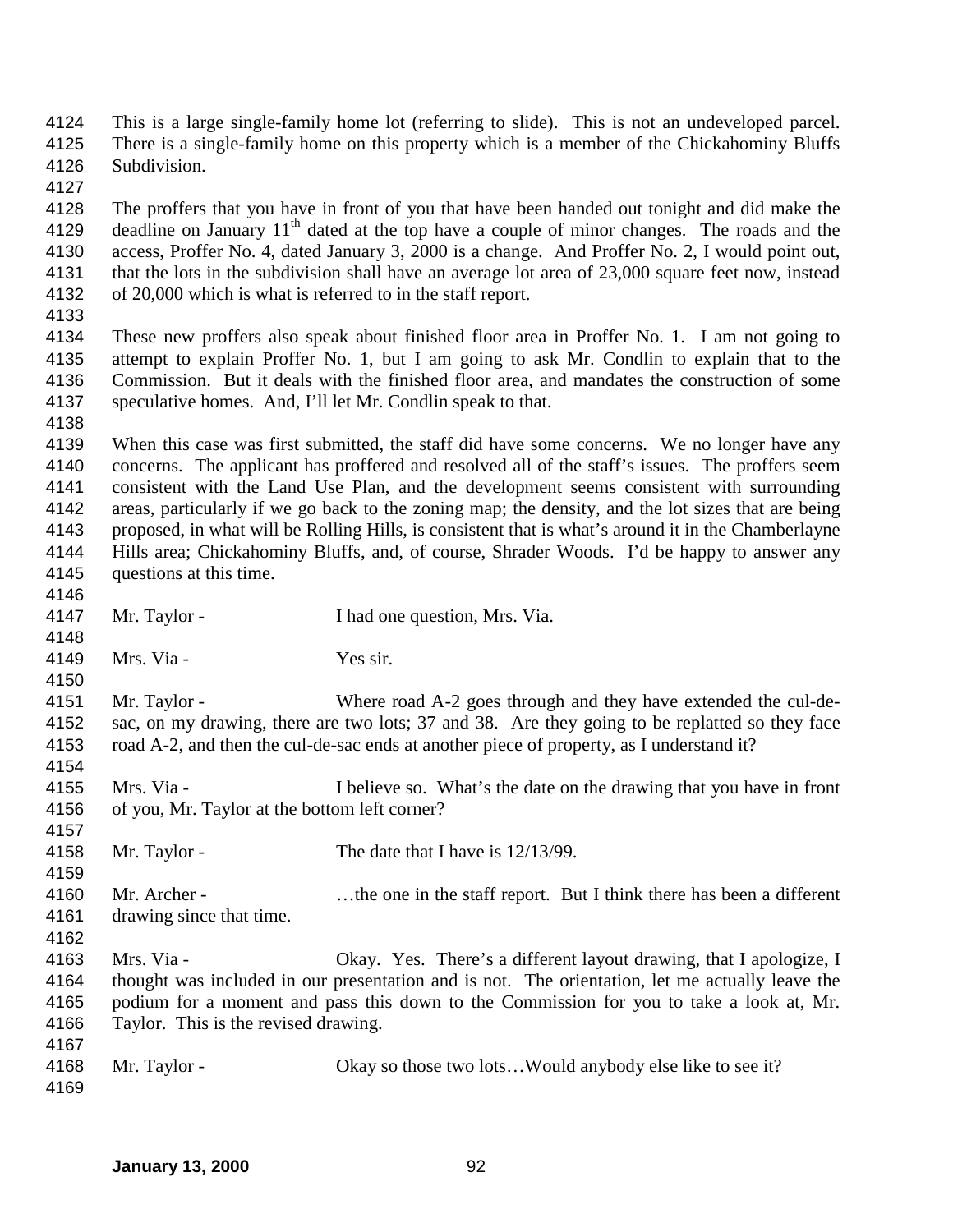Mrs. Via - We'll try and show it on the document camera in just a moment. There we go. This drawing is the revised drawing that shows the road access plan that has been proffered. This lot layout is not proffered, but again, the road access plan is proffered. It shows, Mr. Taylor, I just pointed it out at your seat is that these lots here have been realigned slightly, but they still face the end of that cul-de-sac of Road A-2. 4177 Mr. Taylor - Thank you, Mrs. Via. 4179 Mr. Vanarsdall - Any more questions for Mrs. Via? Mr. Archer, do you want to hear from the applicant? Mr. Archer - I'm sure he'll insist on it. Mr. Andrew Condlin - I don't insist. Mr. Vanarsdall - He's already at the microphone. He's ready. Mr. Condlin - I just want to get out of here like you do. Mr. Chairman, members of the Commission, my name is Andrew Condlin. I have with me Greg Windsor from Windsor Enterprises. Given the late hour, I'll try to keep my presentation very short, but I have to toot my own horn. It's not very often I come before you with a case that is not only not opposed by neighbors, but actually meets the Land Use Plan, and I have full and right access to the property. I see in the Year 2000, I'm quite impressed with myself already. I will say, we also, of course, are consistent with the surrounding zoning, as well as consistent with the Land Use Plan. I believe we meet or exceed at least, in my opinion, a precedent set by the recent case for the Lawrence tract. We proffer a minimum house size of 2,200 square feet, while proffering an average of 2,400 square feet. And with a number of amenities, some of which you have seen in some of Mr. Windsor's cases, including a tot lot, paved drives and walks, a homeowners association with an architectural review committee. We have a tree preservation plan, with the zoning of unused land to C-1, given the fact that we're on the Chickahominy River at the rear of this property. I will say there are two unique and unusual proffers that I was somewhat hesitant to give. Given the ability for the County to have to enforce them, but, of course, you have to accept them as part of that or the Board of Supervisors will. One of those is what Mrs. Via has referred to. We have proffered an average house size, which I said, is consistent with the large tract case of 4210 2.400 square feet. Unlike that case, we have a minimum of 2.200 square feet, as opposed to 4211 1,800 square feet. But, the average has to be 2,400 square at the conclusion of construction. The neighbors have asked us to add in that there be a report every six months to indicate the square footage and how this property is going along. This was brought to us after we had submitted for the Tuesday deadline. And I cannot, obviously, be in a position to offer that unless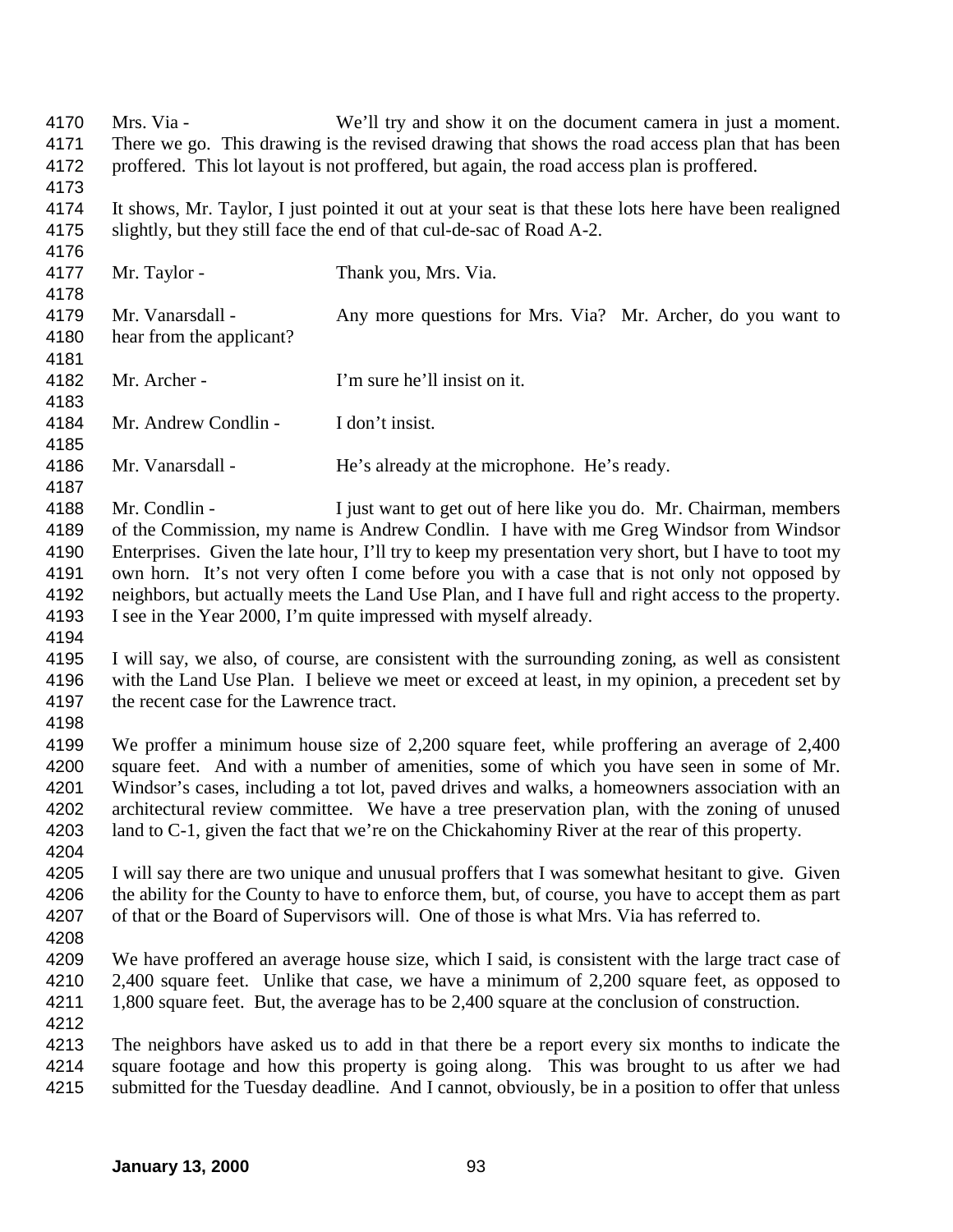you so agree. I'm going to leave that to the neighbors more to address as well. But, we are prepared, and I brought a draft of that, consistent with the Wilton case, if we need to look at that issue.

 There's also a proffer that's a little bit complicated. Actually, it's a lot complicated in the way we had to look at the many variables with respect to the model home size. I think, primarily, again, I don't want to put words in the neighbors' mouths, but I think they wanted to set the tone for the development to say, and I can summarize it pretty quickly by saying, you must have at least four model homes built on the property; model home or speculative homes, and the first two must be built immediately.

 The first of these four homes must be 2,600 square feet; the second 2,400; the third 2,600, and the fourth 2,400. The idea being, again, to set the higher standard for the spec homes or model homes. And, finally, no more than two model homes or spec homes may be built next to the existing subdivisions, or what I refer to as Doctor Jones's property, which is right here (referring to slide), a large individual parcel. That is really all I wanted to say about the case other than being quite impressed with myself, and, of course, Mr. Windsor, being that we're consistent with the surrounding area; consistent with the Land Use Plan; and that we meet or exceed all the previous precedents set by the recent case. I'll be happy to answer any questions at this time.

| 4236 | Mr. Vanarsdall -                                               | Any questions of Mr. Condlin?                                        |
|------|----------------------------------------------------------------|----------------------------------------------------------------------|
| 4237 |                                                                |                                                                      |
| 4238 | Mrs. Quesinberry -                                             | You just covered it so well.                                         |
| 4239 |                                                                |                                                                      |
| 4240 | Mr. Condlin -                                                  | I earned my dollar tonight.                                          |
| 4241 |                                                                |                                                                      |
| 4242 | Mr. Vanarsdall -                                               | It was shorter, too.                                                 |
| 4243 |                                                                |                                                                      |
| 4244 | Mrs. Quesinberry -                                             | You're on a roll here. You did really well with Ken's Cycle          |
| 4245 | Center and now you've got this.                                |                                                                      |
| 4246 |                                                                |                                                                      |
| 4247 | Mr. Condlin -                                                  | That's right.                                                        |
| 4248 |                                                                |                                                                      |
| 4249 | Mr. Marlles -                                                  | Mr. Condlin, I'm assuming it would be the developer or the           |
| 4250 | applicant who would be providing that report every six months? |                                                                      |
| 4251 |                                                                |                                                                      |
| 4252 | Mr. Condlin -                                                  | Yes sir. That would be the intent, obviously. I think that's what    |
| 4253 | the neighbors would like to see.                               |                                                                      |
| 4254 |                                                                |                                                                      |
| 4255 | Mr. Vanarsdall -                                               | All right. A gentleman in the back has a question.                   |
| 4256 |                                                                |                                                                      |
|      | $T = 1$                                                        | $\mathbf{m}$ 1 $\mathbf{r}$ $\mathbf{r}$<br>$\ldots$<br>$m! \t1 \t1$ |

 Mr. William Timberlake - Thank you, Mr. Chairman. I'm William Timberlake, member of North Chamberlayne Civic Association. I'm the Chairman of a committee of citizens in the area, which Mr. Condlin referred to. We've met with him on numerous occasions. I would like to say our meetings have been very productive. We support these proffers and this project. But, I would like ask you to please waive the requirements for the 48-hours relating to the proffer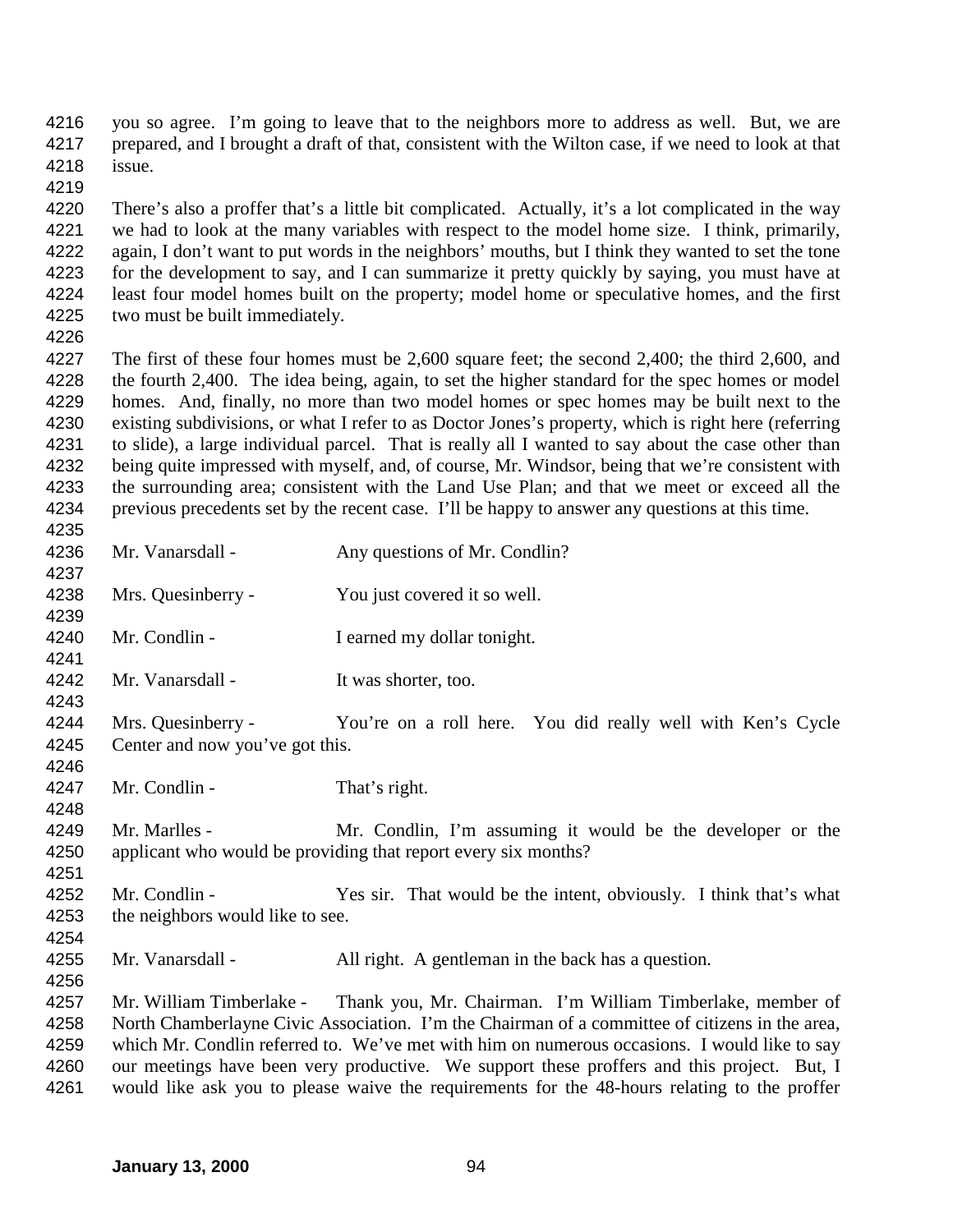change of annual and bi-annual notification. We feel like that's necessary. And, Mr. Windsor has agreed to do that. If you would do that we'd appreciate it very much. Other than that. we do support the project, and urge you to approve it. 4266 Mr. Archer - I'm sorry, your request; you wanted to waive what now? 4268 Mr. Timberlake - As a proffer we have asked to be put in that did not meet the 48- hour deadline relative to annual and bi-annual notification of the house sizes. Mr. Condlin 4270 referred to that in his remarks. I believe that you can waive that yourself, can you not? Mr. Archer - Did we not cover that in Proffer No. 1? 4274 Mr. Timberlake - No sir. Mr. Archer - That's not covered? I'll make a remark about that, and then we'll talk about how we might be able to handle it. Mr. Timberlake - Thank you, Mr. Chairman. Mr. Vanarsdall - Thank you very much. Mr. Archer, do you want to hear from Mr. Windsor? He's in the back there…Do you need to hear from him? Mr. Archer - Not unless he's dying to say something. I don't think he is. What I need to refer to, and want to be clear on this proffer we may have to waive. But, staff is concerned about something, and I am also. And it speaks mostly to Proffer No. 1. There's a concern that has been raised that, when we try to dictate the size of houses that are located in any particular area of a project, they could be considered exclusionary, and, as such, might be illegal. And I realize we did that on the last project, and I'm not sure it would stand the test if it was 4290 challenged. And, because of that, I'm probably going to vote to recommend approval of this case. But, there may be some other way we might want to address that proffer going to the Board. And, I'm going to ask Mrs. Via if she would look into how we might be able to express in that in another manner. Not necessarily now, but at some point in time before it gets to the Board. Mrs. Via - Yes. Staff has a couple concerns about Proffer No.1 related a little

 bit to exclusionary nature, but also related to the enforceability and the administration of enforcing Proffer No. 1. As you can see, its fairly detailed. When I think of the counter personnel that are going to have to enforce this as the building permits come in. We don't think this should hold up the case for action tonight. And this is may be something that can be addressed with the County Attorney between now and the Board. It may be something that the applicant can address in their covenants, as opposed to a proffer. But we would like to, with Mr. Archer's consent, maybe talk to the County Attorney a little bit between now and the Board about this particular proffer and how we might administer it. 

4306 Mr. Archer - I would like that, yes. While you there, Mrs. Via, would you explain the proffer that we need to waive the time limit on, tonight?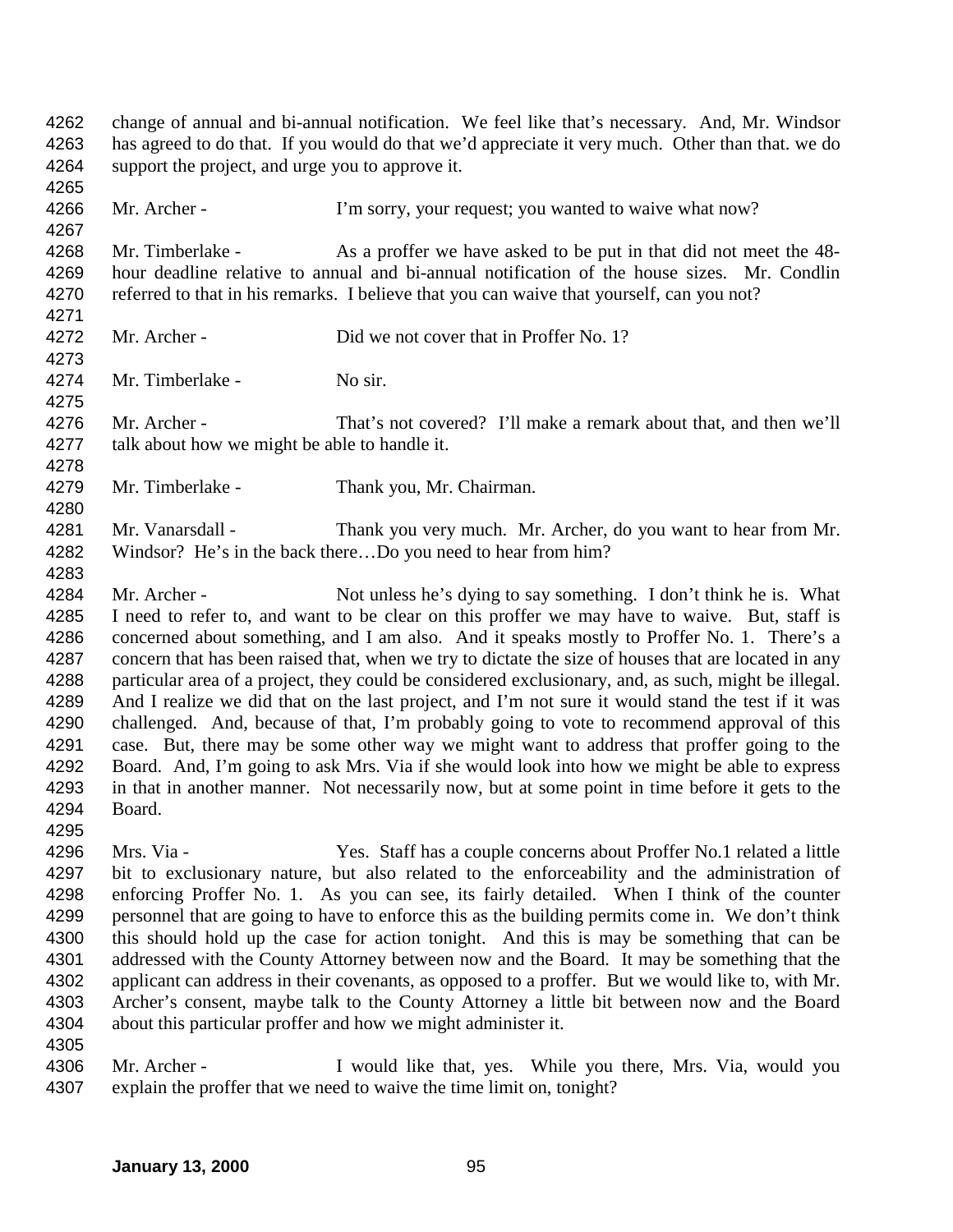Mrs. Via - The neighborhood has asked that additional language be attached to Proffer No. 1. That would actually have the applicant, Mr. Windsor, providing bi-annual tabulations of the average floor area, if I've got that generally correct. And that request was made, Mr. Windsor, after he had submitted his proffers in time for the deadline. So, with the additional language to Number 1, you would have to waive the time limit to allow Mr. Condlin 4314 to submit a new Proffer No. 1. 4316 Mr. Archer - I don't have any problem with waiving the time limit to do that, except that it all would come under the scrutiny of the County Attorney before we can pass any of it. So, I don't guess it hurts to attach this language to it. Mrs. Via - Just add the additional language and do it all at one time. 4322 Mr. Archer - Do it all at once. Mr. Condlin, do you understand what we're saying here with regard to that language? Mr. Condlin - It's so late, I don't understand anything at this point. Yes. I do. 4327 Mr. Archer - You've been here later than this, I know. Mrs. Quesinberry - That's right. We're going to let you go home early tonight. 4331 Mr. Condlin - My wife's not going to like that. Mrs. Via - Let me, just for the record, read the additional language that's been proposed by the neighborhood, and the Commission would be expected accepting this evening, if 4335 you wanted to. "On January  $1<sup>st</sup>$  and July  $1<sup>st</sup>$  of each year, following the recordation for the first plat of the subdivision, and continuing thereafter, until a building permit is issued for the last dwelling on the subdivision, the applicant will provide to the County Planning Office a written report of the square feet of finished floor area of each dwelling, based on the finished floor area approved for such dwelling by the appropriate County department for which a building permit has been issued." 4342 Mr. Archer - Mr. Windsor, did you write that? 4344 Mr. Vanarsdall - You said the neighborhood wrote that? Mrs. Via - Mr. Condlin wrote that. 4348 Mr. Condlin - Bill Axselle. 4350 Mr. Vanarsdall - Mr. Condlin, can you incorporate that? Mr. Archer - I beg your pardon, Mr. Chairman?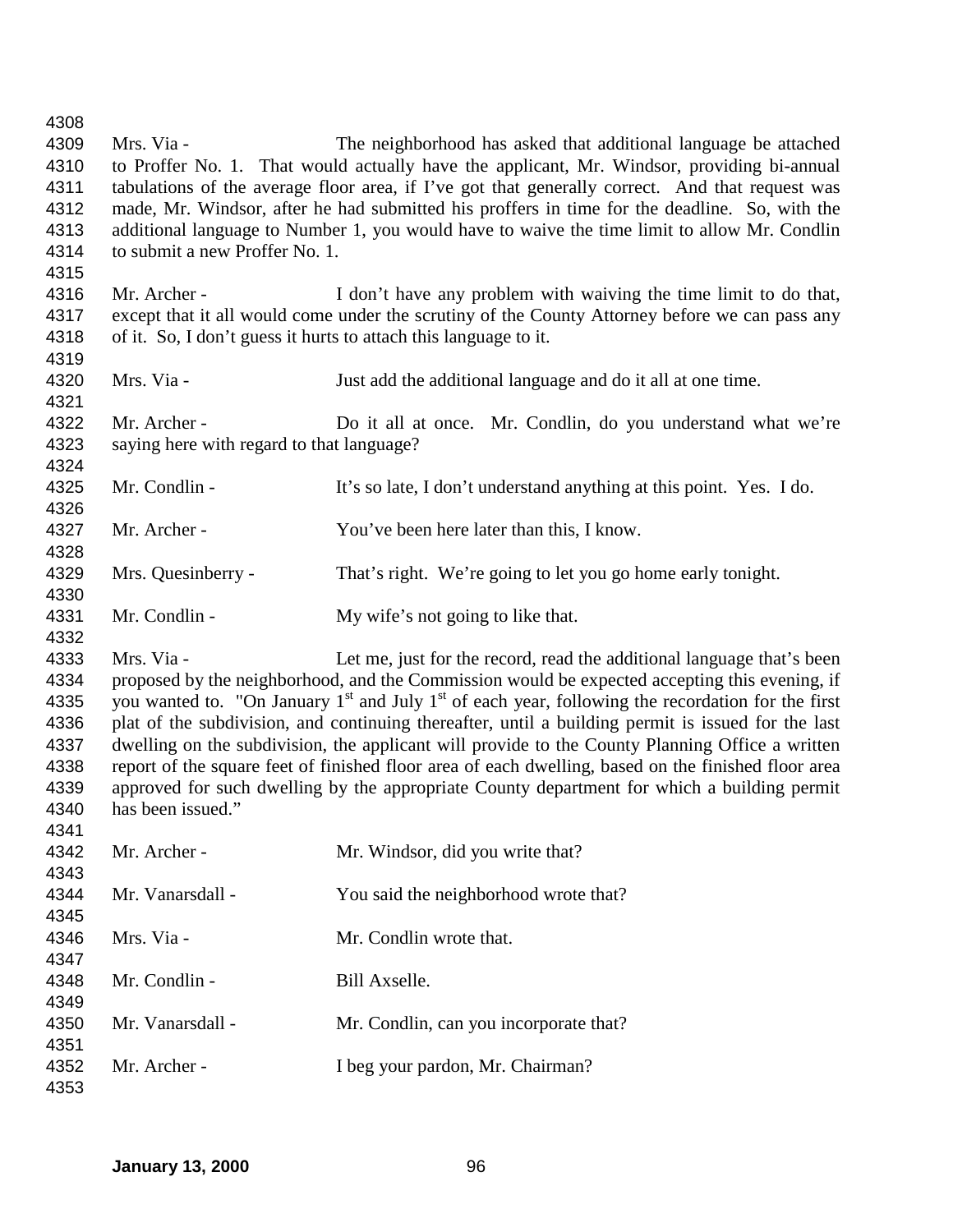| 4354<br>4355                                         | Mr. Vanarsdall -                                                                                                                                                                                                                                                                                                                                                                                                                                                                                                 | I was asking Mr. Condlin, can be incorporate all of that?                                                                                                                                                                                                                                                                                                                                                                                                        |
|------------------------------------------------------|------------------------------------------------------------------------------------------------------------------------------------------------------------------------------------------------------------------------------------------------------------------------------------------------------------------------------------------------------------------------------------------------------------------------------------------------------------------------------------------------------------------|------------------------------------------------------------------------------------------------------------------------------------------------------------------------------------------------------------------------------------------------------------------------------------------------------------------------------------------------------------------------------------------------------------------------------------------------------------------|
| 4356<br>4357<br>4358<br>4359                         | Mr. Archer -<br>initial and date this. Mr. Condlin, are you done?                                                                                                                                                                                                                                                                                                                                                                                                                                                | Well, he's asking us to do that now. Well, Mr. Chairman, so we<br>won't have to prolong this, I have the language here. It's rather lengthy. We'll need you to                                                                                                                                                                                                                                                                                                   |
| 4360<br>4361                                         | Mr. Condlin -                                                                                                                                                                                                                                                                                                                                                                                                                                                                                                    | Yes sir.                                                                                                                                                                                                                                                                                                                                                                                                                                                         |
| 4362<br>4363                                         | Mr. Archer -                                                                                                                                                                                                                                                                                                                                                                                                                                                                                                     | We'll have to waive the time limits on that portion of that proffer.                                                                                                                                                                                                                                                                                                                                                                                             |
| 4364<br>4365                                         | Mrs. Via -                                                                                                                                                                                                                                                                                                                                                                                                                                                                                                       | We'll have to waive the time limit.                                                                                                                                                                                                                                                                                                                                                                                                                              |
| 4366<br>4367<br>4368<br>4369<br>4370<br>4371<br>4372 | Mr. Archer -<br>something that's not legally enforceable.                                                                                                                                                                                                                                                                                                                                                                                                                                                        | Well, Mr. Chairman, just so everybody will understand exactly<br>where we're going with this, this will become a part of Proffer No. 1, correct? And when I make<br>my motion, I move to waive the time limit on that portion. But, I would ask staff to please<br>follow up on the request to make sure that the County Attorney approves of the language in the<br>proffer period so that we'll know exactly where we're going with this so that we won't pass |
| 4373<br>4374                                         |                                                                                                                                                                                                                                                                                                                                                                                                                                                                                                                  | With that, I move to waive the time limits on the additional language on Proffer No. 1.                                                                                                                                                                                                                                                                                                                                                                          |
| 4375<br>4376                                         | Mrs. Quesinberry seconded the motion.                                                                                                                                                                                                                                                                                                                                                                                                                                                                            |                                                                                                                                                                                                                                                                                                                                                                                                                                                                  |
| 4377<br>4378<br>4379<br>4380                         | Mr. Vanarsdall -<br>abstained).                                                                                                                                                                                                                                                                                                                                                                                                                                                                                  | Motion made by Mr. Archer, seconded by Mrs. Quesinberry. All<br>those in favor say aye—all those opposed by saying nay. The vote is 5-0 (Mrs. O'Bannon                                                                                                                                                                                                                                                                                                           |
| 4381<br>4382<br>4383<br>4384                         | Mr. Archer -<br>presented and proffered.<br>Mrs. Quesinberry seconded the motion.                                                                                                                                                                                                                                                                                                                                                                                                                                | I also move approval of C-66C-99 Windsor Enterprises, as                                                                                                                                                                                                                                                                                                                                                                                                         |
| 4385<br>4386<br>4387<br>4388                         | Mr. Vanarsdall -<br>abstained).                                                                                                                                                                                                                                                                                                                                                                                                                                                                                  | Motion made by Mr. Archer, seconded by Mrs. Quesinberry. All<br>those in favor say aye—all those opposed by saying nay. The vote is 5-0 (Mrs. O'Bannon                                                                                                                                                                                                                                                                                                           |
| 4389<br>4390<br>4391<br>4392<br>4393<br>4394<br>4395 | REASON: Acting on a motion by Mr. Archer, seconded by Mrs. Quesinberry, the Planning<br>Commission voted 5-0, (Mrs. O'Bannon abstained) to recommend that the Board of Supervisors<br>accept the proffered conditions and grant the request because it would permit development of<br>the land for residential use in an appropriate manner; it reflects the type of residential growth in the<br>area; and it continues a similar level of single family residential zoning as currently exists in the<br>area. |                                                                                                                                                                                                                                                                                                                                                                                                                                                                  |
| 4396<br>4397                                         | Mr. Vanarsdall -                                                                                                                                                                                                                                                                                                                                                                                                                                                                                                 | Mr. Marlles, do we have any more cases, if not, we'll adjourn.                                                                                                                                                                                                                                                                                                                                                                                                   |
| 4398<br>4399                                         | Mr. Marlles -                                                                                                                                                                                                                                                                                                                                                                                                                                                                                                    | Mr. Chairman, that concludes the business of the Commission.                                                                                                                                                                                                                                                                                                                                                                                                     |